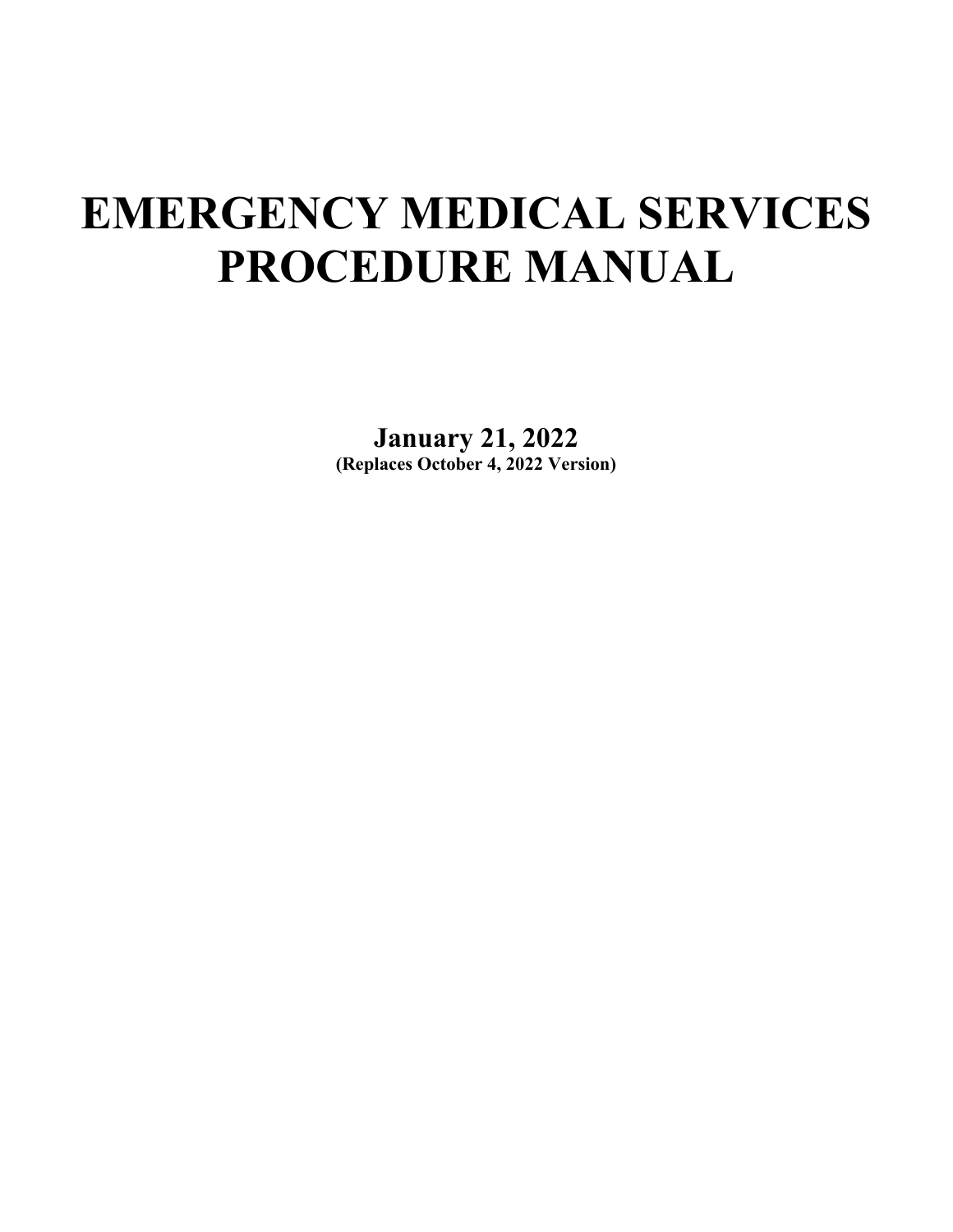## **TERMS AND CONVENTIONS**

<span id="page-1-0"></span>

| <b>AAMS</b>   | means Association of Air Medical Services                               |
|---------------|-------------------------------------------------------------------------|
| <b>AEMT</b>   | means Advanced Emergency Medical Technician                             |
| <b>AI/DM</b>  | means Administer Immunizations/Dispense Medication                      |
| <b>ALS</b>    | means Advanced Life Support                                             |
| <b>APRN</b>   | means Advanced Practice Registered Nurse                                |
| <b>BCCTPC</b> | means Board for Critical Care Transport Paramedic Certification         |
| <b>BLS</b>    | means Basic Life Support                                                |
| <b>CAAHEP</b> | means Commission on Accreditation of Allied Health Education Programs   |
| <b>CAPCE</b>  | means Commission on Accreditation for Pre-Hospital Continuing Education |
| <b>CCT</b>    | means Critical Care Transport                                           |
| <b>CME</b>    | means Continuing Medical Education                                      |
| CV            | means Curriculum Vitae                                                  |
| <b>DOT</b>    | means U.S. Department of Transportation                                 |
| <b>EMS</b>    | means Emergency Medical Services                                        |
| <b>EMS RN</b> | means Emergency Medical Services Registered Nurse                       |
| <b>EMT</b>    | means Emergency Medical Technician                                      |
| <b>IBSC</b>   | means International Board for Specialty Certification                   |
| <b>NAC</b>    | means Nevada Administrative Code                                        |
| <b>NEMSEC</b> | means National EMS Educator Certification                               |
| <b>NHTSA</b>  | means National Highway Traffic Safety Administration                    |
| <b>NR</b>     | means the National Registry of EMTs                                     |
| <b>NRS</b>    | means Nevada Revised Statutes                                           |
| <b>OEMSTS</b> | means Office of Emergency Medical Services & Trauma System              |
| PA            | means Physician Assistant                                               |
| <b>PHE</b>    | means Public Health Emergency                                           |
| <b>RN</b>     | means Registered Nurse                                                  |
| <b>SNHD</b>   | means Southern Nevada Health District                                   |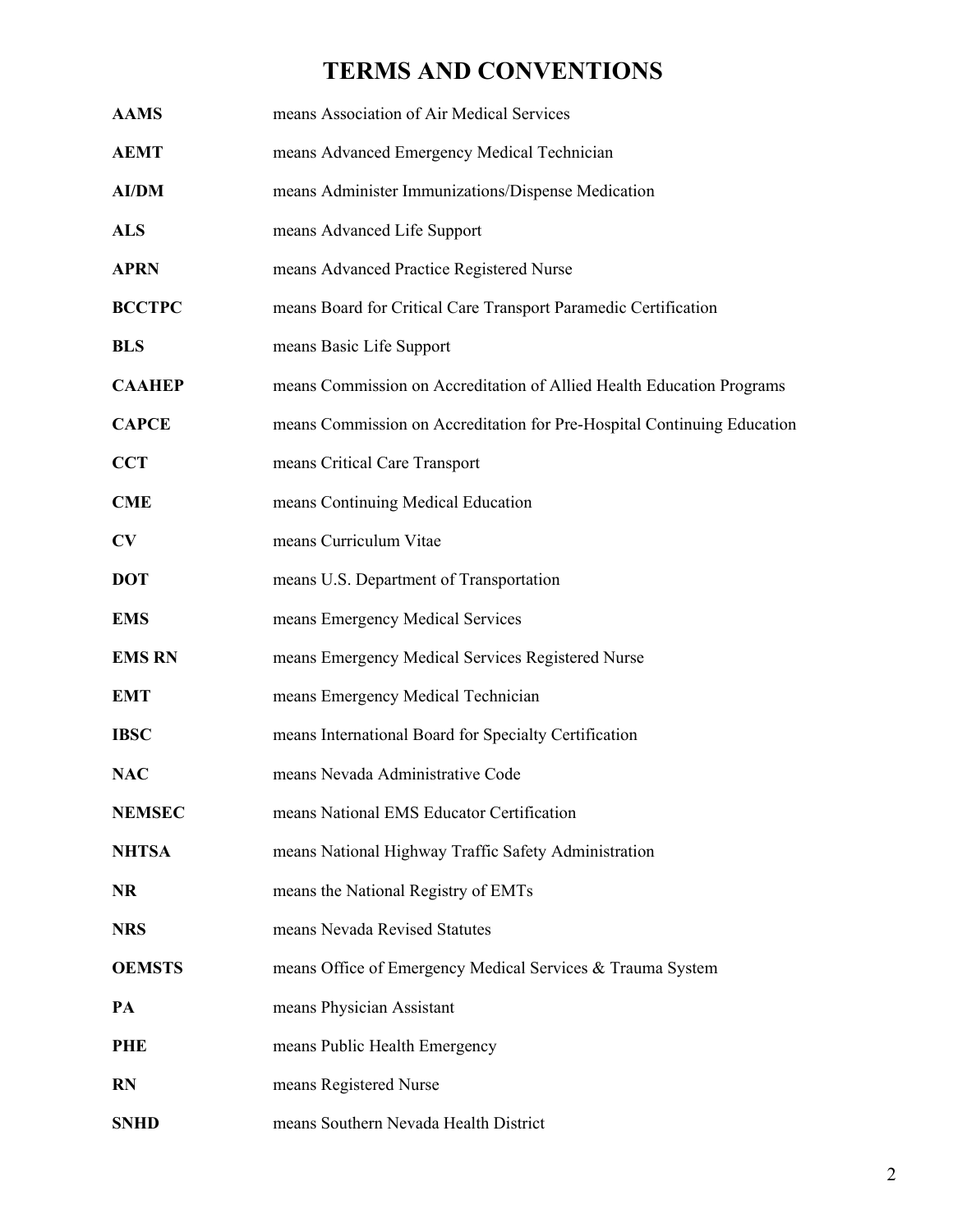## **TABLE OF CONTENTS**

| District Procedure for Critical Care Paramedic Training and Endorsement 46                                                                                  |  |
|-------------------------------------------------------------------------------------------------------------------------------------------------------------|--|
| District Procedure for Endorsement as a Critical Care Paramedic via Challenge49                                                                             |  |
| District Procedure for Community Paramedicine Training and Endorsement 50                                                                                   |  |
|                                                                                                                                                             |  |
| District Procedure for Endorsement to Administer Immunizations and                                                                                          |  |
| Dispense Medication (AI/DM) in Response to a Public Health Emergency55                                                                                      |  |
|                                                                                                                                                             |  |
|                                                                                                                                                             |  |
|                                                                                                                                                             |  |
|                                                                                                                                                             |  |
|                                                                                                                                                             |  |
|                                                                                                                                                             |  |
|                                                                                                                                                             |  |
|                                                                                                                                                             |  |
|                                                                                                                                                             |  |
| District Procedure for Educational Requirements for Advanced EMT Recertification 65                                                                         |  |
| District Procedure for Educational Requirements for Paramedic Recertification<br>District Procedure for Renewal of Endorsement as a Critical Care Paramedic |  |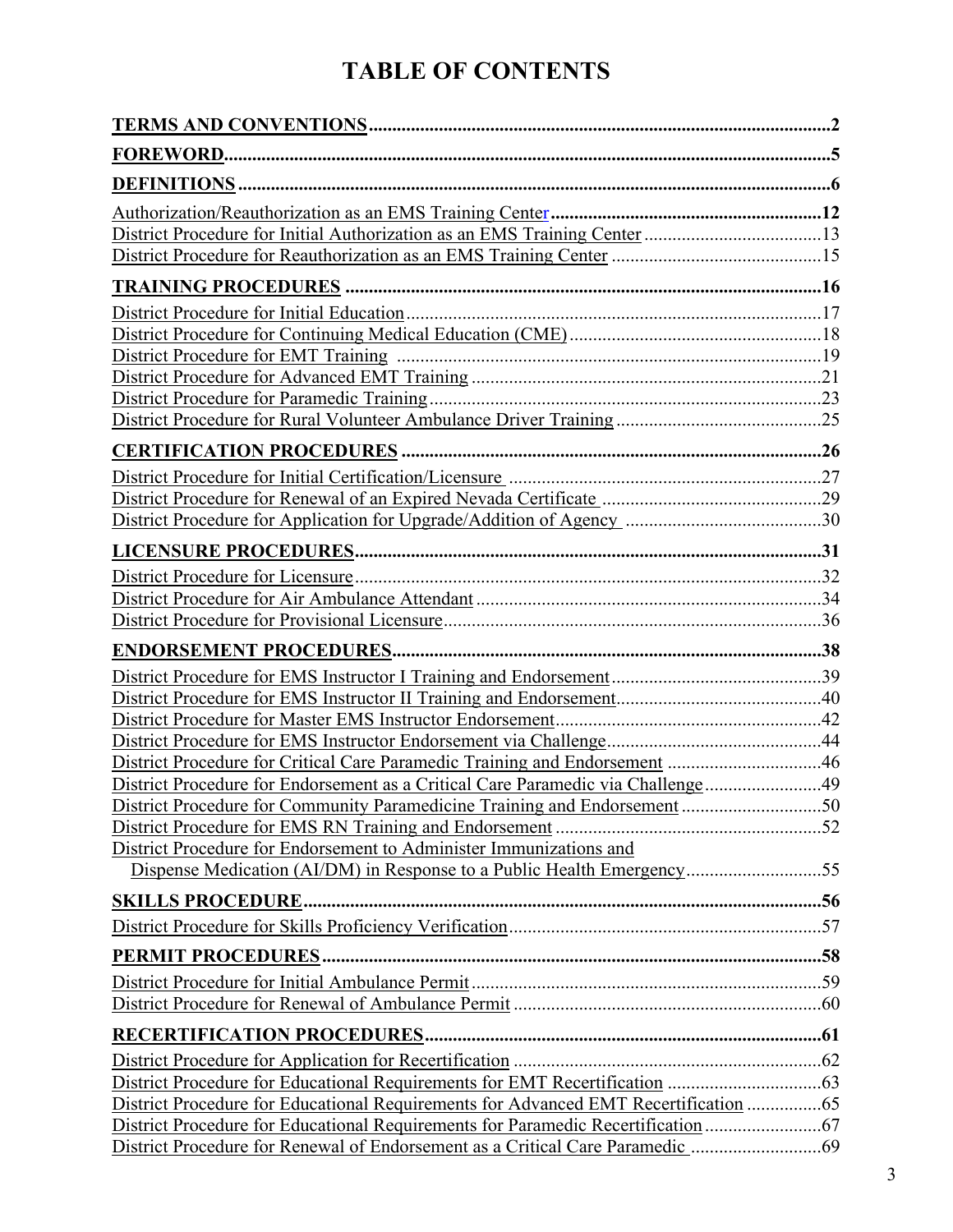| District Procedure for Renewal of Endorsement to Provide Community Paramedicine Services  70 |     |
|----------------------------------------------------------------------------------------------|-----|
|                                                                                              |     |
|                                                                                              |     |
|                                                                                              |     |
|                                                                                              |     |
| District Procedure for Alternative Education Hours                                           |     |
|                                                                                              |     |
|                                                                                              |     |
|                                                                                              |     |
|                                                                                              |     |
|                                                                                              |     |
| District Procedure for Initial/Renewal Designation as an EMS                                 |     |
|                                                                                              |     |
| District Procedure for Maintaining EMS Operations During Periods of                          |     |
|                                                                                              |     |
| District Procedure for Designation as a Receiving Facility for Patients                      |     |
|                                                                                              |     |
| District Procedure for Designation as a Receiving Facility for Patients that Meet            |     |
|                                                                                              |     |
| District Procedure for Designation as a Receiving Facility for Public Intoxication           |     |
|                                                                                              |     |
|                                                                                              |     |
|                                                                                              |     |
|                                                                                              |     |
|                                                                                              |     |
|                                                                                              |     |
|                                                                                              |     |
| . 95<br><b>APPENDIX B </b>                                                                   |     |
| District Procedure for Drug/Device/Procedure (DDP) Agenda Items to be Considered             |     |
| for Referral by the Medical Advisory Board                                                   | .96 |
| District Procedure for Drug/Device/Procedure (DDP) Agenda Items to be Added,                 |     |
|                                                                                              |     |
| Application for Petition for Addition/Change/Removal of Drug/Equipment                       |     |
|                                                                                              | 99  |
|                                                                                              |     |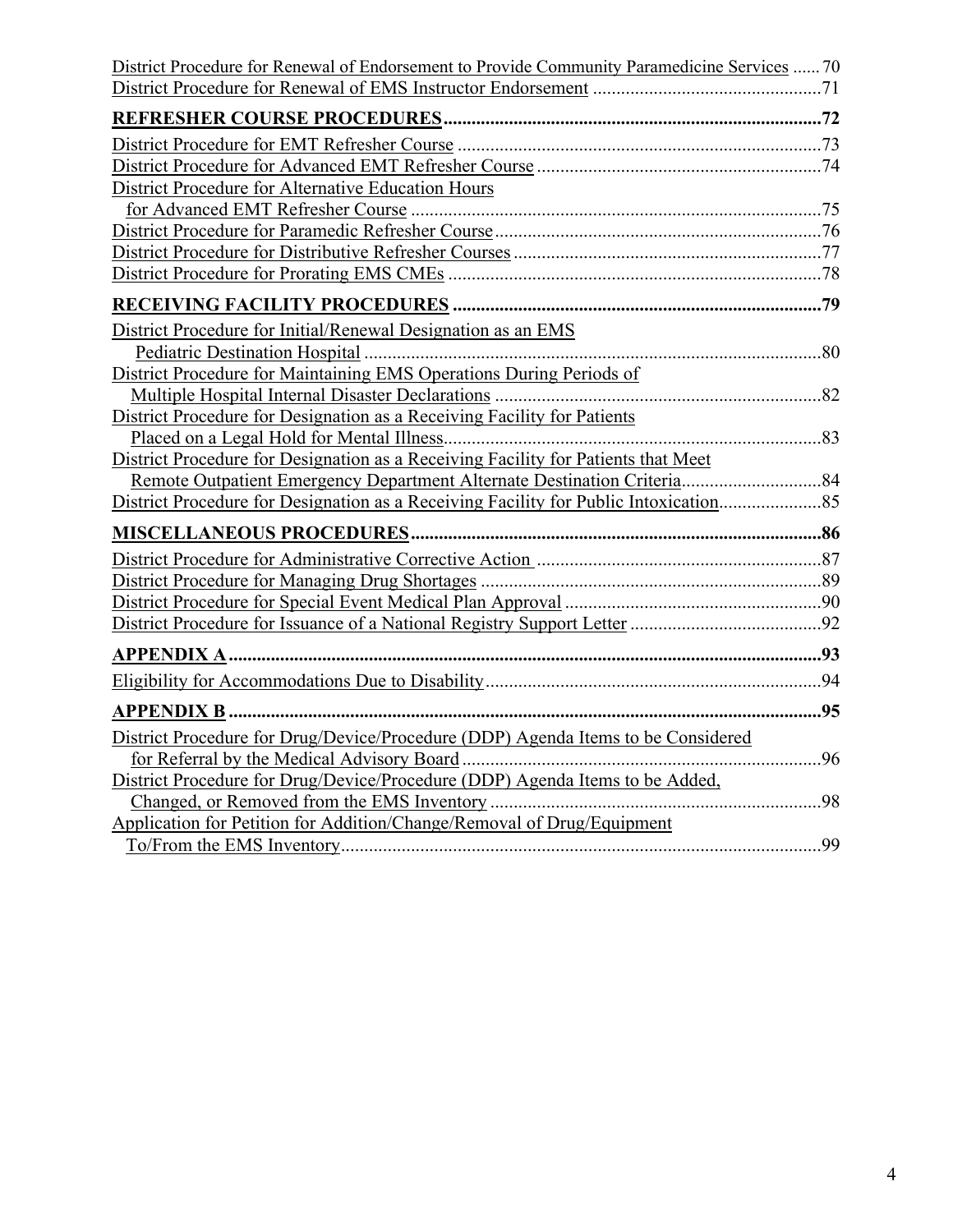## **FOREWORD**

<span id="page-4-0"></span>The *Emergency Medical Services Procedure Manual* outlines the operational processes and mandatory requirements as set forth in the EMS Regulations adopted by the Board of Health. The manual contains standardized procedures approved by the Southern Nevada Health District Office of Emergency Medical Services & Trauma System (OEMSTS). Changes to the manual must be approved by the OEMSTS. All procedures are to be completed in the order written, unless otherwise directed by the OEMSTS.

All requested provider cards must meet American Heart Association standards or equivalent, as approved by the OEMSTS. The BLS course must include 1- and 2-man rescuer for the adult, infant and child, and the automated external defibrillator. E-cards may be uploaded without the holder's signature. A copy of a valid class roster is acceptable in lieu of the provider card. If there is a signature block on the back of the card, the cardholder must sign the card prior to uploading both sides. All online classes must include verifiable documentation of the skills component.

From time to time, procedures may be added or revised by the OEMSTS. Additional recommendations are welcomed and appreciated at any time and may be mailed to:

> Southern Nevada Health District Office of Emergency Medical Services & Trauma System P.O. Box 3902 Las Vegas, Nevada 89127

Questions may be addressed to OEMSTS staff at 702-759-1050. Or visit our website at [http://www.snhd.info.](http://www.snhd.info/)

#### OEMSTS Staff:

Christian Young, MD, EMSTS Medical Director John Hammond, BS, Paramedic, EMSTS Manager Laura Palmer, BS, Paramedic, EMSTS Supervisor Chad Kingsley, MD, Regional Trauma Coordinator Scott Wagner, BS, NRP, EMSTS Field Representative Candace Toyama, NRP, EMSTS Field Representative Rae Pettie, EMT, EMSTS Program/Project Coordinator Judy Tabat, EMSTS Program/Project Coordinator Michelle Stanton, BS, Senior Administrative Assistant

#### Key:

Items in "**Bold**" and in quotations correspond to the name of a procedure.

Items in "*Italics*" and in quotations correspond to the name of a form.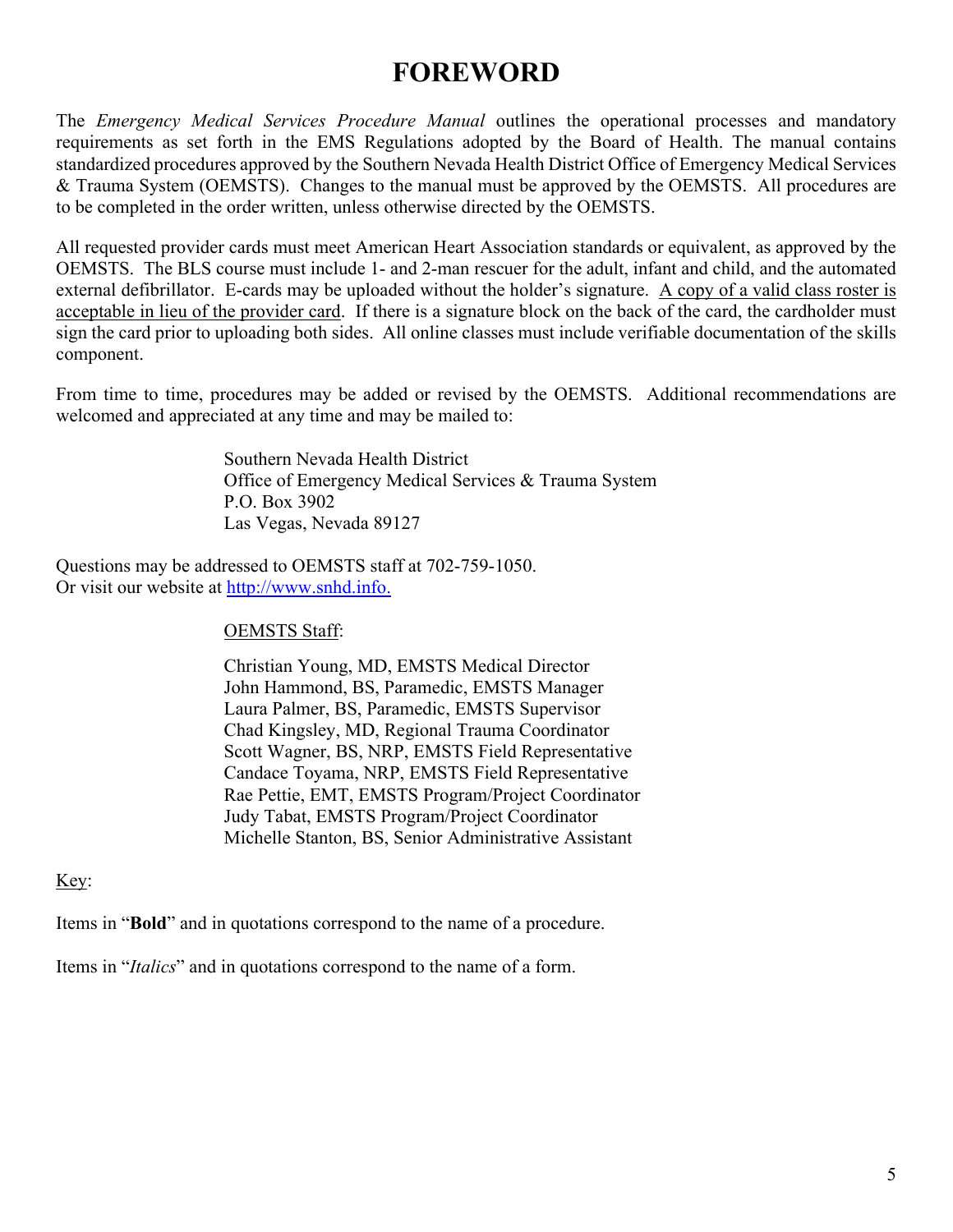## **DEFINITIONS**

<span id="page-5-0"></span>When a word or term is capitalized, within the body of this document, it shall have the meaning ascribed to it as defined below. Unless otherwise expressly stated, words not defined herein shall be given their common and ordinary meaning. The words "shall" and "will" are mandatory and the word "may" permissive.

- **"ADVANCED EMERGENCY MEDICAL TECHNICIAN (AEMT)"** means a Person who is certified by the Health Officer as having satisfactorily completed a program of training in procedures and skills for Emergency Medical Care as prepared and authorized by the National Highway Traffic Safety Administration of the United States Department of Transportation as a national standard for certification as an AEMT pursuant to NRS 450B.191.
- **"ADVANCED PRACTICE REGISTERED NURSE"** means a Registered Nurse who:
	- I. Has specialized skill, knowledge, and experience obtained from an organized formal program of training; and
	- II. Is licensed by the Nevada State Board of Nursing and is authorized in special conditions as set forth in NAC 632.254 to 632.295 inclusive, to provide designated services in addition to those which a Registered Nurse is authorized to perform.
- **"AIR AMBULANCE"** means an aircraft especially designed, constructed, modified, or equipped to be used for the transportation of injured or sick Persons. Air Ambulance does not include any commercial aircraft carrying passengers on regularly scheduled flights.
- **"AIR AMBULANCE ATTENDANT"** means a qualified individual licensed by the Health Officer in accordance with subsection 500.100 of EMS Regulations and authorized to provide Emergency Medical Care for an Air Ambulance Service.
- **"AIR AMBULANCE SERVICE"** means a Permittee who is authorized by the Health Officer to provide Patient transport and/or transfer in an Air Ambulance in accordance with Section 1000 of EMS Regulations.
- **"AMBULANCE"** means a motor vehicle which is specifically designed, constructed, equipped and staffed to provide basic, intermediate, or advanced care for one (1) or more:
	- I. Sick or injured Persons; or
	- II. Persons whose medical condition may require special observation during transportation or Transfer.
- **"AMBULANCE SERVICE"** means a Permittee, including Special Purpose Permit, Critical Care Transport, and Community Paramedicine Services, which is authorized by the Health Officer to provide Patient care, Transport and/or Transfer.
- **"APPLICANT"** means a Person who applies for a Permit, Endorsement, License, Certificate, or as an Authorized EMS Training Center, under the applicable provisions of EMS Regulations.
- **"ATTENDANT"** means a Person responsible for the care of a sick or injured Person in an Ambulance or Air Ambulance and includes the driver of an Ambulance but not the pilot of an Air Ambulance. An Attendant is classified as a qualified individual licensed by the Health Officer in accordance with EMS Regulations and authorized to:
	- I. Provide Emergency Medical Care for an Ambulance Service, Air Ambulance Service, or Firefighting Agency; or
	- II. Provide Community Paramedicine Services for an Ambulance Service, Air Ambulance Service, or Firefighting Agency, if there is an Endorsement on both the Attendant's License and the Agency's Permit to provide such services.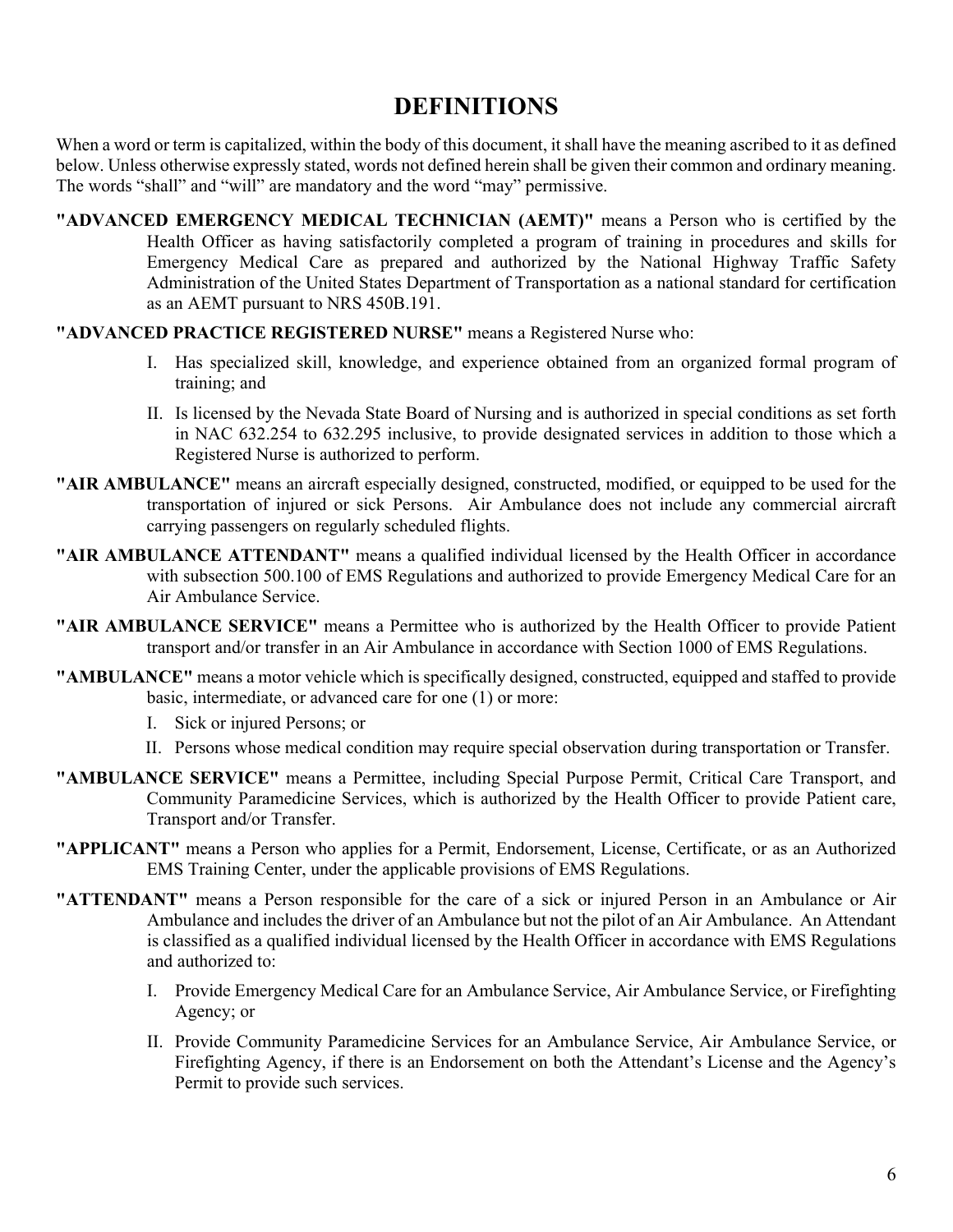- **"AUTHORIZED EMS TRAINING CENTER"** means a public or private agency that is authorized by the Health District to conduct continuing medical education, initial EMS training programs, or refresher EMS training programs which must meet the standards set forth in NRS 450B, EMS Regulations, and the EMS Procedure Manual.
- **"BOARD"** means the Southern Nevada District Board of Health.
- **"CERTIFICATE**" means a Nevada Certificate issued by the Health Officer as authorized by NRS 450B.180, certifying successful completion of training and testing at the level identified on the Certificate. A Certificate does not authorize the holder to function as an Attendant, pursuant to EMS Regulations.
- **"CLASS"** means continuing education subject matter taught to increase knowledge on a particular subject.
- **"COMMUNITY PARAMEDICINE ENDORSEMENT"** means an Attendant who is endorsed by the Health Officer to provide Community Paramedicine Services.
- **"COMMUNITY PARAMEDICINE SERVICES"** means services provided by a Paramedic to patients who do not require emergency medical transportation and provided in a manner that is integrated with the health care and social services resources available in the community.
- **"COMMUNITY PARAMEDICINE VEHICLE"** means any vehicle owned by a Permittee which is used for the purpose of providing Community Paramedicine Services.
- **"COURSE"** means a complete series of study that follows a standard curriculum for the purpose of certification or recertification.
- **"COURSE MEDICAL DIRECTOR"** means a Physician who has accepted the responsibility for directing the conduct of training Courses and for evaluating the performance of students in such Courses.
- **"CRITICAL CARE ENDORSEMENT"** means a Paramedic Attendant who is endorsed by the Health Officer to provide Critical Care Transport services in accordance with subsection 400.050 of EMS Regulations.
- **"CRITICAL CARE PARAMEDIC"** means a Paramedic Attendant who is endorsed by the Health Officer as having satisfactorily completed an approved Course of instruction in Critical Care Transport in accordance with subsection 400.025 of EMS Regulations.
- **"CRITICAL CARE TRANSPORT"** means the Transfer or Transport of a Patient in an appropriately equipped Ambulance or Air Ambulance, as defined by the Permittee's Medical Director, whose medical condition may require special observation or treatment.
- **"DEVELOPMENTAL DISABILITY"** means autism, cerebral palsy, epilepsy, or any other neurological condition diagnosed by a qualified professional that:
	- 1. Is manifested before the person affected attains the age of 22 years;
	- 2. Is likely to continue indefinitely;
	- 3. Results in substantial functional limitations, as measured by a qualified professional, in three or more of the following areas of major life activity:
		- a. Taking care of oneself;
		- b. Understanding and use of language;
		- c. Learning;
		- d. Mobility
		- e. Self-direction; and
		- f. Capacity for independent living; and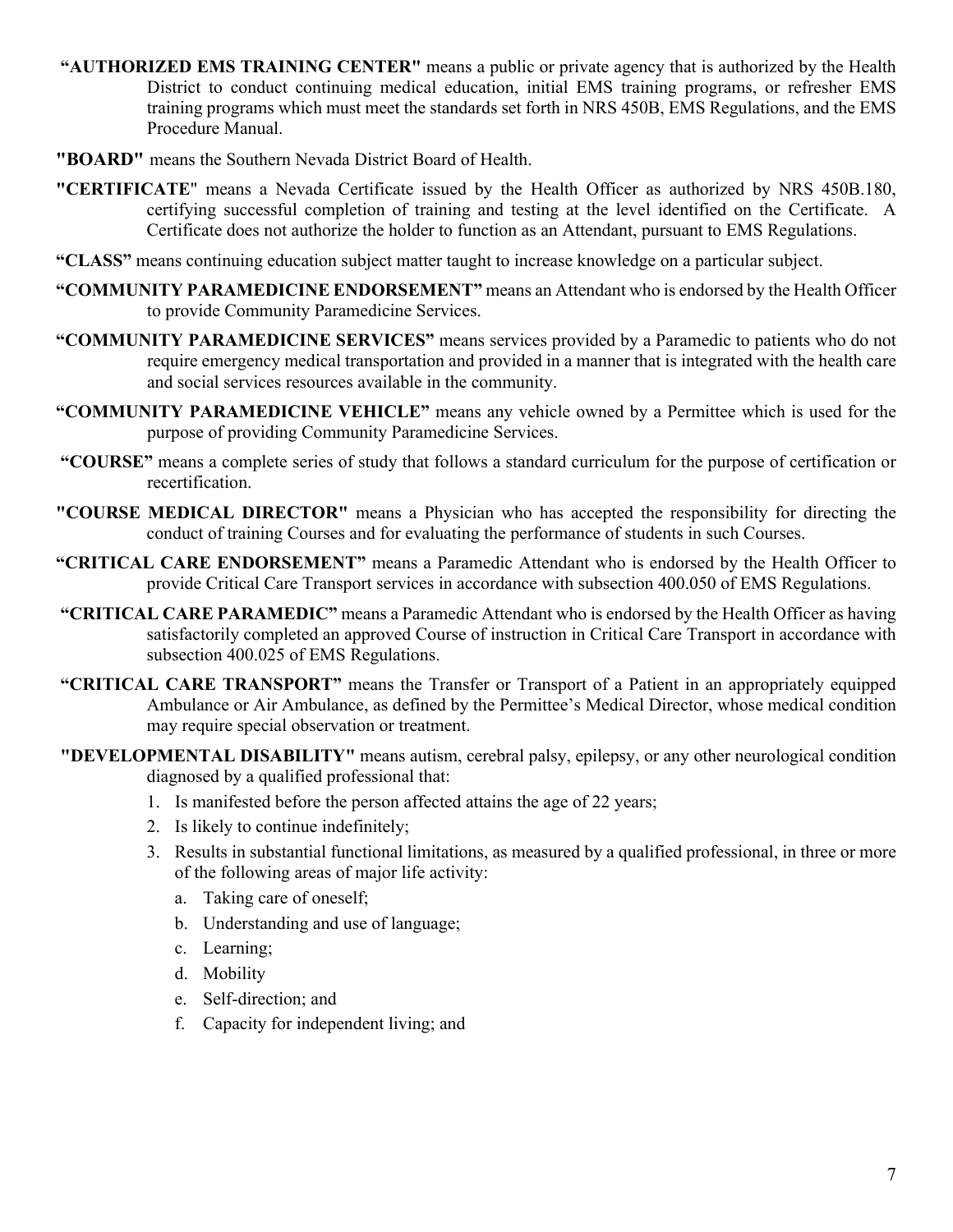- 4. Results in the person affected requiring a combination of individually planned and coordinated services, support, or other assistance that is lifelong or has an extended duration.
- **"DISTANCE EDUCATION"** means a program in which lectures are broadcast, or classes are conducted by correspondence or via the Internet or other network technologies.
- **"DISTRICT PROCEDURE"** means Southern Nevada Health District standard operating procedure.
- **"EMERGENCY"** means any actual or self-perceived event which threatens life, limb, or well-being of an individual in such a manner that a need for immediate medical care is created.
- **"EMERGENCY MEDICAL CARE"** means that EMT, AEMT, or Paramedic care given to a Patient in an Emergency before the Patient arrives at a Receiving Facility and until such reasonable transition of care, as set forth in protocol or procedure, is accomplished.
- **"EMERGENCY MEDICAL SERVICES"** means a system comprised of a chain of services linked together to provide Emergency Medical Care for the Patient at the scene of an Emergency, during Transport or Transfer, and upon entry at the Receiving Facility, and is sometimes referred to as EMS or EMSS.
- **"EMERGENCY MEDICAL TECHNICIAN (EMT)"** means a Person who is certified by the Health Officer as having satisfactorily completed a program of training in procedures and skills for Emergency Medical Care as prepared and authorized by the National Highway Traffic Safety Administration of the United States Department of Transportation as a national standard for certification as an EMT pursuant to NRS 450B.1905.
- **"EMS INSTRUCTOR I"** means a Person who holds an Endorsement to conduct EMS training in EMS skills or evaluate Field performance in compliance with standards set forth in EMS Regulations and the EMS Procedure Manual.
- **"EMS INSTRUCTOR II"** means a Person who holds an Endorsement to conduct EMS Courses or Classes in compliance with standards set forth in EMS Regulations and the EMS Procedure Manual. An EMS Instructor II may also perform all duties of an EMS Instructor I.
- **"EMS REGISTERED NURSE" or "EMS RN"** means a Person who is certified by the Nevada State Board of Nursing, in accordance with NRS 450B.160, NAC 632.225, and NAC 632.565 as having met the requirements to function as an Attendant.
- **"ENDORSEMENT"** means a provision added to a Certificate, License, or Permit altering the scope of practice or authorization, or a letter and/or identification card authorizing specific activities within the EMS System.
- **"FIELD"** means experience obtained while working as a credentialed Attendant responsible for the care of a sick or injured Person in an Ambulance, Air Ambulance, or Firefighting Agency vehicle with an EMS agency that responds to 911 calls.
- **"FIELD INTERNSHIP"** means time spent in the Field by a Paramedic student following completion of the didactic and clinical portions of a Paramedic Course. This time is spent under the supervision of a preceptor to develop team leading skills while managing the scene, Patient, and crew.
- **"FIREFIGHTING AGENCY"** means a fire department or fire protection district of the State or a political subdivision that is permitted by the Health District to provide:
	- I. Emergency Medical Care to sick or injured Persons at the scene of an Emergency; or
	- II. At the scene of an Emergency and while transporting those persons to a Receiving Facility; or
	- III. Community Paramedicine Services, but only if the Firefighting Agency has obtained an Endorsement on the Permit to provide such services pursuant to this procedure manual.
- **"FIREFIGHTING AGENCY VEHICLE"** means any vehicle owned by a permitted Firefighting Agency that is used for the purpose of providing Emergency Medical Care at the scene of an Emergency, except that a Firefighting Agency Vehicle may be used to Transport or Transfer a Patient only if such vehicle meets the requirements as defined in EMS Regulations 100.027.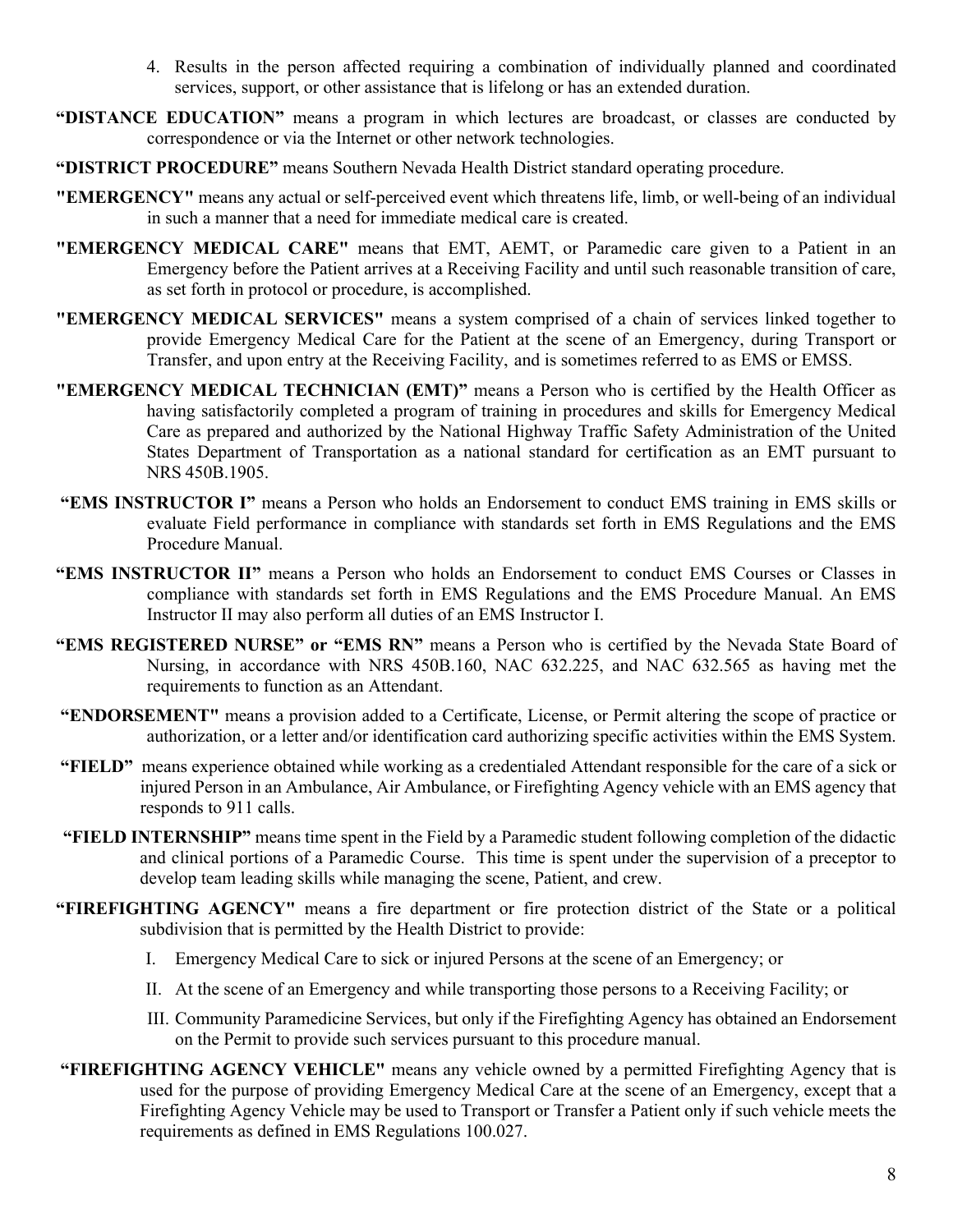- **"FIXED WING AIR AMBULANCE"** means a fixed wing type aircraft that is used as an Air Ambulance to transfer patients.
- **"HEALTH DISTRICT" or "DISTRICT"** means the Southern Nevada Health District, its officers and authorized agents.
- **"HEALTH DISTRICT OFFICE OF EMSTS" or "OEMSTS"** means the staff of the Health District charged with the responsibility of administering the Emergency Medical Services & Trauma System in Clark County as a Health Officer designee.
- **"HEALTH OFFICER"** means the District Health Officer of the Southern Nevada Health District or the District Health Officer's designee.

#### **"HOST ORGANIZATION"** means:

- 1. If a permit was obtained for a Special Event, the Person who obtained the permit; or
- 2. If a permit was not obtained for a Special Event, the Person who sponsored the Special Event.
- **"INTERN"** means a Person placed on an Ambulance, Air Ambulance, or Firefighting Agency Vehicle for the purpose of gaining supervised, practical experience.
- **"LETTER OF AUTHORIZATION"** means a letter issued by the Health Officer that authorizes a Person to conduct EMS training at the level identified in the letter. A Letter of Authorization is not transferrable to another Person, date, or location.
- **"LETTER OF AUTHORIZATION TO OPERATE AS A DRIVER FOR A RURAL VOLUNTEER AMBULANCE AGENCY"** means a letter issued by the Health Officer that authorizes that a Person has met the requirements of subsections 1100.300 and 1100.400 of EMS Regulations to operate as a Rural Volunteer Ambulance Driver. The Letter of Authorization to Operate as a Driver for a Rural Volunteer Ambulance Service is not transferrable to another Person, date, or location.
- **"LICENSE"** means the License issued by the Health Officer to a Person, authorizing the holder to perform the duties of an Attendant or Air Ambulance Attendant, in accordance with EMS Regulations.
- **"LICENSEE"** means an individual who holds a License issued in accordance with EMS Regulations.
- **"MASTER EMS INSTRUCTOR"** means a Person who holds an Endorsement to conduct EMS Instructor Courses in compliance with standards set forth in EMS Regulations and the EMS Procedure Manual.
- **"MEDICAL ADVISORY BOARD"** means a board which advises the Health Officer and Board on matters pertaining to the Emergency Medical Services System in Clark County.
- **"MEDICAL DIRECTOR"** means a Physician who is specifically designated by an Authorized EMS Training Center or Permittee and has accepted the responsibility for providing medical direction to the Permittee's Ambulance, Air Ambulance, Critical Care Transport, Firefighting Agency, or Special Purpose Permit Service as set forth in EMS Regulations.
- **"NATIONAL REGISTRY (NREMT)"** means the agency known as the National Registry of Emergency Medical Technicians based in Columbus, Ohio, that prepares and administers standardized testing for EMTs, AEMTs, and Paramedics for national certification.
- **"OFFICIAL ADVANCED EMT DRUG INVENTORY"** means the inventory authorized by the Health Officer which lists the approved drugs for administration by AEMT Attendants.
- **"OFFICIAL EMT DRUG INVENTORY"** means the inventory authorized by the Health Officer which lists the approved drugs for administration by EMT Attendants.
- **"OFFICIAL GROUND AMBULANCE, AIR AMBULANCE AND FIREFIGHTING AGENCY INVENTORY"** means the inventory authorized by the Health Officer which lists the minimum standards and additional requirements for medical and nonmedical equipment and supplies to be carried in Ambulances, Air Ambulances, and Firefighting Agency vehicles.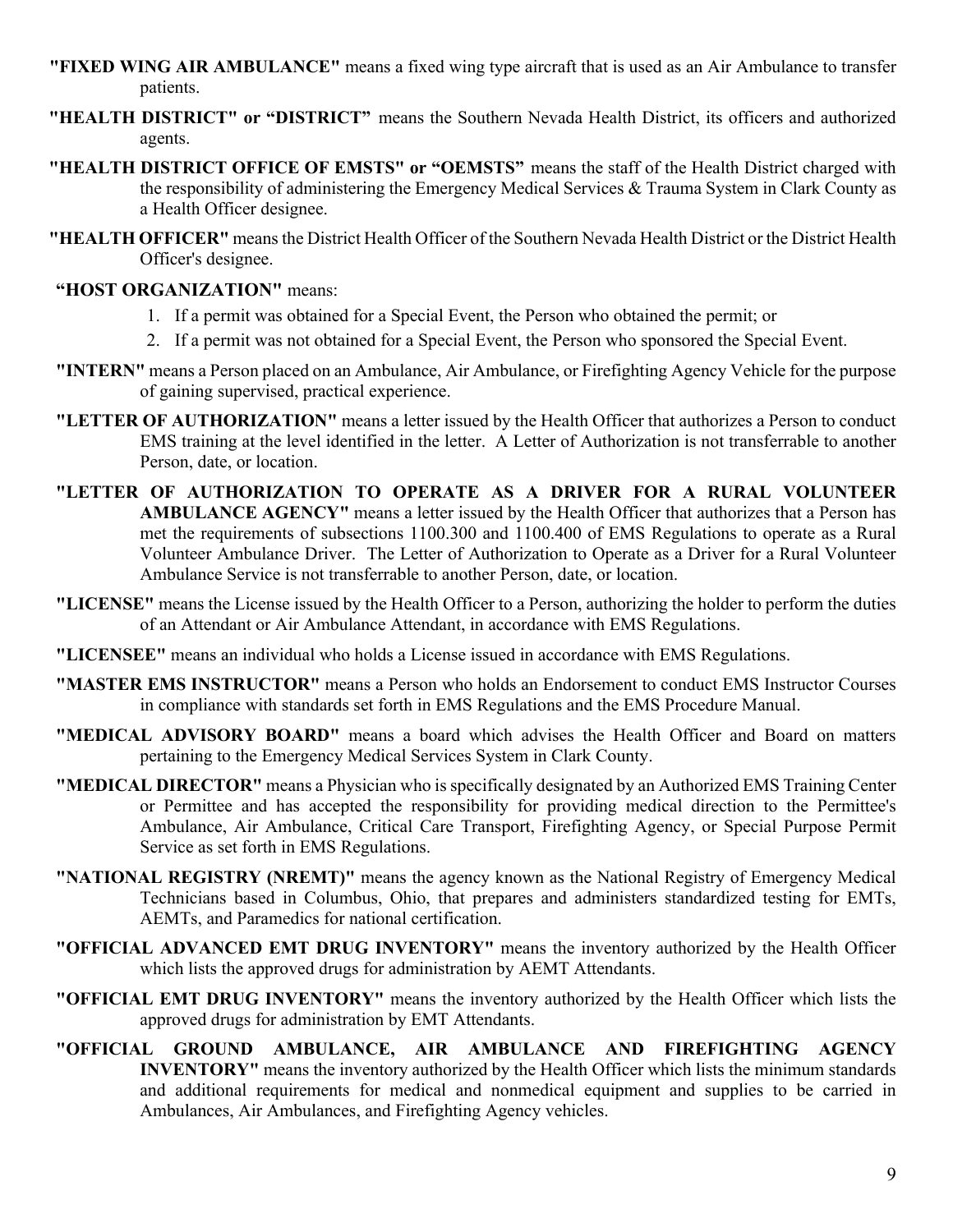- **"OFFICIAL PARAMEDIC DRUG INVENTORY"** means the inventory authorized by the Health Officer which lists the approved drugs for administration by Paramedic Attendants.
- **"PARAMEDIC"** means a Person who is certified by the Health Officer as having satisfactorily completed a program of training in procedures and skills for Emergency Medical Care as prepared and authorized by the National Highway Traffic Safety Administration of the United States Department of Transportation as a national standard for certification as a Paramedic pursuant to NRS 450B.195.
- **"PATIENT"** means any individual that meets at least one of the following criteria: 1) A Person who has a complaint or mechanism suggestive of potential illness or injury; 2) A Person who has obvious evidence of illness or injury; or 3) A Person identified by an informed  $2<sup>nd</sup>$  or  $3<sup>rd</sup>$  party caller as requiring evaluation for potential illness or injury.
- **"PERMIT"** means a Permit issued by the Health Officer to a Person authorizing the provision of Emergency Medical Care in Clark County through an Ambulance Service, Air Ambulance Service, or Firefighting Agency to provide:
	- I. Emergency Medical Care to sick or injured Persons at the scene of an Emergency; and
	- II. Community Paramedicine Services, but only if the holder of the Permit has obtained an Endorsement on the Permit to provide such services pursuant to EMS Regulations and the EMS Procedure Manual.
	- III. Endorsements may be added to qualified permits.

No Permit is transferrable. A change in majority ownership or substantive change in structural organization shall require an application for a new Permit.

**"PERMITTEE"** means the Person who holds a Permit issued pursuant to EMS Regulations.

**"PERSON"** means any natural person, partnership, corporation, or other public or private entity.

- **"PHYSICIAN"** means a Person licensed by the Nevada State Board of Medical Examiners or the Nevada State Board of Osteopathic Medical Examiners to practice medicine in Nevada.
- **"PHYSICIAN ADVISOR"** means a Physician who has verified, on a form provided and approved by the Health Officer, the ability of a Registered Nurse to provide Emergency Medical Care in accordance with NAC 632.225 and has issued written policies or protocols, including Critical Care, for the performance of those procedures.
- **"PHYSICIAN ASSISTANT"** means a Person licensed by the Board of Medical Examiners of the State of Nevada to perform medical services under the supervision of a supervising Physician.
- **"PLAN REVIEW AUTHORITY"** means the Health Officer or agency authorized by the Health District to review and approve of the Host Organization's Special Event Medical Plan. The Letter of Approval will be issued by the Health Officer.
- **"PROVISIONAL LICENSE"** means a License issued by the Health Officer with specific limitations. A Provisional License may be issued for a period not to exceed twelve (12) months and is not renewable per NRS 450B.190.
- **"PUBLIC HEALTH EMERGENCY" or "PHE"** means an occurrence or threatened occurrence for which, in the determination of the Governor, the assistance of state agencies is needed to supplement the efforts and capabilities of political subdivisions to save lives, protect property and protect the health and safety of persons in this State, or to avert the threat of damage to property or injury to, or the death of persons in this State.

**"RECEIVING FACILITY"** means a medical facility, as approved by the Health Officer.

**"RECIPROCITY"** means a recognition by the Health District of the validity of certification/licensure granted by the National Registry of Emergency Medical Technicians or another U.S. state, and includes certification/ licensure by the State of Nevada.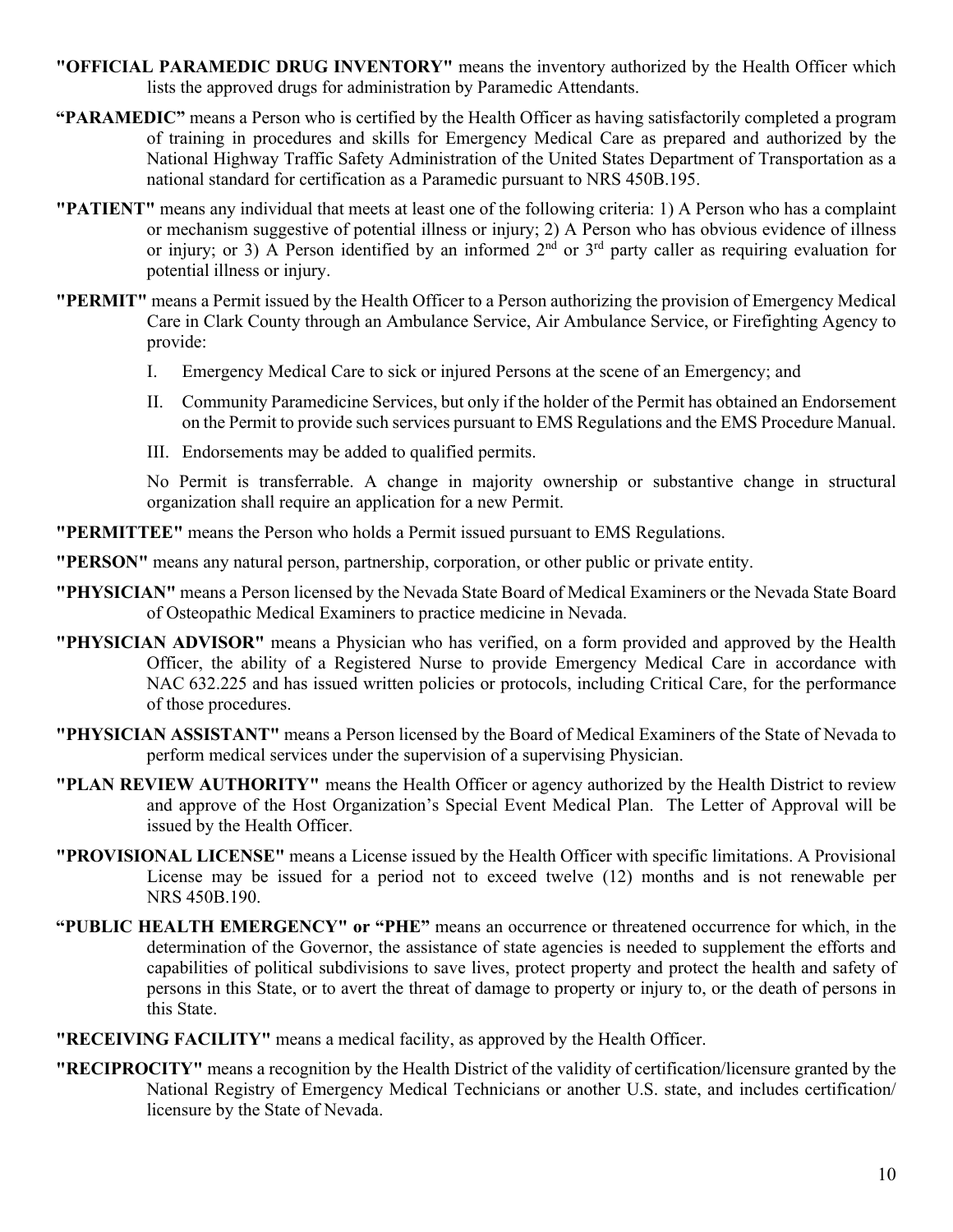- **"REGISTERED NURSE"** means a Person who is licensed by the Nevada State Board of Nursing to practice professional nursing in Nevada under NRS 632.019.
- **"REPORTS"** means any record required by the Health Officer as set forth in EMS Regulations.
- **"ROTORWING AIR AMBULANCE"** means a helicopter type aircraft that is used as an Air Ambulance to Transfer or Transport patients.
- **"RURAL"** means the areas of Blue Diamond, Bunkerville, Cal-Nev-Ari, Cold Creek, Good Springs, Indian Springs, Logandale, Moapa, Mountain Springs, Overton, Sandy Valley, and Searchlight.
- **"RURAL VOLUNTEER AMBULANCE DRIVER"** means a qualified Person who has received a Letter of Authorization to Operate as a driver for a Rural Volunteer Ambulance Service in a "driver only" capacity, and:
	- I. Is responsible for the operation of an Ambulance over the streets, roads, and highways within this State; and
	- II. Possesses evidence that the Person has successfully completed training pursuant to a national standard for the operation of an emergency vehicle or equivalent standard approved by the Health District.
- **"RURAL VOLUNTEER AMBULANCE SERVICE"** means an Ambulance Service permitted by the District which is based in a Rural community and staffed by volunteers who are licensed, one of which must be an Attendant. A Rural Volunteer Ambulance Service may be wholly or partly subsidized by a public agency and may be compensated to defray the actual expenses of providing the services.
- **"SPECIAL PURPOSE PERMIT SERVICE"** means a Permittee who is authorized by the Health Officer to provide standby medical coverage in accordance with EMS Regulations.
- **"UNIT"** means an Ambulance, Air Ambulance, or Firefighting Agency Vehicle.
- **"UNPROFESSIONAL CONDUCT"** means that failure of a Person while providing Emergency Medical Care to maintain that standard of performance, to exercise that degree of skill, care, diligence and expertise, or to manifest that professional demeanor and attitude, which is ordinarily exercised and possessed by Licensees in Clark County. Examples of such unprofessional conduct, demeanor and attitude would include, without limitation, the use of obscene, abusive or threatening language, berating, belittling or inappropriate critical remarks or statements regarding others, such as Permittees or Licensees and other professionals participating in the provision of Emergency Medical Care; use of unreasonable force unnecessarily increasing or inflicting pain upon a Patient; callous disregard for personal feelings or sensibilities of patients, their friends, families or other persons present while care is being rendered.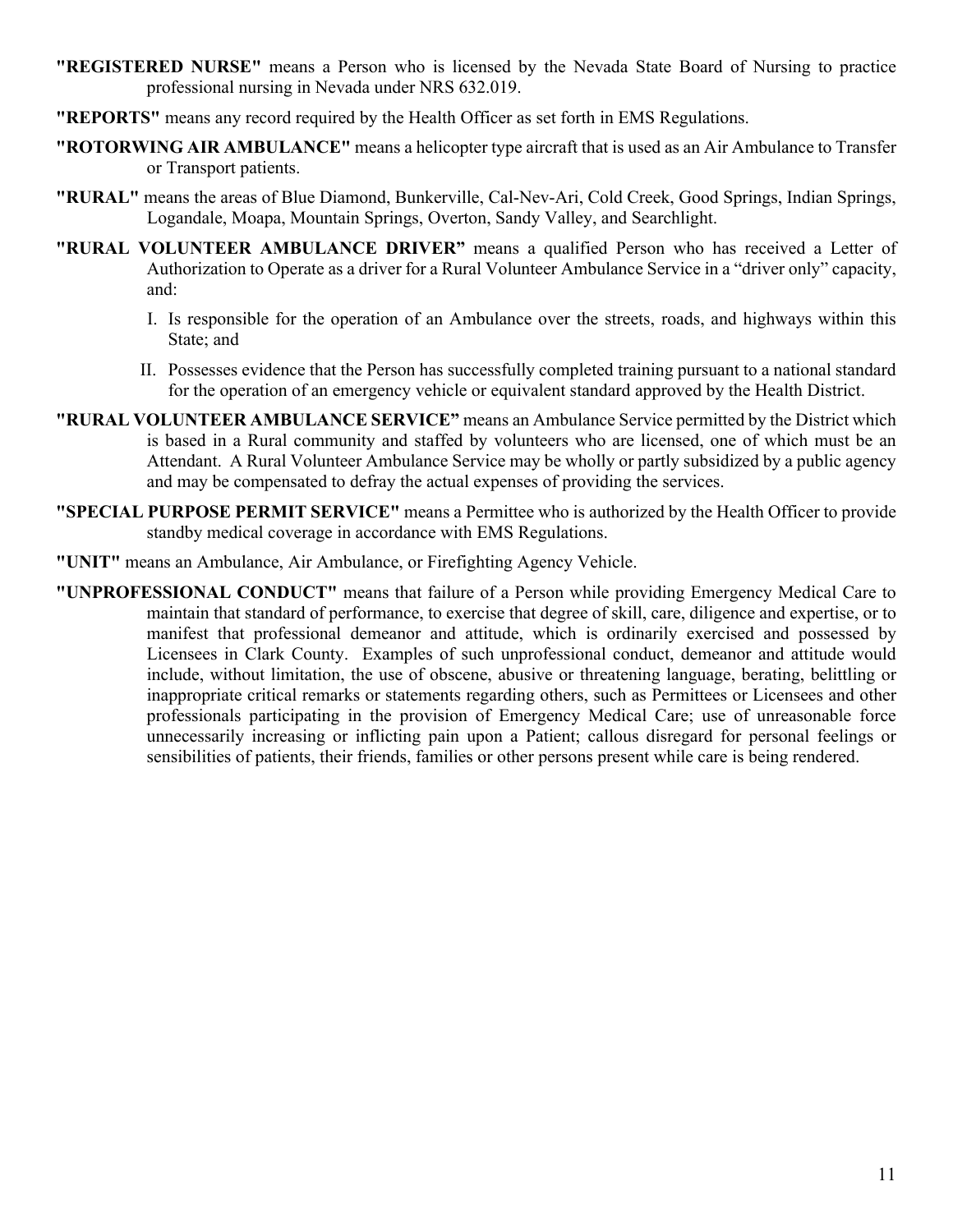# <span id="page-11-0"></span>**AUTHORIZATION/ REAUTHORIZATION AS AN EMS TRAINING CENTER**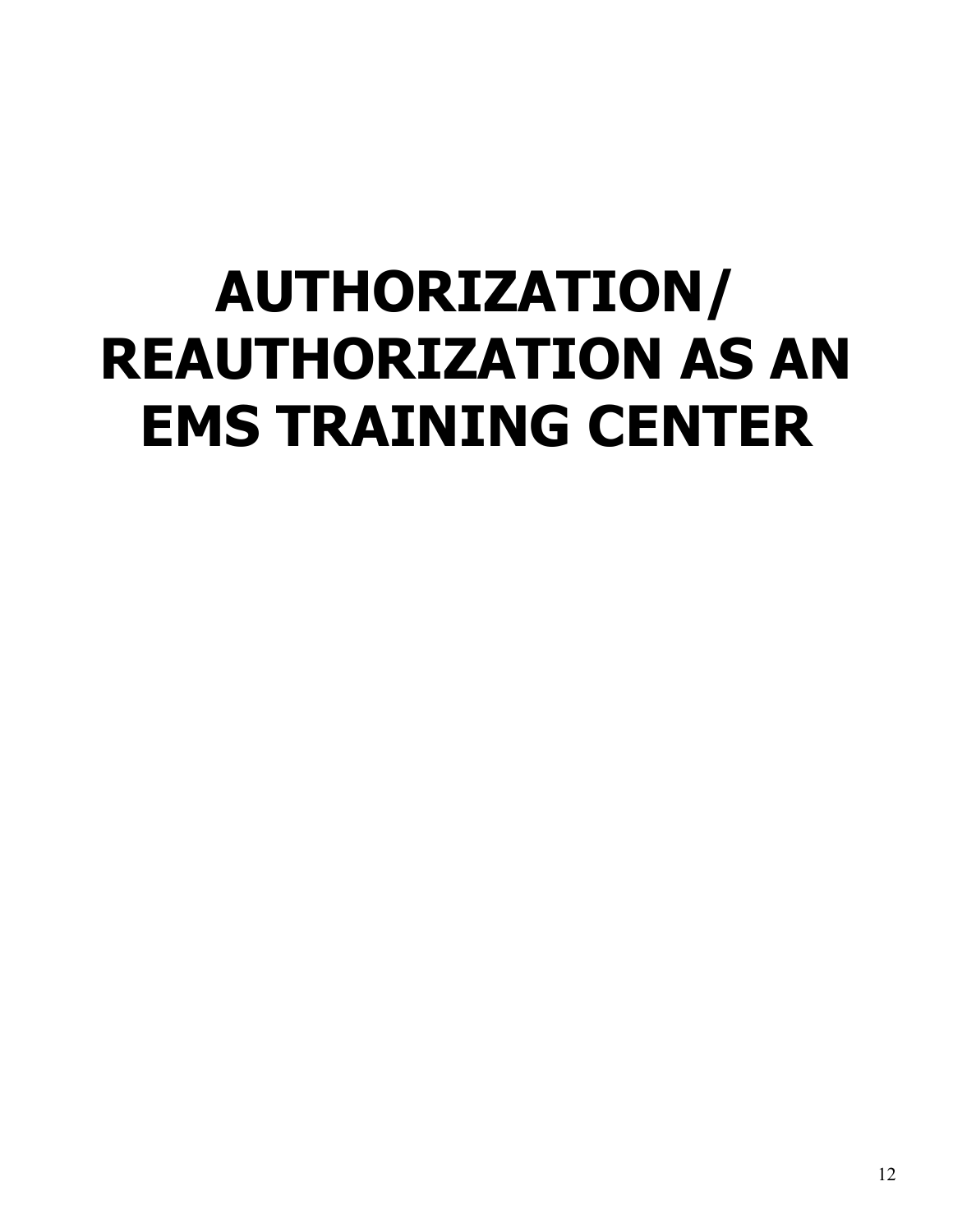### **[DISTRICT PROCEDURE FOR](#page-12-0)  [INITIAL AUTHORIZATION](#page-12-0)  [AS AN EMS TRAINING CENTER](#page-12-0)**

(EMS Regulations Section 200)

#### <span id="page-12-0"></span>**DEFINITION:** An Applicant is:

- 1. A training center that provides initial or refresher EMS Courses, or continuing medical education Classes to Persons other than their own employees, or the employees of another permitted EMS agency; and
- 2. Has a license or a letter of licensure exemption to conduct EMS training issued by the State of Nevada Commission on Postsecondary Education.

#### **PROCEDURE:**

- I. The following requirements must be met prior to receiving Authorization as an EMS Training Center:
	- A. Complete the Health District's "*Application for Initial Authorization as an EMS Training Center*" via the portal on the EMS webpage.
	- B. The Applicant may need to be processed for fingerprints and written permission authorizing the OEMSTS to forward the fingerprints to the Central Repository for Nevada Records of Criminal History for submission to the Federal Bureau of Investigation for its report. **Exception:** The Applicant has been fingerprinted by the OEMSTS within the last two (2) years.

**Note:** If fingerprints are obtained outside the OEMSTS, the Applicant will need to submit two (2) complete sets of fingerprint cards to the OEMSTS.

**Note**: The OEMSTS may suspend or revoke a Letter of Authorization upon receipt of a positive fingerprint response.

- C. The Applicant must schedule a site inspection with the OEMSTS to ensure that all requirements listed on the EMS Training Center Guidelines have been met.
- II. Upon successful completion of the above, the OEMSTS will issue a Letter of Authorization to conduct EMS training at the level identified in the letter. The training center will receive an invoice for payment of all required non-refundable, non-transferable fee(s).
- III. A change in majority ownership or substantive change in structural organization of an existing Authorized EMS Training Center shall require a new application and Letter of Authorization.
- IV. The Letter of Authorization expires on June 30th following the date of issuance and may be renewed annually on July 1st.
- V. To renew the Authorization as an EMS Training Center, please refer to the **"District Procedure for Reauthorization as an EMS Training Center."**
- VI. A Letter of Authorization to conduct a Paramedic Course shall be issued in accordance with the most recent "Standards and Guidelines for the Accreditation of Educational Programs in the Emergency Medical Services Professions" 2015 version, or its successor organization and/or revision.

**Note**: Any Authorized EMS Training Center holding a Letter of Authorization to conduct a Paramedic Course shall attain and maintain CAAHEP accreditation within 24 months of the issuance of the initial Letter of Authorization.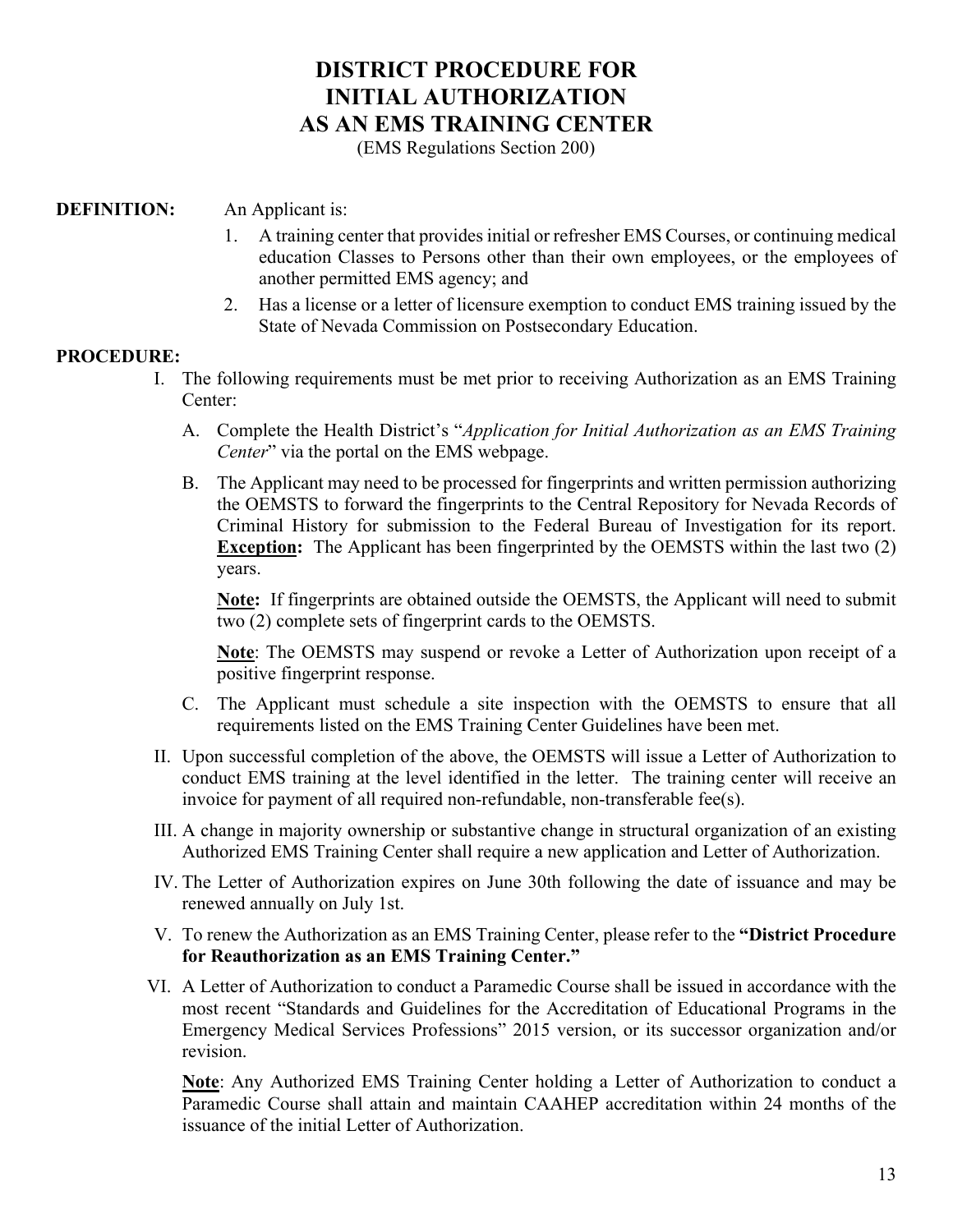**Note**: Any Person who proposes to conduct any EMS training other than educational offerings such as conferences, symposia, or other similar opportunities as determined by the OEMSTS, shall first obtain a Letter of Authorization from the OEMSTS, unless otherwise provided for in the **"District procedure for Continuing Medical Education (CME)."**

**Note:** The OEMSTS may audit for compliance.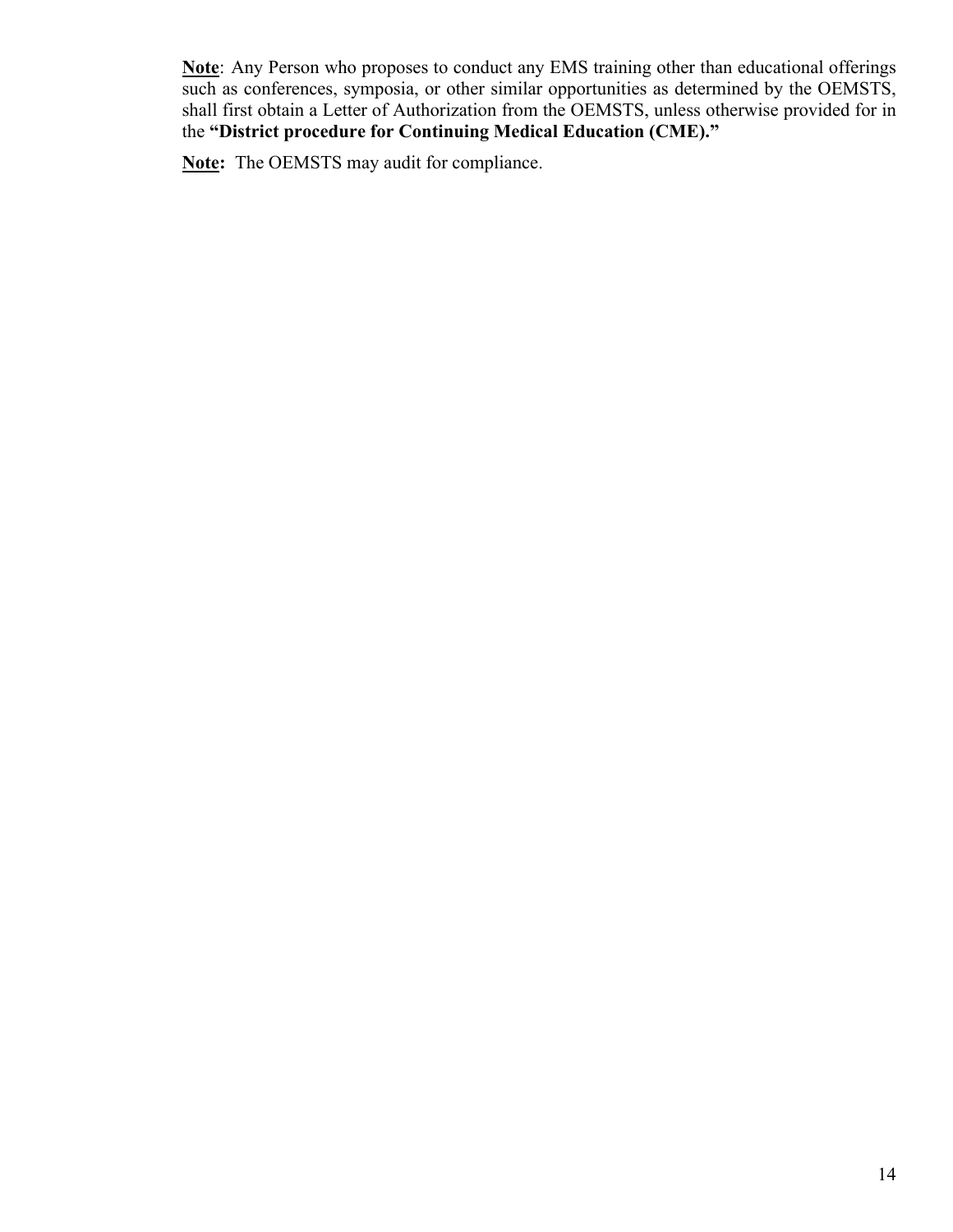### **[DISTRICT PROCEDURE FOR](#page-14-0) [REAUTHORIZATION AS AN EMS TRAINING CENTER](#page-14-0)**

(EMS Regulations Section 200)

#### <span id="page-14-0"></span>**DEFINITION:** An Applicant is an EMS Training Center that:

- 1. Provides initial or refresher EMS Courses, or continuing medical education Classes to persons other than their own employees, or the employees of another permitted EMS agency; and
- 2. Has a license or a letter of licensure exemption to conduct EMS training issued by the State of Nevada Commission on Postsecondary Education; and
- 3. Is applying for Reauthorization as an EMS Training Center.

#### **PROCEDURE:**

- I. The following requirements must be met prior to procuring Reauthorization as an EMS Training Center:
	- A. The Applicant must complete the Health District's "*Application for Reauthorization as an EMS Training Center*" via the portal on the EMS webpage
	- B. The Applicant must schedule a site inspection with the OEMSTS to ensure the Applicant has met all requirements in the EMS Training Center Guidelines.
- I. Upon successful completion of the above, the OEMSTS will issue a Letter of Reauthorization to conduct EMS training at the level identified in the letter. The training center will receive an invoice for payment of all required non-refundable, non-transferable fee(s).
- II. A change in majority ownership or substantive change in structural organization of an existing Authorized EMS Training Center shall require a new application and Letter of Authorization.
- III. The Letter of Authorization expires on June 30th following the date of issuance and may be renewed annually on July 1st.

**Note:** The OEMSTS may audit for compliance.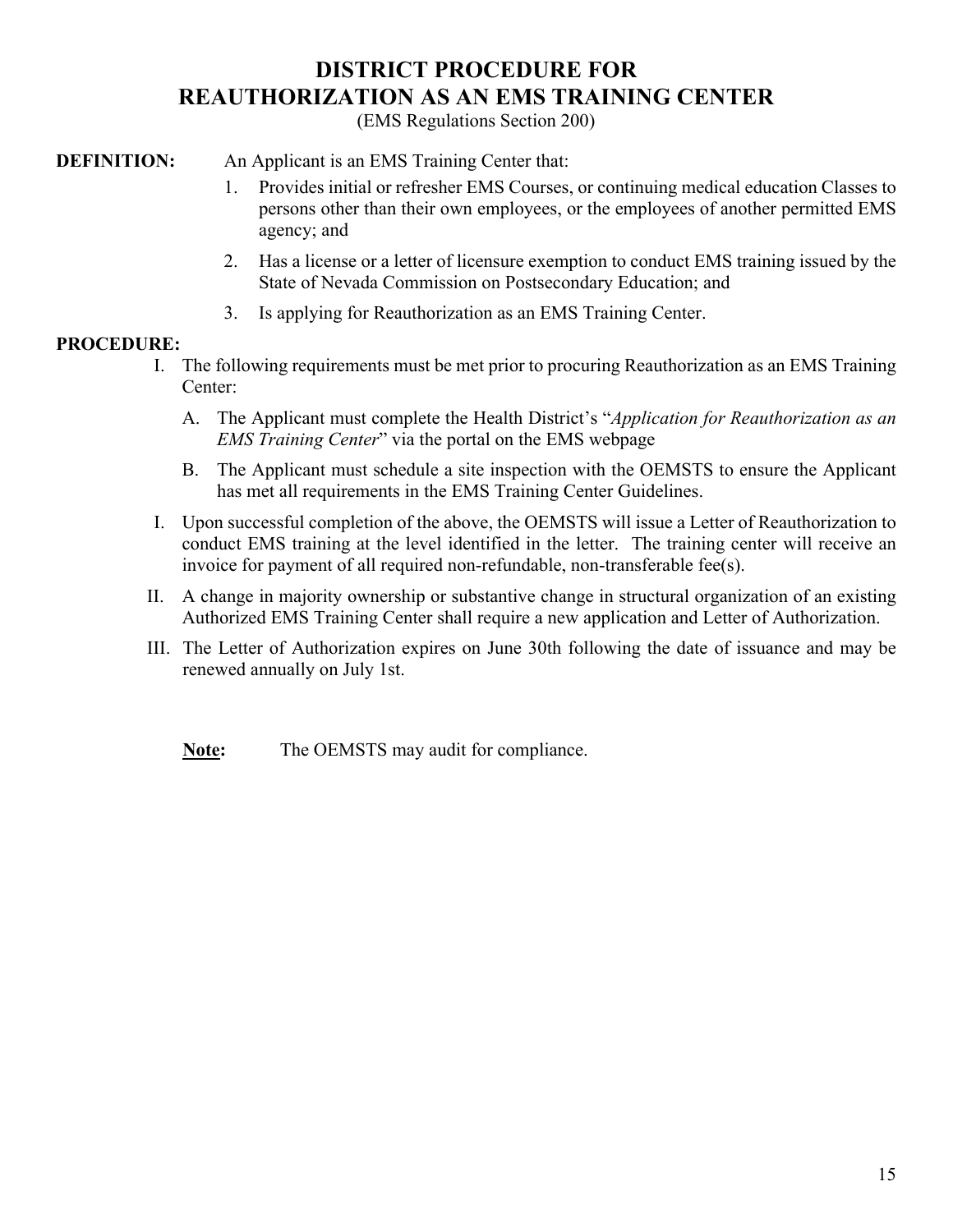## <span id="page-15-0"></span>**TRAINING PROCEDURES**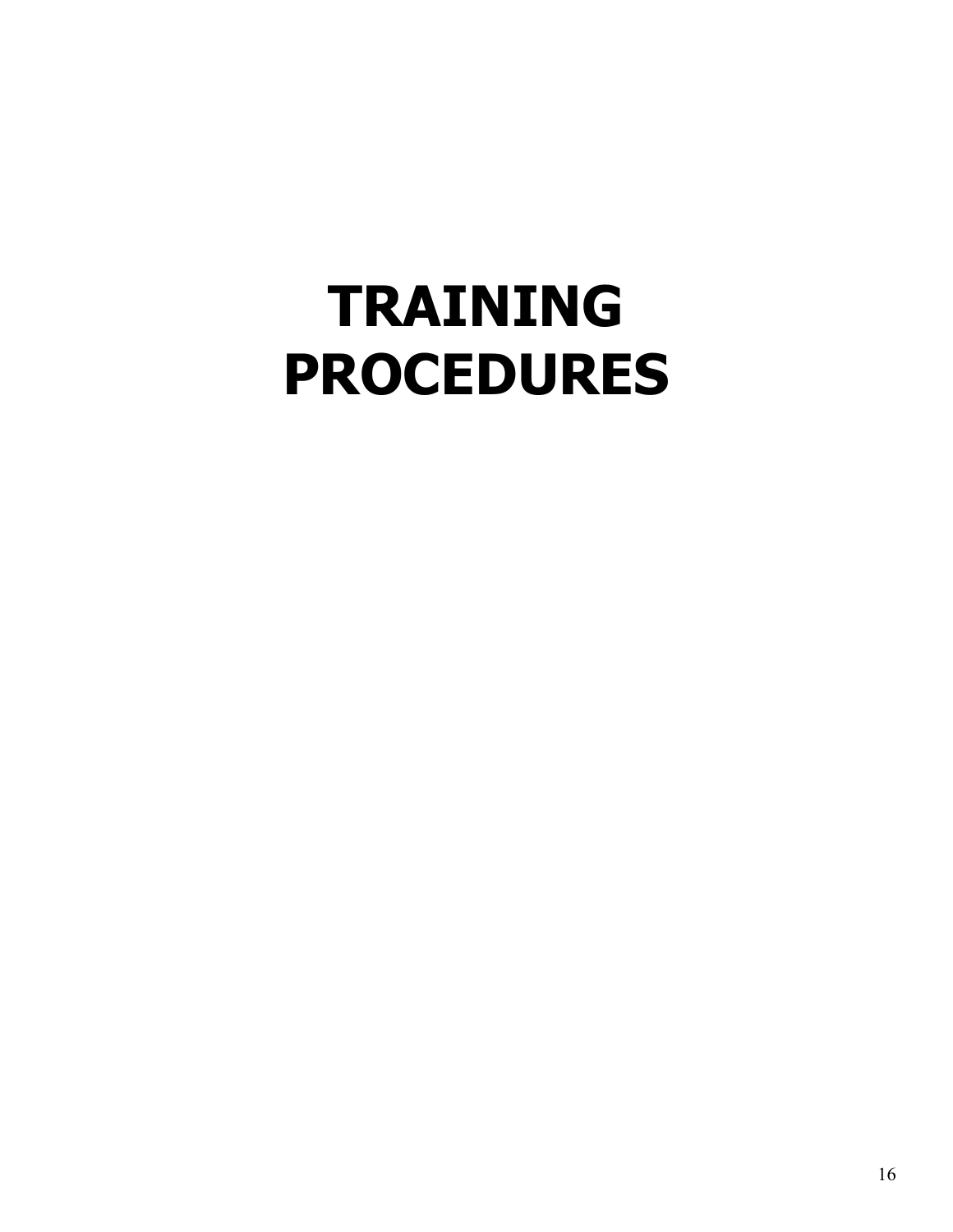## **DISTRICT PROCEDURE FOR INITIAL EDUCATION**

(EMS Regulations Section 200)

<span id="page-16-0"></span>**DEFINITION:** For training centers authorized to conduct initial EMS courses which, upon successful completion, results in a certificate of completion from an accredited institution.

#### **PROCEDURE:**

- I. For initial training, all OEMSTS approved EMS Training Centers must submit the required documentation via the portal on the EMS webpage at least thirty (30) days prior to the Course start date.
- II. All instruction must be by an EMS Instructor II or Master EMS Instructor unless exempted under District EMS Regulations Section 400.550. The expertise of the exempted professional is to be documented and will be assessed for appropriate faculty. The OEMSTS will not authorize a proposed Course with inadequate faculty.
- III. An EMS Instructor may not teach Courses above his/her level of certification.
- IV. Upon successful completion of the training program, the Course coordinator shall submit the *"EMS Course Completion Record"* via the portal on the EMS webpage AND via email to  $e$ ms  $\omega$ snhd.org within ten (10) days of Course completion.

**Note:** The Course coordinator shall add the names of the students who successfully passed the Course via the portal on the EMS webpage.

- V. For EMT Courses, the Course coordinator shall submit the OEMSTS approved practical examinations to the OEMSTS within ten (10) days of Course completion via the portal on the EMS webpage
- VI. All initial training Courses must have the Health District's "*EMS Course/Instructor Evaluation*" form completed by each student. The completed forms must be submitted to the OEMSTS within ten (10) days of Course completion via the portal on the EMS webpage
- VII. All EMS Instructors will be given full CME credit for an EMS Course or portion of the Course they teach at the level of their certification. Credit for a given Class/Course will only be awarded "one time" per certification period, not each time it is taught.
- VIII. Instructors will be awarded hour for hour CME credit for live classroom education. No CME credit will be awarded for an instructor who serves as the facilitator of an online Course unless the instructor developed the Class/Course in its entirety.
- IX. Individuals who do not adhere to the policies of the Authorized EMS Training Center, as approved by the OEMSTS, will not receive credit for the Course.
- X. Permitted EMS agencies and training centers must maintain CME files for their employees/students that include copies of rosters, tests, and skills proficiency records. Documentation of training must be kept on file for a minimum of three (3) years.
- XI. Any exception to the above procedure must be based upon a written appeal to the Health Officer.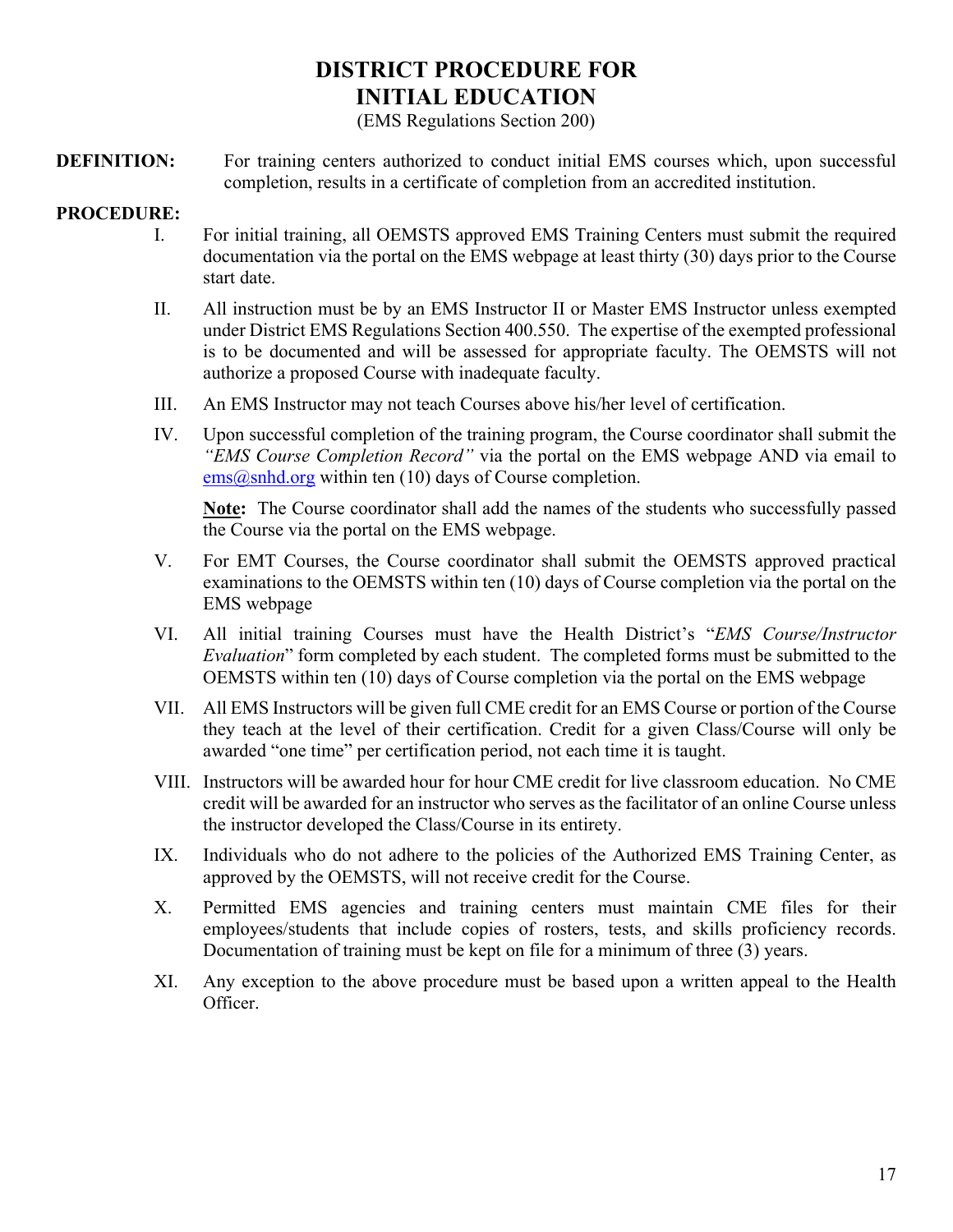## **[DISTRICT PROCEDURE FOR](#page-17-0) [CONTINUING MEDICAL EDUCATION \(CME\)](#page-17-0)**

(EMS Regulations Section 200)

<span id="page-17-0"></span>**DEFINITION:** For training centers authorized to conduct EMS Classes that offer continuing medical education to EMS providers.

#### **PROCEDURE:**

- I. For CME training, all OEMSTS approved EMS Training Centers must submit the request for training via the portal on the EMS webpage at least seven (7) days prior to the Class start date. **Note**: CME requests submitted by an entity other than an Authorized EMS Training Center may be hand-delivered or submitted via email  $\frac{\text{ems}(a)}{\text{snhd} \cdot \text{org}}$  or fax 702-759-1413.
	- **A.** The first time the Class is offered, submit a copy of the Class lesson plan along with the request for training.

#### **Note: Any modifications to previously approved Classes need to go through a new approval process.**

- II. All instruction must be by an EMS Instructor II or Master EMS Instructor unless exempted under District EMS Regulations Section 400.550. The expertise of the exempted professional is to be documented and will be assessed for appropriate faculty. The OEMSTS will not authorize a proposed Class with inadequate faculty.
- III. An EMS Instructor may not teach Classes above his/her level of certification.
- IV. All EMS Instructors will be given full CME credit for an EMS Class or portion of the Class they teach. Credit for a given Class will only be awarded "one time" per certification period, not each time it is taught.
- V. Instructors will be awarded hour for hour CME credit for live classroom education. No CME credit will be awarded for an instructor who serves as the facilitator of an online Class unless the instructor developed the Class in its entirety.
- VI. Individuals who do not adhere to the policies of the Authorized EMS Training Center, as approved by the OEMSTS, will not receive credit for the Class.
- VII. Permitted EMS agencies and training centers must maintain CME files for their employees/students that include copies of rosters, tests, and skills proficiency records. Documentation of training must be kept on file for a minimum of three (3) years.
- VIII. The OEMSTS will audit 10% of the CME documentation submitted by each permitted agency or Authorized EMS Training Center.
- IX. CME submitted by an entity other than an Authorized EMS Training Center will be approved on a case-by-case basis. There may be a fee charged for each submission, apart from community service CME offered free to the public.
- X. Any exception to the above procedure must be based upon a written appeal to the Health Officer.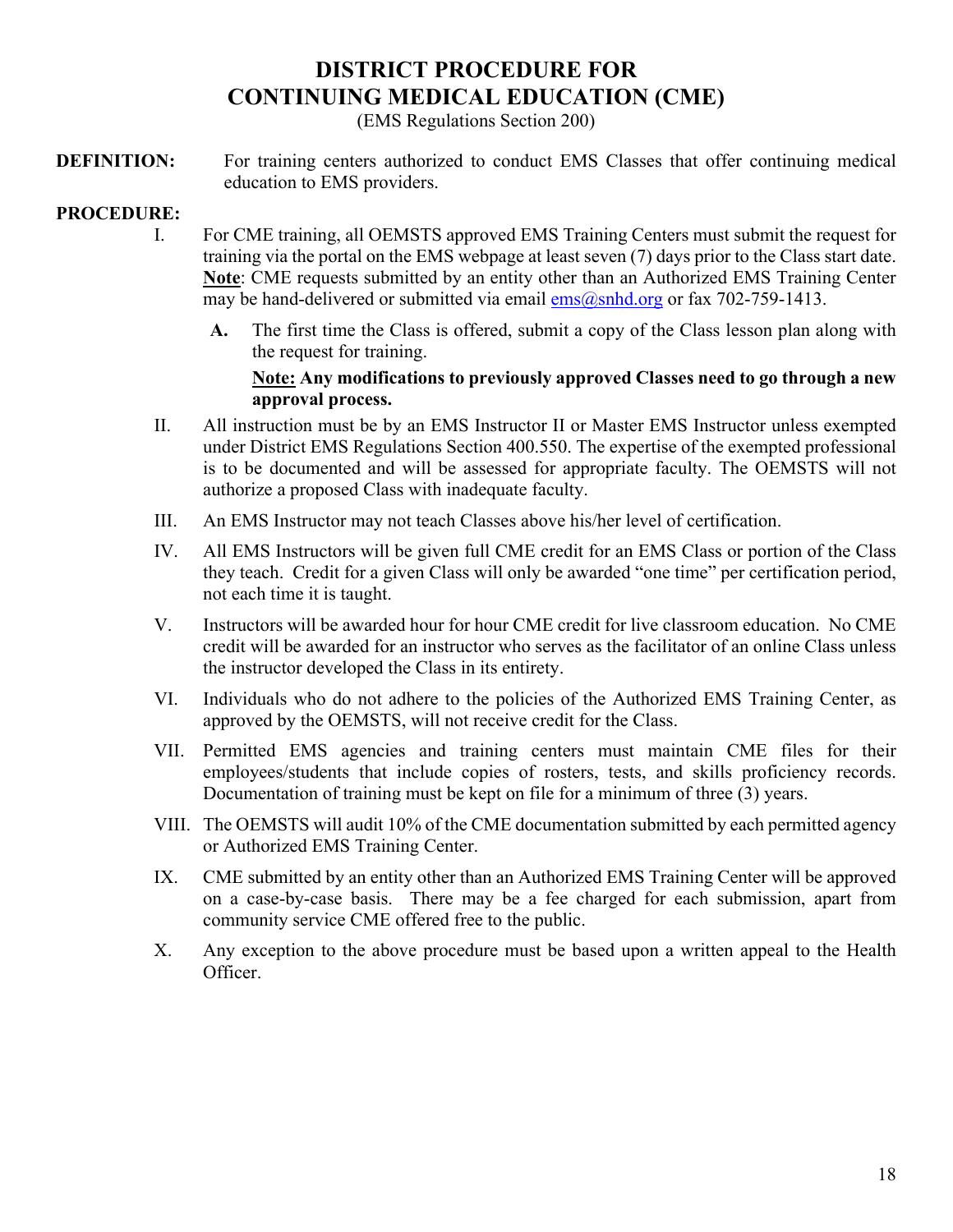### **[DISTRICT PROCEDURE FOR](#page-18-0) [EMT TRAINING](#page-18-0)**

(EMS Regulations Section 200.200 & 200.210)

- <span id="page-18-0"></span>**DEFINITION:** A program of training in procedures and skills for Emergency Medical Care as prepared and authorized by NHTSA of the United States DOT as a national standard for certification as an EMT pursuant to NRS 450B.1905.
- **PREREQUISITE:** Current BLS certification, unless the training is included in the EMT Course.

#### **PROCEDURE:**

I. All EMT Courses must include Weapons of Mass Destruction (WMD) training. WMD training must include:

> Introduction to Terrorism Chemical Biological (including Syndromic Surveillance & Health Alert Network) Radiological/Nuclear Agents Personal Protective Equipment Decontamination

- II. All EMT Courses must include District approved training concerning persons with a Developmental Disability (see definitions).
- III. Upon successful completion of the training program, the Course coordinator shall submit the following via the portal on the EMS webpage AND via email to  $\cos(\omega)$ snhd.org, within ten (10) days of Course completion:
	- A. The *"EMS Course Completion Record"* signed by the Course coordinator and Medical Director.

**Note:** The Course coordinator shall add the names of the students who successfully passed the Course via the portal on the EMS webpage.

- B. The NREMT psychomotor examinations or District approved practical examinations for each student.
- C. The Health District's "*EMS Course/Instructor Evaluation*" form completed by each student.
- IV. If the training center's intent is to have the student attain NREMT certification:
	- A. The student shall schedule and successfully pass the NREMT cognitive examination, per the National Registry procedure, within two years of Course completion.

**Note:** The NREMT psychomotor and cognitive examinations remain valid as per National Registry guidelines.

B. Upon successful completion of both the NREMT psychomotor and cognitive examinations, the student will be eligible to apply for EMT certification in accordance with the **"District Procedure for Certification/Licensure via Reciprocity."**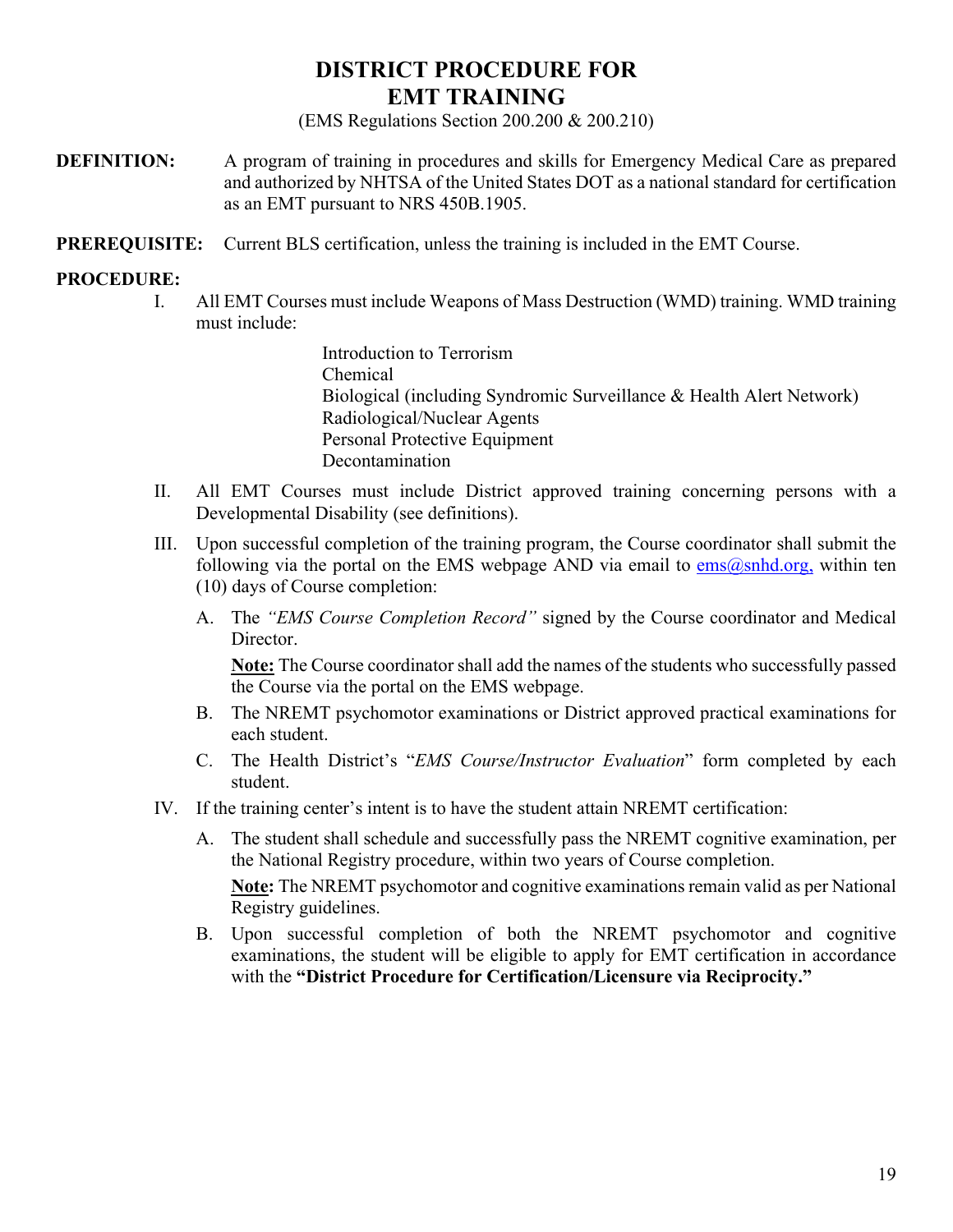- V. If the training center's intent is to have the student attain Clark County certification:
	- A. The student shall successfully pass the Clark County certification examination and EMT practical examination within two years of Course completion.
	- B. The student shall submit an "*Application for Initial Certification/Licensure*" via the portal on the EMS webpage. (Please refer to the **"District Procedure for Initial Certification/Licensure"**)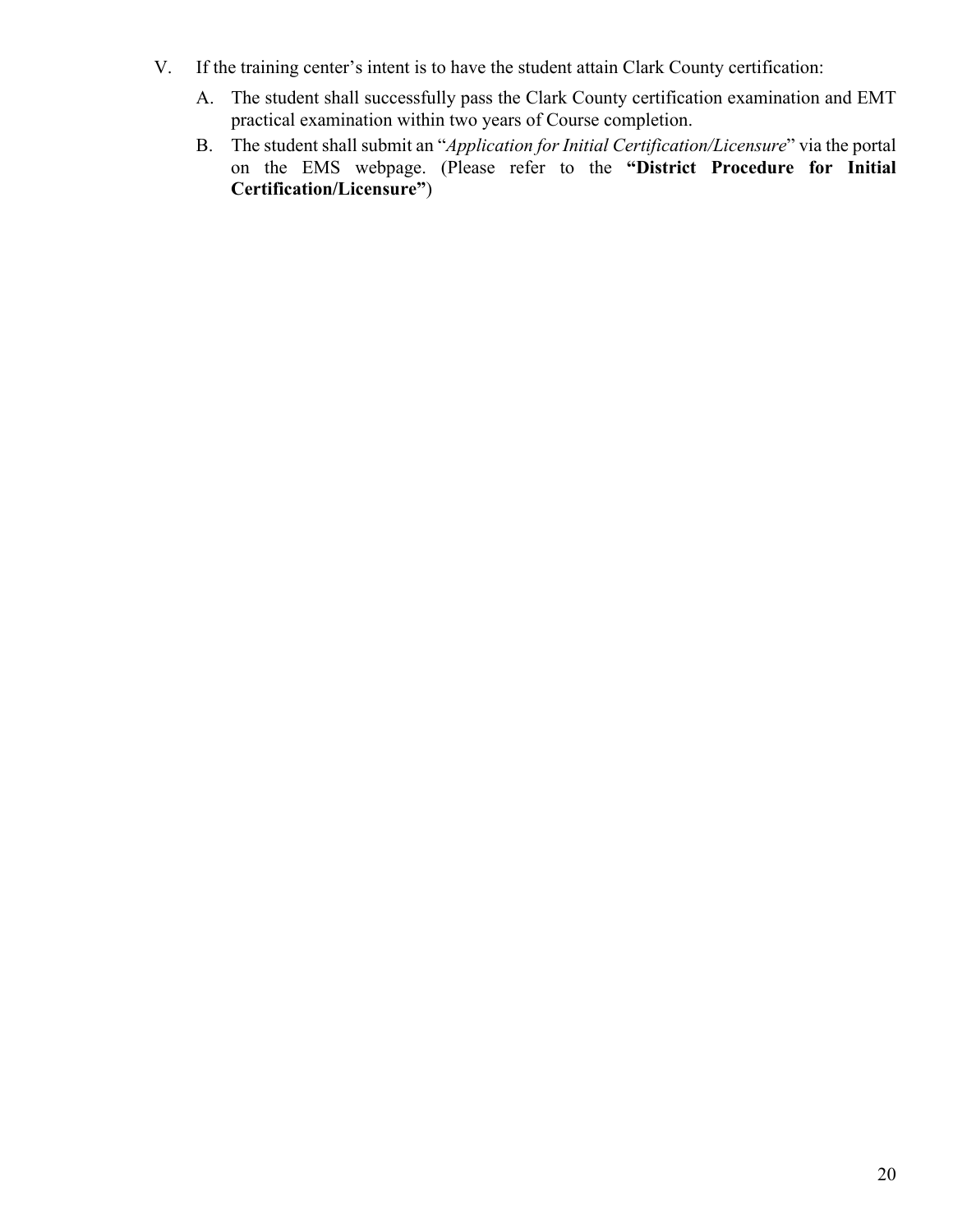## <span id="page-20-0"></span>**[DISTRICT PROCEDURE FOR](#page-20-0) [ADVANCED EMT TRAINING](#page-20-0)**

(EMS Regulations Section 200.300 & 200.310)

**DEFINITION:** A program of training in procedures and skills for Emergency Medical Care as prepared and authorized by NHTSA of the United States DOT as a national standard for certification as an AEMT pursuant to NRS 450B.1915.

#### **PREREQUISITES:**

- 1. Current certification as an EMT. (The student must maintain EMT certification throughout the AEMT course.)
- 2. Current BLS certification.

#### **PROCEDURE:**

- I. All AEMT Courses must include District approved training concerning persons with a Developmental Disability.
- II. The Course coordinator shall submit the Course roster within ten (10) days after the Course start date, via the portal on the EMS webpage AND via email to  $\cos(\omega)$ snhd.org, along with a copy of each student's current, valid BLS card. If the student is not Clark County certified, proof of the student's current out-of-state or NREMT Certificate must be submitted.
- III. Upon successful completion of the training program, the Course coordinator shall submit the following to the OEMSTS within ten (10) days of Course completion via the portal on the EMS webpage AND via email to  $ems@snhd.org$ :
	- A. The *"EMS Course Completion Record"* signed by the Course coordinator and Medical Director.

**Note:** The Course coordinator shall add the names of the students who successfully passed the Course via the portal on the EMS webpage.

- B. The Health District's "*EMS Course/Instructor Evaluation*" form completed by each student.
- IV. If the training center's intent is to have the student attain National Registry AEMT certification:
	- A. The student shall schedule and successfully pass the NREMT cognitive examination, per the National Registry procedure, within two years of Course completion. **Note:** The NREMT psychomotor and cognitive examinations remain valid as per National

Registry guidelines.

B. Upon successful completion of both the NR AEMT psychomotor and cognitive examinations, the student will be eligible to apply for AEMT certification in accordance with the **"District Procedure for Certification/Licensure."**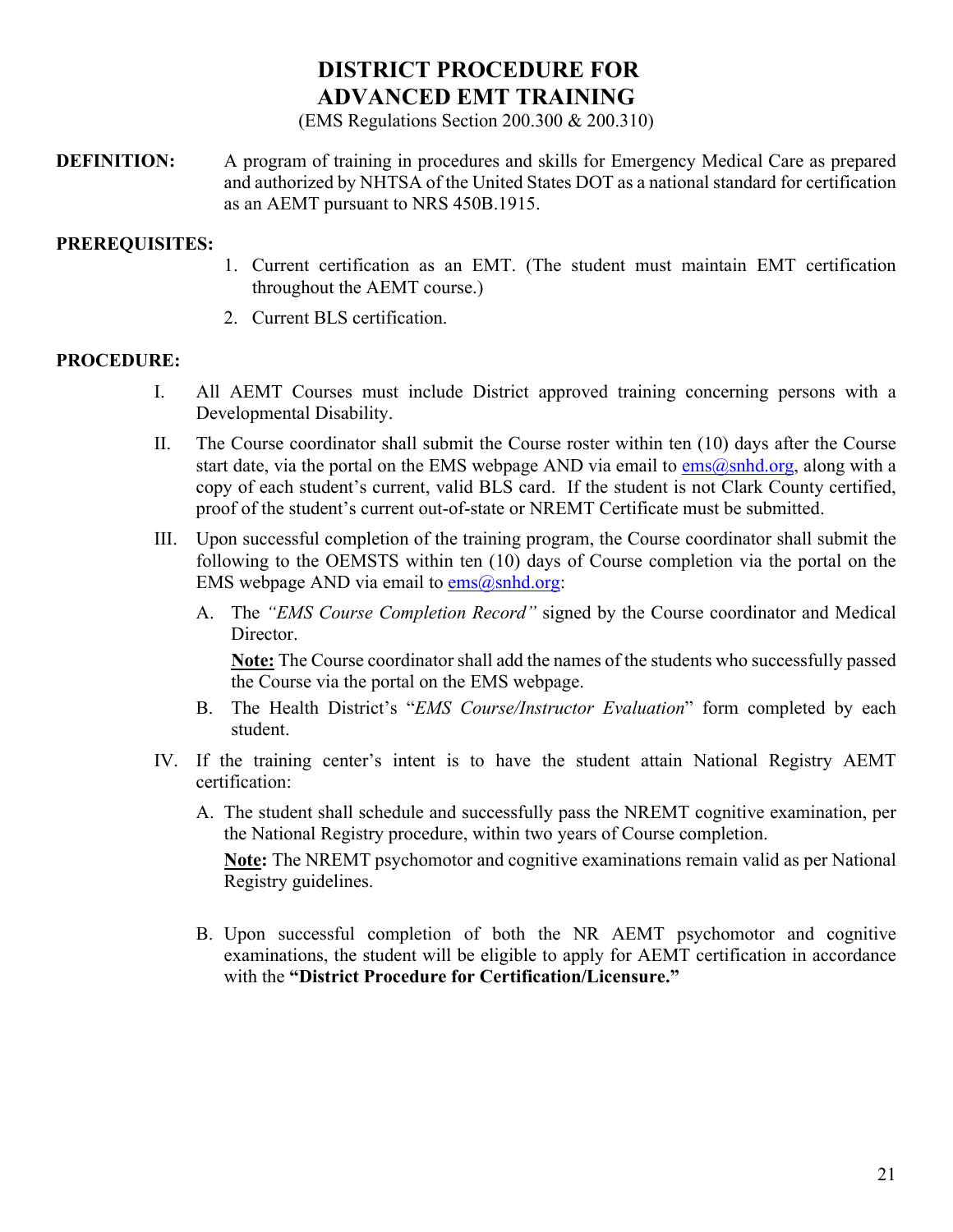- C. If the training center's intent is to have the student attain Clark County certification:
	- A. The student shall submit an "*Application for Initial Certification/Licensure*" via the portal on the EMS webpage. (Please refer to the **"District Procedure for Initial Certification/Licensure"**)

**Note:** If currently certified/licensed at the EMT level, the student shall submit an *"Application for Upgrade/Addition of Agency"* via the portal on the EMS webpage.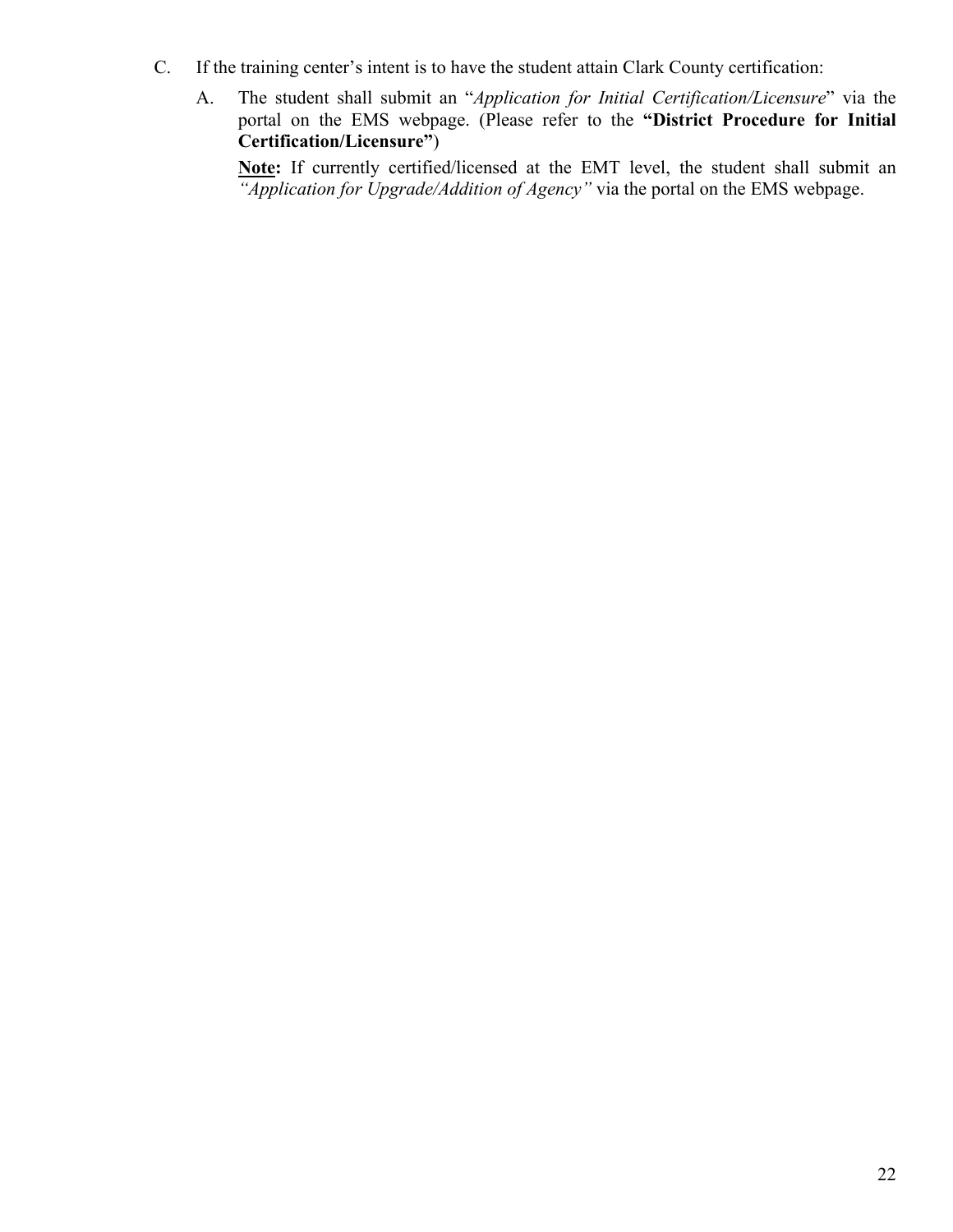## **[DISTRICT PROCEDURE FOR](#page-22-0) [PARAMEDIC TRAINING](#page-22-0)**

(EMS Regulations Section 200.400 & 200.410)

<span id="page-22-0"></span>**DEFINITION:** A program of training in procedures and skills for Emergency Medical Care as prepared and authorized by NHTSA of the United States DOT as a national standard for certification as a Paramedic pursuant to NRS 450B.195.

#### **PREREQUISITES:**

- 1. An Applicant for admission to a Paramedic training program shall be currently certified as an EMT or AEMT. The student must maintain current EMT or AEMT certification throughout the Paramedic course.
- 2. Current BLS certification.

#### **PROCEDURE:**

- I. All Paramedic Courses must include District approved training concerning persons with a Developmental Disability.
- II. The Course coordinator shall submit the Course roster within ten (10) days after the Course start date, along with a copy of each student's current, valid BLS card. If the student is not Clark County certified, proof of the student's current out-of-state or NR EMT Certificate must be submitted.
- III. Upon successful completion of the didactic and clinical portions of the Paramedic training program, the training center must submit to the OEMSTS the "*Paramedic Didactic/Clinical Course Completion"* form via the portal on the EMS webpage AND via email to  $e$ ms $(a)$ snhd.org, that certifies the student has successfully completed the didactic and clinical portions of the training program. The form must be signed by the Course coordinator and Course Medical Director.

**Note:** The Course coordinator shall add the names of the students who successfully completed the didactic and clinical portions of the training program via the portal on the EMS webpage.

- IV. The Paramedic student must follow the procedure as outlined in the **"District Procedure for Provisional Licensure."**
- V. Failure to successfully complete any portion of the **"District Procedure for Paramedic Training"** may be cause for the candidate's internship to be terminated upon recommendation of the Health Officer.
- VI. Upon successful completion of the internship, the training center will submit an "*EMS Course Completion Record"* via the portal on the EMS webpage AND via email to [ems@snhd.org,](mailto:ems@snhd.org) signed by the Course coordinator and Medical Director documenting the student's successful completion of the entire Paramedic training program, along with the Health District's "*EMS Course/Instructor Evaluation*" form completed by each student.

**Note:** The Course coordinator shall add the names of the students who successfully passed the Course and mark the status as "Pass" via the portal on the EMS webpage.

VII. If the training center's intent is to have the student attain National Registry Paramedic certification, the Authorized EMS Training Center may facilitate an Advanced Level National Registry psychomotor examination.

**Note:** The NR Paramedic psychomotor and cognitive examinations remain valid as per National Registry guidelines.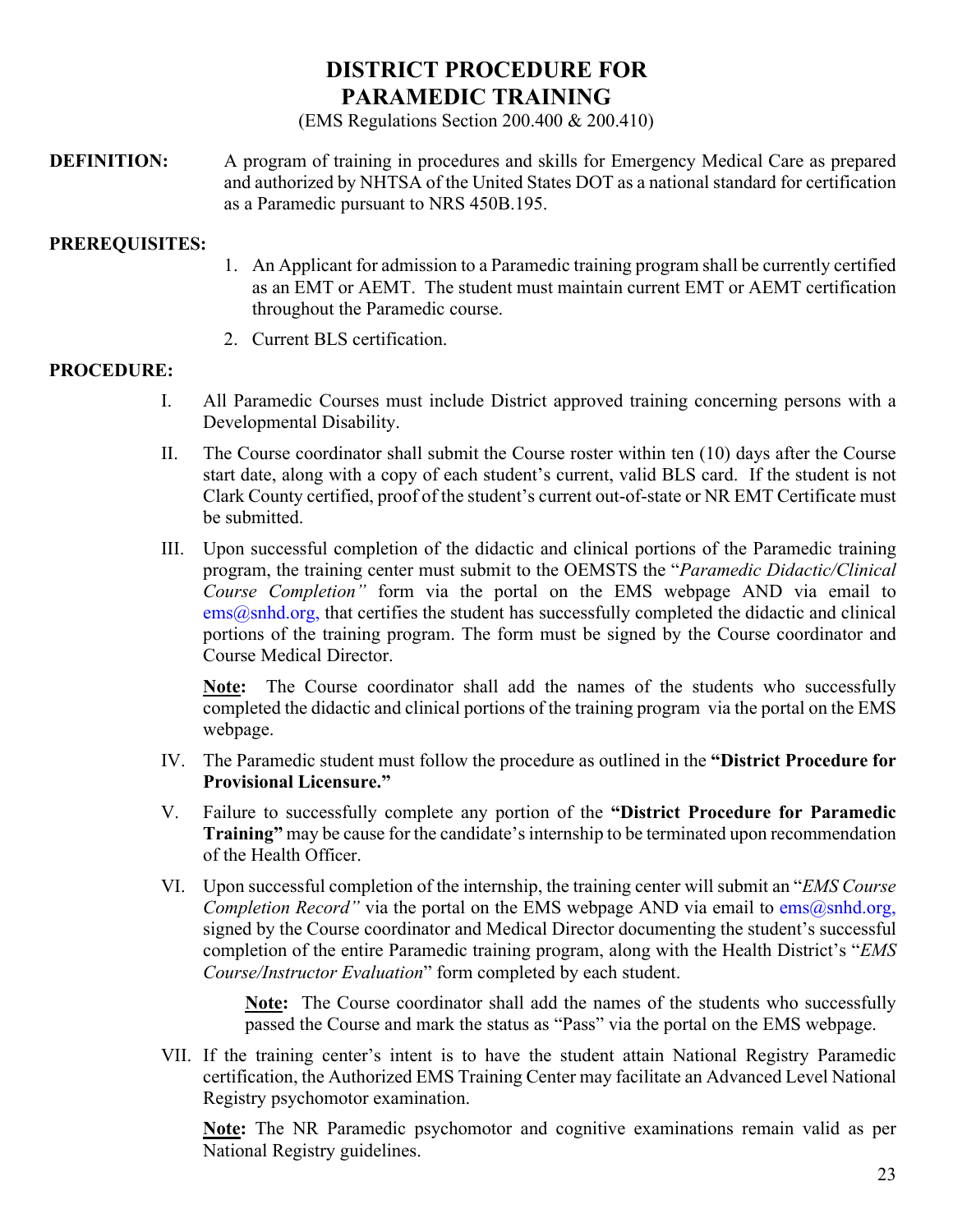- A. The Authorized EMS Training Center shall notify NREMT that the student has passed the Paramedic Course.
- B. The student shall schedule the NR Paramedic cognitive examination, per the National Registry procedure, within two years of Course completion.
- VIII. If the training center's intent is to have the student attain Clark County certification:
	- A. The student must successfully complete the internship portion of the Paramedic training program.
	- B. The student shall contact the OEMSTS to schedule the Health District approved Paramedic certification examination within two years of Course completion.
	- C. Upon successful completion of both the Health District approved practical and Paramedic certification examination, the student will be eligible for Paramedic certification in accordance with the **"District Procedure for Initial Certification/Licensure."**

**Note**: The student will have a maximum of six (6) attempts to pass either the National Registry Paramedic cognitive examination or the Health District approved Paramedic certification examination. If after six total attempts (any combination of the two exams) the student is unable to successfully pass either examination, the student will not be eligible for Paramedic certification in Clark County unless he/she retakes the entire Paramedic Course.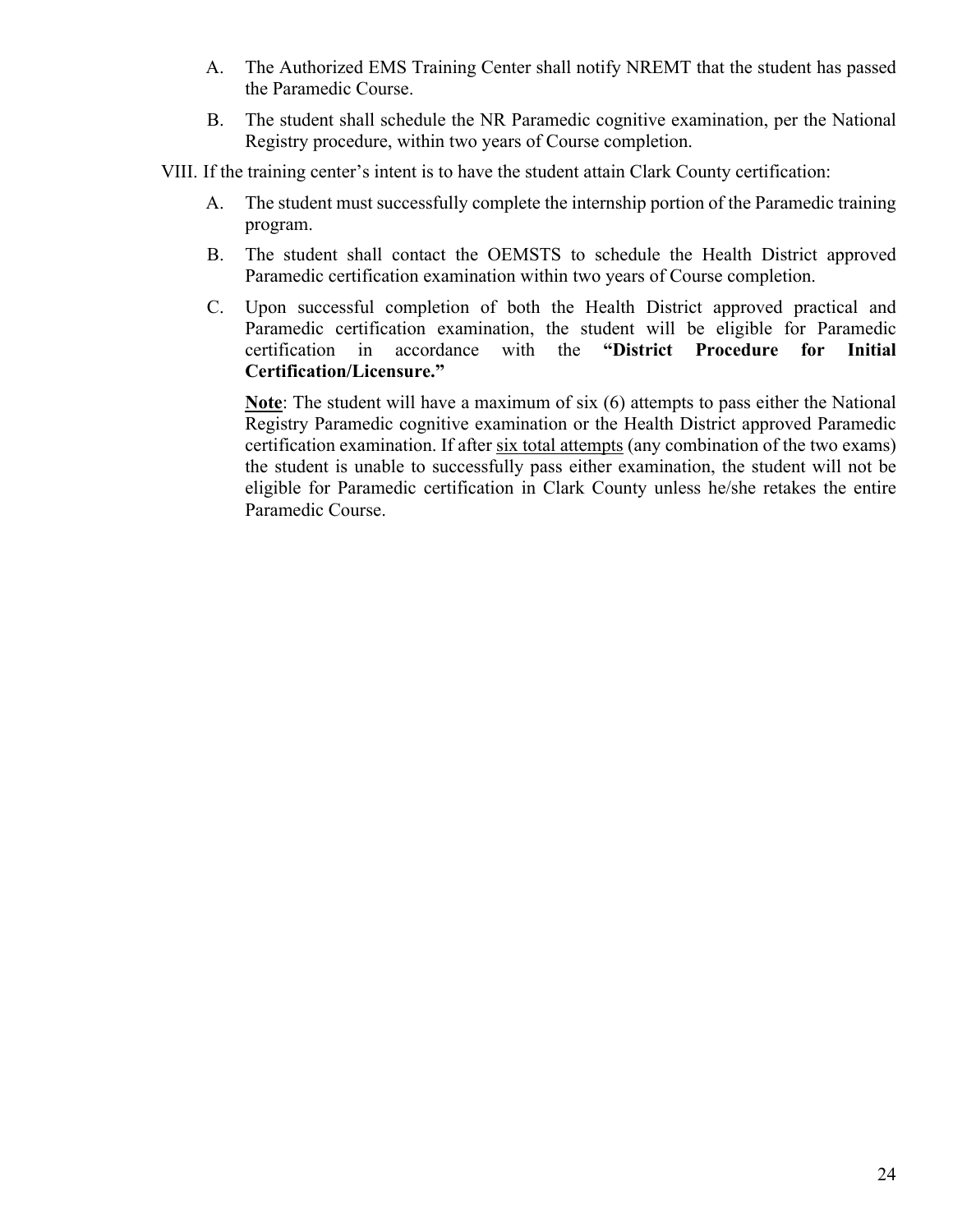## **[DISTRICT PROCEDURE FOR](#page-24-0) [RURAL VOLUNTEER AMBULANCE DRIVER TRAINING](#page-24-0)**

(EMS Regulations Section 1100)

<span id="page-24-0"></span>**DEFINITION:** An Applicant is a member of a Rural Volunteer Ambulance Service who will be employed in a "driver only" capacity and is at least eighteen (18) years of age at time of application.

#### **PROCEDURE:**

- I. The Applicant must complete the Health District's *"Application for Rural Volunteer Ambulance Driver"* via the portal on the EMS webpage.
- II. The Rural Volunteer Ambulance Service will be emailed via the portal on the EMS webpage to confirm there has been an offer of employment.
- III. Upon successful completion of the above, the OEMSTS will issue Written Authorization as a Rural Volunteer Ambulance Driver.
- IV. The Written Authorization as a Rural Volunteer Ambulance Driver expires on the same date the Applicant's health care provider BLS card expires.
- V. To renew the authorization, the Applicant must complete the Health District's *"Application for Rural Volunteer Ambulance Driver"* via the portal on the EMS webpage.
- VI. The Rural Volunteer Ambulance Service shall submit a letter of intent to hire via the portal on the EMS webpage.
- VII. After receipt of the above, the OEMSTS will issue a Written Authorization as a Rural Volunteer Ambulance Driver.
- **Note:** Per EMS Regulations, a Rural Volunteer Ambulance Driver is not Licensed as an Attendant and is prohibited from acting as such.
- **Note:** The OEMSTS may audit for compliance.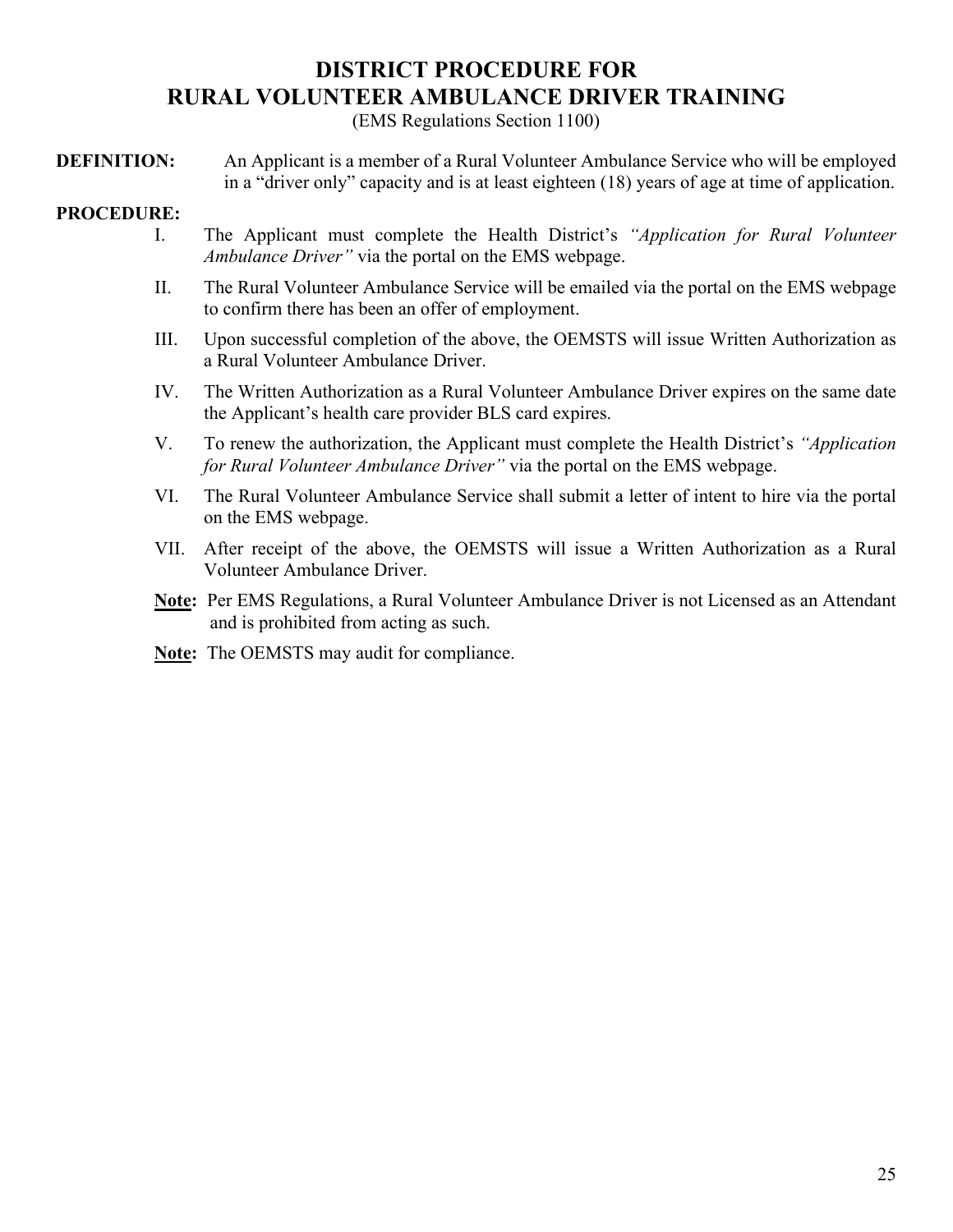## <span id="page-25-0"></span>**[CERTIFICATION](#page-25-0) [PROCEDURES](#page-25-0)**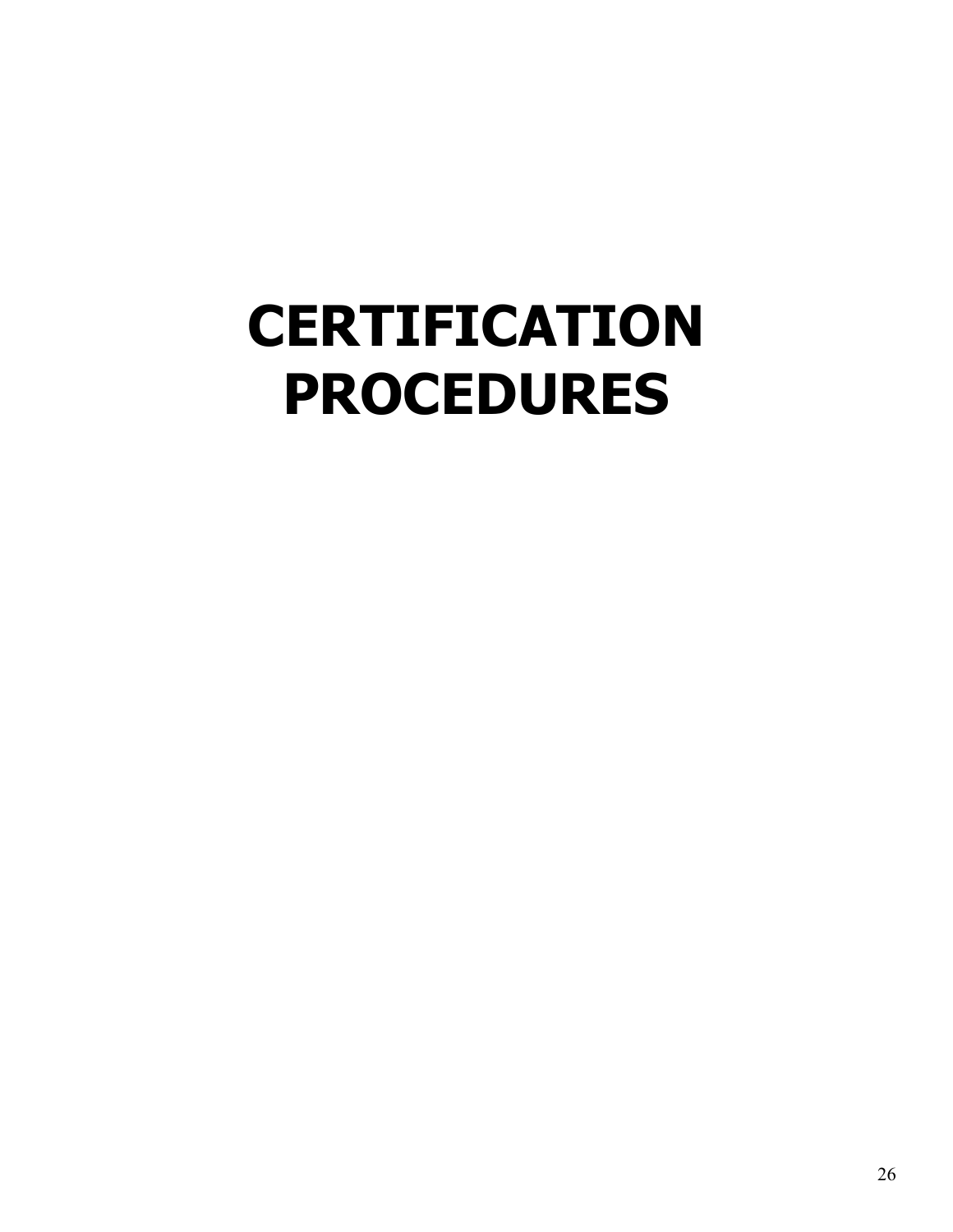## **[DISTRICT PROCEDURE FOR APPLICATION FOR INITIAL](#page-26-0)  [CERTIFICATION/LICENSURE](#page-26-0)**

(EMS Regulations Section 300)

<span id="page-26-0"></span>**DEFINITION:** An Applicant is an individual who:

- 1. Is at least 18 years of age; and
- 2. Is applying for initial certification; or
- 3. Is applying for initial licensure; or
- 4. If applying for Reciprocity, has current certification from the State of Nevada, NR, or another state; or
- 5. Needs to renew a Clark County or State of Nevada Certificate that has been expired less than two (2) years.

**Note**: The Applicant must either have proof of residency in Clark County (State of Nevada I.D., military I.D., or Clark County University/College ID), or an offer of employment from a Clark County permitted agency.

**Note***:* Certification must be gained within two years of the completion of initial education.

**Note:** The Applicant will be given six (6) months to complete the process.

#### **PROCEDURE:**

#### **APPLICANTS FOR CERTIFICATION ONLY**

- I. The Applicant must complete the Health District's "*Application for Initial Certification/Licensure*" via the portal on the EMS webpage
- II. After successful completion of the above, the Applicant must submit payment of all required non-refundable, non-transferable fee(s) via the portal on the EMS webpage.
- III. After review of the submitted documentation, the Applicant may need to be processed for fingerprints and written permission authorizing the OEMSTS to forward the fingerprints to the Central Repository for Nevada Records of Criminal History for submission to the Federal Bureau of Investigation for its report. **Exception:** The Applicant has been fingerprinted by the OEMSTS within the last two (2) years.

**Note:** If fingerprints are obtained outside the OEMSTS, the Applicant will need to submit two (2) complete sets of fingerprint cards to the OEMSTS.

**Note:** The OEMSTS may suspend or revoke a Certificate upon receipt of a positive fingerprint response or failure to disclose material facts on the Criminal Background section of the application.

- IV. Applicants who do not have current certification (at the level of application) from the State of Nevada or NR but do possess a current recognized certification from another state will need to schedule and successfully pass the Health District approved certification examination.
	- 1. Applicants will be given the option of either gaining National Registry certification or successfully passing the Health District approved certification exam.
	- 2. The Applicant will be given a total of six (6) attempts (any combination of the two exams) to pass either examination. Example: If the Applicant has three (3) failed attempts on the National Registry Cognitive Examination, the Applicant will have three (3) remaining attempts to pass either the National Registry Cognitive Examination or the Health District approved certification examination.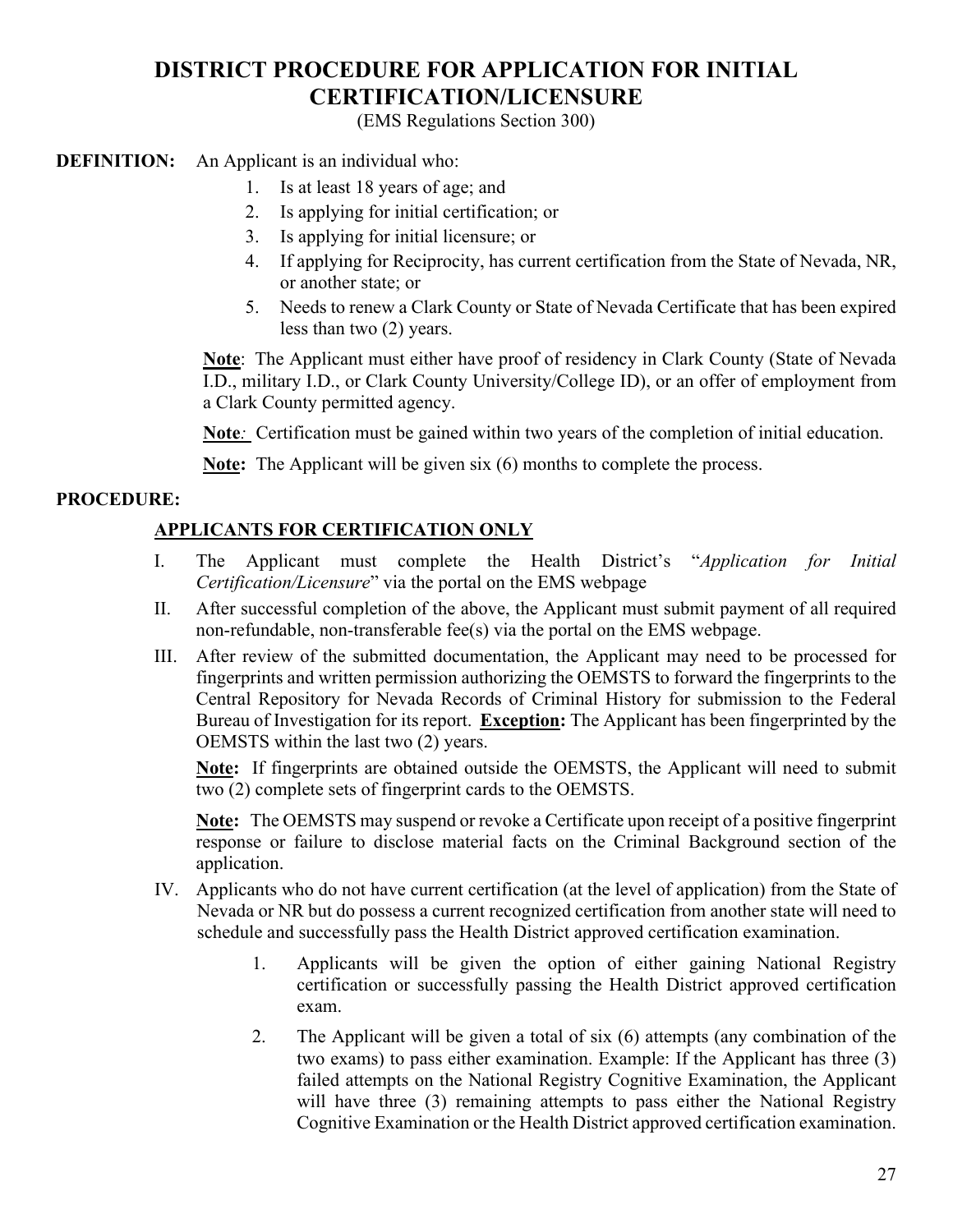- 3. If the Applicant chooses to take the Health District approved certification examination, he/she will be given instructions to set up a student account to purchase the exam. Once the account is established and the examinations have been purchased by the Applicant, they must then call the EMS office to schedule to take the examination. All certification examinations are proctored by EMS office staff. The examination may not be scheduled more than seven (7) days in advance. Note: The Applicant will have six (6) months from the date of application to complete the process.
- V. After successful completion of the above, a Clark County EMS Certificate will be issued to the Applicant.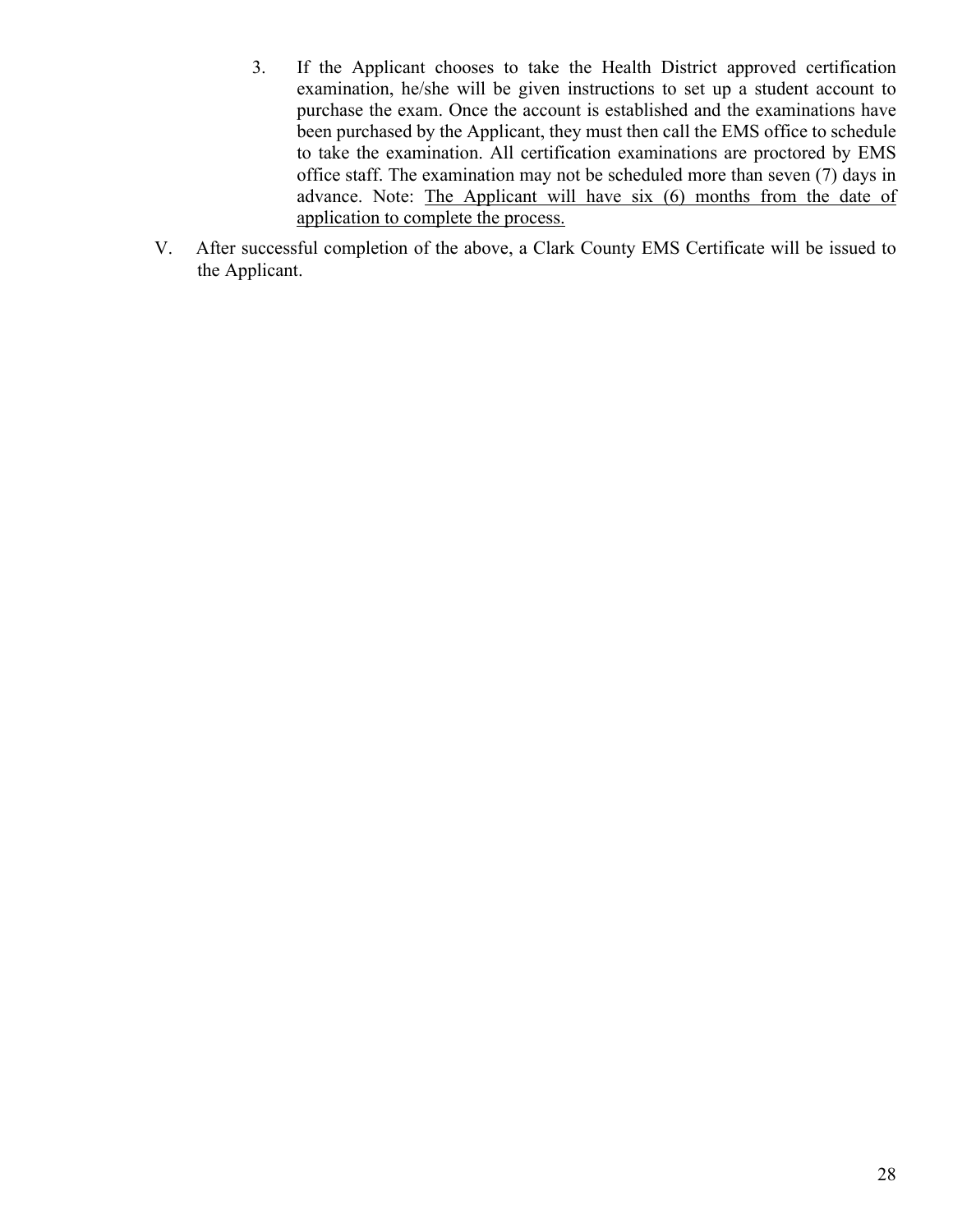## **[DISTRICT PROCEDURE FOR RENEWAL OF](#page-28-0) [AN EXPIRED NEVADA CERTIFICATE](#page-28-0)**

(EMS Regulations Section 300.322)

- <span id="page-28-0"></span>**DEFINITION:** An Applicant for renewal of an expired Nevada Certificate is an EMT, AEMT, or Paramedic who held a Nevada Certificate that expired within the last two (2) years and wants to regain certification in Clark County. This process must be completed within the two year period following the expiration of a Nevada certificate.
	- **Note**: Paramedic applicants who wish to attain National Registry certification, please refer to the **"District Procedure for Issuance of a National Registry Support Letter."**
	- **Note**: Applicants who hold a current National Registry, State of Nevada, or another state certificate, please refer to the **"District Procedure for Initial Certification."**

#### **PROCEDURE:**

- I. The Applicant must complete an "*Application for Initial Certification/Licensure*" via the portal on the EMS webpage*.* (Please refer to the **"District Procedure for Initial Certification/Licensure"**)
- II. The Applicant must submit payment of all required non-refundable, non-transferable fee(s) via the portal on the EMS webpage.
- III. After review of the documentation, the OEMSTS will send an automated email to the Applicant giving further instructions on the status of the application.
- IV. The Applicant may need to be processed for fingerprints and written permission authorizing the Health District to forward the fingerprints to the Central Repository for Nevada Records of Criminal History for submission to the Federal Bureau of Investigation for its report.

**Exception:** The Applicant has been fingerprinted by the OEMSTS within the past two (2) years.

**Note:** If fingerprints are obtained outside the OEMSTS, the Applicant will need to submit two (2) complete sets of fingerprint cards to the OEMSTS.

**Note:** The OEMSTS may suspend or revoke a Certificate upon receipt of a positive fingerprint response or failure to disclose material facts on the Criminal Background section of the application.

- V. After successful completion of the above requirements, the Applicant may schedule to take the Health District approved certification examination appropriate to the level of certification. (See Appendix A-1)
- VI. After completion of the above, a Clark County EMS Certificate will be issued to the Applicant.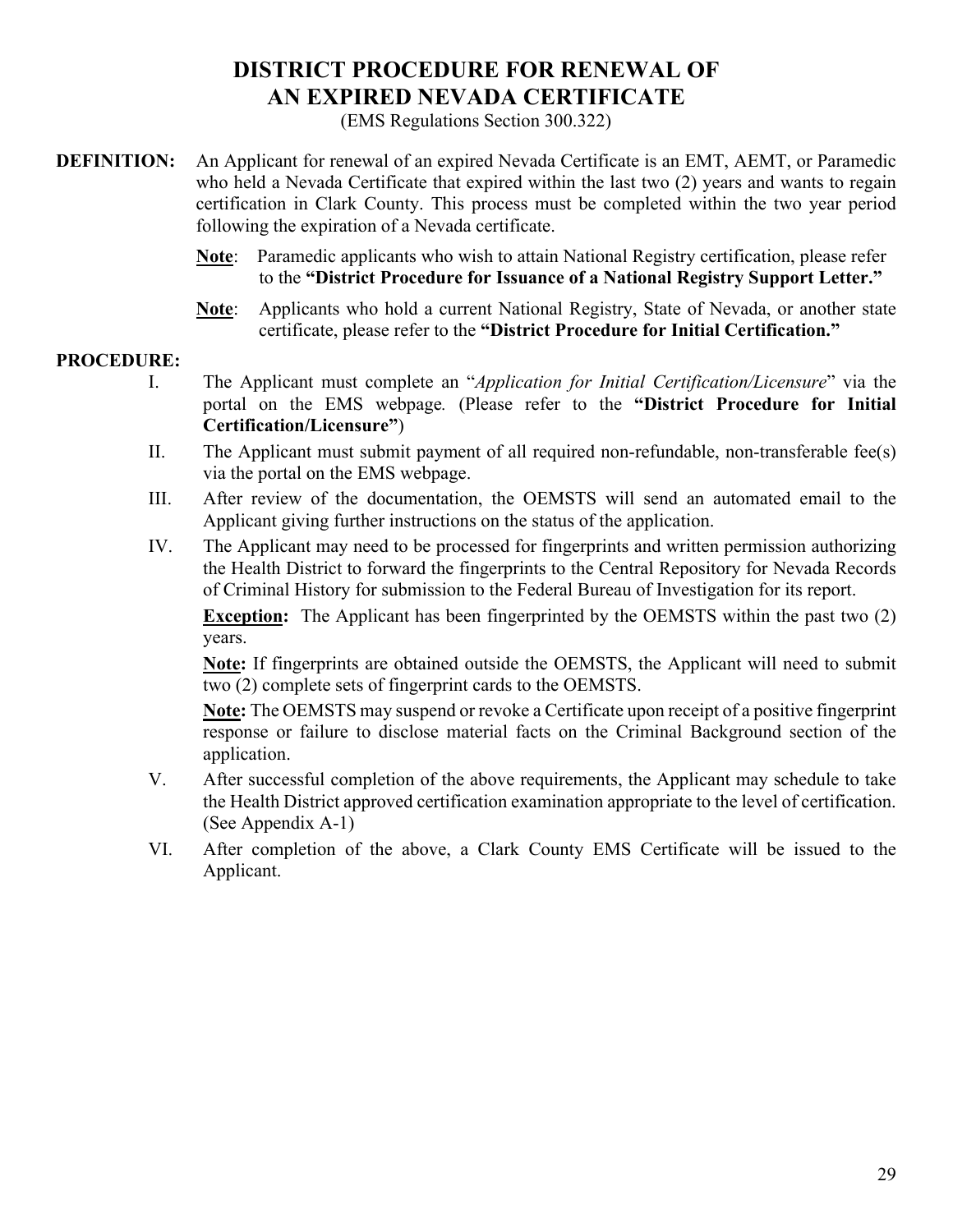## **[DISTRICT PROCEDURE FOR APPLICATION FOR](#page-29-0)  [UPGRADE/ADDITION OF AGENCY](#page-29-0)**

#### <span id="page-29-0"></span>**DEFINITION:** An Applicant is an individual who:

- 1. Needs to upgrade their current License and/or Certificate;
- 2. Needs to add an additional Clark County permitted agency to the current License; or
- 3. Has a current Clark County certification as an EMT, AEMT, or Paramedic and is being hired by a Clark County permitted agency.

**Note:** The Applicant will be given six (6) months to complete the process.

#### **PROCEDURE:**

- I. The Applicant must complete the Health District's "*Application for Upgrade/Addition of Agency*" via the portal on the EMS webpage
- II. If the Applicant is applying for licensure, the Clark County permitted agency will be emailed via the portal on the EMS webpage to confirm there has been an offer of employment.
- III. The OEMSTS will bill the permitted agency as appropriate. The Applicant will be responsible for paying all remaining non-refundable, non-transferable fee(s) via the portal on the EMS webpage.
- IV. After review of the submitted documentation, the Applicant may need to be processed for fingerprints and written permission authorizing the OEMSTS to forward the fingerprints to the Central Repository for Nevada Records of Criminal History for submission to the Federal Bureau of Investigation for its report. **Exception:** The Applicant submits two (2) complete sets of fingerprint cards to the OEMSTS.

**Note:** Applicants who have not been fingerprinted by the OEMSTS within the last two (2) years will be required to submit fingerprints to the OEMSTS.

**Note:** The OEMSTS may suspend or revoke a Certificate upon receipt of a positive fingerprint response or failure to disclose material facts on the Criminal Background section of the application.

V. After successful completion of the above requirements, the Applicant may schedule to take the protocol exam appropriate to the level of application.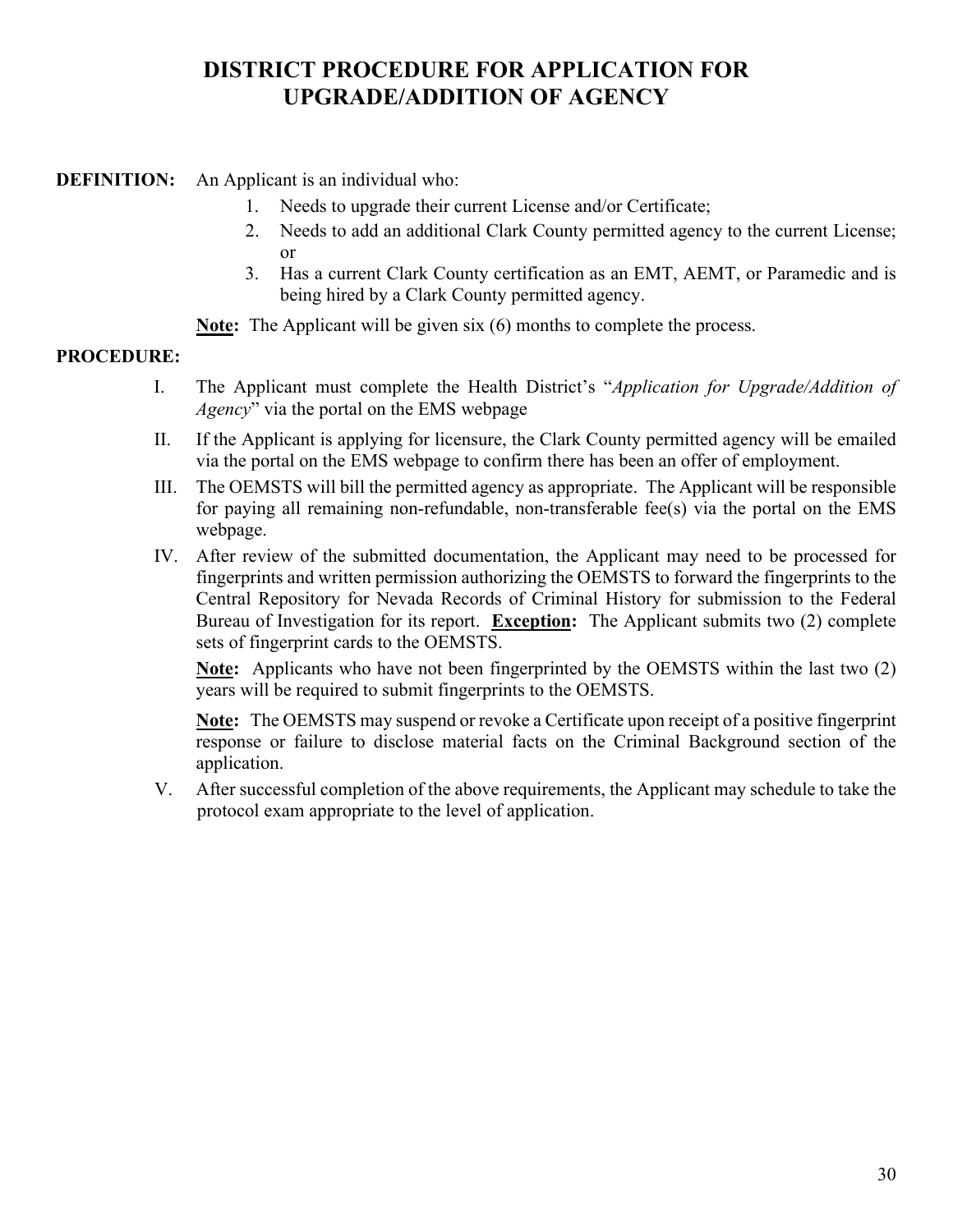## **LICENSURE PROCEDURES**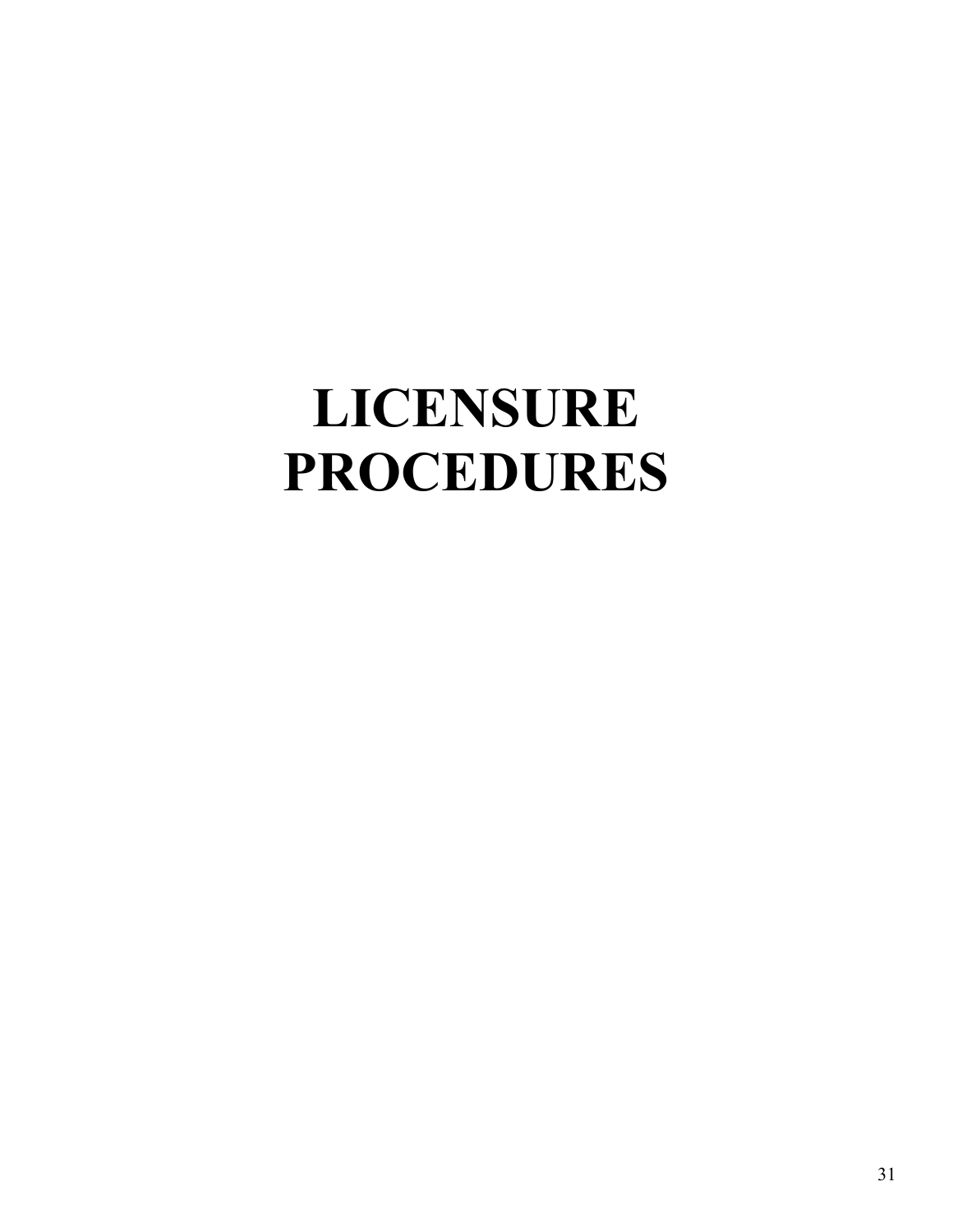### **DISTRICT PROCEDURE FOR LICENSURE**

#### (EMS Regulations Section 500)

- **DEFINITION:** A licensure Applicant is an individual who:
	- 1. Is currently certified as an EMT, AEMT, or Paramedic in Clark County, or is in the process of concurrently applying for both certification and licensure in Clark County; and
	- 2. Is being hired by a Clark County permitted Ambulance Service, Air Ambulance Service, or Firefighting Agency.
	- **Note:** Refer to the **"District Procedure for Application for Upgrade/Addition of Agency:"**
		- 1. If applying for a higher level of certification/licensure; or
		- 2. If adding another permitted agency to the current License; or
		- 3. If held a License in the last six (6) months and currently being hired by a permitted agency.
	- **Note:** If being hired by an Air Ambulance Service, refer to the **"District Procedure for Air Ambulance Attendant."**
	- **Note:** Initial Paramedic Applicants and Paramedic Applicants who have not held a License within the past year, please also refer to the **"District Procedure for Provisional Licensure."**
	- **Note:** The Applicant will be given six (6) months to complete the process.

#### **PROCEDURE:**

- I. The Applicant must submit the District's *"Application for Initial Certification/Licensure"* via the EMS webpage. (Please refer to the **"District Procedure for Initial Certification/Licensure"**)
- II. The Clark County permitted agency will be emailed via the portal on the EMS webpage to confirm there has been an offer of employment.
- III. The OEMSTS will bill the permitted agency as appropriate. The Applicant will be responsible for paying all remaining non-refundable, non-transferable fee(s) via the portal on the EMS webpage.
- IV. After review of the submitted documentation, the Applicant may need to be processed for fingerprints and written permission authorizing the OEMSTS to forward the fingerprints to the Central Repository for Nevada Records of Criminal History for submission to the Federal Bureau of Investigation for its report. **Exception:** The Applicant has been fingerprinted by the OEMSTS within the last two (2) years.

**Note:** If fingerprints are obtained outside the OEMSTS, the Applicant will need to submit two (2) complete sets of fingerprint cards to the OEMSTS.

**Note**: The OEMSTS may suspend or revoke a Certificate upon receipt of a positive fingerprint response or failure to disclose material facts on the Criminal Background section of the application.

V. After successful completion of the above, the Applicant may schedule to take the Health District approved licensure examination appropriate to the level of certification. (See Appendix A)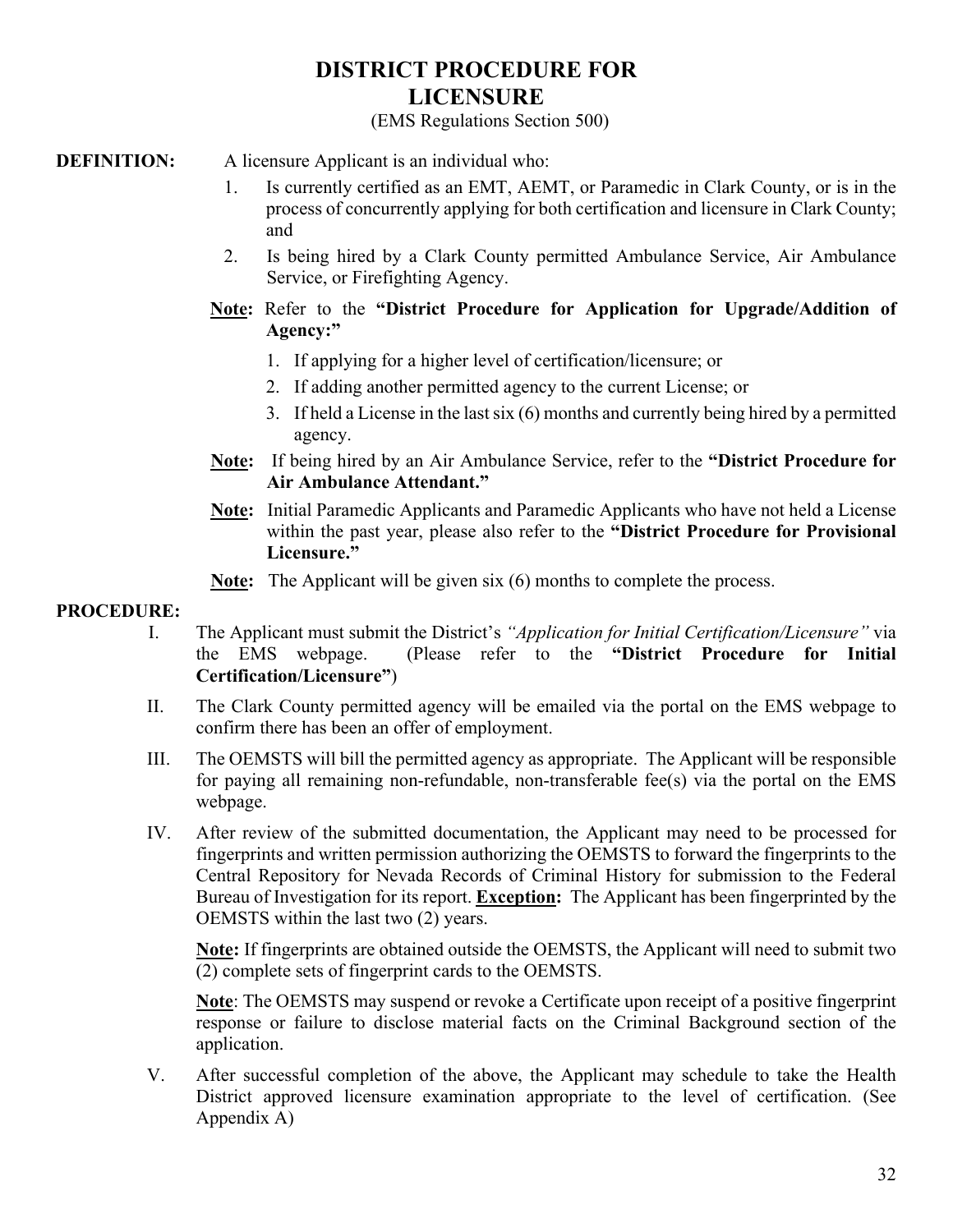A. The Applicant must successfully pass the Health District's appropriate licensure examination with a minimum score of 80% (within the last six (6) months). Applicants who fail the examination must schedule subsequent examinations with the OEMSTS and pay all required non-refundable, non-transferable fee(s) for each examination.

**Note:** The Health District will offer reasonable and appropriate accommodations for written examinations for those Persons with documented disabilities. Applicants requesting accommodations should apply at least thirty (30) days prior to the test date. Special considerations will be made on a case-by-case basis. For eligibility information, please refer to **"Eligibility for Accommodations Due to Disability."** (See Appendix A-1)

- B. The Applicant is allowed three (3) opportunities to successfully complete the written licensure examination. Applicants requesting a fourth attempt must submit to the OEMSTS, at a minimum, written documentation from the Applicant's sponsoring agency of successful completion of remedial training on *Emergency Medical Care Protocols* for the Clark County EMS System. The remedial training must be conducted by a Clark County endorsed EMS Instructor.
- C. The remedial training must be successfully completed before the fourth attempt. A maximum of six (6) attempts will be allowed.
- D. If unsuccessful, the Applicant may not take the written licensure examination for at least one (1) year after the sixth failed attempt to be eligible for subsequent examinations.

**Note:** An Applicant who has had a lapse in licensure with a permitted Ambulance Service for more than six (6) months will be required to retake the Health District's licensure examination prior to obtaining a new License.

E. Upon successful completion of the above, the Applicant will be issued an Attendant License appropriate to the level of application.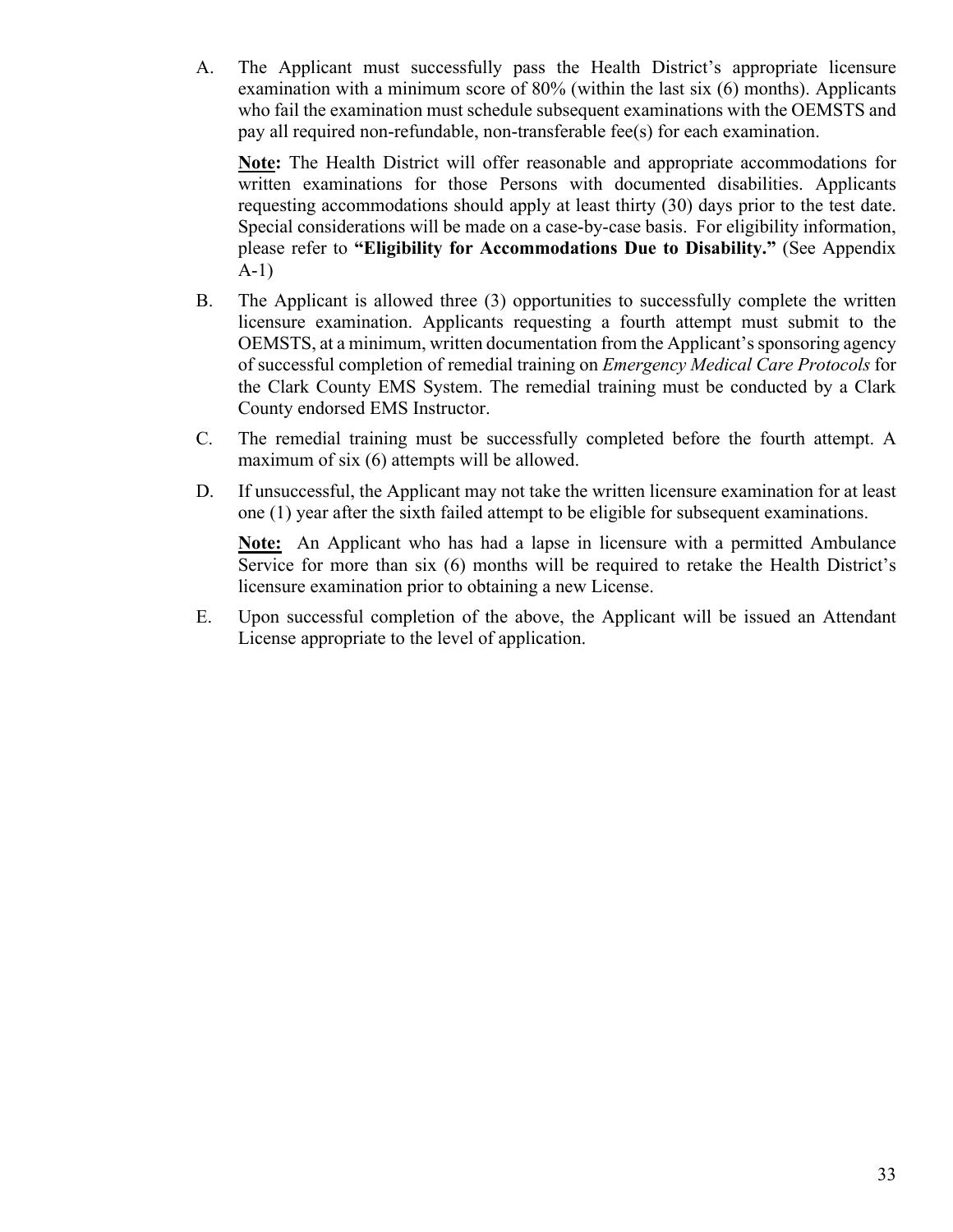## **DISTRICT PROCEDURE FOR AIR AMBULANCE ATTENDANT**

(EMS Regulations Section 500.100)

#### **DEFINITION:** An Air Ambulance Attendant Applicant is an individual who:

- 1. Is currently certified as a Paramedic in Clark County, or is in the process of concurrently applying for both Paramedic certification and licensure in Clark County; and
- 2. Has an offer of employment from an Air Ambulance Service.

#### **Note**:

Paramedic applicants who have not held a License within the past year, please also refer to the **"District Procedure for Provisional Licensure."**

The Applicant will be given six (6) months to complete the process.

#### **PROCEDURE:**

- I. The Applicant for licensure as an Air Ambulance Attendant must complete the Health District's *"Application for Initial Certification/Licensure"* via the EMS webpage. (Please refer to the **"District Procedure for Initial Certification/Licensure"**)
- II. The Applicant must submit evidence of completion of a District approved Air Ambulance Course that includes:
	- a. Documentation of completion of all clinical skills performed, and didactic material covered, including date(s) and time(s);
	- b. Names of all instructors who signed off on each skill performed; and
	- c. Copy of the Applicant's signed Medical Flight Crew Orientation completion certificate signed by the Clinical Education Coordinator.
	- 1. The Health District's *"Physician's Statement"* form documenting a physical examination (within the last twelve (12) months) completed by a physician, PA, or APRN licensed in the State of Nevada verifying the Applicant's suitability for clinical practice, unless already on file.
- III. The Clark County permitted agency will be emailed via the portal on the EMS webpage to confirm there has been an offer of employment.
- IV. An automated email will be sent to the Applicant giving further instructions on the status of the application.
- V. The OEMSTS will bill the permitted agency as appropriate. The Applicant will be responsible for paying all remaining non-refundable, non-transferable fee(s) via the portal on the EMS webpage.
- VI. The Applicant may need to be processed for fingerprints and written permission authorizing the OEMSTS to forward the fingerprints to the Central Repository for Nevada Records of Criminal History for submission to the Federal Bureau of Investigation for its report. **Exception:** The Applicant has been fingerprinted by the OEMSTS within the last two (2) years.

**Note:** If fingerprints are obtained outside the OEMSTS, the Applicant will need to submit two (2) complete sets of fingerprint cards to the OEMSTS.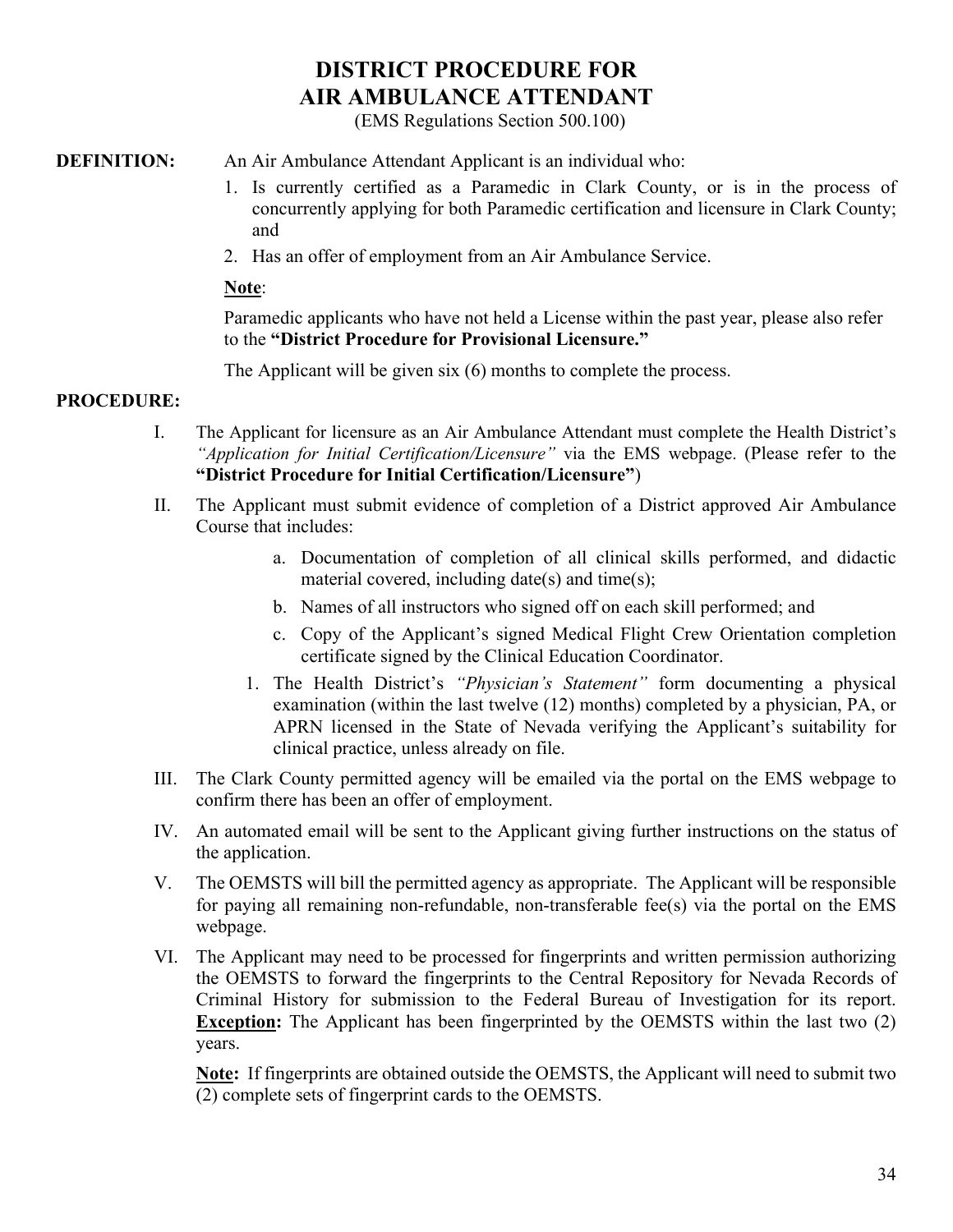**Note**: The OEMSTS may suspend or revoke a Certificate upon receipt of a positive fingerprint response or failure to disclose material facts on the Criminal Background section of the application.

VII. After successful completion of the above, the Applicant may schedule to take the Health District's ALS Licensure Examination, unless currently licensed as a Paramedic in Clark County.

**Note:** An Applicant who has had a lapse in licensure with a permitted Ambulance Service for more than six (6) months will be required to retake the Health District's licensure examination prior to obtaining a new License.

A. The Applicant must successfully pass the Health District's appropriate licensure examination with a minimum score of 80% (within the last six (6) months). Applicants who fail the examination must schedule subsequent examinations with the OEMSTS and pay all required non-refundable, non-transferable fee(s) for each examination.

**Note:** The Health District will offer reasonable and appropriate accommodations for written examinations for those Persons with documented disabilities. Applicants requesting accommodations should apply at least thirty (30) days prior to the test date. Special considerations will be made on a case-by-case basis. For eligibility information, please refer to **"Eligibility for Accommodations Due to Disability."** (See Appendix A-1)

- B. An Applicant is allowed three (3) opportunities to successfully complete the written licensure examination. Applicants requesting a fourth attempt must submit to the OEMSTS, at a minimum, written documentation from the Applicant's sponsoring agency of successful completion of remedial training on *Emergency Medical Care Protocols* for the Clark County EMS System. The remedial training must be conducted by a Clark County endorsed EMS Instructor.
- C. The remedial training must be successfully completed before the fourth attempt. A maximum of six (6) attempts will be allowed.
- D. If unsuccessful, the Applicant may not take the written licensure examination for at least one (1) year after the sixth failed attempt to be eligible for subsequent examinations.
- VIII. Upon successful completion of the above, the Applicant will be issued an Air Ambulance Attendant License.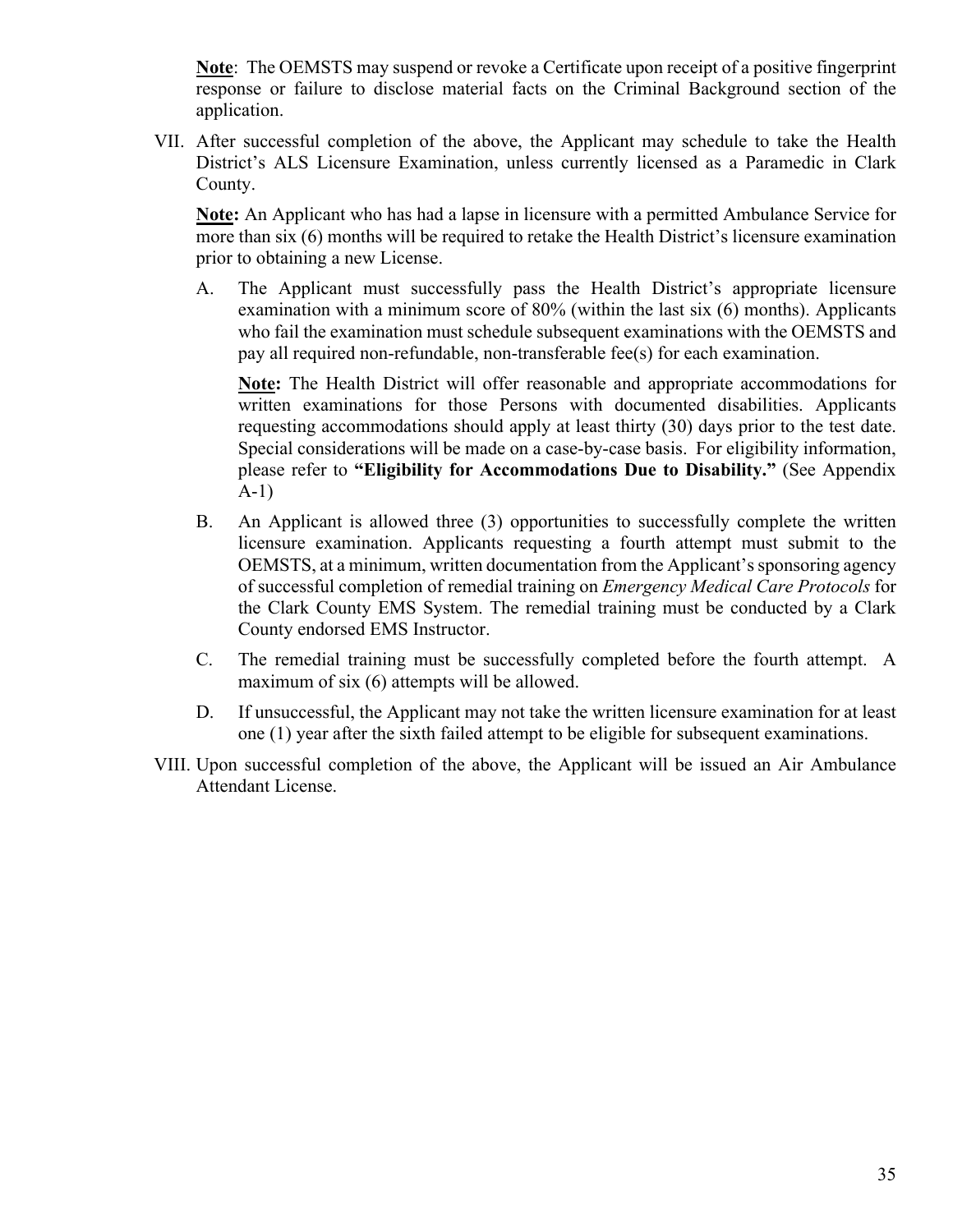## **DISTRICT PROCEDURE FOR PROVISIONAL LICENSURE**

(EMS Regulations Section 500.400)

**DEFINITION:** A provisional licensure Applicant is an individual who:

- 1. Is being hired, or sponsored for internship by a Clark County permitted Ambulance Service, Air Ambulance Service, or Firefighting Agency; and
- 2. Has successfully completed the didactic and clinical sections of a national standard Paramedic Course curriculum and needs to complete the internship portion of the Paramedic training program; or
- 3. Is certified in Clark County as a Paramedic and has not held a License within the last year.

**Note:** The Applicant will have one year from completion of the didactic and clinical sections of the Paramedic Course to obtain a Provisional License.

#### **PROCEDURE:**

- I. The Applicant must complete the Health District's "*Application for Initial Certification/Licensure*" via the EMS webpage. (Please refer to the **"District Procedure for Initial Certification/Licensure"**)
	- A. If an account does not already exist, the Applicant shall create an account via the portal on the EMS webpage.
	- B. If not currently certified/licensed at a lower level, the Applicant shall submit an *"Application for Initial Certification/Licensure"* via the portal on the EMS webpage.
	- C. If currently certified/licensed at a lower level, the Applicant shall submit an *"Application for Upgrade/Addition of Agency"* via the portal on the EMS webpage.
- II. The Clark County permitted agency will be emailed via the portal on the EMS webpage to confirm there has been an offer of employment or sponsorship of internship.
- III. The OEMSTS will bill the permitted agency as appropriate. The Applicant will be responsible for paying all remaining non-refundable, non-transferable fee(s) via the portal on the EMS webpage.
- IV. After review of the submitted documentation, the Applicant may need to be processed for fingerprints and written permission authorizing the OEMSTS to forward the fingerprints to the Central Repository for Nevada Records of Criminal History for submission to the Federal Bureau of Investigation for its report. **Exception:** The Applicant has been fingerprinted by the OEMSTS within the last two (2) years.

**Note:** If fingerprints are obtained outside the OEMSTS, the Applicant will need to submit two (2) complete sets of fingerprint cards to the OEMSTS.

**Note**: The OEMSTS may suspend or revoke a Certificate upon receipt of a positive fingerprint response or failure to disclose material facts on the (Criminal Background) section of the application.

V. After successful completion of the above, the Applicant may schedule to take the Health District's ALS Licensure Examination. The Applicant must successfully pass with a minimum score of 80% (within the last six (6) months).

**Note:** The Health District will offer reasonable and appropriate accommodations for written examinations for those Persons with documented disabilities. Applicants requesting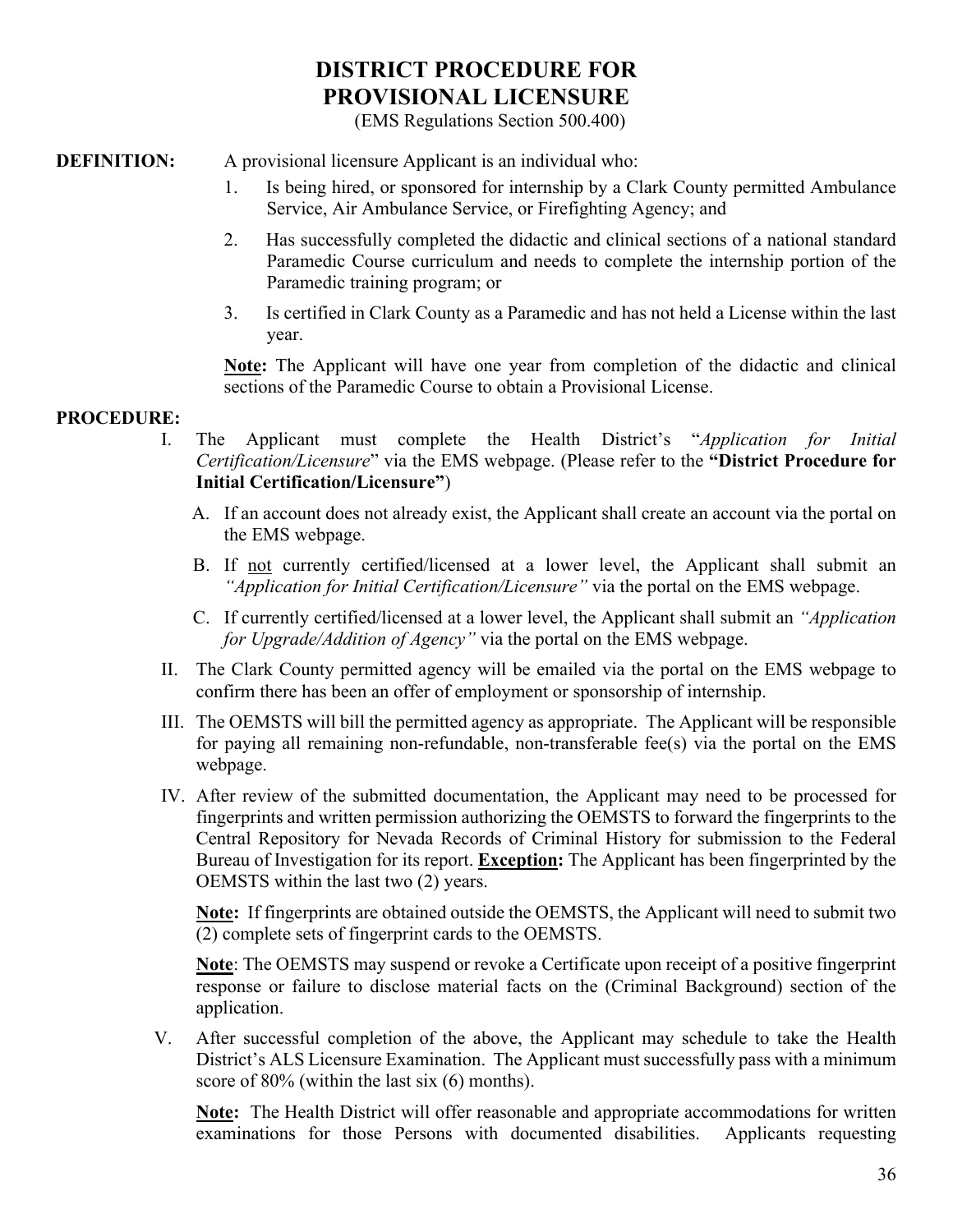accommodations should apply at least 30 (thirty) days prior to the test date. Special considerations will be made on a case-by-case basis. For eligibility information, please refer to **"Eligibility for Accommodations Due to Disability."** (See Appendix A-1)

- VI. Upon passing the ALS Licensure Examination a Provisional License may be issued by the OEMSTS allowing the Applicant to start the Field internship. The Applicant must sign the Provisional License prior to issuance to be kept on file at the OEMSTS.
- VII. A Paramedic student/Intern who holds a Provisional License must complete a Field evaluation with a permitted 911 responding agency. The Field evaluation shall be for a minimum of 360 hours if 12-hour shifts are worked, or for a minimum of 480 hours if 24-hour shifts are worked. The Paramedic student/Intern must be evaluated under the direct observation of a Paramedic EMS Instructor. The Paramedic student/Intern must be a third-rider and be with the Paramedic EMS Instructor at all times when providing care.

**Note:** The internship will be under the direction of the Paramedic's Authorized EMS Training Center.

VIII. Paramedic Reciprocity applicants and Clark County certified Paramedics who have not held a Paramedic License within the last year must complete, at a minimum, 120 hours of Field evaluation, as approved by the OEMSTS, under the direction of the permitted agency's EMS Instructor and demonstrate competency. If the OEMSTS determines that the Field experience was not adequate, the Applicant may be required to complete additional shifts as deemed appropriate.

**Note:** A Clark County Certified Paramedic who is hired by a permitted agency that doesn't respond to 911 calls will be required to complete the 120 hours of Field evaluation if the Paramedic is hired by a permitted agency that responds to 911 calls.

- IX. The SNHD Paramedic Mentorship/Internship Program consists of three phases of structured training which every new Paramedic student/Intern must successfully complete in its entirety as outlined in the Southern Nevada Health District Paramedic Mentorship/Internship Program.
- X. The holder of a Provisional License may only perform approved procedures under the direct supervision of a Clark County Endorsed EMS Instructor until successful completion of the Field internship.
- XI. A Provisional License shall not be valid for more than one (1) year from the date of issuance and is not renewable.
- XII. A Provisional License will expire at the completion of a training Course or the issuance of a Clark County Certificate and License, if applicable.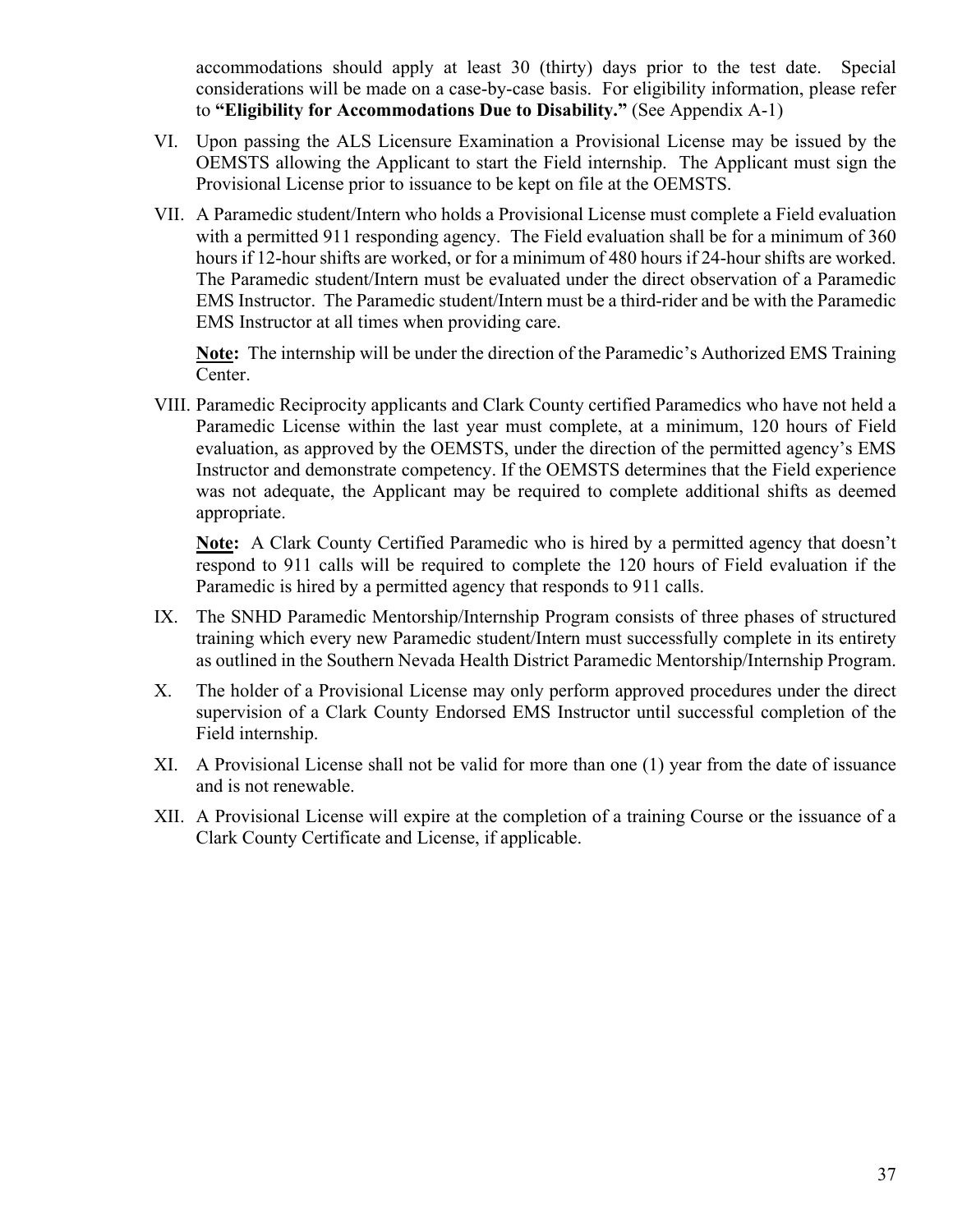# <span id="page-37-0"></span>**[ENDORSEMENT](#page-37-0) [PROCEDURES](#page-37-0)**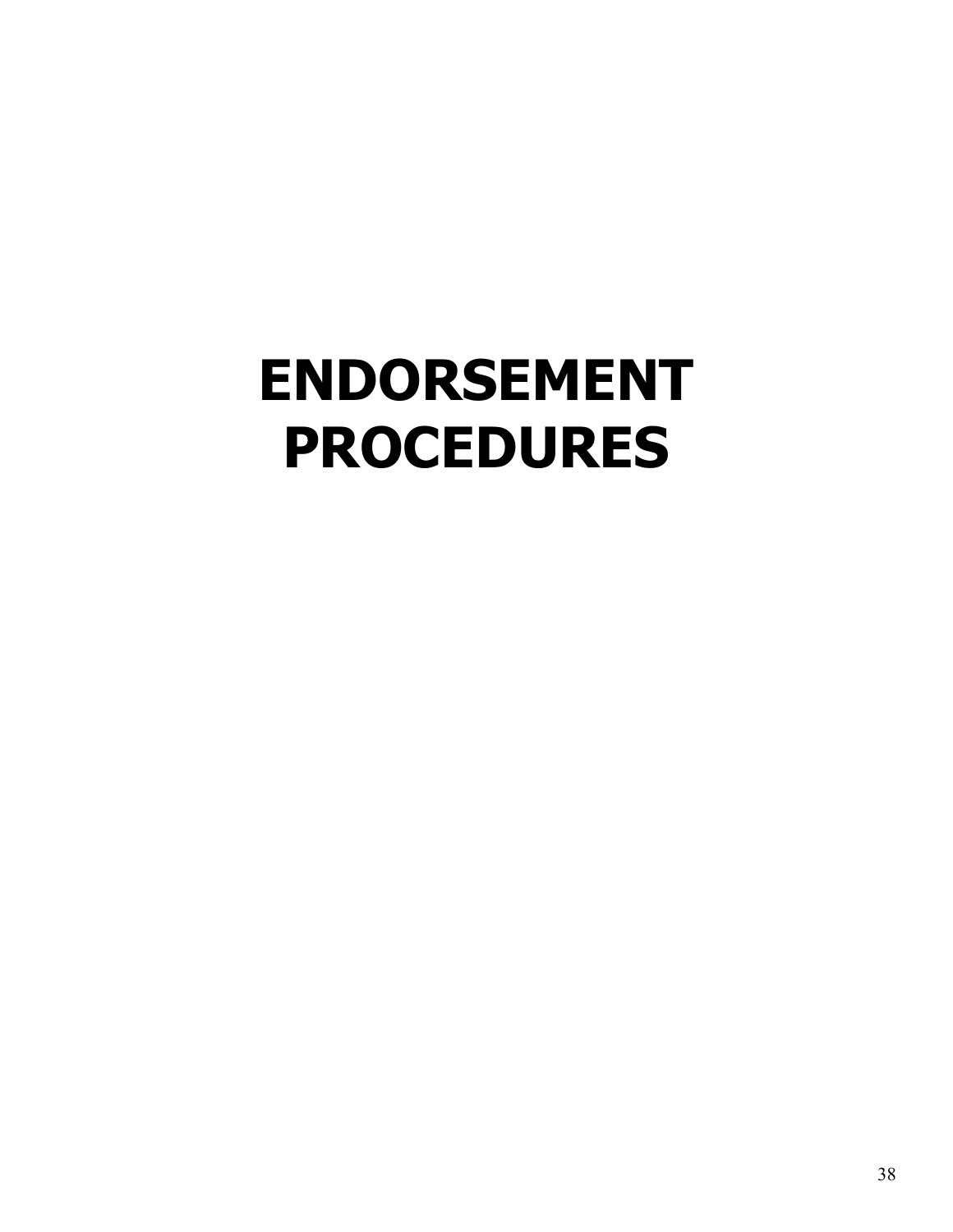## **[DISTRICT PROCEDURE FOR EMS INSTRUCTOR I](#page-38-0)  [TRAINING AND ENDORSEMENT](#page-38-0)**

(EMS Regulations Section 400)

<span id="page-38-0"></span>**DEFINITION:** An EMS Instructor I is a Person who holds an Endorsement issued by the OEMSTS to conduct training in EMS skills and serve as an evaluator of Interns.

**PREREQUISITE:** Current Clark County certification as an AEMT or Paramedic, or current State of Nevada licensure as a Physician, PA, APRN, or RN.

> **Note**: An Applicant who shows documentation of successful completion of a Fire Instructor I Course will be exempt from taking the EMS Instructor I Course.

> **Note:** The Applicant must successfully complete the SNHD Preceptor Program, if not already on file.

**Note**: The Applicant will be given six (6) months to complete the process.

## **PROCEDURE:**

- I. The Applicant must complete the Health District's "*Application for EMS Instructor*" via the portal on the EMS webpage.
- II. The OEMSTS will verify successful completion of a Health District approved EMS Instructor Course, unless the Applicant can show documentation of completion of a Fire Service Instructor I Course, including proof of successful completion of the SNHD Preceptor Program. The required minimum Course content shall meet or exceed the most recent Guidelines for Educating the EMS Instructor.
- III. The Clark County permitted agency or Authorized EMS Training Center will be emailed via the portal on the EMS webpage to confirm the Applicant will be utilized as an EMS Instructor.
- IV. The OEMSTS will bill the permitted agency or Authorized EMS Training Center as appropriate. The Applicant will be responsible for paying all remaining non-refundable, nontransferable fee(s) via the portal on the EMS webpage.
- V. Upon successful completion of the above, the OEMSTS may:
	- A. Add an Endorsement as an EMS Instructor I to the Applicant's AEMT or Paramedic Certificate; or
	- B. Issue a Letter of Authorization as an EMS Instructor I to a Nevada licensed Physician, PA, APRN or RN.
- VI. An Endorsement as an EMS Instructor I will expire:
	- A. On the date of expiration appearing on the AEMT or Paramedic Certificate; or
	- B. Up to two (2) years from the date of the Letter of Authorization for a Nevada licensed Physician, PA, APRN, or RN; or
	- C. On the date of separation from employment as an EMS Instructor for an Authorized EMS Training Center; or
	- D. On the date the Certificate is suspended or revoked.

**Note**: All State of Nevada EMS Instructor applicants will be endorsed as an EMS Instructor I unless the Applicant provides documentation that they meet the eligibility requirements as outlined in the **"District Procedure for EMS Instructor II Endorsement," "District Procedure for Master EMS Instructor Endorsement," or "District Procedure for EMS Instructor Endorsement via Challenge."** The Applicant must meet all prerequisites.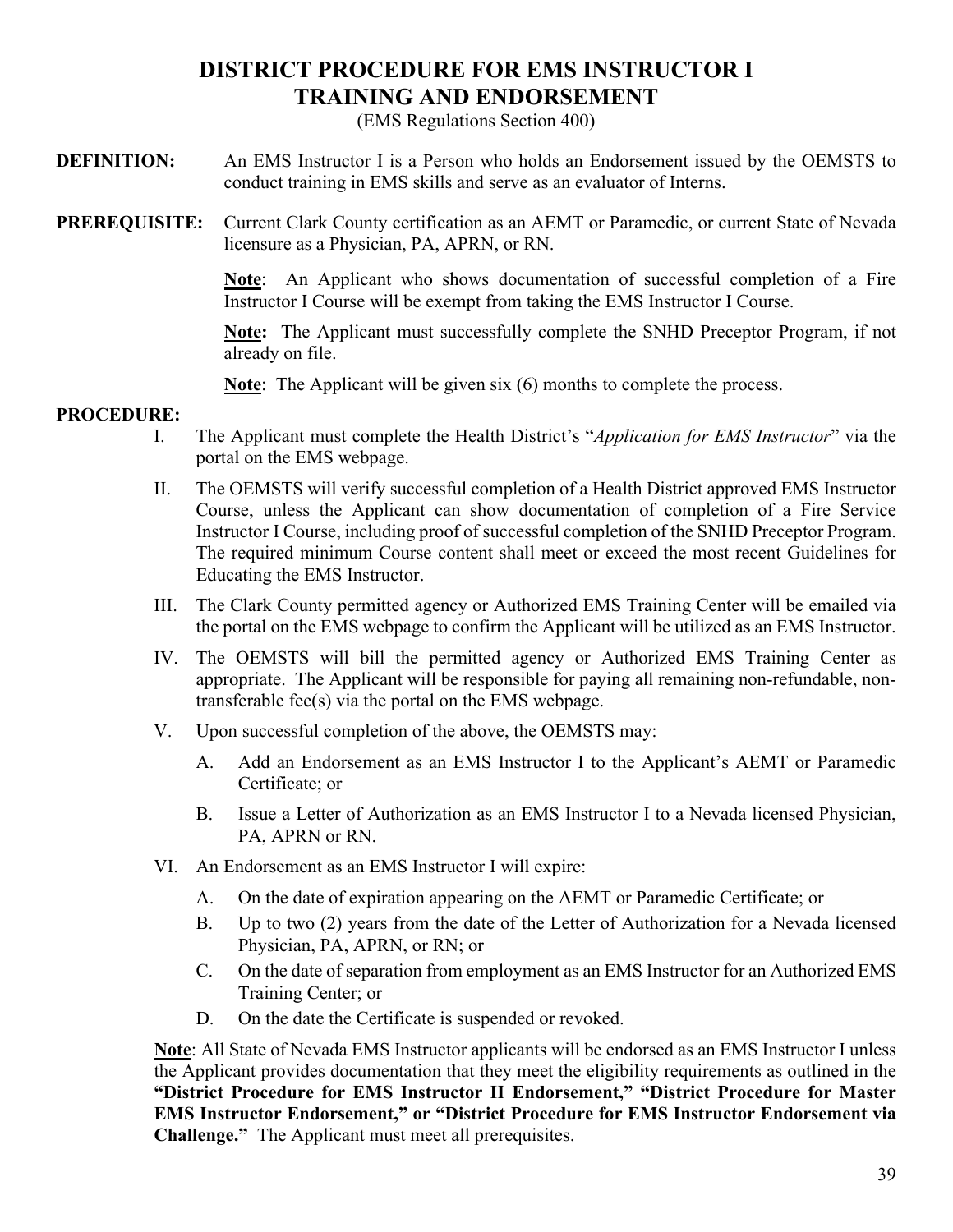## **[DISTRICT PROCEDURE FOR EMS INSTRUCTOR II](#page-39-0)  [TRAINING AND ENDORSEMENT](#page-39-0)**

(EMS Regulations Section 400)

<span id="page-39-0"></span>**DEFINITION:** An EMS Instructor II is an AEMT or Paramedic who holds an Endorsement issued by the OEMSTS to coordinate and conduct EMS Classes/Courses, training in EMS skills, and serve as an evaluator of Interns.

> **Exception:** An Applicant who is certified as an EMT or higher may serve as the lead instructor for a program of training in Emergency Medical Services, not to exceed the level of EMS certification, if the Applicant has a license as a Nevada Educator from the Nevada State Board of Education and fulfills all other requirements for Instructor II Endorsement.

**PREREQUISITE:** Current Clark County certification as an AEMT or Paramedic, or current State of Nevada licensure as a Physician, PA, APRN, or RN.

> **Note**: An Applicant who shows documentation of successful completion of a Fire Instructor II Course will be exempt from taking the EMS Instructor II Course provided they have documentation of successful completion of the SNHD Preceptor Program.

**Note**: The Applicant will be given six (6) months to complete the process.

- **ELIGIBIITY:** If currently endorsed as an EMS Instructor I:
	- 1. Successful completion of an EMS Instructor II Course, or
	- 2. A Fire Service Instructor II Certificate, including proof of successful completion of the SNHD Preceptor Program, or
	- 3. Successful completion of the entire Health District approved EMS Instructor Course; and
	- 4. An offer of employment from an Authorized EMS Training Center outlining the intent to utilize the Applicant as an EMS Instructor II.

If not currently endorsed as an EMS Instructor I:

- 1. A Fire Service Instructor II Certificate, including proof of successful completion of the SNHD Preceptor Program, or
- 2. Successful completion of the entire Health District approved EMS Instructor Course, and
- 3. An offer of employment from an Authorized EMS Training Center outlining the intent to utilize the Applicant as an EMS Instructor II.

**Note**: The Applicant will be given six (6) months to complete the process.

#### **PROCEDURE:**

I. The Applicant must complete the Health District's "*Application for EMS Instructor*" via the portal on the EMS webpage.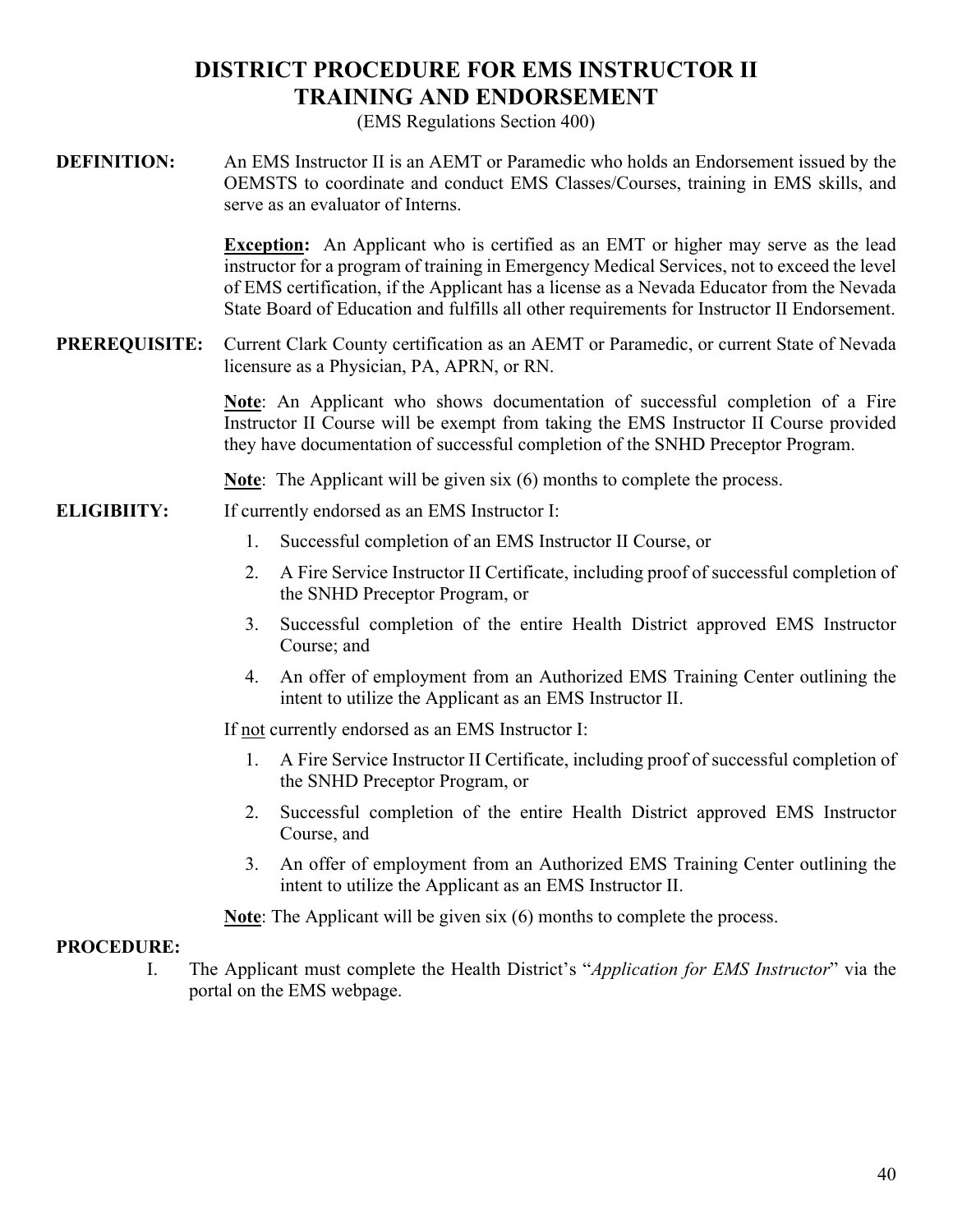- II. The Clark County permitted agency or Authorized EMS Training Center will be emailed via the portal on the EMS webpage to confirm the Applicant will be utilized as an EMS Instructor II.
- III. The OEMSTS will bill the permitted agency or Authorized EMS Training Center as appropriate. The Applicant will be responsible for paying all remaining non-refundable, non-transferable fee(s) via the portal on the EMS webpage.
- IV. Upon successful completion of the above, the OEMSTS may:
	- A. Add an Endorsement as an EMS Instructor II to the Applicant's AEMT or Paramedic Certificate; or
	- B. Issue a Letter of Authorization as an EMS Instructor II to a Nevada licensed Physician, PA, APRN, or RN.
- V. An Endorsement as an EMS Instructor II will expire:
	- A. On the date of expiration appearing on the AEMT or Paramedic Certificate; or
	- B. Up to two (2) years from the date of the Letter of Authorization for a Nevada licensed Physician, PA, APRN, or RN; or
	- C. On the date of separation from employment as an EMS Instructor for an Authorized EMS Training Center; or
	- D. On the date the Certificate is suspended or revoked.

<span id="page-40-0"></span>**Note**: If the Endorsement is not renewed within two (2) years of expiration, the Applicant must meet the eligibility requirements as outlined in the **"District Procedure for EMS Instructor Endorsement via Challenge."**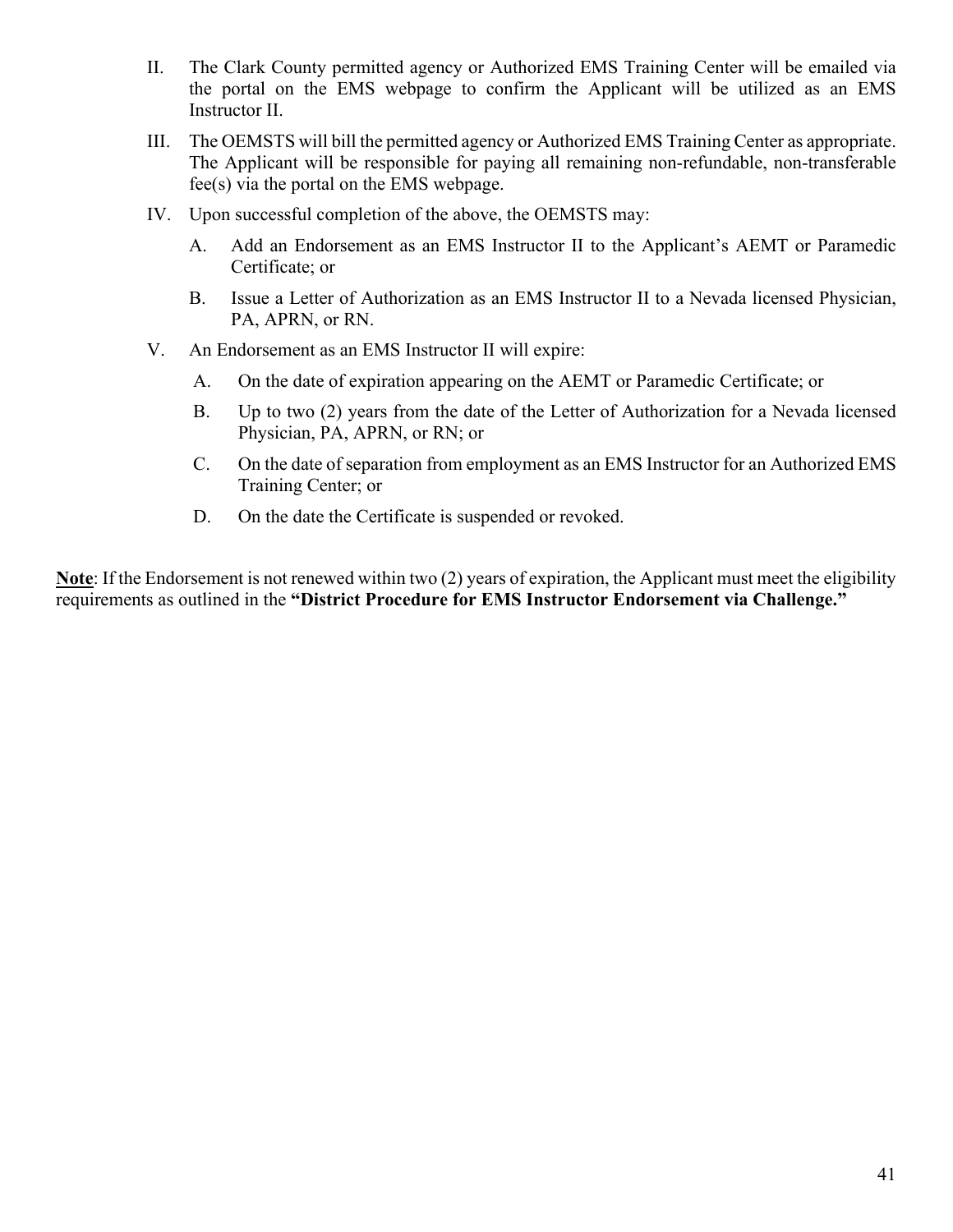## **[DISTRICT PROCEDURE FOR](#page-40-0) [MASTER EMS INSTRUCTOR ENDORSEMENT](#page-40-0)**

(EMS Regulations Section 400)

**DEFINITION:** A Master EMS Instructor is a Person who holds an Endorsement issued by the OEMSTS to coordinate and conduct a Train-the-Trainer EMS Instructor Course in addition to EMS Courses/Classes, training in EMS skills, and serve as an evaluator of Interns.

**Note**: The Applicant will be given six (6) months to complete the process.

- I. The Applicant must submit an "*Application for EMS Instructor*" via the portal on the EMS webpage.
- II. The Applicant will be prompted to upload successful completion of:
	- A. The NEMSEC examination; or
	- B. A course of study with the awarding of at least a bachelor's degree in education or other related field, as approved by OEMSTS; or
	- C. Submit a portfolio that includes a CV that delineates courses developed by the Applicant, i.e. course objectives, lesson plans, course evaluations, rosters, and any other documentation that shows the instructor both developed and taught the course.
- II. Applicants who do not have A. and B. above must upload, or submit to the OEMSTS, a portfolio that includes the following:
	- A. Resume or CV that includes 100 hours of original content to include 84 hours in medical, trauma, or operations; and
	- B. Courses developed that includes course objectives, lesson plans, course evaluations, rosters, and any other documentation that shows the instructor both developed and taught the course.
- III. The OEMSTS will verify successful completion of a Health District approved EMS Instructor Course, unless the Applicant can show documentation of completion of a Fire Service Instructor II course, including proof of successful completion of the SNHD Preceptor Program. The required minimum Course content shall meet or exceed the most recent Guidelines for Educating the EMS Instructor.
- IV. The Clark County permitted agency or Authorized EMS Training Center will be emailed via the portal on the EMS webpage to confirm the Applicant will be utilized as a Master EMS Instructor.
- V. The OEMSTS will bill the permitted agency or Authorized EMS Training Center as appropriate. The Applicant will be responsible for paying all remaining non-refundable, nontransferable fee(s) via the portal on the EMS webpage.
- VI. Upon approval by the OEMSTS, the Applicant must develop and teach a 16-hour Instructor Course as the capstone project to be evaluated and signed off by a Master EMS Instructor.
- VII. Upon receipt of documentation demonstrating successful monitoring of a Train-the-Trainer EMS Instructor Course, the OEMSTS may:
	- A. Add an Endorsement as a Master EMS Instructor to the Applicant's AEMT or Paramedic Certificate; or
	- B. Issue a Letter of Authorization as a Master EMS Instructor to a Nevada licensed Physician, PA, APRN, or RN*.*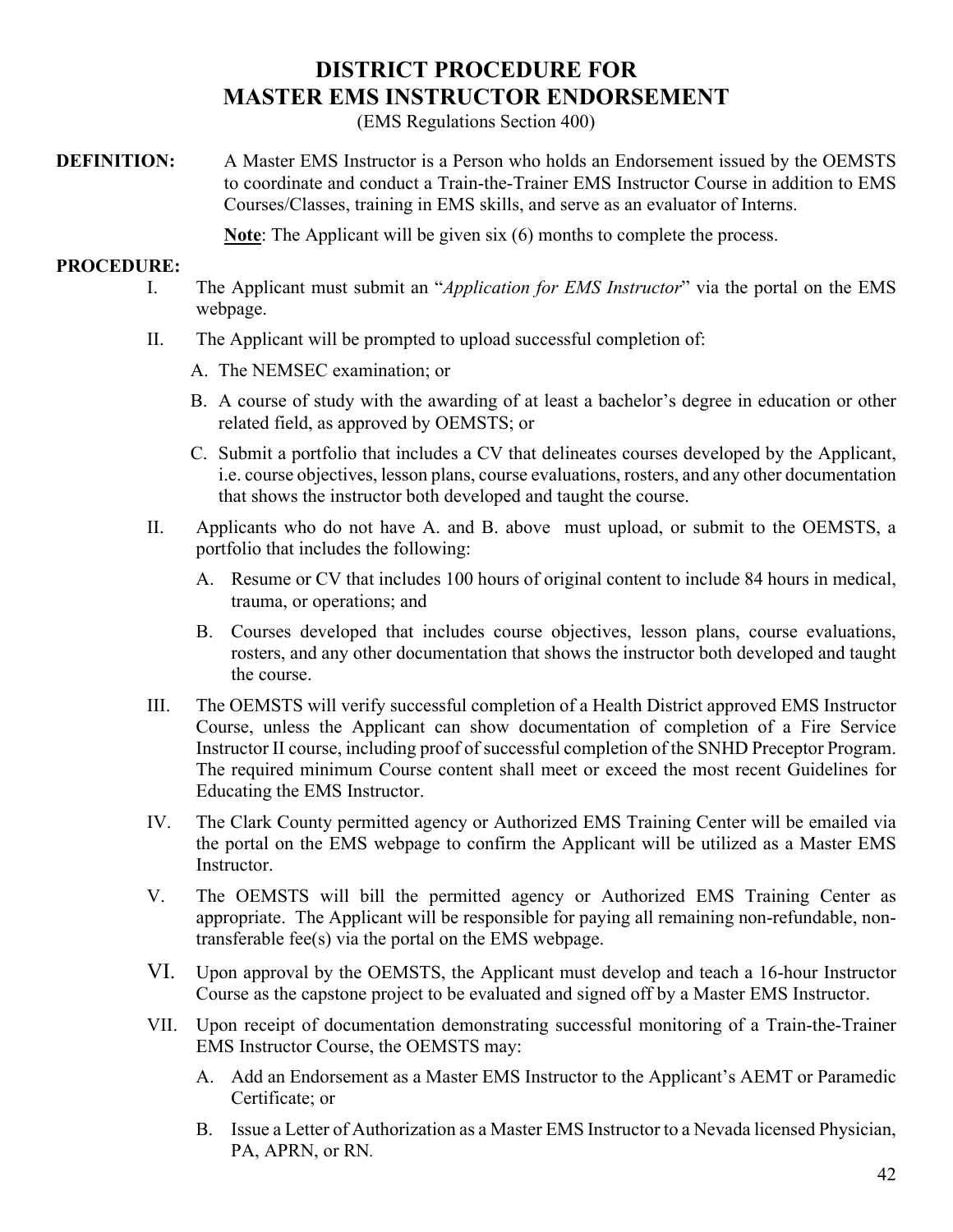- VIII. A Master EMS Instructor Endorsement will expire:
	- A. On the date of expiration appearing on the AEMT or Paramedic Certificate; or
	- B. Up to two (2) years from the date of the Letter of Authorization for a Nevada licensed Physician, PA, APRN, or RN; or
	- C. On the date of separation from employment as an EMS Instructor for an Authorized EMS Training Center; or
	- D. On the date the Certificate is suspended or revoked.

**Note**: If the Endorsement is not renewed within two (2) years of expiration, the Applicant must meet the eligibility requirements as outlined in the **"District Procedure for EMS Instructor Endorsement via Challenge."**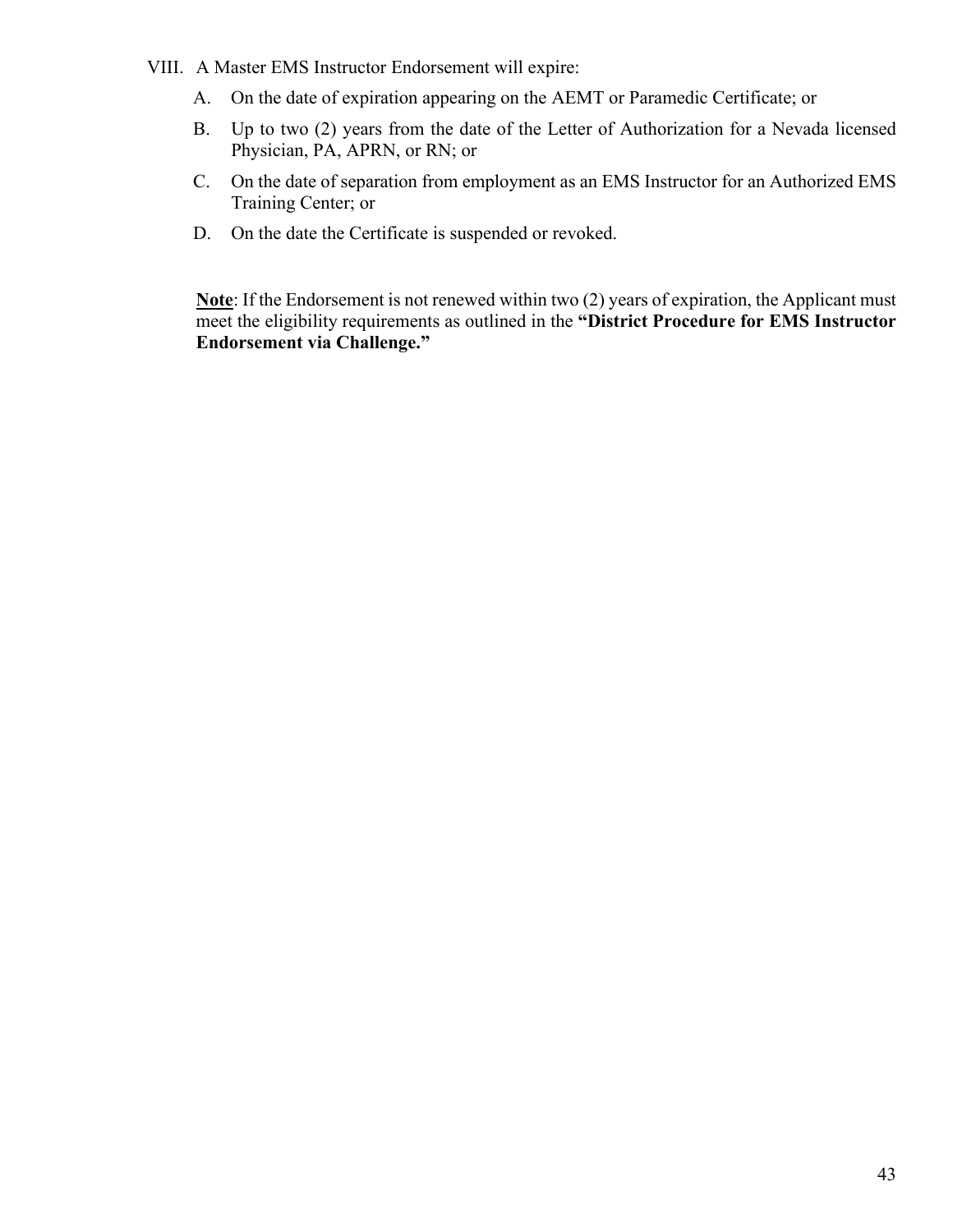## **[DISTRICT PROCEDURE FOR EMS INSTRUCTOR](#page-43-0) [ENDORSEMENT VIA CHALLENGE](#page-43-0)**

(EMS Regulations Section 400.500)

<span id="page-43-0"></span>**DEFINITION:** An Applicant for EMS Instructor Endorsement via challenge is an individual who:

- 1. Has had training and experience equivalent to that of an EMS Instructor I, EMS Instructor II, or Master EMS Instructor as defined in this procedure manual; or
- 2. Has held an Endorsement as an EMS Instructor I, EMS Instructor II, or Master EMS Instructor that has been expired for more than two (2) years; and
- 3. Has an offer of employment from an Authorized EMS Training Center outlining the intent to utilize the Applicant as an EMS Instructor I, EMS Instructor II, or Master EMS Instructor.

**Note**: The Applicant will be given six (6) months to complete the process.

## **ELIGIBILITY:**

- 1. Current Clark County certification as an AEMT or Paramedic; or
- 2. Current State of Nevada licensure as a Physician, PA, APRN, or RN.

- I. The Applicant must submit an "*Application for EMS Instructor*" via the portal on the EMS webpage.
- II. The Applicant will be prompted to submit documentation of training and experience equivalent to that of an EMS Instructor at the applicable level being requested. If not considered equivalent training, the Applicant must complete a Health District approved EMS Instructor Course.
- III. The OEMSTS will verify successful completion of a Health District approved EMS Instructor Course, unless the Applicant can show documentation of completion of the equivalent Fire Service Instructor course, including proof of successful completion of the SNHD Preceptor Program. The required minimum Course content shall meet or exceed the most recent Guidelines for Educating the EMS Instructor.
- IV. The Clark County permitted agency or Authorized EMS Training Center will be emailed via the portal on the EMS webpage to confirm the Applicant will be utilized as an EMS Instructor.
- V. The OEMSTS will bill the permitted agency or Authorized EMS Training Center as appropriate. The Applicant will be responsible for paying all remaining non-refundable, nontransferable fee(s) via the portal on the EMS webpage.
- VI. Upon successful completion of the above, the OEMSTS may:
	- A. Add an Endorsement as an EMS Instructor I, EMS Instructor II, or Master EMS Instructor to the Applicant's AEMT or Paramedic Certificate; or
	- B. Issue a Letter of Authorization as an EMS Instructor I, EMS Instructor II, or Master EMS Instructor to a Nevada licensed Physician, PA, APRN, or RN.
- VII. The EMS Instructor Endorsement will expire:
	- A. On the date of expiration appearing on the Certificate for an AEMT or Paramedic; or
	- B. Up to two (2) years from the date of the Letter of Authorization for a Nevada licensed Physician, PA, APRN, or RN; or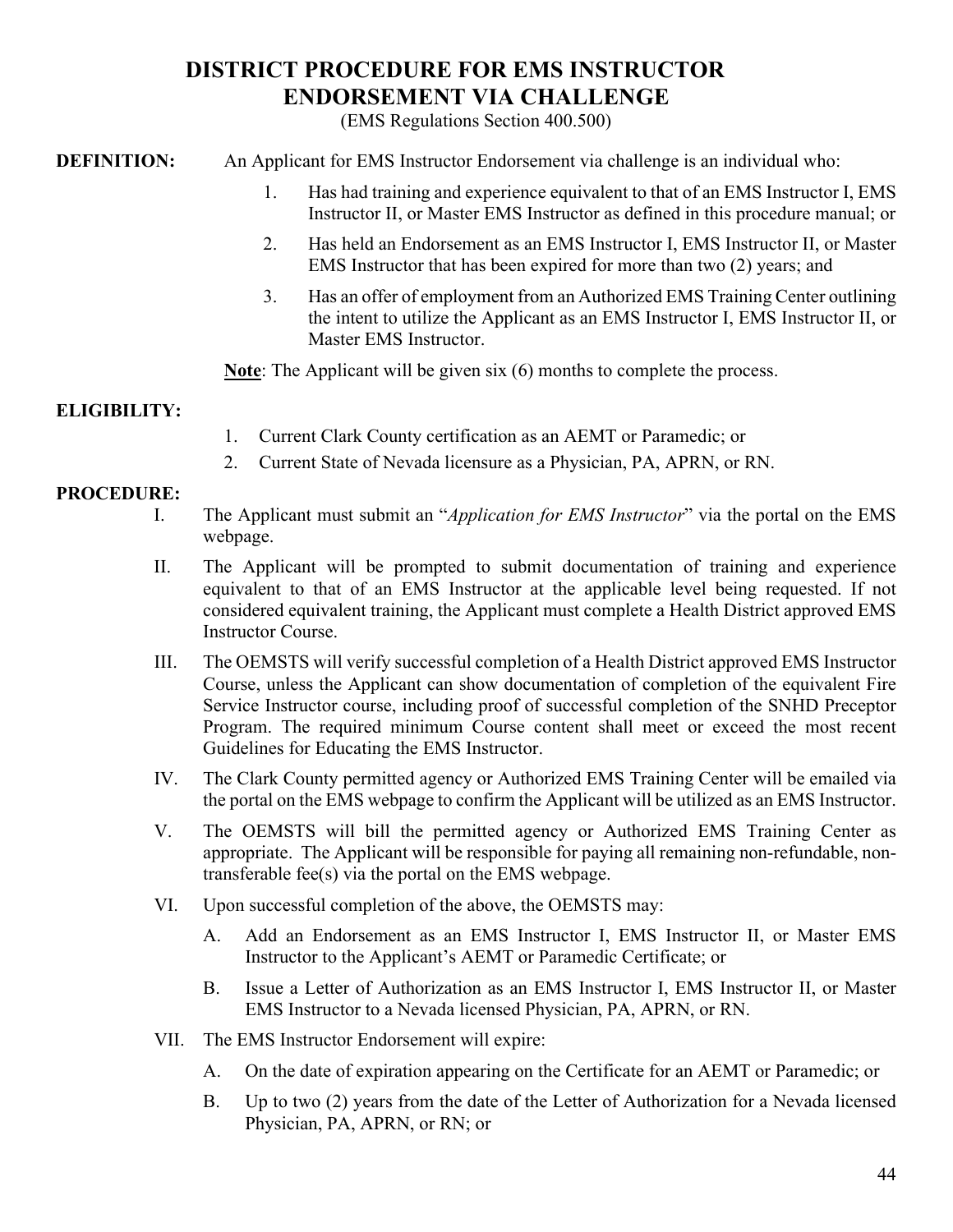- C. On the date of separation from employment as an EMS Instructor for an Authorized EMS Training Center; or
- D. On the date the Certificate is suspended or revoked.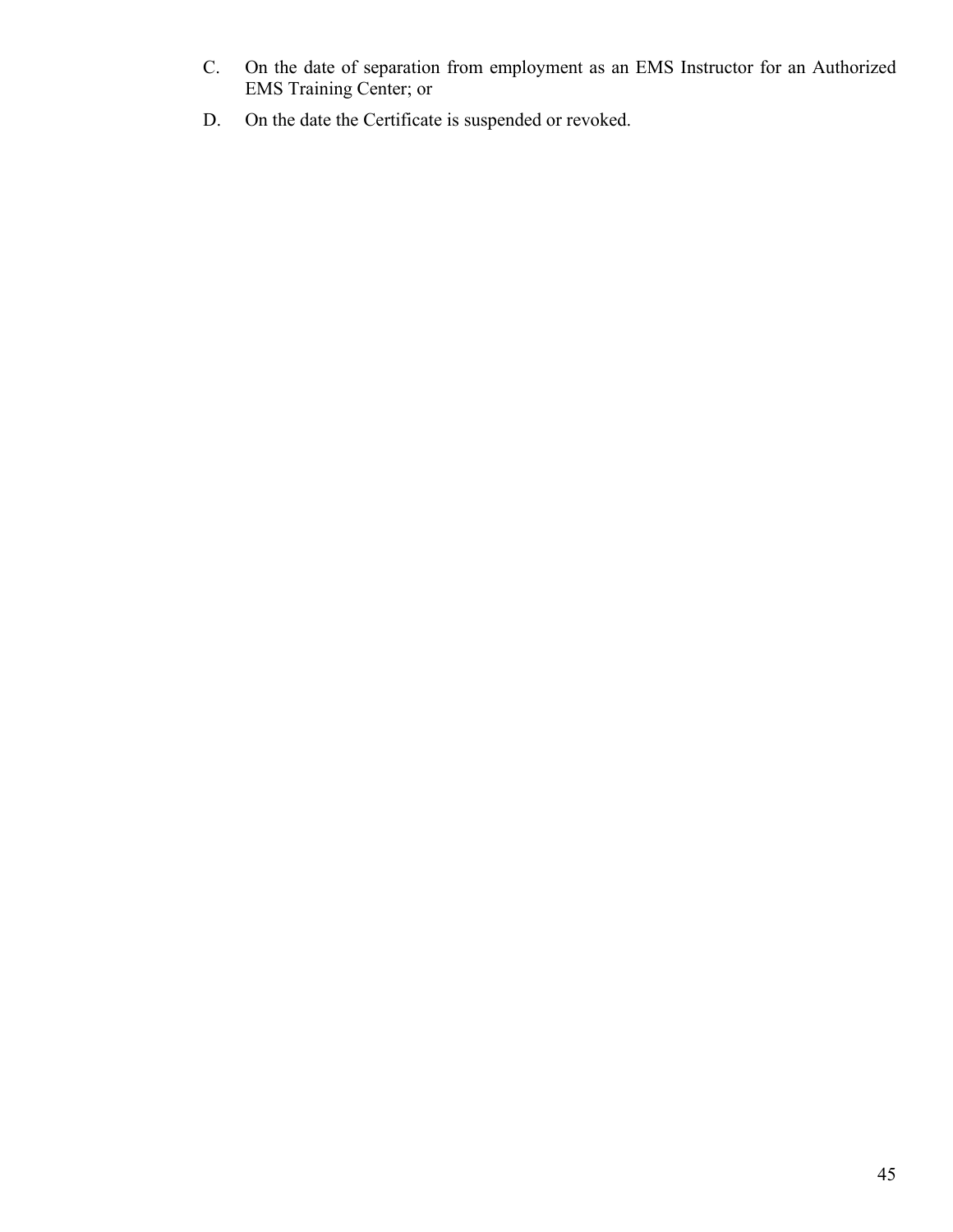## <span id="page-45-0"></span>**[DISTRICT PROCEDURE FOR CRITICAL CARE PARAMEDIC](#page-45-0) [TRAINING & ENDORSEMENT](#page-45-0)**

(EMS Regulations Section 400)

### **PREREQUISITES:**

- 1. Current Paramedic certification.
- 2. Proof of successful completion of an OEMSTS approved CCT Course.
- 3. Current certification in BLS; Current certification in advanced cardiac life support procedures for Patients who require ALS care; and current certification in life support procedures for pediatric Patients who require ALS care.

**Note**: The Applicant will be given six (6) months to complete the process.

#### **PROCEDURE:**

I. The minimum Course content shall be no less than eighty (80) hours and include the following:

#### Introduction

Concepts and Components of Critical Care Transport Aeromedical Considerations Flight Physiology Medical Legal Aspects Infection Control

#### Airway Management

Basic and Advanced Airway Management RSI Oxygenation Ventilation

#### Respiratory

Acute and Chronic Conditions Assessment Acid-Base Balance ABG Interpretation Ventilators End Tidal CO<sub>2</sub>

#### Cardiovascular

Cardiac Pathophysiology Acute Coronary Syndromes Cardiogenic Shock Vascular Emergencies Pacemakers Invasive Hemodynamic Monitoring Intra-Aortic Balloon Pump Theory and Transport Left Ventricular Assist Devices 12-Lead ECG Interpretation

#### **Neurological**

Medical Neurological Emergencies Traumatic Neurological Emergencies CVAs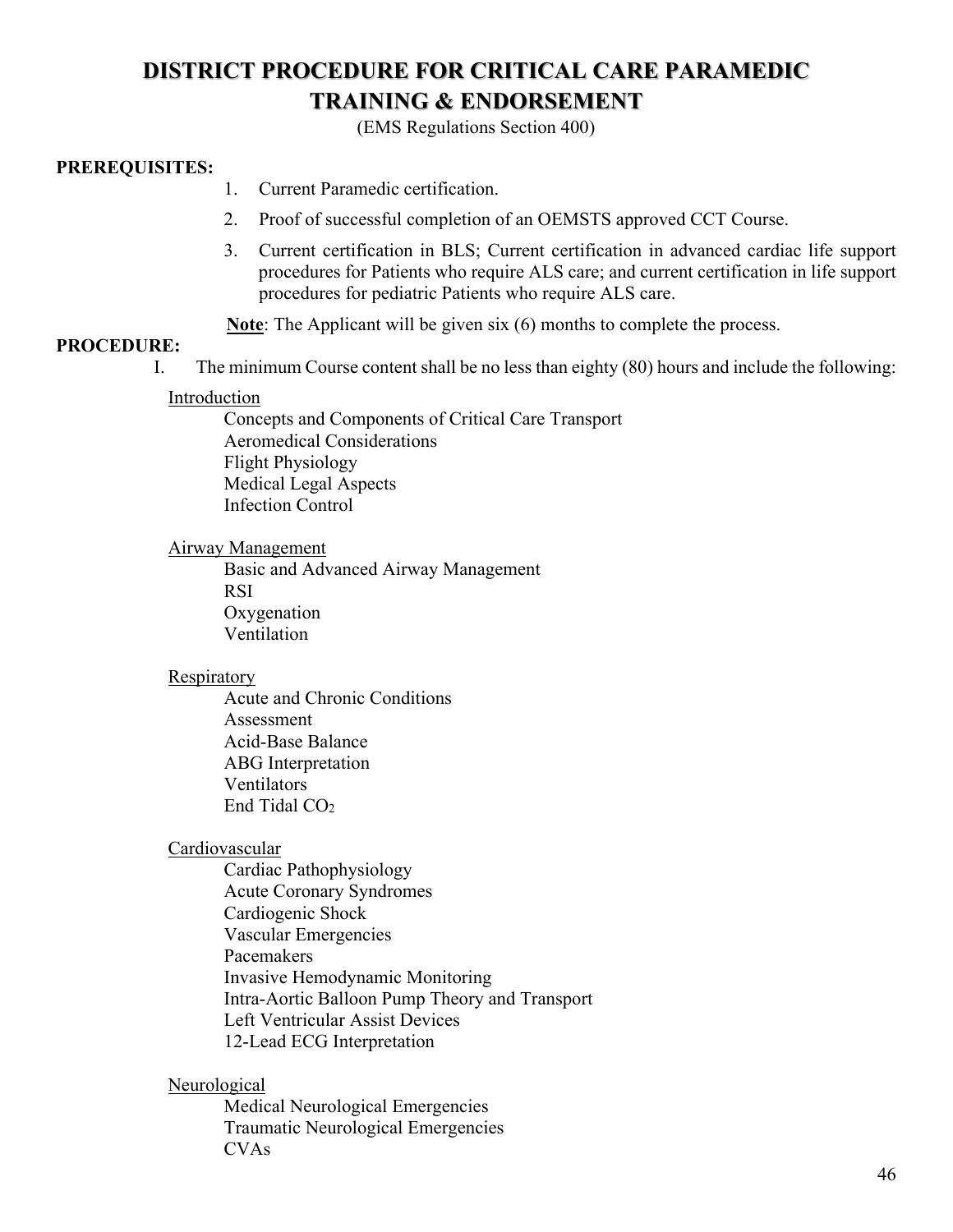Spinal Trauma Head Trauma Neurogenic Shock States ICP Monitoring

#### **Pediatric**

Assessment Respiratory Emergencies Neurologic Emergencies Metabolic Emergencies Traumatic Emergencies Children with Special Needs

#### Toxicology

Assessment Toxic Exposures Poisoning Overdose Envenomations Anaphylactic Shock Infectious Diseases

#### OB/GYN & Genitourinary

Assessment OB Emergencies Trauma in Pregnancy Renal Disorders Reproductive System Disorders Fetal Assessment HELLP Syndrome

#### Medical

Septic Shock Hypertensive Emergencies Environmental Emergencies Coagulopathies Endocrine Emergencies Lab Value Interpretation

#### Neonatal Considerations

Delivery & Management of the Full-Term Newborn Delivery & Management of the Pre-Term Newborn Delivery Complications Neonatal Resuscitation Program PALS

### Trauma Considerations

Trauma Assessment Adult Thoracic Trauma Adult Abdominal Trauma Vascular Trauma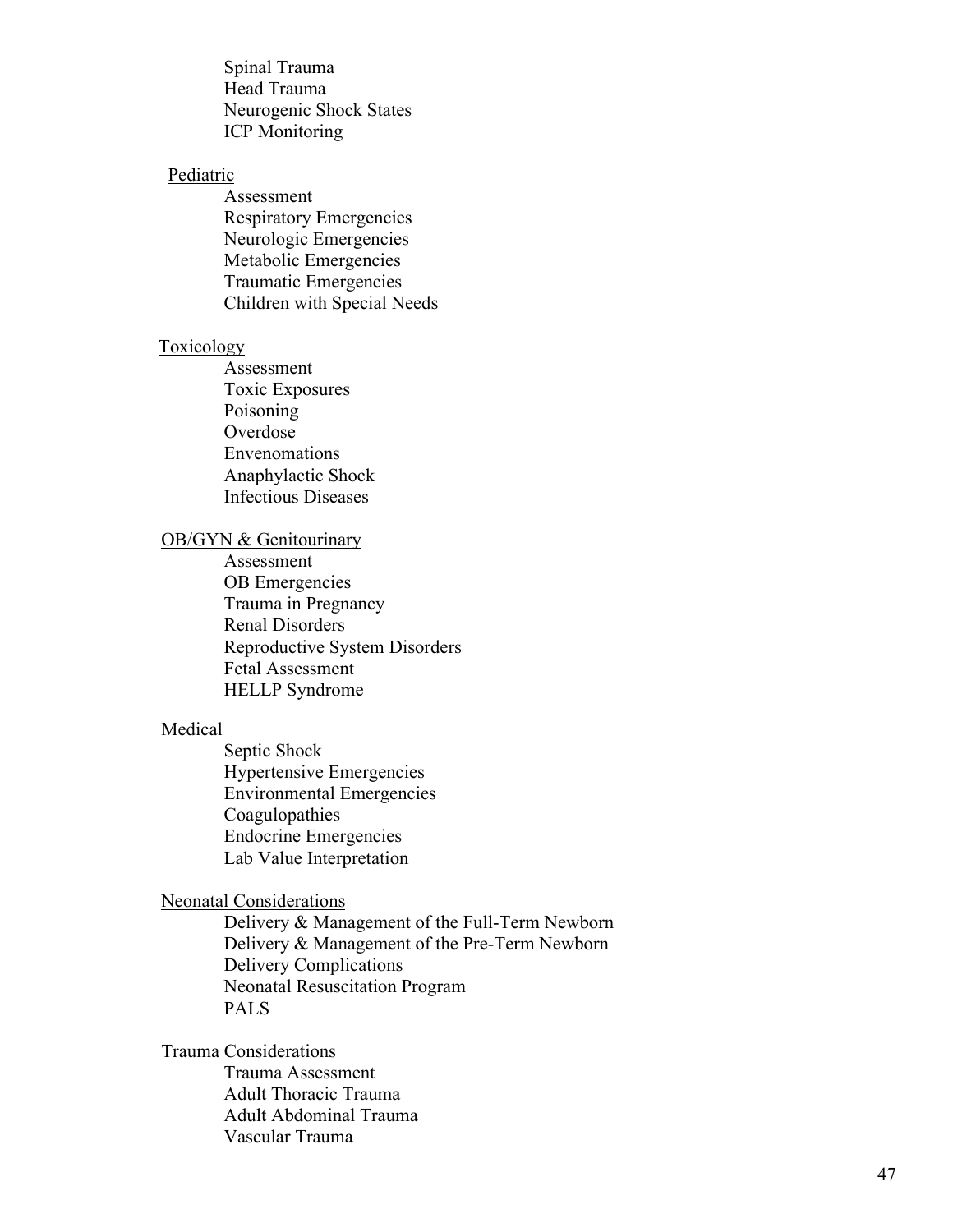Musculoskeletal Trauma Penetrating Trauma Blunt Trauma **Burns** Ocular Trauma Maxillofacial Trauma Distributive and Hypovolemic Shock States Trauma Systems Trauma Scoring Kinematics of Trauma Patterns of Injury

Radiographic Interpretation, Bedside Testing and Pharmacology Wherever appropriate, radiographic findings, pertinent laboratory and bedside testing, and pharmacological interventions

#### Recommended Texts

Stewart, C. (2002). Advanced Airway Management: Prentice Hall Holleran, Renee Semonin. (2009). (4<sup>th</sup> ed.): St. Louis: Mosby CAMTS Accreditation Standards 9<sup>th</sup> Edition Pollack A. (Ed.). (2011). Massachusetts: Jones and Bartlett

- **Note:** Nothing in the above listed content is meant to limit the Medical Director's ability to augment the didactic training to meet the specific needs of the permitted agency.
- II. The Applicant must complete the Health District's "*Application for Critical Care Paramedic Endorsement*" via the portal on the EMS webpage.
- III. The Clark County permitted agency will be emailed via the portal on the EMS webpage to confirm the Applicant will be utilized as a CCT Paramedic.
- IV. The OEMSTS will bill the permitted agency as appropriate. The Applicant will be responsible for paying all remaining non-refundable, non-transferable fee(s) via the portal on the EMS webpage.
- V. Upon successful completion of the above, the OEMSTS will issue a letter to the Applicant's agency allowing the Applicant to complete an internship of no less than 120 hours of Field experience and no less than 10 (ten) Critical Care Transport Patient contacts with a Clark County endorsed EMS Instructor who is an EMS RN or a Critical Care Paramedic.
- VI. Upon completion of the internship, the agency's Medical Director shall send a letter to the OEMSTS documenting successful completion of all requirements in V above, along with all completed evaluations of the Critical Care internship.
- VII. Upon successful completion of the above, the OEMSTS will add a Critical Care Endorsement to the Applicant's License.
- <span id="page-47-0"></span>VIII. The Critical Care Paramedic Endorsement will expire:
	- A. On the date of expiration appearing on the Certificate/License; or
	- B. On the date of separation from employment as a Critical Care Paramedic; or
	- C. On the date the Certificate/License is suspended or revoked.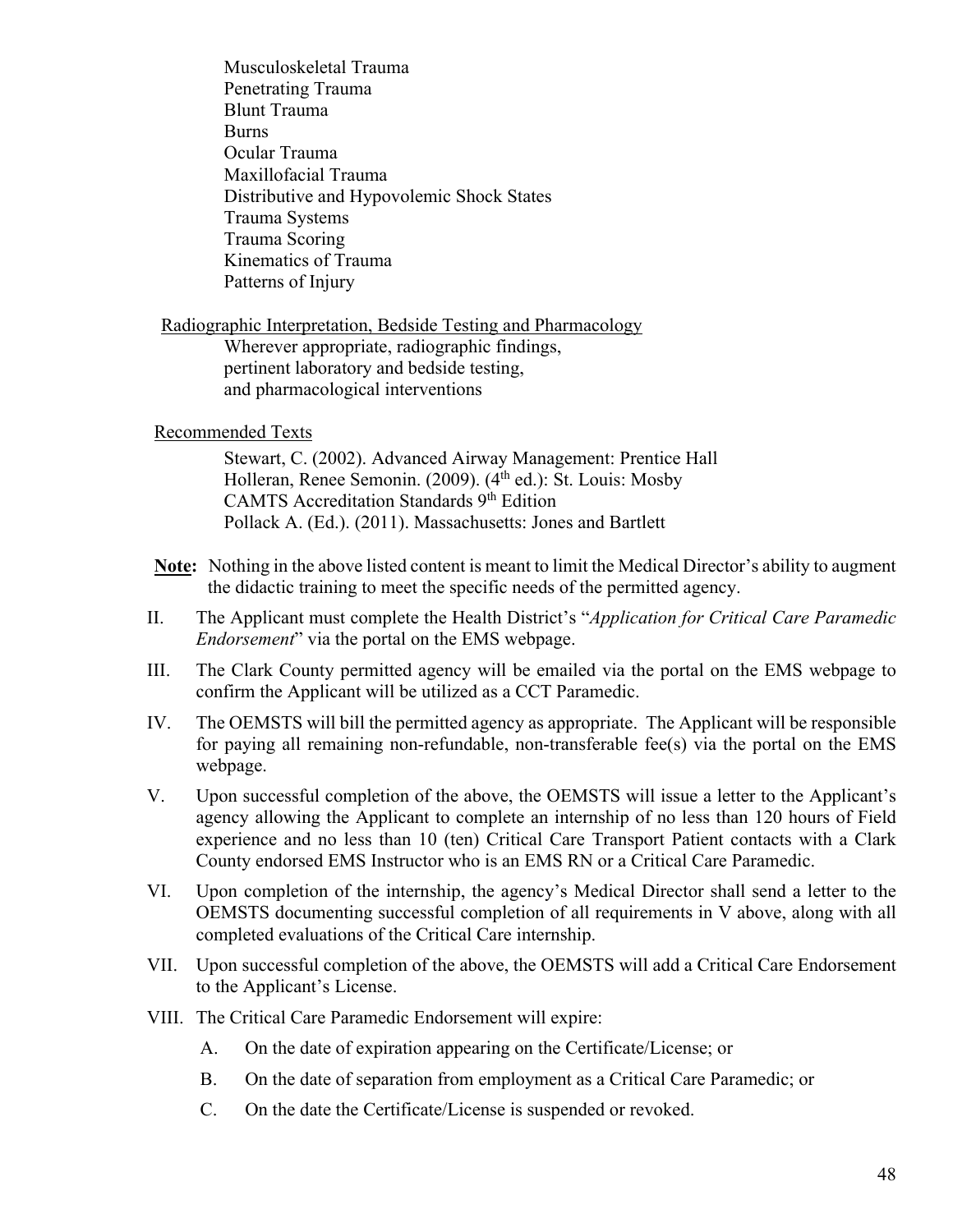## **[DISTRICT PROCEDURE FOR ENDORSEMENT AS A CRITICAL CARE](#page-47-0)  [PARAMEDIC VIA CHALLENGE](#page-47-0)**

(EMS Regulations Section 400)

**DEFINITION:** An Applicant for Endorsement as a Critical Care Paramedic via challenge has:

- 1. Training and experience equivalent to that of a Paramedic as defined in the **"District Procedure for Critical Care Paramedic Training & Endorsement;"** or
- 2. Current certification by the BCCTPC, IBSC, its successor, or equivalent, as determined by the OEMSTS; or
- 3. Previously held an Endorsement as a Critical Care Paramedic and failed to complete the required hours for renewal of Endorsement; or

**Note**: The Applicant will be given six (6) months to complete the process.

## **PREREQUISITES:**

- 1. Current Clark County certification as a Paramedic;
- 2. Proof of successful completion of an OEMSTS approved Critical Care Paramedic Course or a CAPCE approved Critical Care Paramedic Course, or equivalent, as determined by the OEMSTS.

- I. The Applicant must complete the Health District's "*Application for Critical Care Paramedic Endorsement*" via the portal on the EMS webpage.
- II. The Clark County permitted agency will be emailed via the portal on the EMS webpage to confirm the Applicant will be utilized as a CCT Paramedic.
- III. The OEMSTS will bill the permitted agency as appropriate. The Applicant will be responsible for paying all remaining non-refundable, non-transferable fee(s) via the portal on the EMS webpage.
- IV. Upon successful completion of the above, the OEMSTS will issue a letter to the Applicant's agency allowing the Applicant to complete an internship of no less than 120 hours of Field experience that includes a minimum of 10 (ten) Critical Care Transport Patient contacts with a Clark County endorsed EMS Instructor who is an EMS RN or a Critical Care Paramedic.
- V. Upon completion of the internship, the agency's Medical Director shall send a letter to the OEMSTS documenting successful completion of all requirements listed in IV, along with all completed evaluations of the Critical Care internship.
- VI. Upon successful completion of the above, the OEMSTS will add a Critical Care Endorsement to the Applicant's License.
- VII. The Critical Care Paramedic Endorsement will expire:
	- A. On the date of expiration appearing on the Certificate/License; or
	- B. On the date of separation from employment as a Critical Care Paramedic; or
	- C. On the date the Certificate/License is suspended or revoked.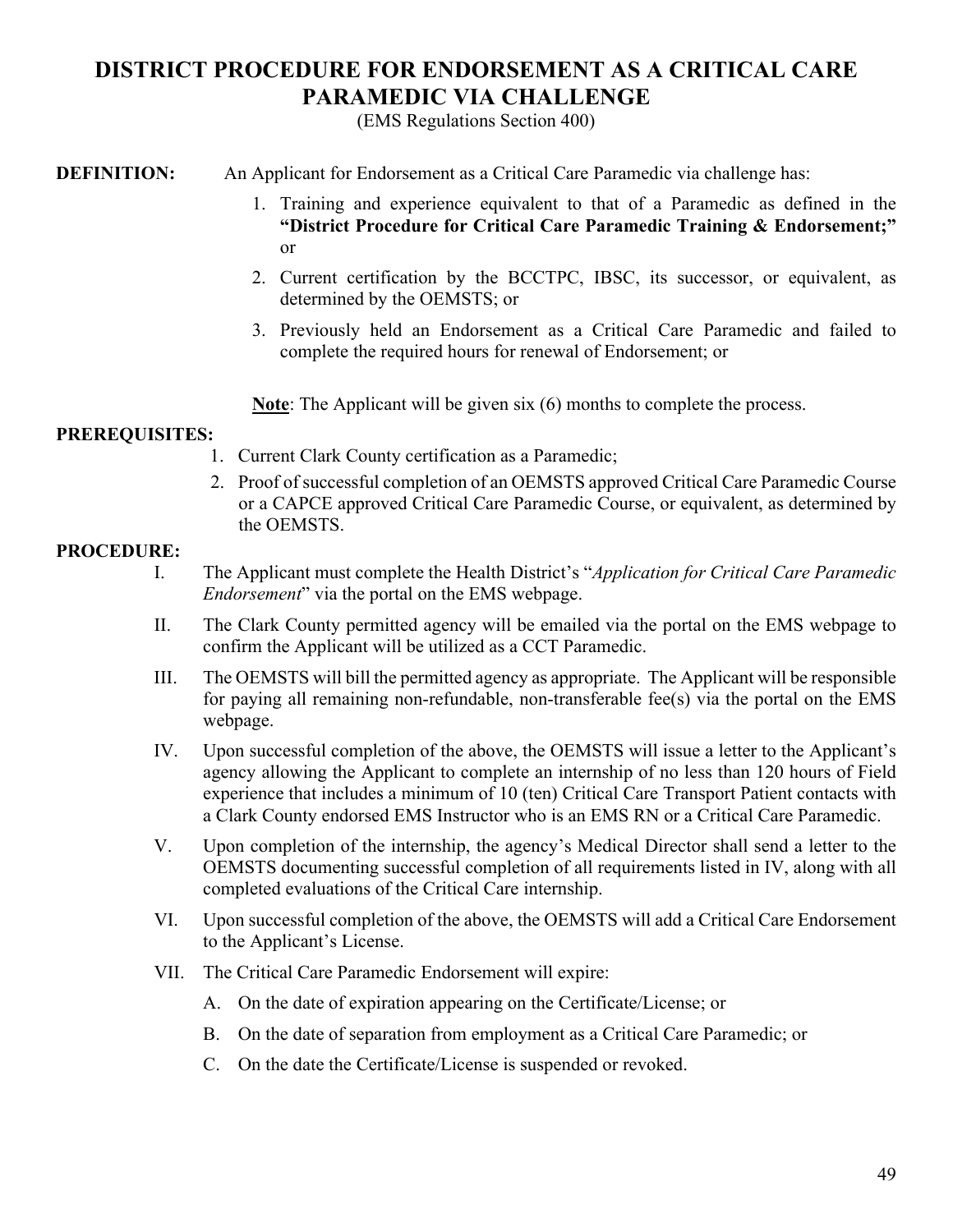## <span id="page-49-0"></span>**[DISTRICT PROCEDURE FOR COMMUNITY PARAMEDICINE](#page-49-0) [TRAINING AND ENDORSEMENT](#page-49-0)**

(EMS Regulations Section 400)

#### **PREREQUISITES:**

1. Current licensure as a Paramedic Attendant.

**Note**: The Applicant will be given six months to complete the process.

| . |                                                                                                                     |
|---|---------------------------------------------------------------------------------------------------------------------|
|   | The minimum Course content shall include the following:                                                             |
|   | $M_{\odot}$ 1.1. $\Omega_{\rm max}$ $D_{\odot}$ 1. $\Omega_{\rm max}$ II. 14. $\Omega_{\rm max}$ $\Omega_{\rm max}$ |

| Module One: Role in the Health Care System   | Hours          |
|----------------------------------------------|----------------|
| Introduction to Community Paramedicine       | $\overline{2}$ |
| Understanding the Health Care System         | $\overline{4}$ |
| Documentation                                | 1              |
| Module Two: Social Determinants              | Hours          |
| Social Determinants of Health                | 8              |
| Documentation                                | 1              |
| Module Three: Public Health and Primary Care | Hours          |
| <b>Health Promotion and Prevention</b>       | 6              |
| <b>Patient Support Techniques</b>            | 6              |
| Documentation                                | 1              |
| Module Four: Developing Cultural Competence  | Hours          |
| Developing Cultural Competence               | 1.5            |
| Documentation                                | $\mathbf{1}$   |
| Module Five: Role Within the Community       | Hours          |
| <b>Community Needs Assessment</b>            | 1.5            |
| <b>Systems of Care</b>                       | 2.25           |
| Pathways to Care                             | 1.5            |
| <b>Negative Resources</b>                    | .75            |
| Introduction to Program Outreach             | .75            |
| <b>Community Outreach</b>                    | .75            |
| Principles of Individual Outreach            | .75            |
| <b>Interventional Techniques</b>             | 1.5            |
| <b>System Navigation</b>                     | 1.5            |
| Documentation                                | 1              |

| Module Six: Personal Safety and Wellness | <b>Hours</b> |
|------------------------------------------|--------------|
| Stress and Wellness                      |              |
| Personal Safety                          |              |
| <b>Total Didactic Hours:</b>             | 51.5         |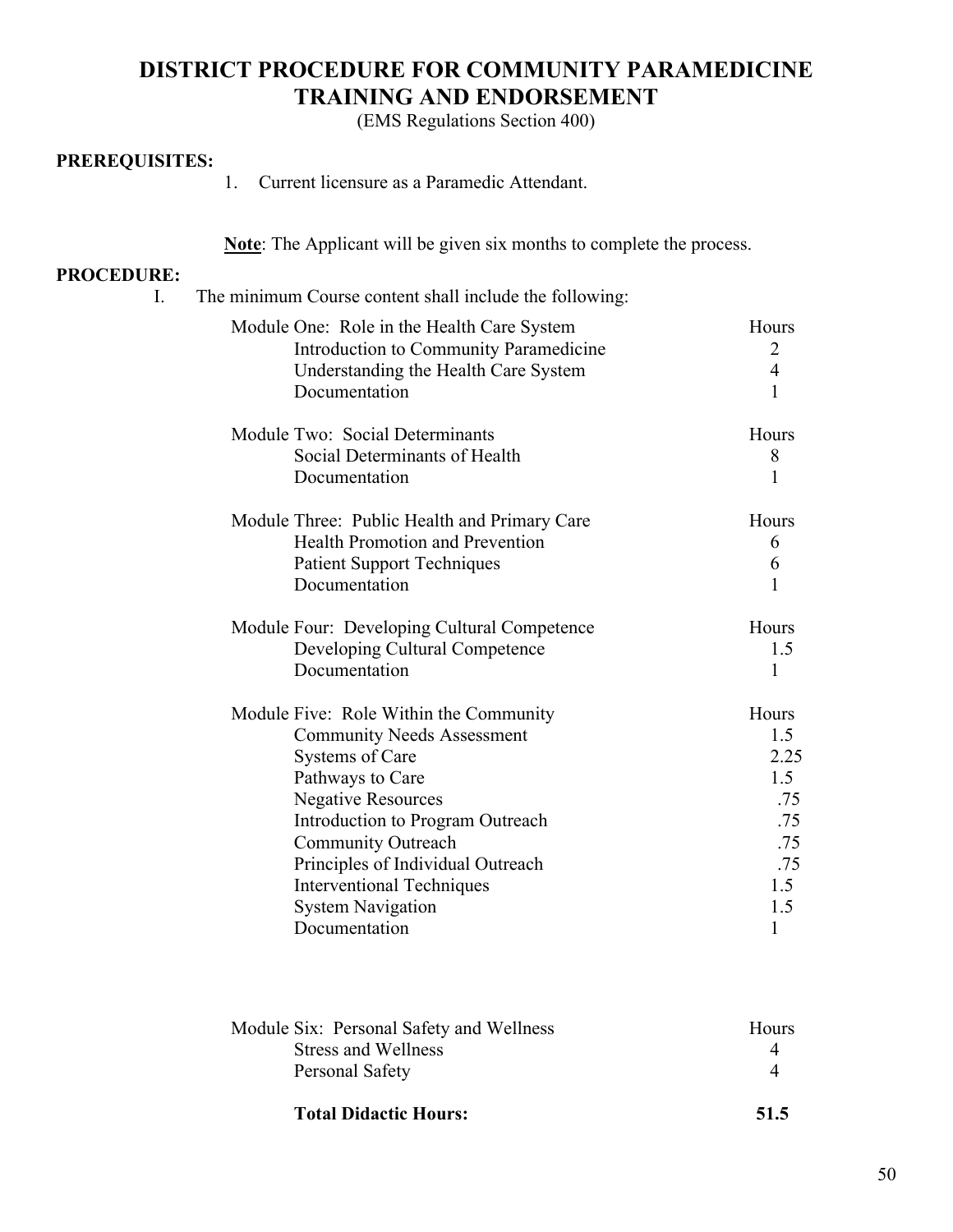**Note:** Nothing in the above listed content is meant to limit the Medical Director's ability to augment the didactic training to meet the specific needs of the permitted agency.

- II. The Applicant must complete the Health District's *"Application for Community Paramedicine Endorsement"* via the portal on the EMS webpage.
- III. The Clark County permitted agency will be emailed via the portal on the EMS webpage to confirm the Applicant will be utilized to provide Community Paramedicine Services.
- IV. Upon successful completion of the above, the OEMSTS will add a Community Paramedicine Endorsement to the Applicant's License.
- V. The Community Paramedicine Endorsement will expire:
	- A. On the date of expiration appearing on the Certificate/License; or
	- B. On the date of separation from employment to provide Community Paramedicine Services; or
	- C. On the date the Certificate/License is suspended or revoked.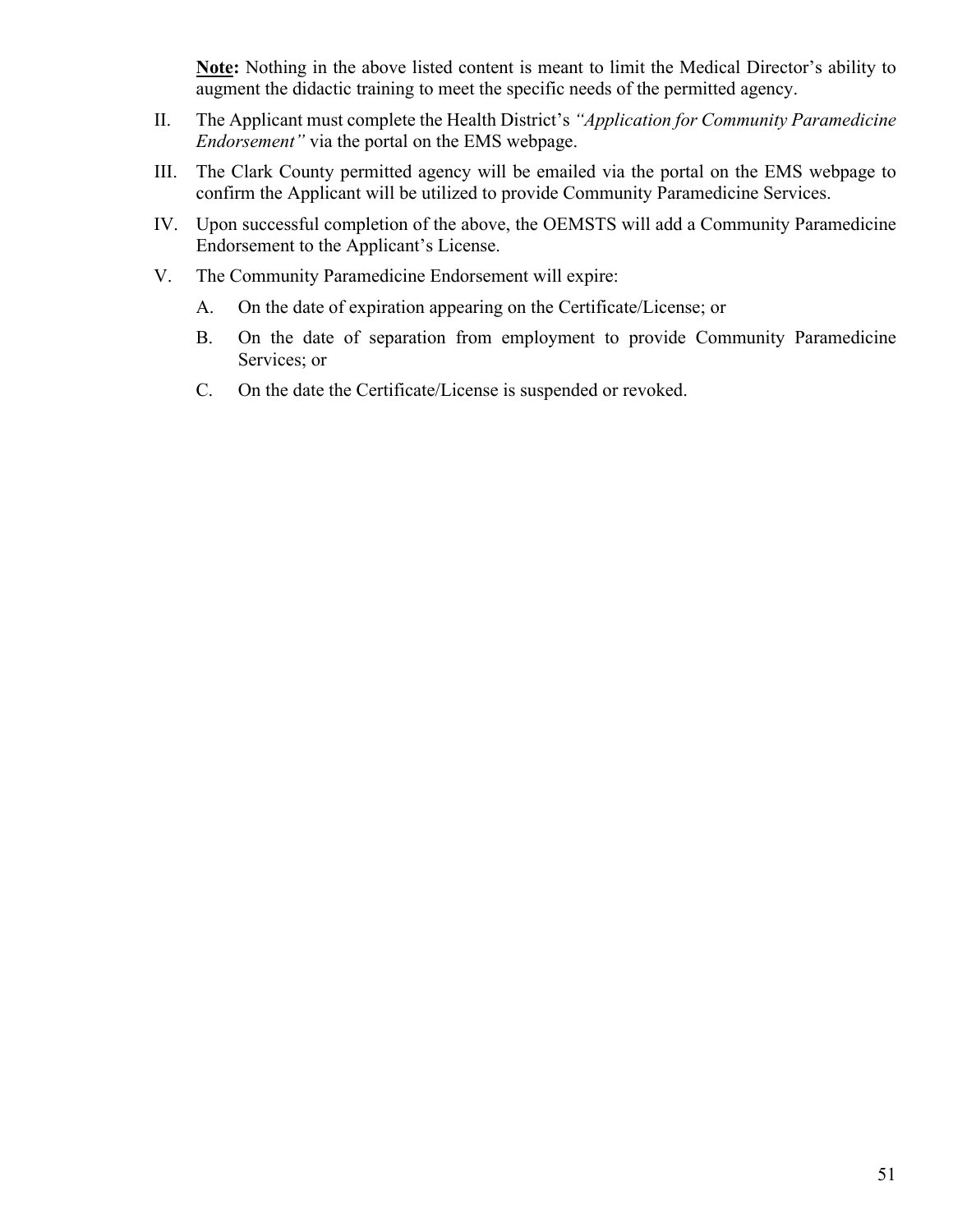## **[DISTRICT PROCEDURE FOR](#page-51-0) [EMS RN TRAINING & ENDORSEMENT](#page-51-0)**

(EMS Regulations Section 400)

<span id="page-51-0"></span>**DEFINITION:** The EMS RN Training Program is based on the Course published by the Association of Air Medical Services (AAMS) covering the advanced training of air medical crew.

## **PREREQUISITES:**

- 1. Currently licensed in Nevada as both a RN and EMS RN;
- 2. Current certification in BLS;
- 3. Current certification in advanced cardiac life support procedures for Patients who require ALS care;
- 4. Current certification in life support procedures for pediatric Patients who require ALS care; and
- 5. Certification of completion of training in prehospital trauma life support procedures.
- **Note**: The OEMSTS will accept training conducted by an agency accredited by CAMTS (Accreditation of Medical Transport Systems) provided the Applicant submits documentation of satisfactory completion of the didactic and clinical requirements.

**Note**: The Applicant will be given six months to complete the process.

### **PROCEDURE:**

II. The minimum didactic Course content to meet both AAMS and local requirements shall be as follows:

| <b>MODULE</b>  | <b>TOPIC</b>                                                                                                                       | <b>HOURS</b> |
|----------------|------------------------------------------------------------------------------------------------------------------------------------|--------------|
| $\mathsf{A}$ . | CCT & EMS: Roles and Responsibilities                                                                                              | 3.0          |
| <b>B.</b>      | Mass Casualty Incidents/Triage/Incident Command                                                                                    | 2.0          |
| $C_{\cdot}$    | Hazardous Materials Awareness                                                                                                      | 4.0          |
| D.             | Airway Management and Ventilation to include: Advanced<br>airways/RSI, ABG interpretation, ventilator management)                  | 10.0         |
| Ε.             | Pharmacology to include all drugs listed on the most current<br>ALS inventory/CCT drugs approved by the agency Medical<br>Director | 6.0          |
| F.             | Cardiac Emergencies to include: 12-Lead ECG interpretation<br>and IABP/VAD management                                              | 10.0         |
| G.             | <b>Respiratory Emergencies</b>                                                                                                     | 3.0          |
| Н.             | Neurological Emergencies                                                                                                           | 2.0          |
| Ι.             | Traumatic Emergencies (Note: TNCC certification will fulfill<br>this requirement)                                                  | 10.0         |
| J.             | <b>Abdominal Emergencies</b>                                                                                                       | 2.0          |
| Κ.             | Endocrine Emergencies/Allergy & Anaphylaxis                                                                                        | 2.0          |
| L.             | <b>Environmental Emergencies</b>                                                                                                   | 2.0          |
| М.             | Behavioral & Psychiatric Emergencies                                                                                               | 2.0          |
| N.             | Pediatric Emergencies                                                                                                              | 8.0          |
| O.             | <b>Obstetrical Emergencies</b>                                                                                                     | 2.0          |
| P.             | The Patient in Shock to include all forms of vascular access                                                                       | 2.0          |
|                | <b>TOTAL HOURS:</b>                                                                                                                | <b>70.0</b>  |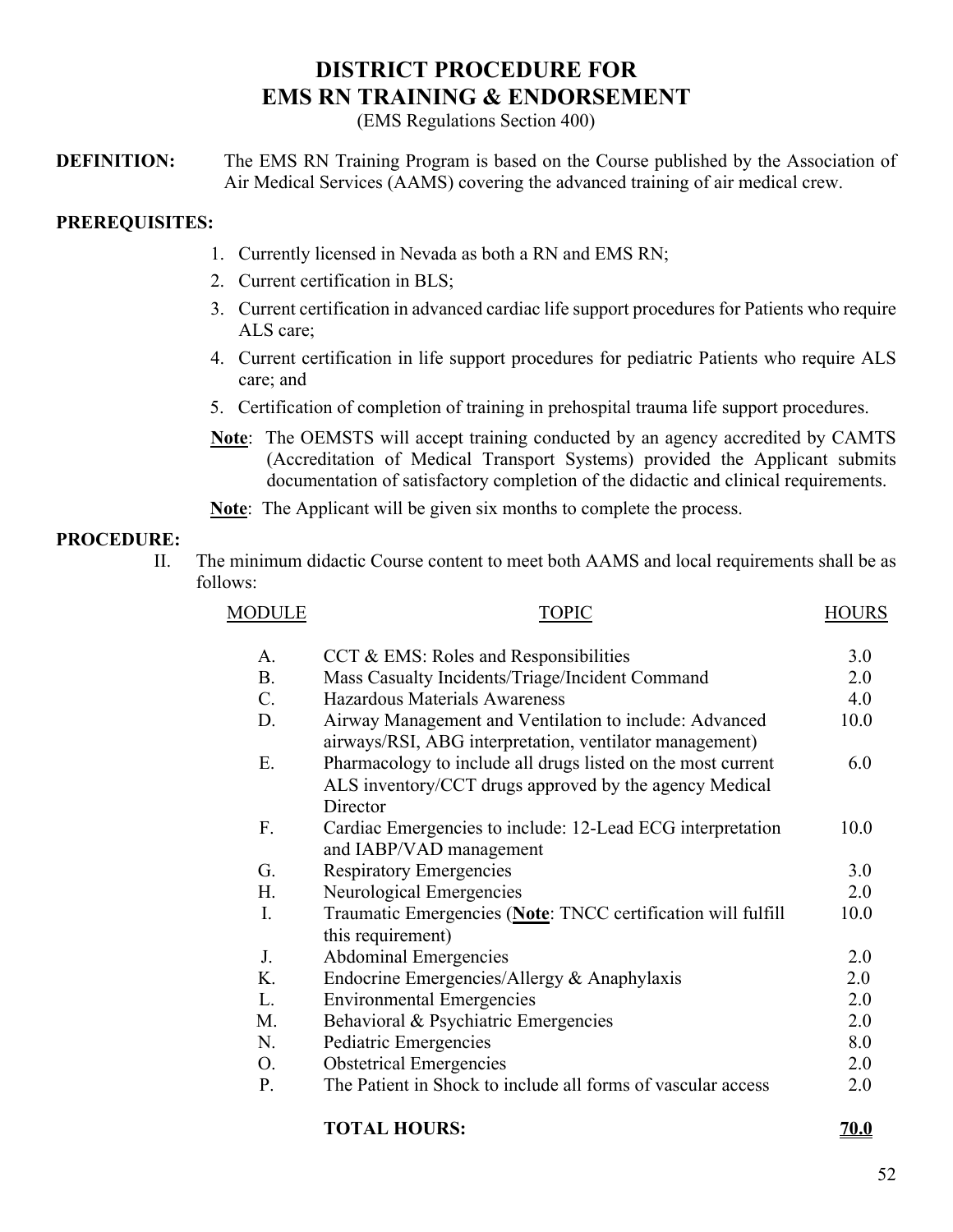**Note:** The documentation must include the date(s) and time(s) the training took place and include the instructors who monitored the training.

III. The minimum clinical Course content to meet both AAMS and local requirements shall be as follows:

| MODULE          | <b>TOPIC</b>                | <b>HOURS</b> |
|-----------------|-----------------------------|--------------|
| $\mathsf{A}$ .  | Labor and Delivery          | 24.0         |
| <b>B.</b>       | Neonatal ICU                | 24.0         |
| $\mathcal{C}$ . | <b>Emergency Department</b> | 24.0         |
| D.              | <b>Operating Room</b>       | 12.0         |
| Ε.              | <b>Critical Care</b>        | 24.0         |
|                 |                             |              |

#### **TOTAL HOURS: 108.0**

- IV. Nothing in the above listed content is meant to limit the Medical Director's ability to augment the didactic training to meet the agency's specific needs.
- V. The agency's Medical Director may adjust the hours devoted to a specific clinical rotation, depending on the nurse's background.
- VI. All didactic and clinical course content must meet both AAMS and local requirements.
- VII. As part of the training requirements, the EMS RN must successfully demonstrate the following procedures:
	- A. Five (5) endotracheal intubations on a human Patient, live or simulated.
	- B. Five (5) central venous line placements, either live or simulated.
	- C. Two (2) catheter thoracostomies, either live or simulated.
	- D. One (1) surgical cricothyroidotomy, either live or simulated.
	- E. All procedures as listed on the *"Physician Advisor Verification Form."*
	- F. All procedures as listed on the *"Skills Proficiency Record."*
- VIII. An Applicant for an EMS RN Endorsement card must complete the "*Application for Initial Certification/Licensure*" via the portal on the EMS webpage. (Please refer to the **"District Procedure for Initial Certification/Licensure"**)
- IX. The Clark County permitted agency will be emailed via the portal on the EMS webpage to confirm the Applicant will be utilized as an EMS RN.
- X. The OEMSTS will bill the permitted agency as appropriate. The Applicant will be responsible for paying all remaining non-refundable, non-transferable fee(s) via the portal on the EMS webpage.
- XI. Upon completion of the above, the EMS RN must successfully pass the Health District's ALS Licensure Examination with a minimum score of 80% (within the last six (6) months). The EMS RN is allowed six opportunities to successfully complete the Health District's ALS Licensure Examination. Applicants who fail the examination must schedule subsequent examinations with the OEMSTS and pay all required non-refundable, non-transferable fee(s) for each examination.

**Note:** If unsuccessful, the EMS RN may not take the written licensure examination for at least one (1) year after the sixth failed attempt to be eligible for subsequent examinations.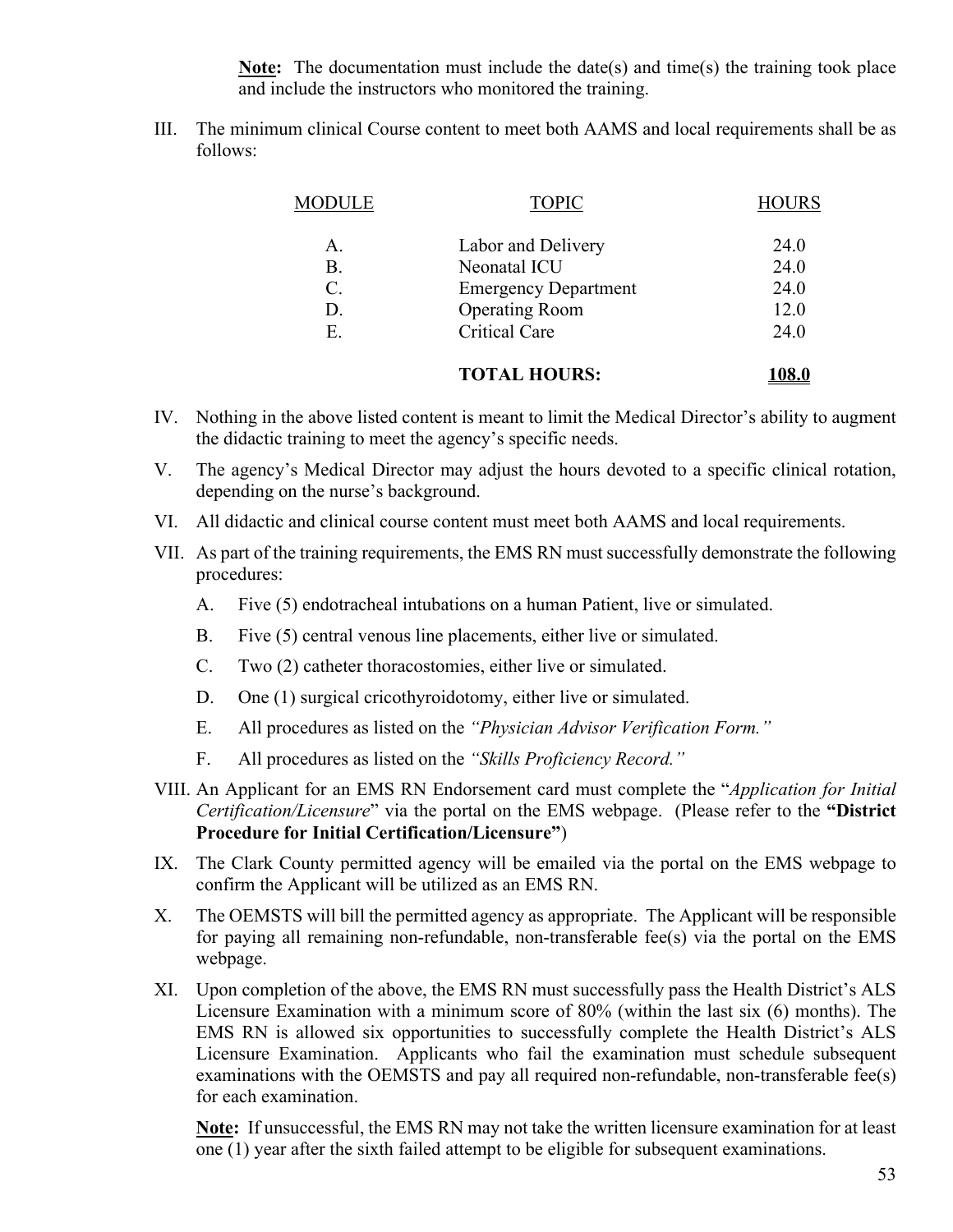**Note:** An Applicant who has had a lapse in employment with a permitted Ambulance Service or Air Ambulance Service for more than six months will be required to retake the Health District's ALS Licensure Examination.

- XII. After successful completion of the above, the OEMSTS will issue an Endorsement card permitting the EMS RN to function as an EMS RN with a Clark County Fixed Wing or Rotorwing Air Ambulance agency.
	- A. The Endorsement will expire on the date that appears on the holder's EMS RN Endorsement card, or on the date of separation from employment as an EMS RN.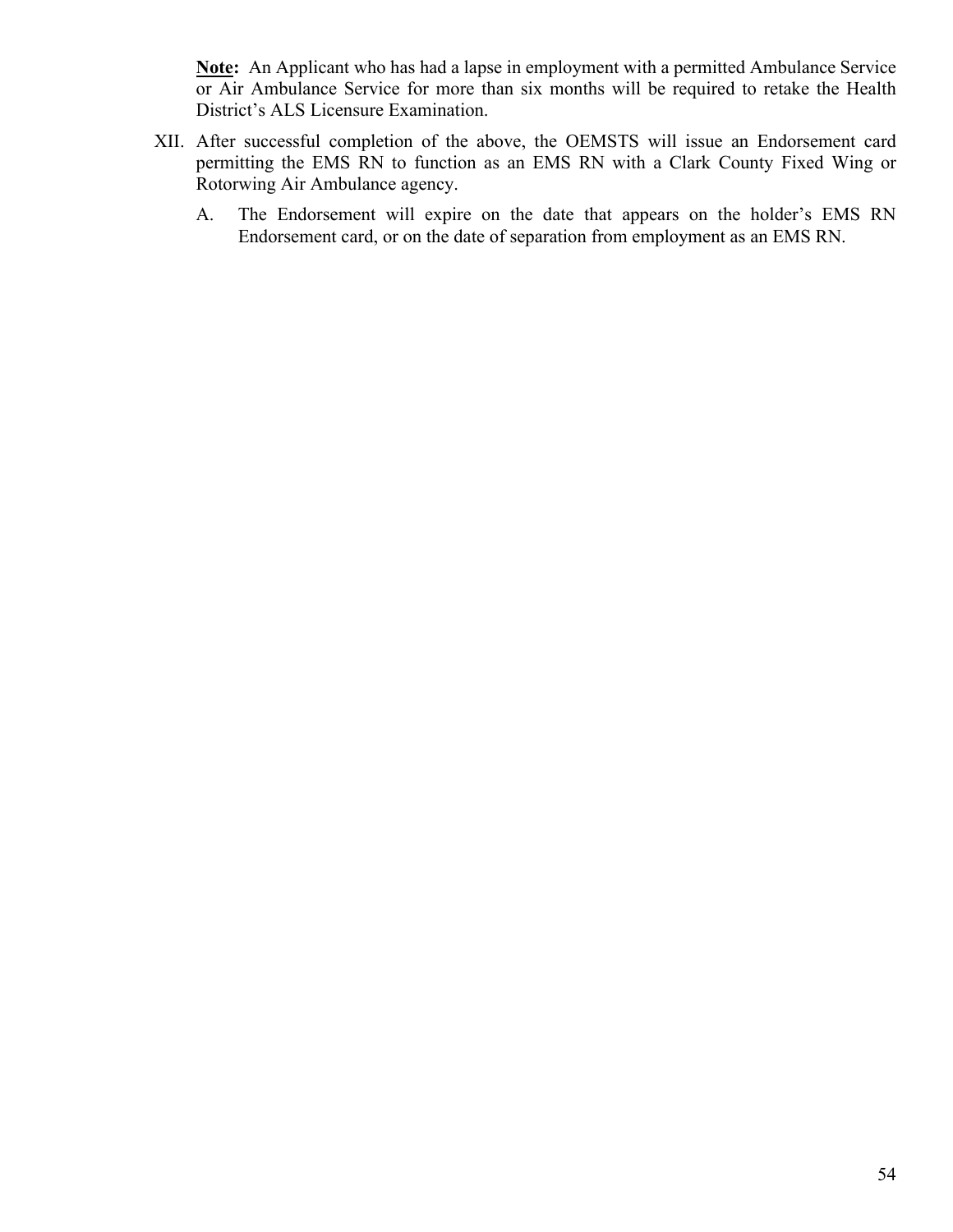## <span id="page-54-0"></span>**[DISTRICT PROCEDURE FOR](#page-54-0) [ENDORSEMENT TO ADMINISTER IMMUNIZATIONS AND](#page-54-0) [DISPENSE MEDICATION \(AI/DM\) IN RESPONSE TO A](#page-54-0) [PUBLIC HEALTH EMERGENCY](#page-54-0)**

(EMS Regulations Section 400.600)

**PREREQUISITE:** Current Clark County certification as an AEMT or Paramedic.

#### **PROCEDURE:**

#### Application Process

- I. The Applicant must submit the District's *"Application for AI/DM Endorsement"* via the portal on the EMS webpage.
- II. The Applicant will be prompted to upload the following:
	- A. Proof of successful completion of a training program for administering immunizations and dispensing medications in response to a PHE, as approved by the OEMSTS.
	- B. Copy of current certification in BLS. If there is a signature block on the back of the card, the card holder must sign the card prior to uploading both sides.
	- C. If Paramedic, submit a copy of current certification in advanced cardiac life support procedures for Patients who require ALS care. If there is a signature block on the back of the card, the card holder must sign the card prior to uploading both sides.
	- D. If Paramedic, submit a copy of current certification in life support procedures for pediatric Patients who require ALS care. If there is a signature block on the back of the card, the card holder must sign the card prior to uploading both sides.
- III. Upon successful completion of the above, the OEMSTS will add an Endorsement to the Applicant's AEMT or Paramedic Certificate.
- IV. The holder of an AI/DM Endorsement may participate in a public vaccination clinic or training exercise sponsored by a local public health authority if:
	- A. A list of the AEMTs and Paramedics who are participating in the clinic or training exercise is approved by the District before the clinic or training exercise begins; and
	- B. The holder of the Endorsement is under the direct supervision of the Health Officer or the Health Officer's designee.
- V. The holder of an AI/DM Endorsement may participate in a public vaccination clinic in response to a PHE if:
	- A. A list of the AEMTs and Paramedics who are participating in the clinic is provided to the District within 48 hours after the event begins; and
	- B. The holder of the Endorsement is under the direct supervision of the Health Officer or the Health Officer's designee.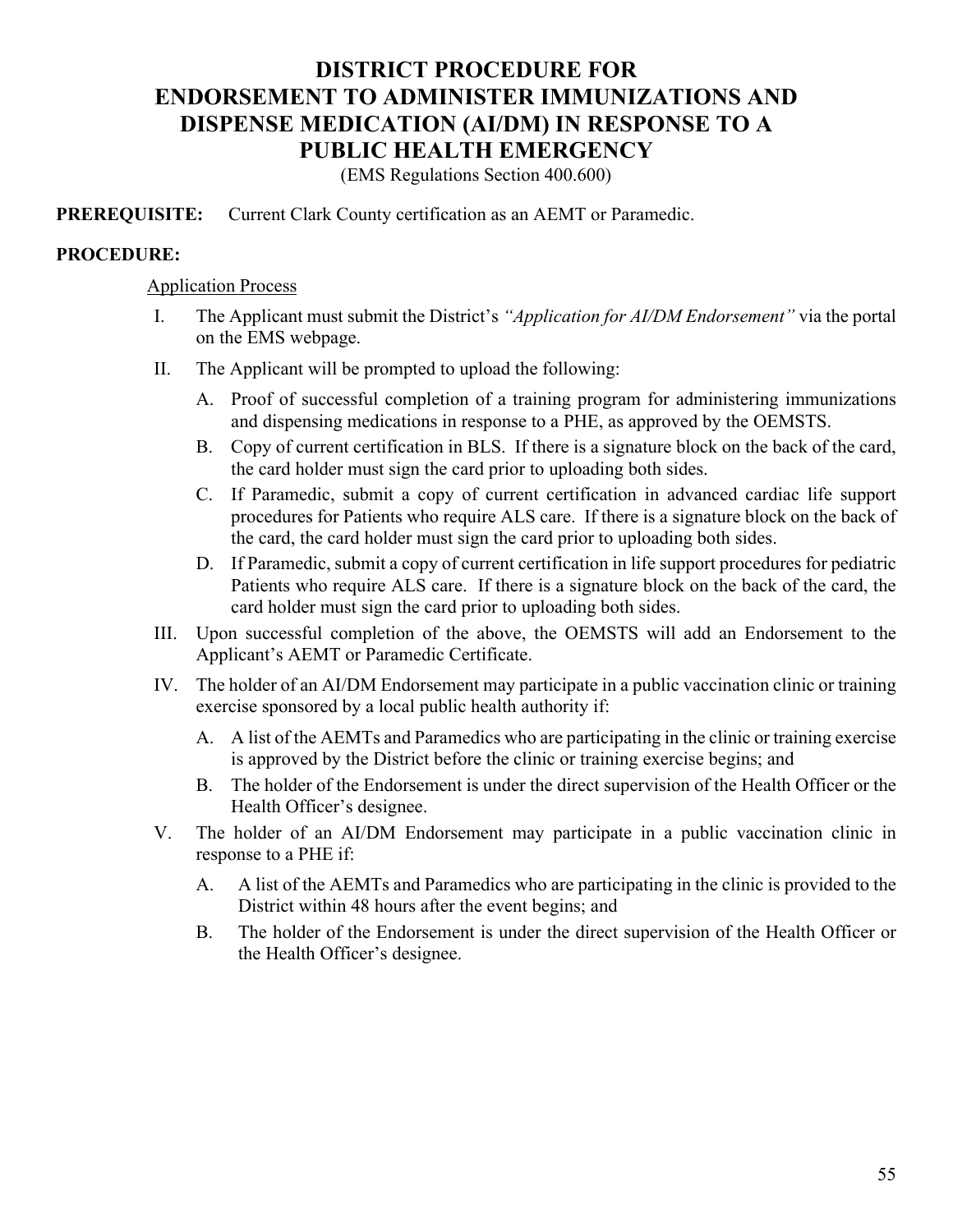## <span id="page-55-0"></span>**[SKILLS](#page-55-0) [PROCEDURE](#page-55-0)**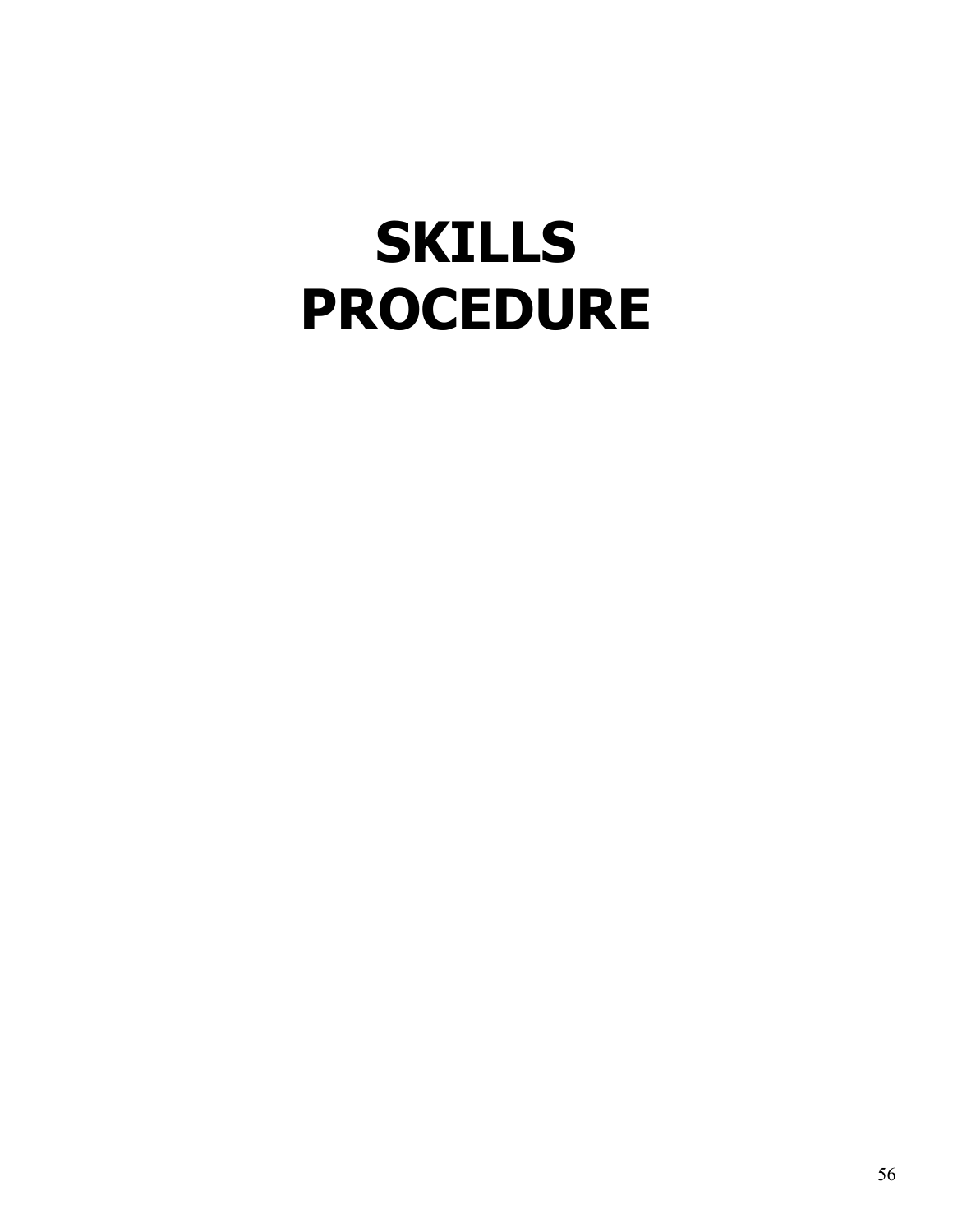## **[DISTRICT PROCEDURE FOR](#page-56-0) [SKILLS PROFICIENCY VERIFICATION](#page-56-0)**

<span id="page-56-0"></span>**DEFINITION:** An EMS skill is any skill which is taught as a part of the most current National EMS Education Standards, as approved by the Health District, and identified on the applicable "*Skills Proficiency Record.*"

- I. All levels of Emergency Medical Care providers are required to have their skills signed off as defined on the Health District's "*Skills Proficiency Record*" prior to:
	- A. Completion of a Health District approved EMS Course; and
	- B. Endorsement as an EMS RN
- II. All skills on the "*Skills Proficiency Record*" must be signed off by a currently endorsed Clark County EMS Instructor appropriate to the level of certification.
- III. Completed "*Skills Proficiency Records*" must be retained for three (3) years by a Health District approved Authorized EMS Training Center.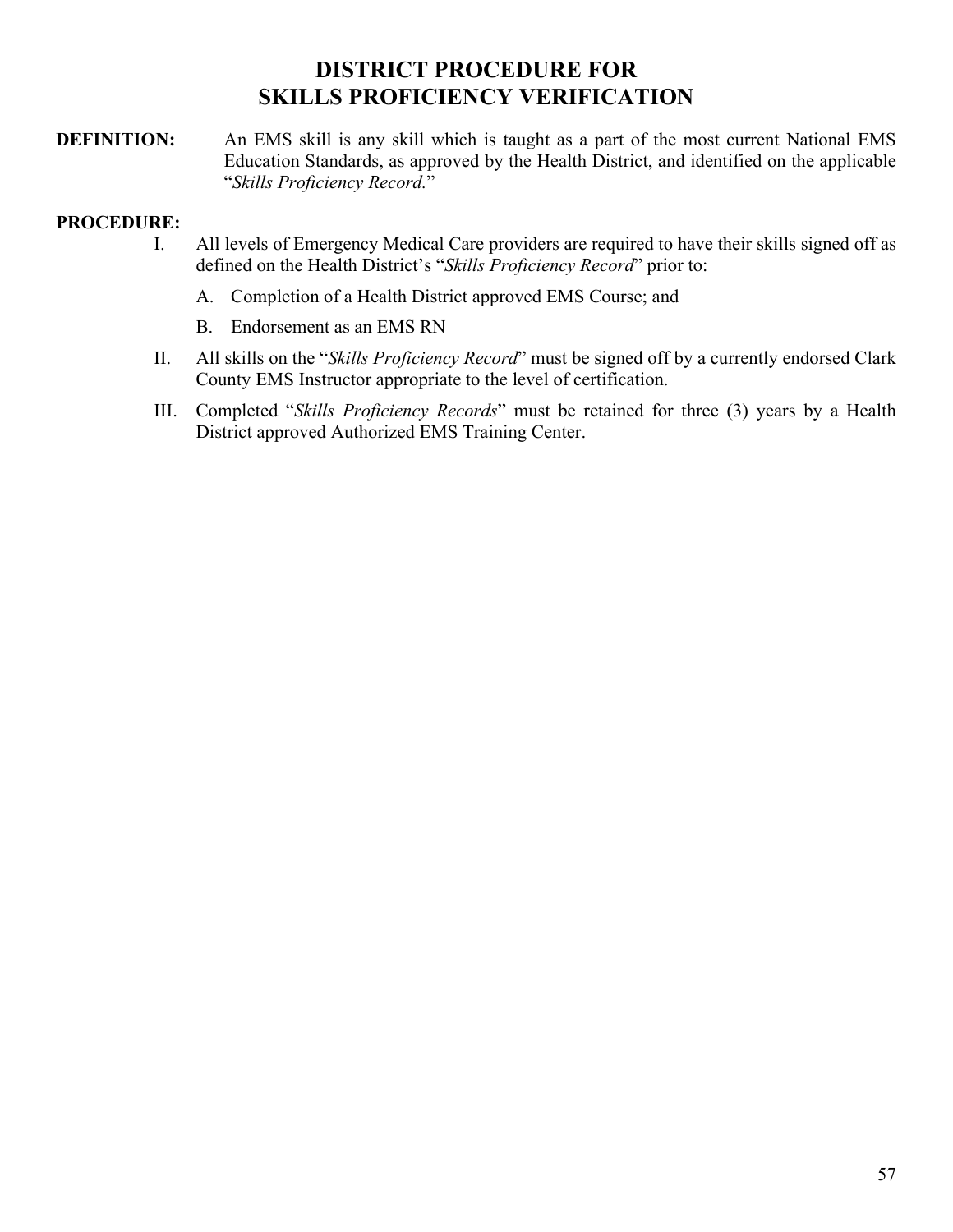# <span id="page-57-0"></span>**[PERMIT](#page-57-0) [PROCEDURES](#page-57-0)**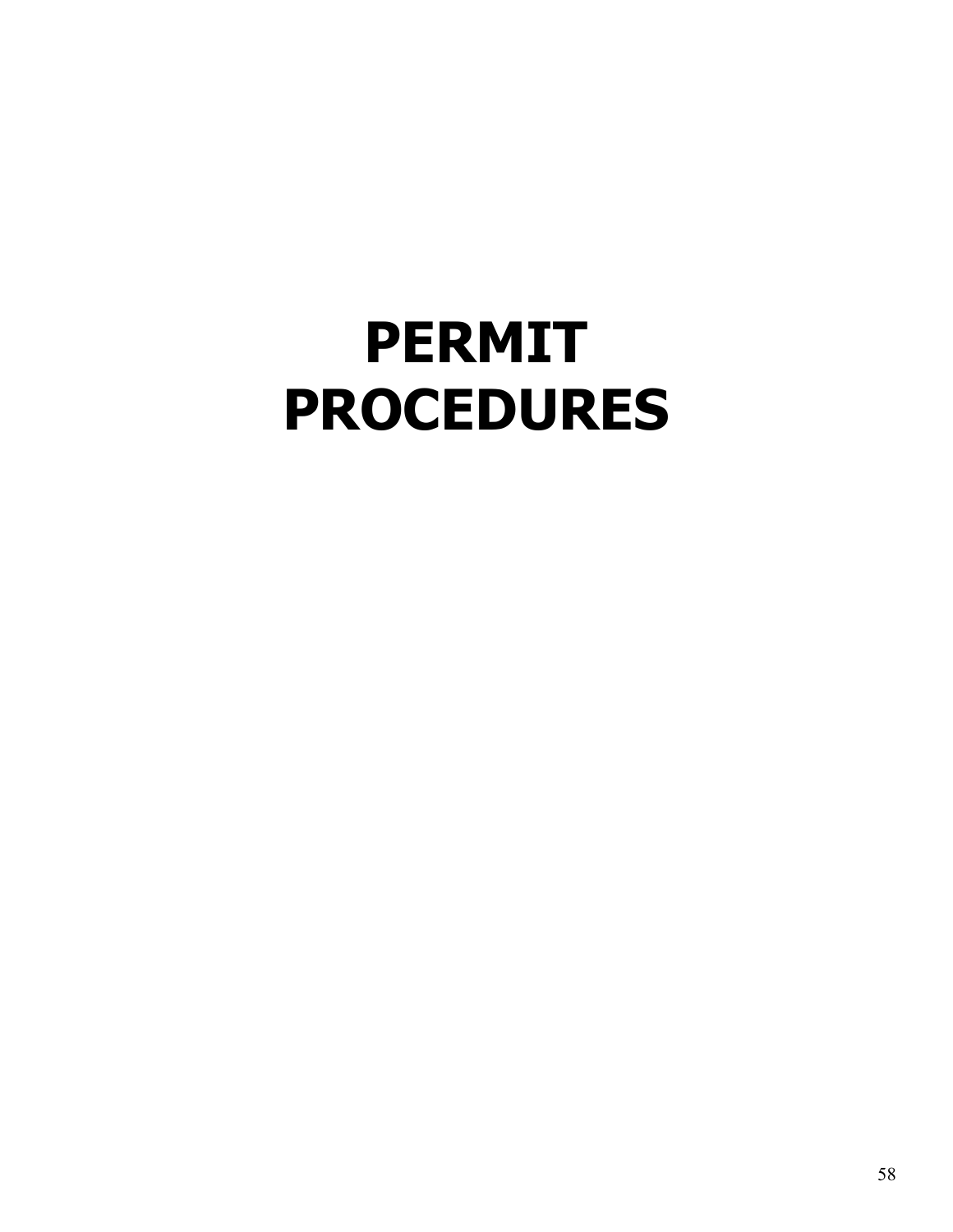## **[DISTRICT PROCEDURE FOR](#page-58-0) [INITIAL AMBULANCE PERMIT](#page-58-0)**

(EMS Regulations Section 800)

<span id="page-58-0"></span>**DEFINITION:** An Applicant is any Person who proposes to operate an Ambulance Service, Air Ambulance Service, or Firefighting Agency at the EMT, AEMT, or Paramedic Endorsement level, including Critical Care Transport and Community Paramedicine.

- I. The Applicant must complete the Health District's "*Application for Ambulance Permit/Permit Renewal*" via the portal on the EMS webpage.
- II. The Applicant must schedule all Ambulance/Air Ambulance Units to be inspected for compliance with EMS Regulations.
- III. The Applicant will be responsible for paying all required non-refundable, non-transferable  $fee(s)$ .
- IV. An initial Permit expires on June  $30<sup>th</sup>$  following the date of issuance and may be renewed annually on July 1<sup>st</sup>.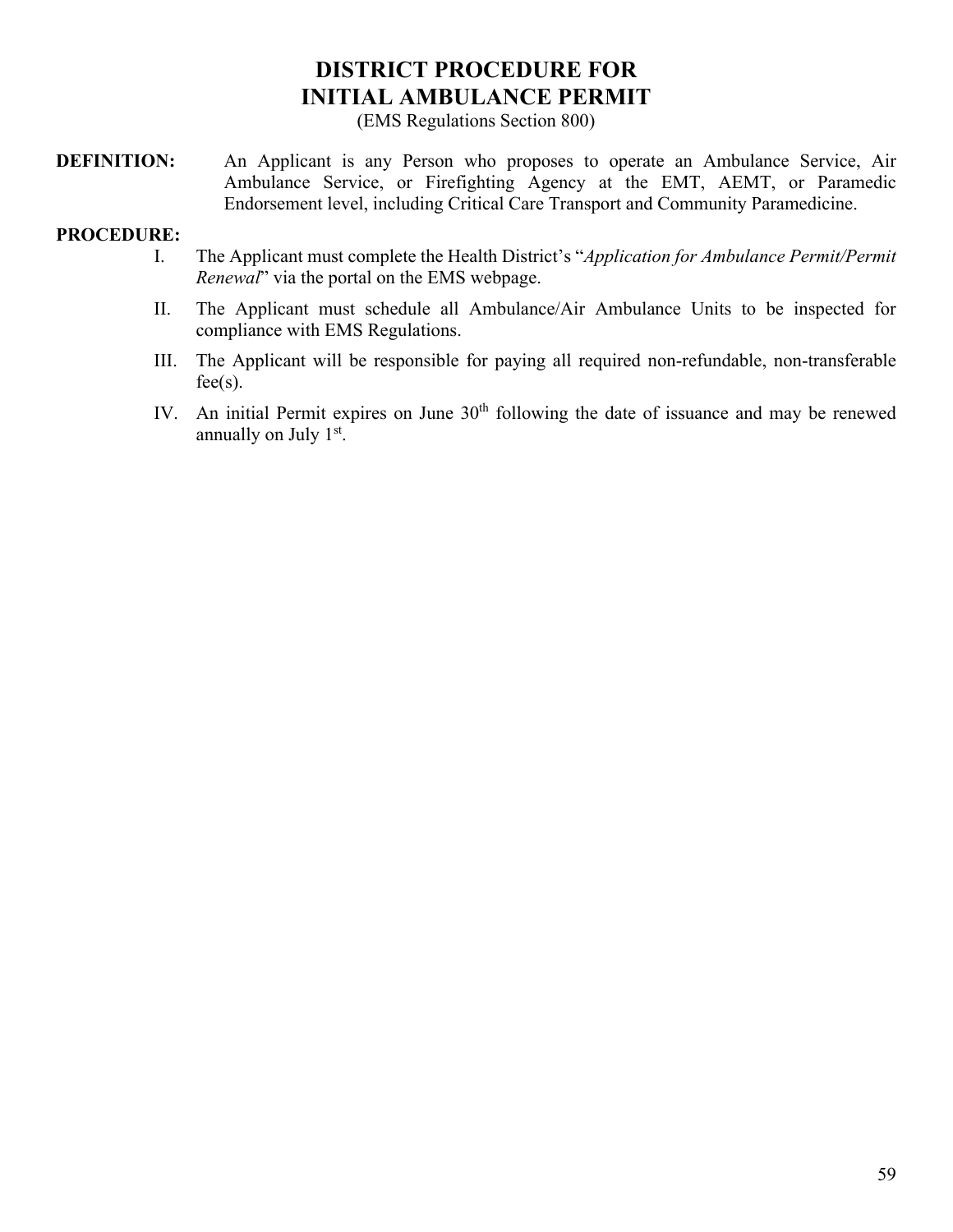## **[DISTRICT PROCEDURE FOR](#page-59-0) [RENEWAL OF AMBULANCE PERMIT](#page-59-0)**

(EMS Regulations Section 800)

<span id="page-59-0"></span>**DEFINITION:** An Applicant is any Person who proposes to renew the Ambulance Permit to operate an Ambulance Service, Air Ambulance Service, or Firefighting Agency at the EMT, AEMT, or Paramedic Endorsement level, including Critical Care Transport and Community Paramedicine.

- I. The Applicant must complete the Health District's *"Application for Ambulance Permit/Permit Renewal"* via the EMS webpage.
- II. The Applicant must schedule all Ambulance/Air Ambulance Units to be inspected for compliance with EMS Regulations.
- III. The Applicant must submit payment of the required non-refundable, non-transferable fee(s).
- IV. The renewal Permit expires on June  $30<sup>th</sup>$  following the date of issuance and may be renewed annually on July 1<sup>st</sup>.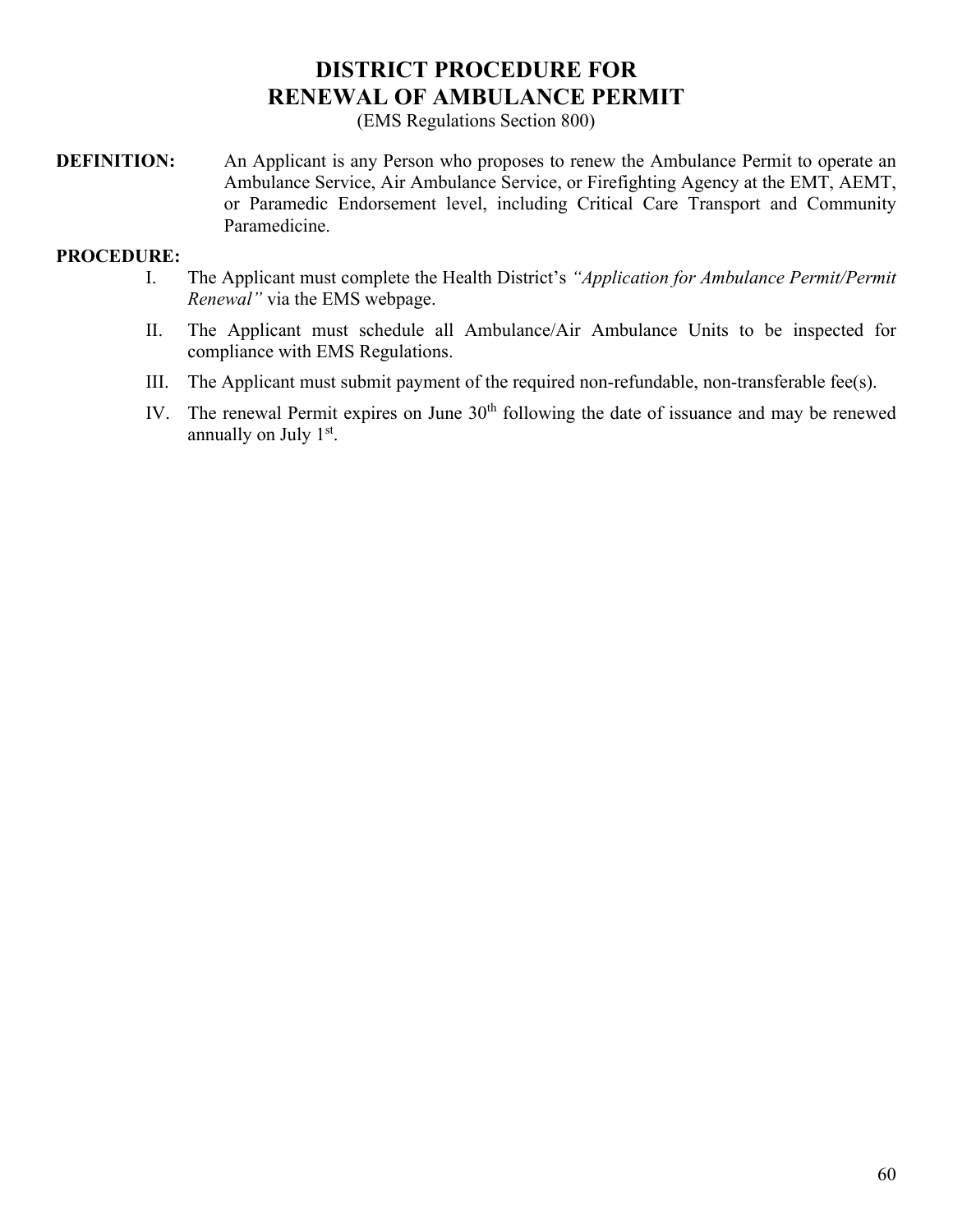## <span id="page-60-0"></span>**[RECERTIFICATION](#page-60-0) [PROCEDURES](#page-60-0)**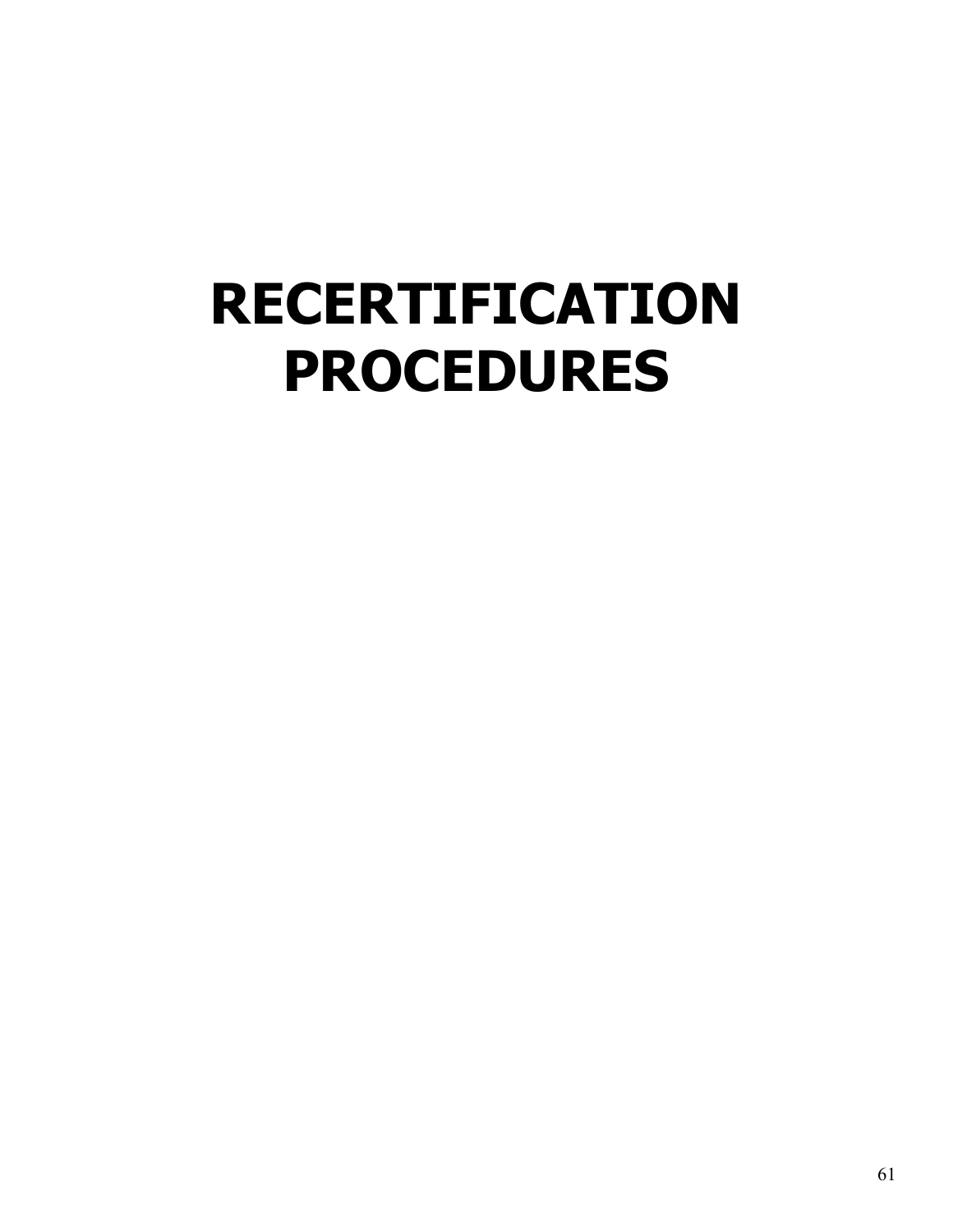## **[DISTRICT PROCEDURE FOR APPLICATION](#page-61-0) [FOR RECERTIFICATION](#page-61-0)**

(EMS Regulations Section 300)

<span id="page-61-0"></span>**DEFINITION:** An Applicant is an individual who is currently certified as an EMT, AEMT, or Paramedic in Clark County and is applying for recertification.

## **PROCEDURE:**

- I. The Applicant must complete the Health District's "*Application for Recertification/Licensure*" via the EMS webpage.
- II. The Applicant must upload continuing medical education and refresher course completion certificates to the "Documents" section via the portal on the EMS webpage.
- III. The Applicant will be responsible for paying the required non-refundable, non-transferable fee(s) via the portal on the EMS webpage.
- IV. After successful completion of the above, a Clark County EMS Certificate will be issued to the Applicant. If applicable, a License will be issued with the same expiration date.

## **SECTION II: ADMINISTRATIVE CRITERIA**

- I. All CME Courses/Classes must be Health District or CAPCE approved.
- II. Each certified individual is responsible for maintaining documentation of their CME activities. This documentation must be kept on file for a minimum of three (3) years for audit purposes. If employed by a permitted agency, CME documentation must be provided to the agency for placement in the individual's CME file.
- III. Permitted EMS agencies and training centers must maintain CME files for their employees that include copies of rosters from CME Classes or refresher Course completion certificates. These copies must be retained for at least three (3) years for audit purposes.
- IV. EMS Instructors may receive one-time credit for a Class or Course taught during the recertification period.
- V. Instructors will be awarded hour for hour CME credit for live classroom education. No CME credit will be awarded for an instructor who serves as the facilitator of an online Course unless the instructor developed the Class/Course in its entirety.
- VI. All required documentation of CME hours must be received by the OEMSTS at least sixty (60) days prior to Certificate expiration with audit procedures to be conducted by the OEMSTS within 30 (30) days of submission of recertification documentation. False statements or submission of false statements may be sufficient cause for forfeiture of the right to recertification by the Southern Nevada Health District.
	- VII. Should an audit identify a deficiency in the recertification documentation, the Applicant shall be immediately eligible to recertify if documentation addressing any deficiencies is submitted prior to Certificate expiration. If such documentation is not submitted prior to Certificate expiration, the Certificate holder shall be decertified.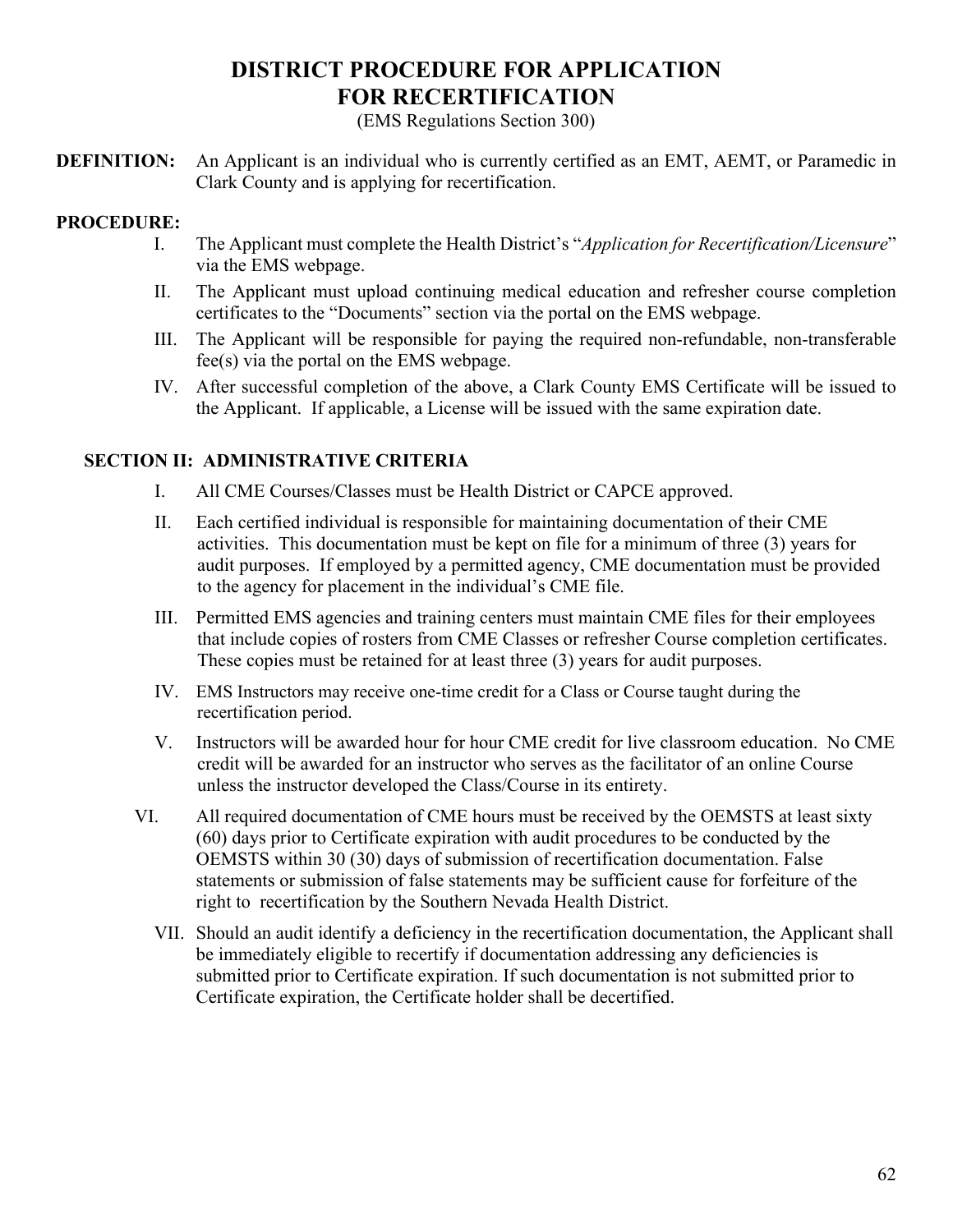## **[DISTRICT](#page-62-0) PROCEDURE FOR EDUCATIONAL REQUIREMENTS FOR EMT RECERTIFICATION**

(EMS Regulations Section 300.110)

<span id="page-62-0"></span>**DEFINITION:** Recertification for EMT status requires completion of 24 hours of required continuing medical education biennially and current certification in BLS.

## **SECTION I: REQUIRED CONTINUING MEDICAL EDUCATION (CME)**

The following table outlines the required topics and hours of CME that must be completed to recertify at the EMT level:

| TOPICS*               | <b>HOURS</b> |
|-----------------------|--------------|
| PREPARATORY           | 1 Hour       |
| <b>AIRWAY</b>         | 2 Hours      |
| OB, INFANTS, CHILDREN | 2 Hours      |
| PATIENT ASSESSMENT    | 3 Hours      |
| MEDICAL/BEHAVIORAL    | 4 Hours      |
| <b>TRAUMA</b>         | 4 Hours      |
| <b>ELECTIVE</b>       | 8 Hours      |

\* Go to [www.nremt.org](http://www.nremt.org/) for suggested topics for each listed category

In addition to the above, you must submit documentation of completion of a Health District approved BLS course. The BLS card must be current and shall not expire the same month your Clark County Certificate expires. **Note:** The BLS course may not be applied toward CME hours.

## **PROCEDURE:**

- I. The Applicant must submit an *"Application for Recertification/Licensure"* via the portal on the EMS webpage sixty (60) days prior to certification expiration. (Please refer to the **"District Procedure for Application for Recertification."**)
- II. The Applicant will be prompted to upload one (1) of the following to the "Documents" section via the portal on the EMS webpage:
	- A. Current National Registry EMT card.

**Note:** If you have not received your updated National Registry EMT card at the time your Clark County Certificate expires you will be required to submit copies of the paperwork given to National Registry for recertification; or

- B. EMT (24 hour) Refresher Course Completion Certificate; or
- C. An "*EMT Recertification Report"* listing all Health District or CAPCE approved CME classes taken during the recertification period. The report must include the signature of the Applicant and Course coordinator, if applicable. Certificates of completion for all Health District approved distributive education must be included, if applicable; or
- D. The Applicant will verify that all necessary training hours have been uploaded into their account on the portal.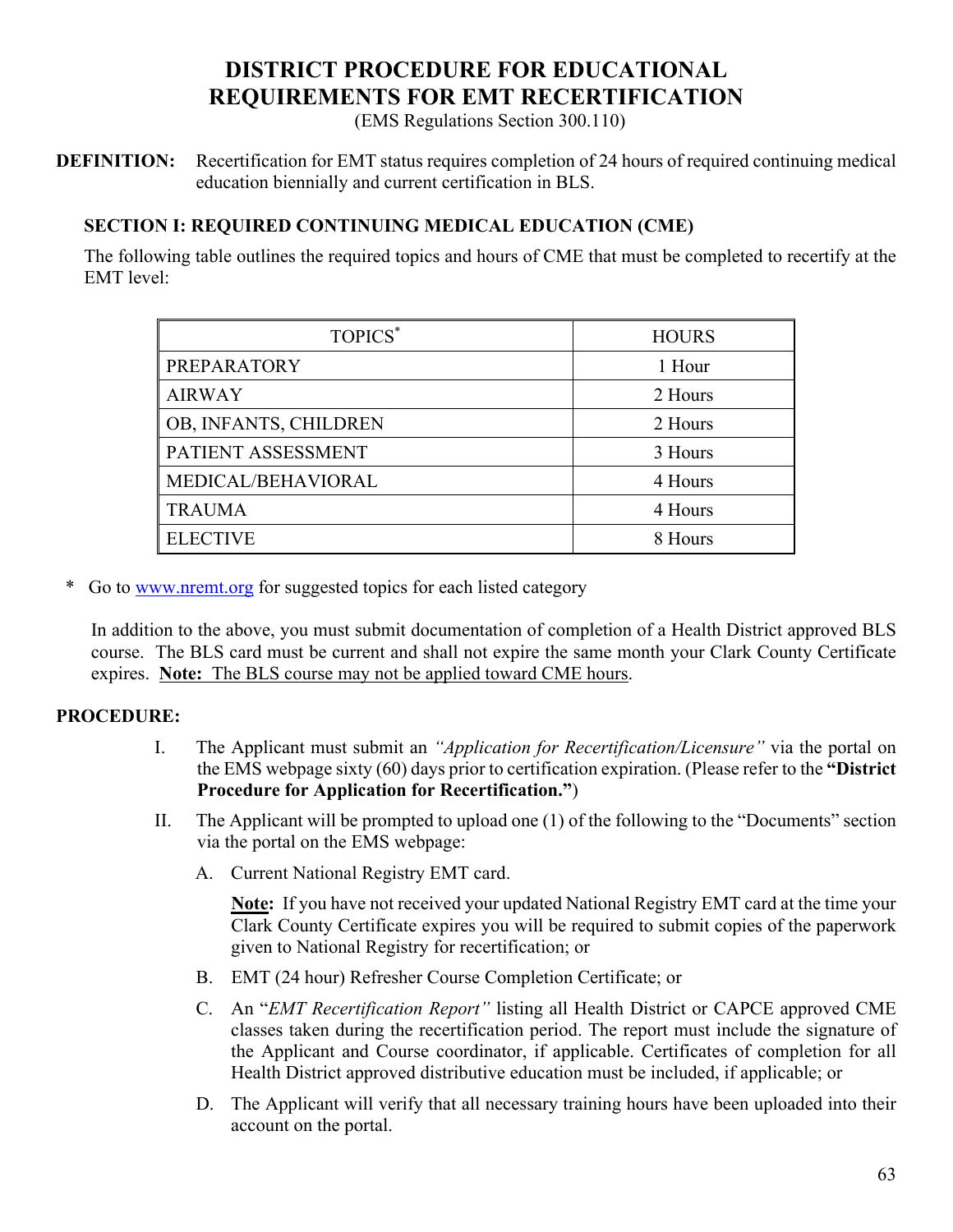- III. Submit payment of all required non-refundable, non-transferable fee(s) via the portal on the EMS webpage.
- IV. After successful completion of the above, the OEMSTS will renew the Applicant's EMT Certificate. If applicable, a License will be issued with the same expiration date.

## **SECTION II: ADMINISTRATIVE CRITERIA — EMT**

I. If an EMT is attending a SNHD approved AEMT or Paramedic training program and his/her EMT Certificate will expire prior to completing the training, the EMT may recertify at the current level provided the recertification requirement has been met.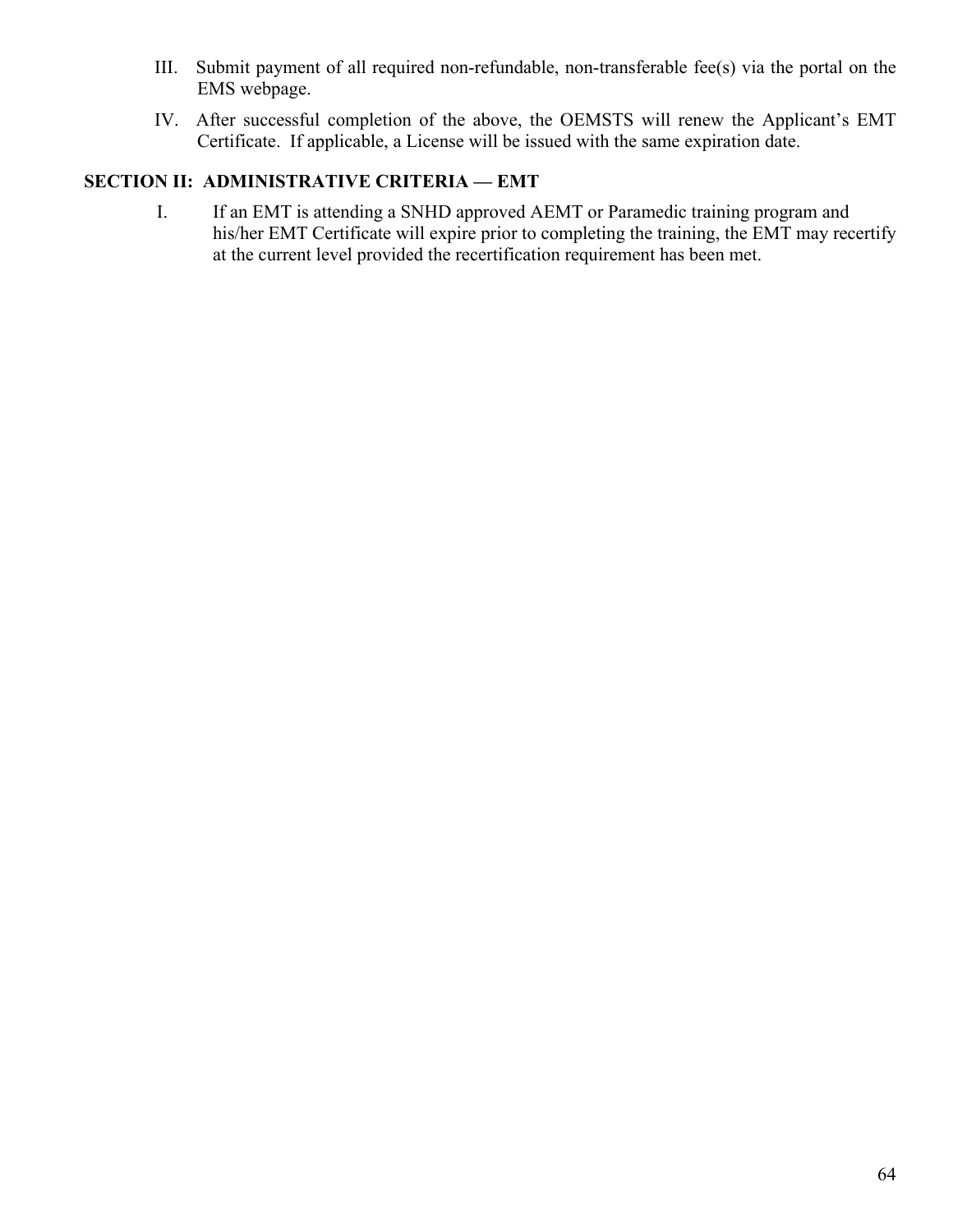## <span id="page-64-0"></span>**[DISTRICT](#page-64-0) PROCEDURE FOR EDUCATIONAL REQUIREMENTS FOR ADVANCED EMT RECERTIFICATION**

(EMS Regulations Section 300.210)

**DEFINITION:** Recertification for AEMT status requires completion of 36 hours of continuing medical education biennially and current certification in BLS.

## **SECTION I: REQUIRED CONTINUING MEDICAL EDUCATION (CME)**

The following table outlines the required topics and hours of CME that must be completed to recertify at the AEMT level:

| TOPICS <sup>*</sup>         | <b>HOURS</b> |
|-----------------------------|--------------|
| <b>OPERATIONAL TASKS</b>    | 1 Hour       |
| <b>TRAUMA</b>               | 5 Hours      |
| <b>MEDICAL EMERGENCIES</b>  | 6 Hours      |
| AIRWAY/BREATHING/CARDIOLOGY | 12 Hours     |
| <b>OB/PEDS</b>              | 12 Hours     |

\* Go to [www.nremt.org](http://www.nremt.org/) for suggested topics for each listed category

In addition to the above, you must submit documentation of completion of a Health District approved BLS course. The BLS card must be current and shall not expire the same month your Clark County Certificate expires. **Note:** The BLS course may not be applied toward CME hours.

## **PROCEDURE:**

- I. The Applicant must submit an "*Application for Recertification/Licensure*" via the portal on the EMS webpage sixty (60) days prior to certification expiration. (Please refer to the **"District Procedure for Application for Recertification."**)
- II. The Applicant will be prompted to upload one (1) of the following to the "Documents" section via the portal on the EMS webpage:
	- A. Current National Registry AEMT card.

**Note:** If you have not received your updated National Registry AEMT card at the time your Clark County Certificate expires you will be required to submit copies of the paperwork given to National Registry for recertification; or

- B. AEMT (36 hour) Refresher Course Completion Certificate; or
- C. An "*AEMT Recertification Report*" listing all Health District or CAPCE approved CME Classes taken during the recertification period. The report must include the signature of the Applicant and Course coordinator, if applicable. Certificates of completion for all Health District approved distributive education must be included, if applicable; or
- D. The Applicant will verify that all necessary training hours have been uploaded into their account on the portal.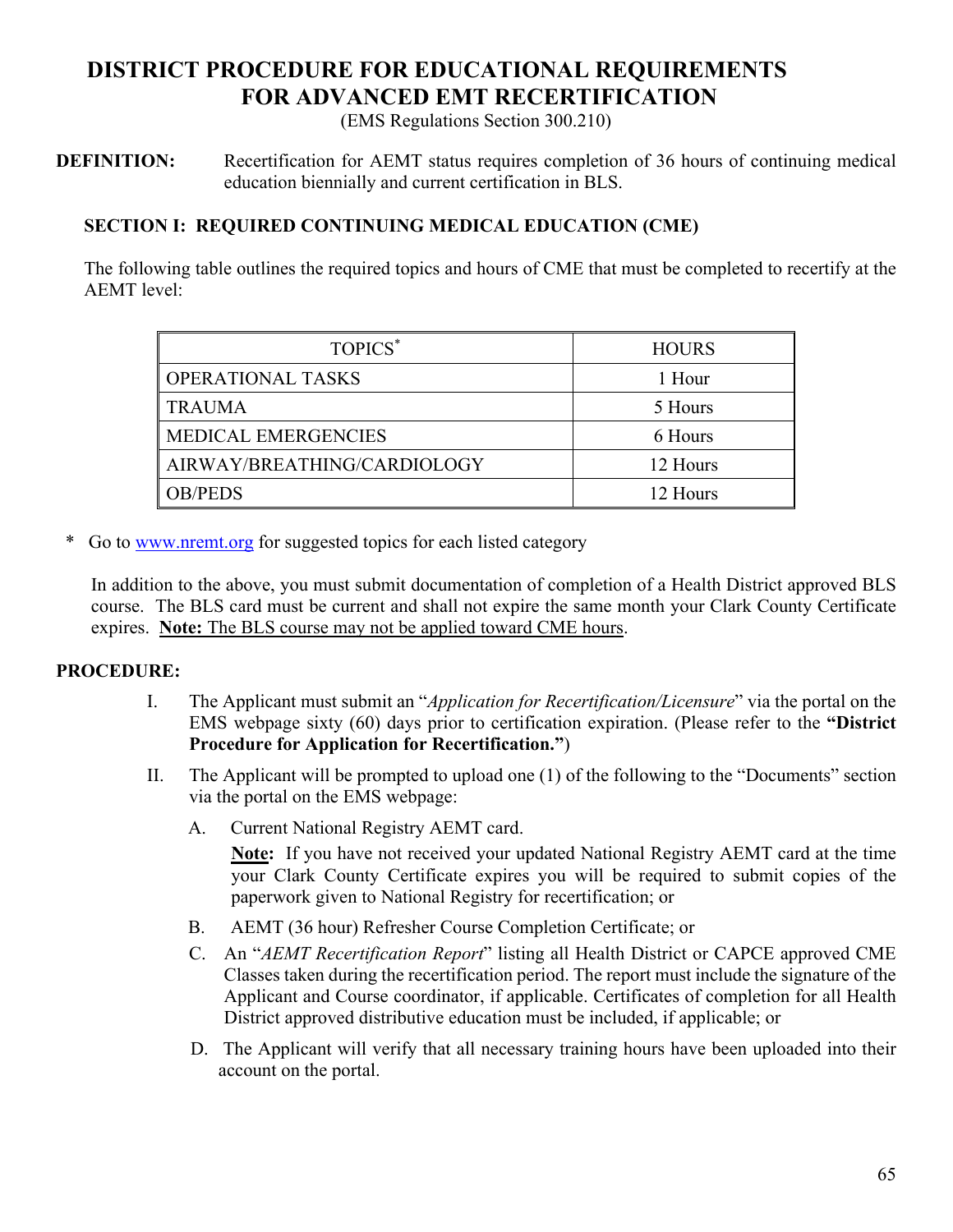- III. Submit payment of all required non-refundable, non-transferable fee(s) via the portal on the EMS webpage.
- IV. After successful completion of the above, the OEMSTS will renew the Applicant's AEMT Certificate. If applicable, a License will be issued with the same expiration date.

## **SECTION II: ADMINISTRATIVE CRITERIA—AEMT**

I. If an AEMT is attending a SNHD approved Paramedic training program and his/her AEMT Certificate will expire prior to completing the Paramedic training, the AEMT may recertify provided the recertification requirement has been met.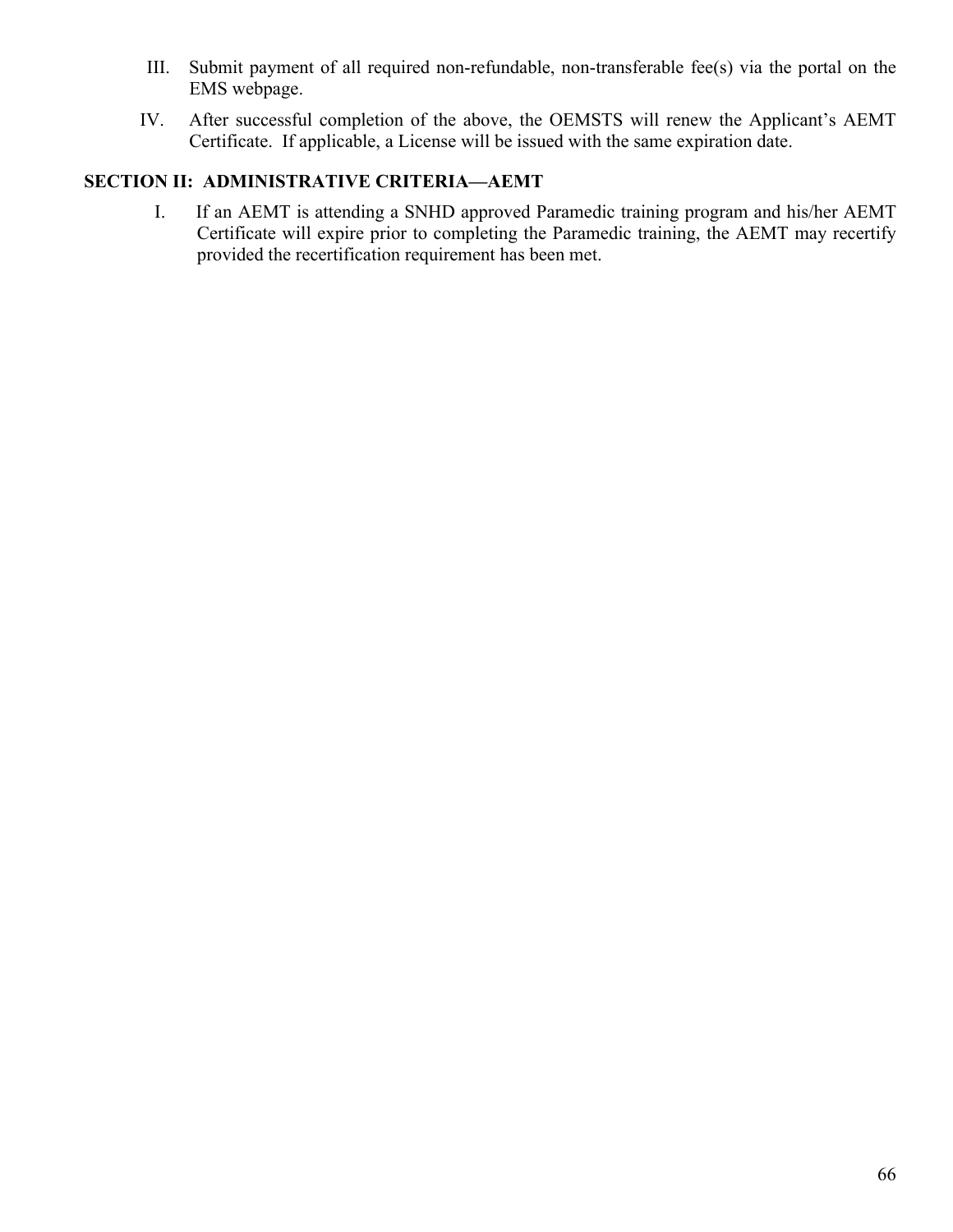## <span id="page-66-0"></span>**[DISTRICT](#page-66-0) PROCEDURE FOR EDUCATIONAL REQUIREMENTS FOR PARAMEDIC RECERTIFICATION**

(EMS Regulations Section 300.310)

**DEFINITION:** Recertification for Paramedic status requires completion of sixty (60) hours of continuing medical education biennially and current certification in BLS, advanced cardiac life support procedures, and life support procedures for pediatric Patients who require ALS care.

## **SECTION I: REQUIRED CONTINUING MEDICAL EDUCATION (CME)**

The following table outlines the required topics and hours of CME that must be completed to recertify at the Paramedic level:

| TOPICS*                     | <b>HOURS</b> |
|-----------------------------|--------------|
| <b>OPERATIONAL TASKS</b>    | 2 Hours      |
| <b>TRAUMA</b>               | 6 Hours      |
| <b>MEDICAL EMERGENCIES</b>  | 8 Hours      |
| AIRWAY/BREATHING/CARDIOLOGY | 10 Hours     |
| <b>OB/PEDS</b>              | 10 Hours     |
| ELECTIVE**                  | 12 Hours     |

Go to [www.nremt.org](http://www.nremt.org/) for suggested topics for each listed category

If licensed provider, content to be determined by agency's Medical Director

In addition to the above, you must submit documentation of completion of a Health District approved BLS course. The BLS card must be current and shall not expire the same month your Clark County Certificate expires. **Note:** The BLS course may not be applied toward CME hours. An additional 12 hours of training in the appropriate categories will be added by submitting current ACLS and PALS cards.

## **PROCEDURE:**

- I. The Applicant must submit a completed "*Application for Recertification/Licensure*" via the portal on the EMS webpage sixty (60) days prior to certification expiration. (Please refer to the **"District Procedure for Application for Recertification"**)
- II. The Applicant will be prompted to upload one (1) of the following to the "Documents" section via the portal on the EMS webpage:
	- A. Current National Registry Paramedic card.

**Note:** If you have not received your updated National Registry Paramedic card at the time your Clark County Certificate expires you will be required to submit copies of the paperwork given to National Registry for recertification; or

- B. Paramedic (48 hour) Refresher Course Completion Certificate; or
- C. A "*Paramedic Recertification Report*" listing all Health District or CAPCE approved CME Classes taken during the recertification period. The report must include the signature of the Applicant and Course coordinator, if applicable. Certificates of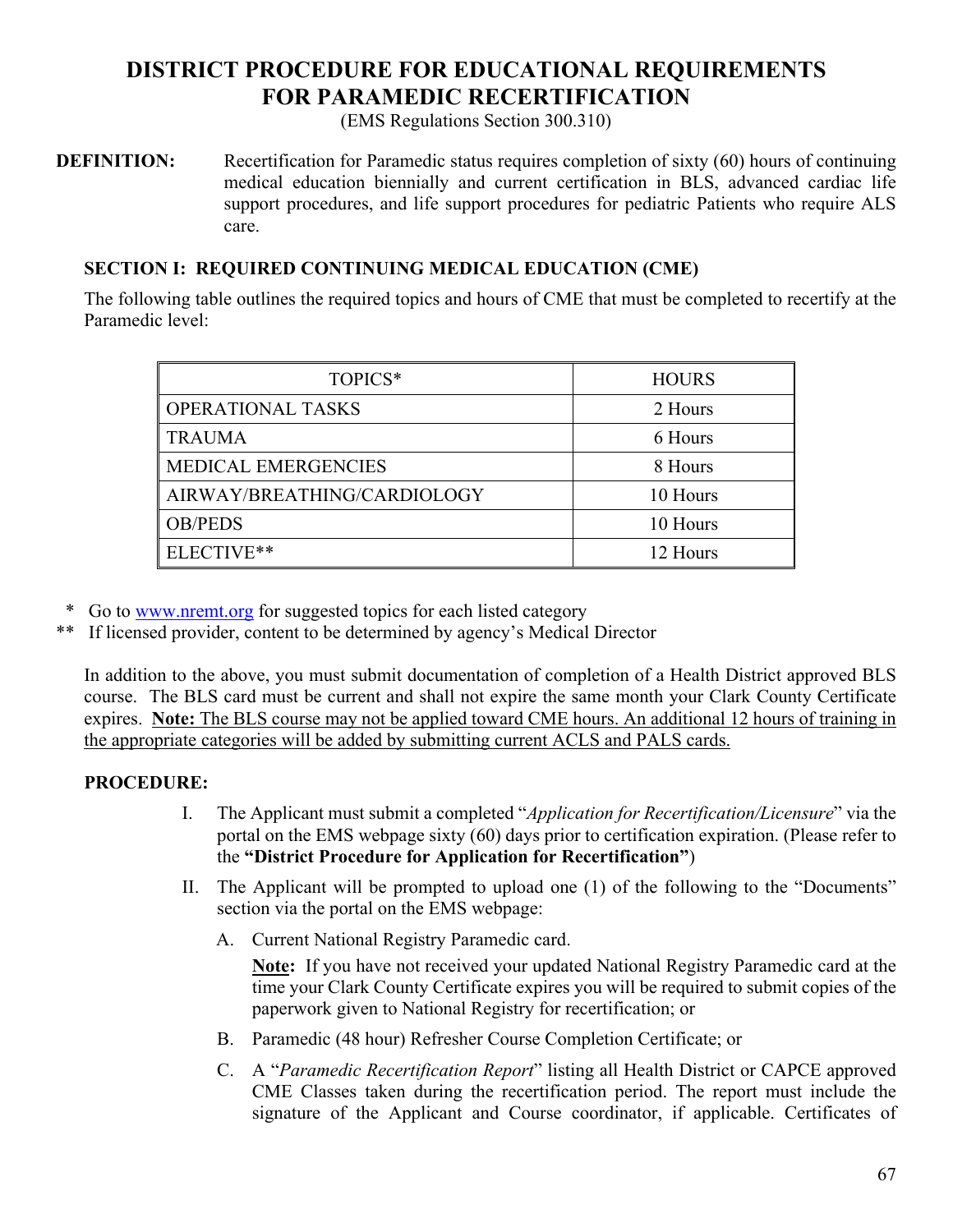completion for all Health District approved distributive education must be included, if applicable; or

- D. The Applicant will verify that all necessary training hours have been uploaded into their account on the portal.
- III. Submit payment of all required non-refundable, non-transferable fee(s) via the portal on the EMS webpage.
- IV. After successful completion of the above, the OEMSTS will renew the Applicant's Paramedic Certificate. If applicable, a License will be issued with the same expiration date.

## **SECTION II: ADMINISTRATIVE CRITERIA — PARAMEDIC**

- I. Each certified individual must submit documentation of completion of a course in advanced cardiac life support procedures for Patients who require ALS care. If there is a signature block on the back of the card, the card holder must sign the card prior to uploading both sides. The provider card must be current and shall not expire the same month the Clark County Certificate expires. Verification may be in the form of an instructor's signature on the course roster or copies of both sides of the provider card.
- II. Each certified individual must submit documentation of completion of a course in life support procedures for pediatric Patients who require ALS care. If there is a signature block on the back of the card, the card holder must sign the card prior to uploading both sides. The provider card must be current and shall not expire the same month the Clark County Certificate expires. Verification may be in the form of an instructor's signature on the course roster or copies of both sides of the provider card.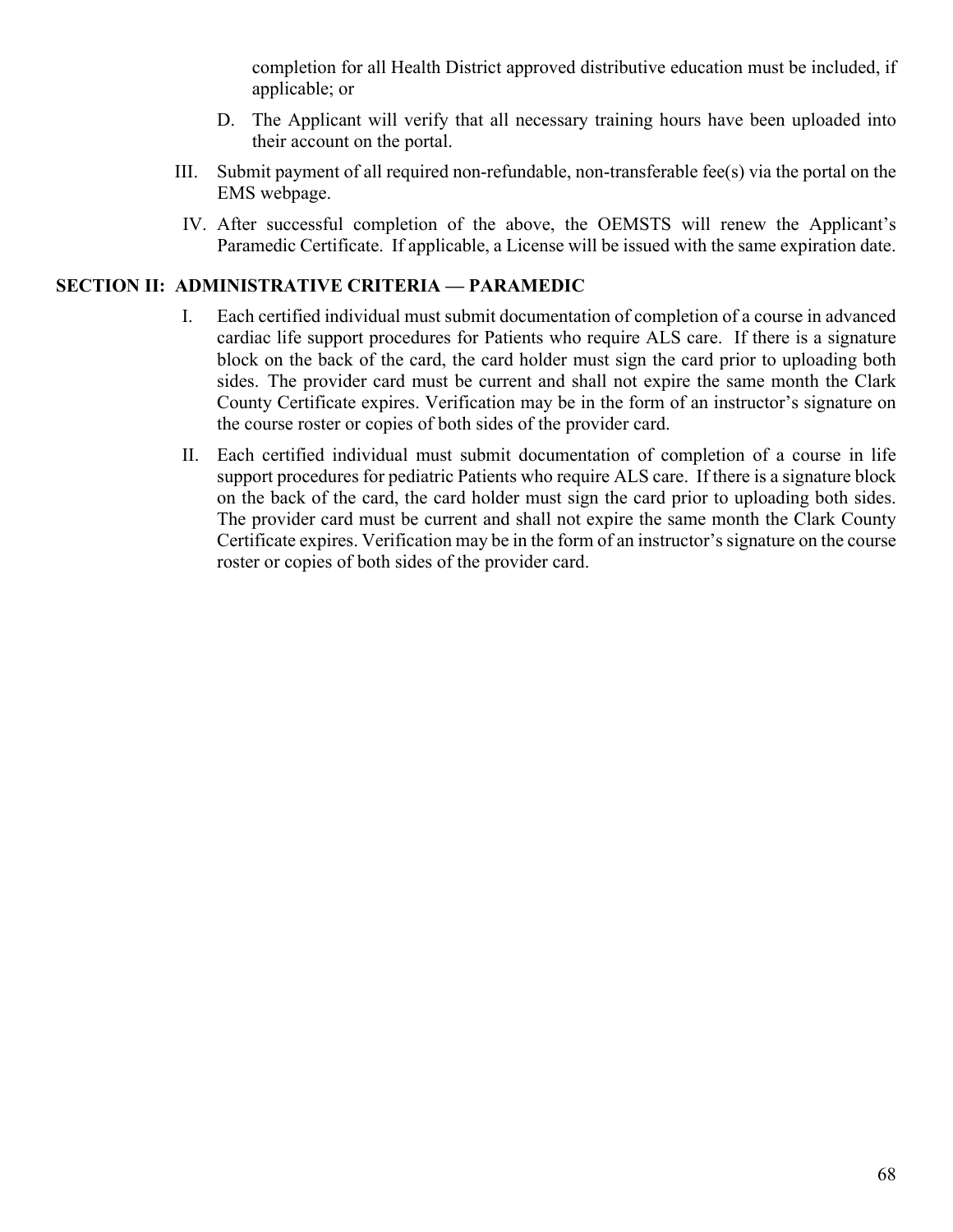## <span id="page-68-0"></span>**[DISTRICT PROCEDURE FOR RENEWAL OF ENDORSEMENT AS A](#page-68-0) [CRITICAL CARE PARAMEDIC](#page-68-0)**

(EMS Regulations Section 400)

**DEFINITION:** Renewal of Endorsement as a Critical Care Paramedic requires completion of 12 hours of continuing education specific to critical care topics. These hours can be used towards total hourly requirements for certification level.

## **PROCEDURE:**

- I. The Applicant must submit the *"Application for Recertification/Licensure"* via the portal on the EMS webpage and enter the demographics information. (Please refer to the **"District Procedure for Application for Recertification"**)
- II. The Applicant will be prompted to upload a copy of the "*Critical Care Paramedic Renewal Report*" which can be utilized as documentation of completion of Critical Care Paramedic continuing education hours, and completed within the certification period, if education not already on file with the OEMSTS:
	- 1. If the CCT Endorsement was issued less than six (6) months prior to the expiration date, there is no CME requirement.
	- 2. If the CCT Endorsement was issued more than six (6) months, but less than one (1) year prior to the expiration date, the CME requirement is six (6) hours.
	- 3. If the CCT Endorsement was issued more than one (1) year prior to the expiration date, the CME requirement is twelve (12) hours.
- III. The Clark County permitted agency will be emailed via the portal on the EMS webpage to confirm the Applicant will be utilized as a CCT Paramedic.
- IV. The OEMSTS will bill the permitted agency as appropriate. The Applicant will be responsible for paying all remaining non-refundable, non-transferable fee(s) via the portal on the EMS webpage.
- V. Upon successful completion of the above, the OEMSTS will renew the Critical Care Endorsement on the Applicant's Paramedic License.

## **ADMINISTRATIVE CRITERIA — CRITICAL CARE PARAMEDIC**

- I. Each endorsed Critical Care Paramedic is responsible for maintaining documentation of continuing education. This documentation must be kept on file for a minimum of three (3) years for audit purposes.
- II. Supporting documentation must be uploaded via the EMS webpage at least sixty (60) days prior to Certification expiration. The OEMSTS will conduct random audits of documentation of continuing education. False statements or submission of false documents may be sufficient cause for forfeiture of the right of Endorsement as a Critical Care Paramedic.
- III. Should an audit identify a discrepancy in the renewal documentation, the provider shall be immediately eligible to renew the Endorsement if documentation addressing any deficiencies is submitted prior to Certificate expiration. If such documentation is not submitted prior to Certificate expiration the Applicant may apply for Endorsement via challenge in accordance with the **"District Procedure for Endorsement as a Critical Care Paramedic via Challenge."**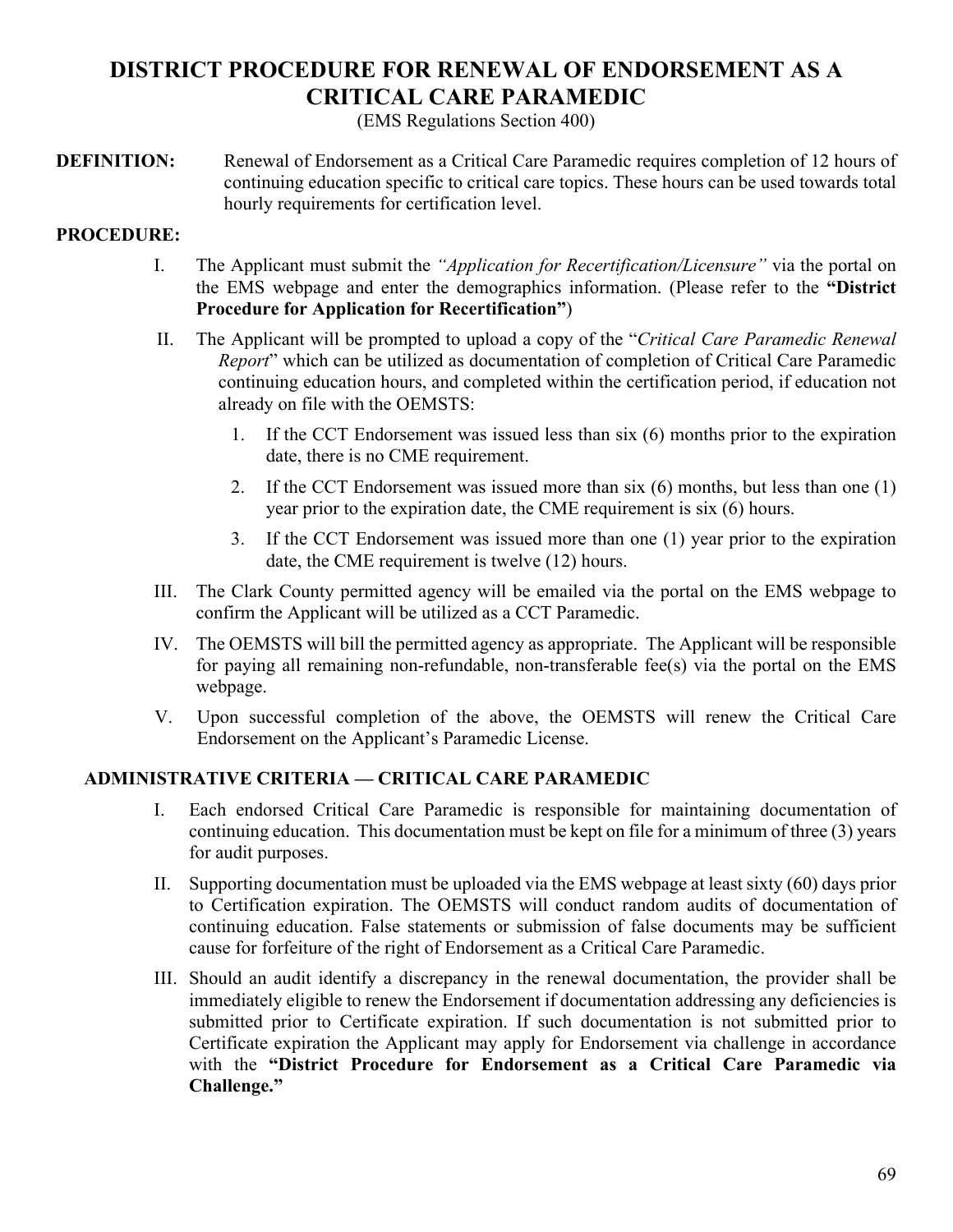## **[DISTRICT PROCEDURE FOR RENEWAL OF ENDORSEMENT](#page-69-0) [TO PROVIDE COMMUNITY PARAMEDICINE SERVICES](#page-69-0)**

(EMS Regulations Section 400.135)

<span id="page-69-0"></span>**DEFINITION:** Renewal of Endorsement to Provide Community Paramedicine Services requires twelve (12) hours of continuing education specific to community paramedicine. These hours can be used towards total hourly requirements for certification level.

## **PROCEDURE:**

- I. The Applicant must submit the *"Application for Recertification/Licensure"* via the portal on the EMS webpage sixty (60) days prior to Certificate expiration. (Please refer to the **"District Procedure for Application for Recertification"**)
- II. The Applicant will be prompted to upload documentation of 12 hours of hours of continuing education specific to community paramedicine topics completed within the recertification period :
	- 1. If the Community Paramedicine Endorsement was issued less than six (6) months prior to the expiration date, there is no CME requirement.
	- 2. If the Community Paramedicine Endorsement was issued more than six (6) months, but less than one (1) year prior to the expiration date, the CME requirement is six (6) hours.
	- 3. If the Community Paramedicine Endorsement was issued more than one (1) year prior to the expiration date, the CME requirement is twelve (12) hours.
- III. The Clark County permitted agency will be emailed via the portal on the EMS webpage to confirm the Applicant will be utilized to provide Community Paramedicine Services.
- IV. Upon successful completion of the above, the OEMSTS will renew the Community Paramedicine Endorsement on the Applicant's Paramedic License.

## **ADMINISTRATIVE CRITERIA — Renewal of Endorsement to Provide Community Paramedicine Services**

- I. Each Paramedic endorsed to provide Community Paramedicine Services is responsible for maintaining documentation of continuing education. This documentation must be kept on file for a minimum of three (3) years for audit purposes.
- II. Should an audit identify a discrepancy in the renewal documentation, the provider shall be immediately eligible to renew the Endorsement if documentation addressing any deficiencies is submitted prior to Certificate expiration. If such documentation is not submitted prior to Certificate expiration the Applicant may apply for Endorsement via challenge in accordance with the **"District Procedure for Endorsement to Provide Community Paramedicine Services via Challenge."**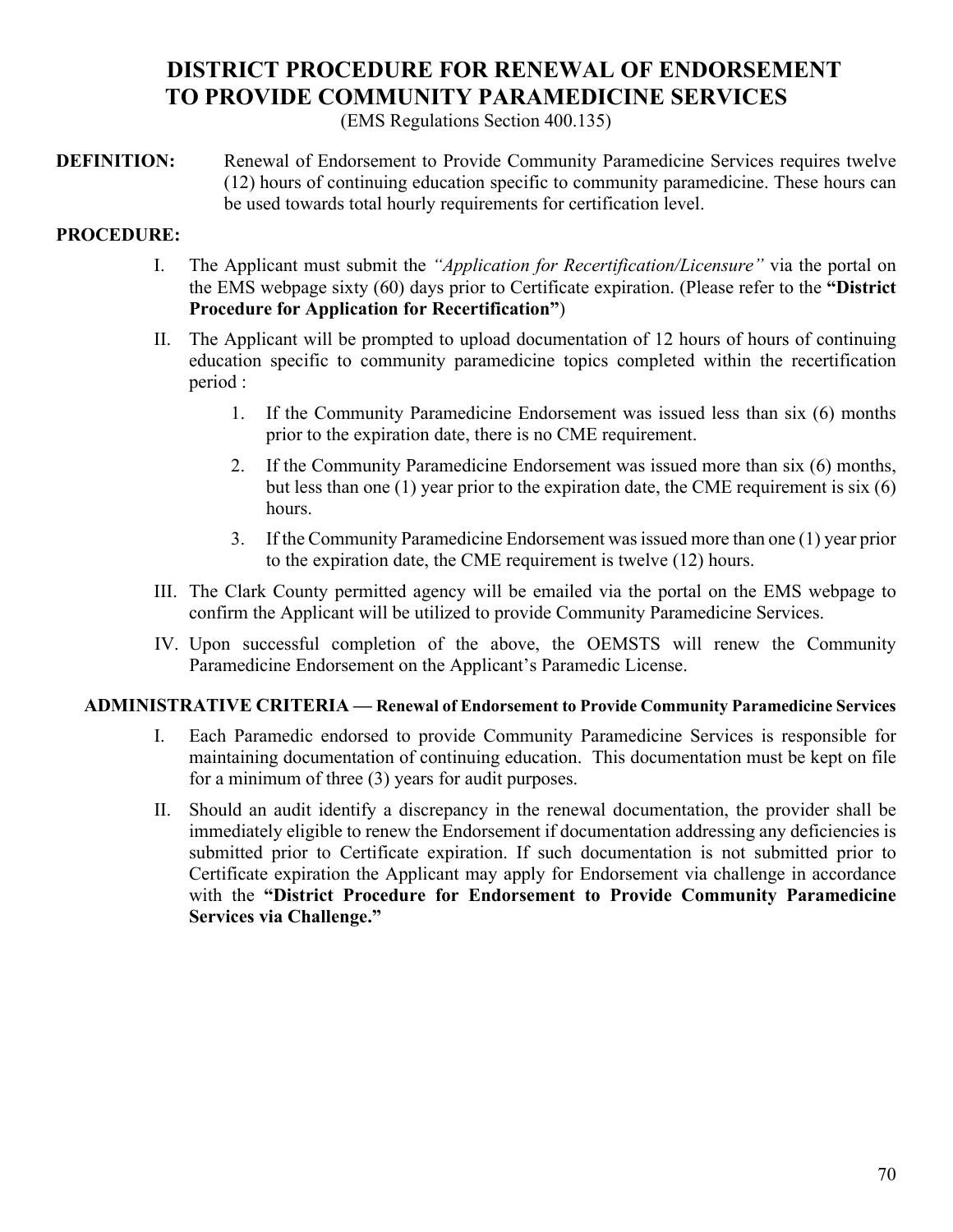## **[DISTRICT PROCEDURE FOR](#page-70-0) [RENEWAL OF EMS INSTRUCTOR ENDORSEMENT](#page-70-0)**

(EMS Regulations Section 400.450)

<span id="page-70-0"></span>**DEFINITION:** Renewal of Endorsement for EMS Instructor requires four (4) hours of continuing education specific to instructor education.

## **PROCEDURE:**

- I. The Applicant must submit the "*Application for Instructor Recertification*" via the EMS webpage sixty (60) days prior to certificate expiration.
- II. The Applicant will be prompted to upload a copy of the "EMS *Instructor Renewal Report*" which can be utilized as documentation of completion of Instructor continuing education hours, and completed within the certification period, if education not already on file with the OEMSTS:
	- 1. If the EMS Instructor Endorsement was issued less than six (6) months prior to the expiration date, there is no CME requirement.
	- 2. If the EMS Instructor Endorsement was issued more than six (6) months, but less than one (1) year prior to the expiration date, the CME requirement is two (2) hours.
	- 3. If the EMS Instructor Endorsement was issued more than one (1) year prior to the expiration date, the CME requirement is four (4) hours.
- III. The Applicant must submit an "*Application for Recertification/Licensure*" (please refer to the **"District Procedure for Application for Recertification"**).
- IV. The Clark County permitted agency or Authorized EMS Training Center will be emailed via the portal on the EMS webpage to confirm continued employment as an EMS Instructor.
- V. The OEMSTS will bill the permitted agency or Authorized EMS Training Center as appropriate. The Applicant will be responsible for paying all remaining non-refundable, nontransferable fee(s) via the portal on the EMS webpage.
- VI. Upon successful completion of all above requirements, the OEMSTS will renew the Applicant's EMS Instructor Endorsement at the appropriate level.

## **ADMINISTRATIVE CRITERIA—EMS INSTRUCTOR**

- I. Each endorsed EMS Instructor is responsible for maintaining documentation of continuing education. If employed by a permitted EMS agency or Authorized EMS Training Center, copies of continuing education documents must be kept on file for audit purposes.
- II. Supporting documentation must accompany the Health District approved "*EMS Instructor Renewal Report*" via the EMS webpage at least sixty (60) days prior to certification expiration. The OEMSTS will conduct random audits of documentation of continuing education. False statements or submission of false documents may be sufficient cause for forfeiture of the right of Endorsement as an EMS Instructor.
- III. Should an audit identify a discrepancy in renewal documentation, the provider shall be immediately eligible to renew if documentation addressing any deficiencies is submitted prior to Certificate expiration. If such documentation is not submitted prior to Certificate expiration the Applicant must apply for Endorsement via challenge in accordance with the appropriate **"District Procedure for EMS Instructor Endorsement via Challenge."**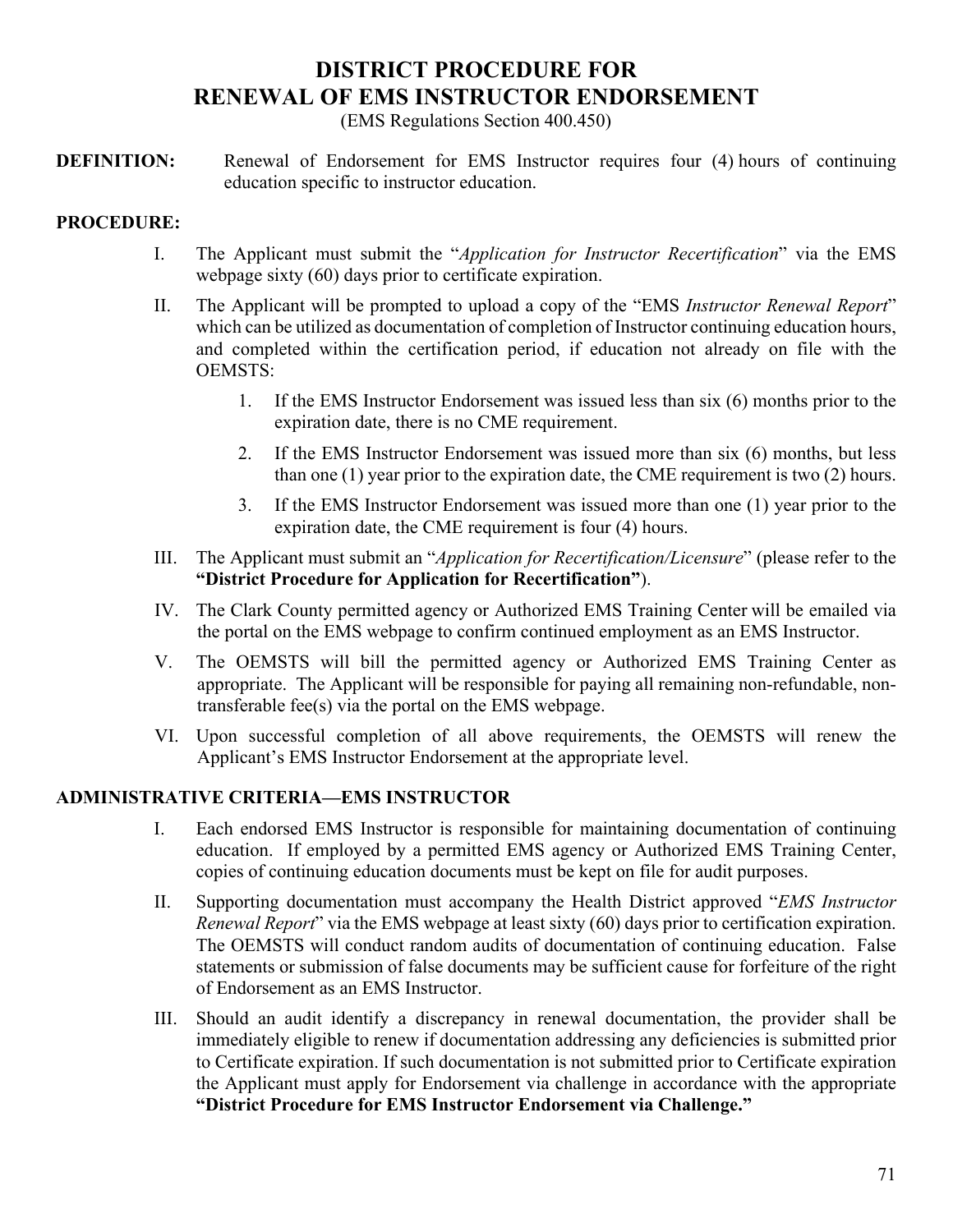## <span id="page-71-0"></span>**[REFRESHER COURSE](#page-71-0) [PROCEDURES](#page-71-0)**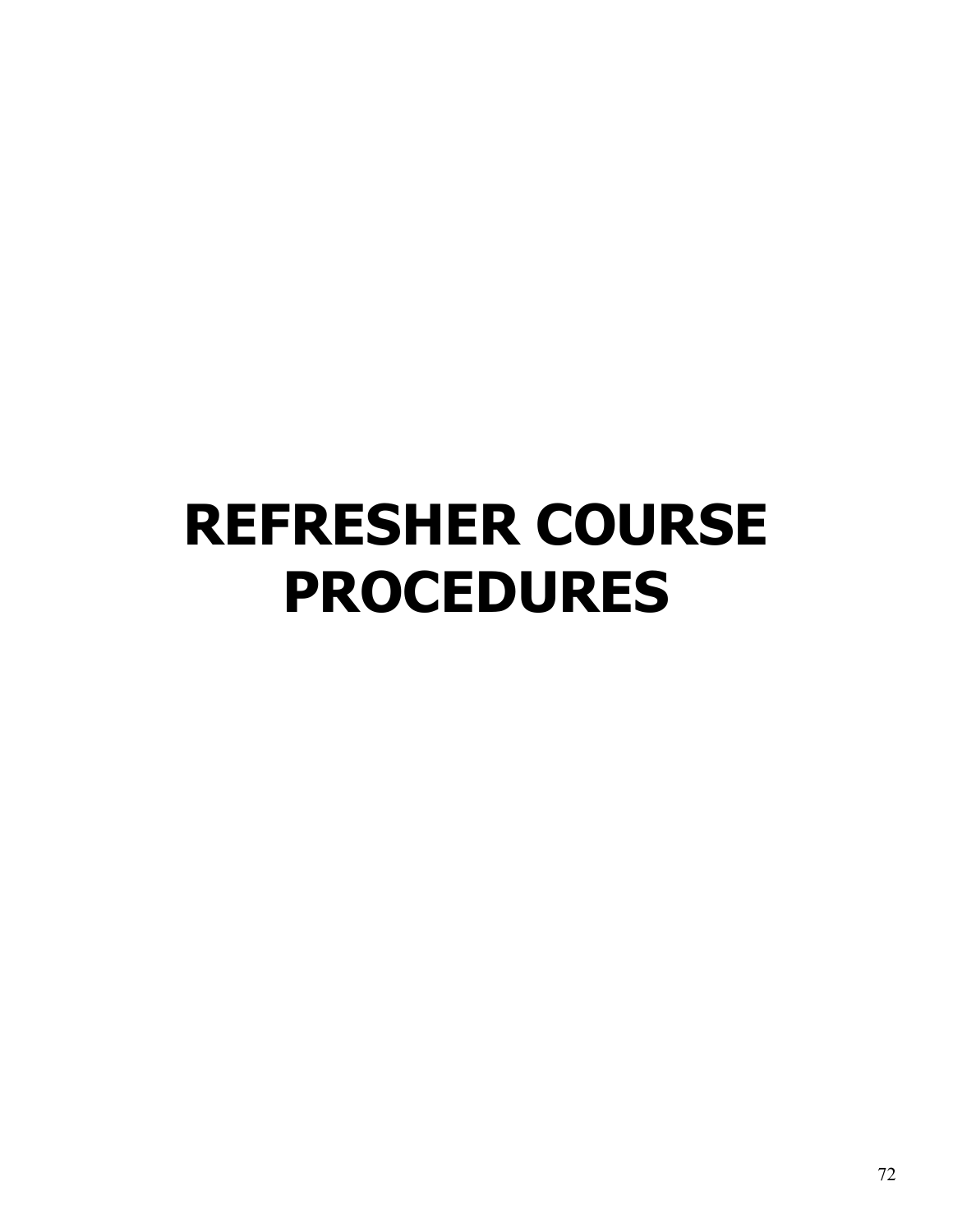## **[DISTRICT PROCEDURE FOR EMT REFRESHER COURSE](#page-72-0)**

(EMS Regulations Section 300)

<span id="page-72-0"></span>**DEFINITION:** Refresher training for EMT status requires the successful completion of a minimum of 24 hours of training conforming to the most recent National EMS Education Standards.

#### **SECTION I: REQUIRED MINIMUM COURSE CONTENT**

| <b>TOPIC</b>                 | <b>HOURS</b> |
|------------------------------|--------------|
| Preparatory                  | 1.0          |
| Airway                       | 2.0          |
| <b>OB, Infants, Children</b> | 2.0          |
| <b>Patient Assessment</b>    | 3.0          |
| Medical/Behavioral           | 4.0          |
| Trauma                       | 4.0          |
| <b>Elective</b>              | 8.0          |
| <b>TOTAL HOURS:</b>          | 24.0         |

- I. All requests for training must be submitted to the OEMSTS via the portal on the EMS webpage as outlined in the **"District Procedure for Initial Education"** and the **"District Procedure for Continuing Medical Education (CME)."**
- II. The Course coordinator shall submit the *"EMS Course Completion Record"* via the portal on the EMS webpage AND via email to  $\frac{ems(2) \text{snhd.org}}{ems(2)}$  within ten (10) days of Course completion.
- III. The training center will maintain an EMS training file which will include the Course outlines, rosters, and tests for a minimum of three (3) years.
- IV. Instructors will be awarded hour for hour CME credit for live classroom education. No CME credit will be awarded for an instructor who serves as the facilitator of an online course unless the instructor developed the Class/Course in its entirety.
- V. Individuals who do not adhere to the policies of the Authorized EMS Training Center, as approved by the OEMSTS, will not receive credit for the Course.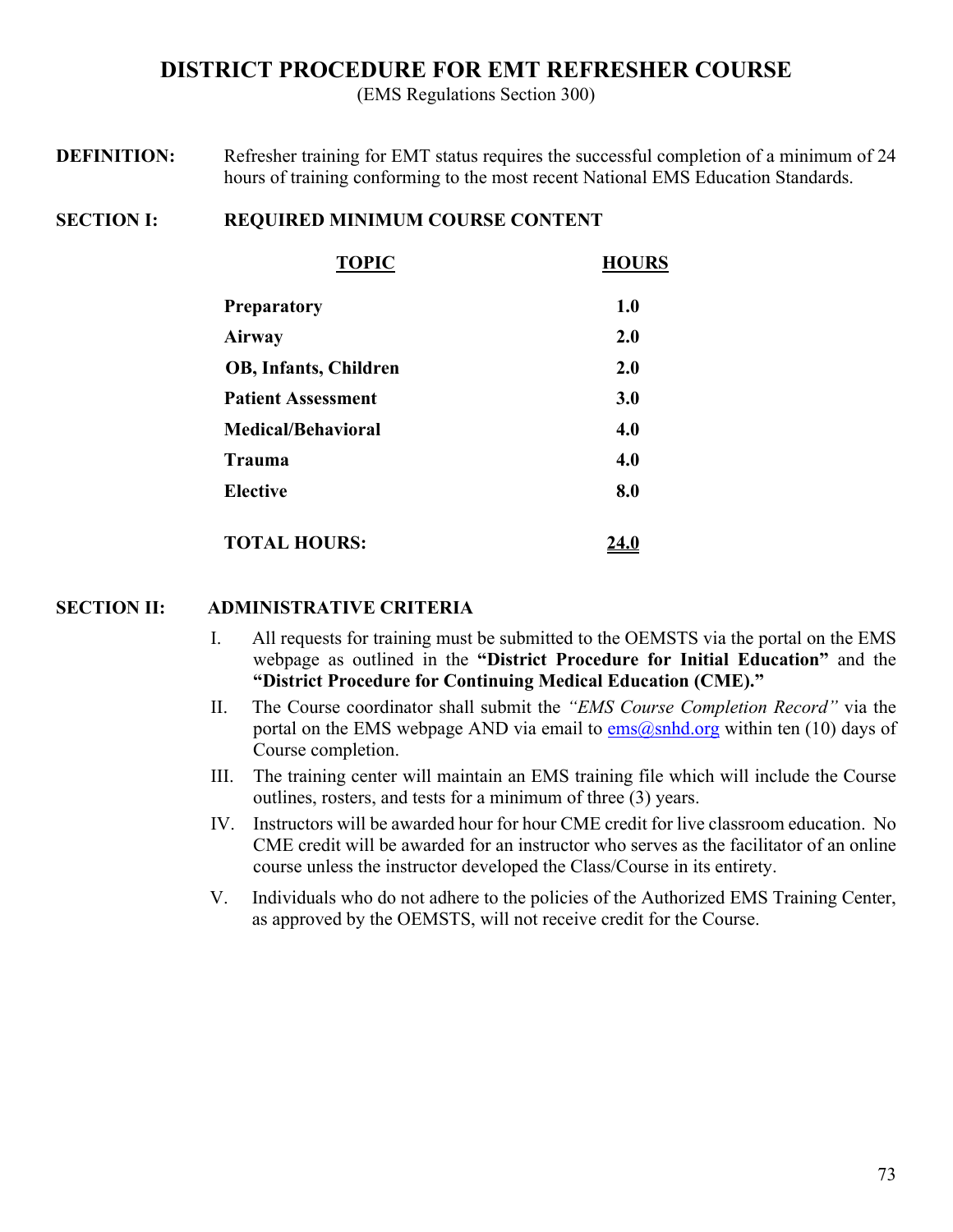## <span id="page-73-0"></span>**[DISTRICT PROCEDURE FOR ADVANCED EMT REFRESHER COURSE](#page-73-0)**

(EMS Regulations Section 300)

**DEFINITION:** Refresher training for AEMT status requires the successful completion of a minimum of 36 hours of training conforming to the most recent National EMS Education Standards.

### **SECTION I: REQUIRED MINIMUM COURSE CONTENT**

| <b>TOPIC</b>                | <b>HOURS</b> |
|-----------------------------|--------------|
| <b>Operational Tasks</b>    | 1.0          |
| Trauma                      | 5.0          |
| <b>Medical Emergencies</b>  | 6.0          |
| Airway/Breathing/Cardiology | 12.0         |
| <b>OB/Peds</b>              | 12.0         |
| <b>TOTAL HOURS:</b>         | 36.0         |

- I. All requests for training must be submitted to the OEMSTS via the portal on the EMS webpage at least thirty (30) days prior to the scheduled start date.
- II. The Course coordinator shall submit the *"EMS Course Completion Record"* via the portal on the EMS webpage AND via email to  $\frac{ems(\theta) \text{snhd.org}}{ems(\theta) \text{snhd.org}}$  within ten (10) days of Course completion.
- III. The training center will maintain an EMS training file which will include the Course outlines, rosters, and tests for a minimum of three (3) years.
- IV. Instructors will be awarded hour for hour CME credit for live classroom education. No CME credit will be awarded for an instructor who serves as the facilitator of an online course unless the instructor developed the Class/Course in its entirety.
- V. Individuals who do not adhere to the policies of the Authorized EMS Training Center, as approved by the OEMSTS, will not receive credit for the Course.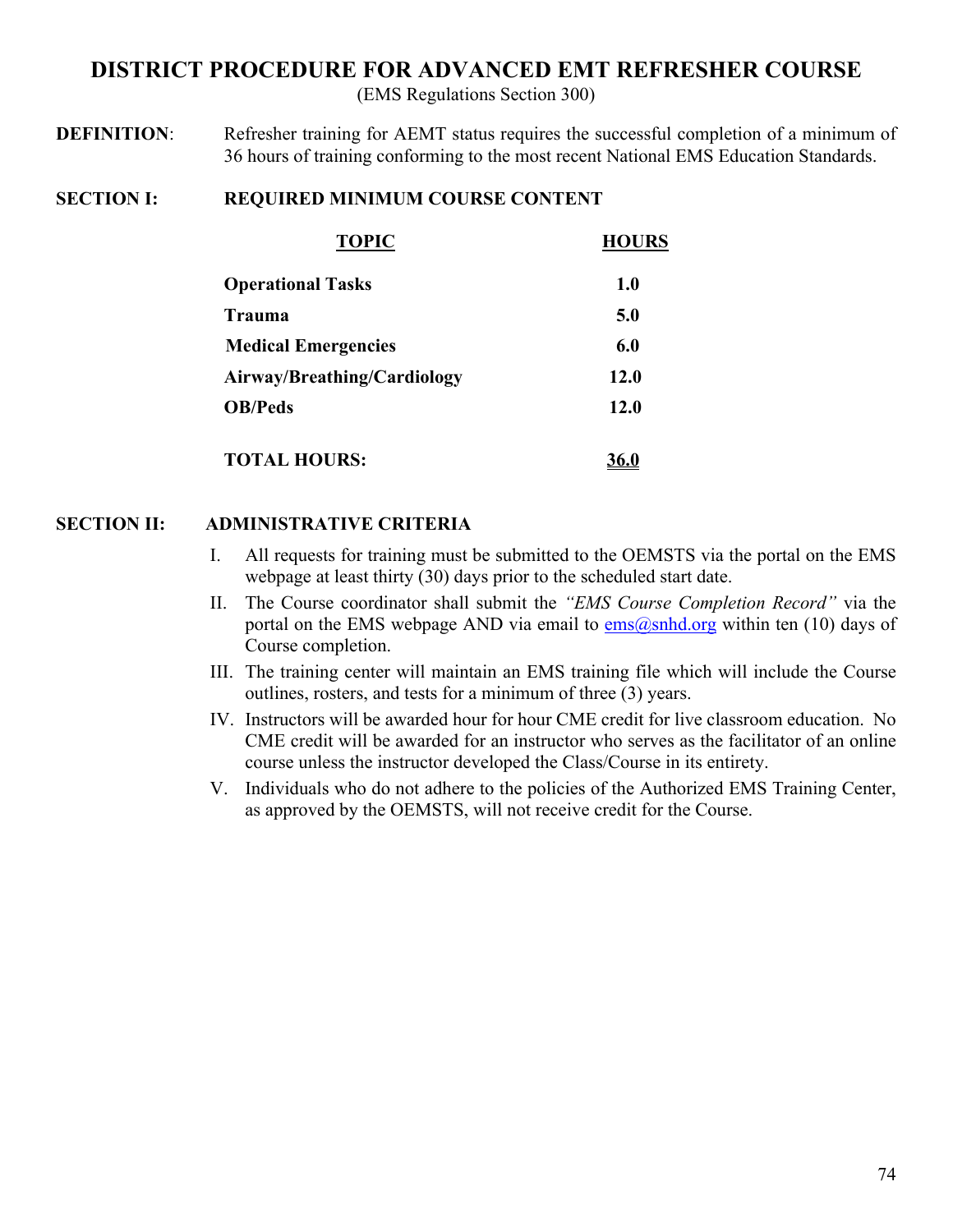## <span id="page-74-0"></span>**[DISTRICT PROCEDURE FOR ALTERNATIVE EDUCATION HOURS](#page-74-0)  [FOR ADVANCED EMT REFRESHER COURSE](#page-74-0)**

**DEFINITION:** Refresher training for AEMT status requires the successful completion of a minimum of 24 hours of EMT training and 12 hours of Advanced EMT training conforming to the most recent National EMS Education Standards.

## **SECTION I: EDUCATION ALTERNATIVE**

As an alternative, the AEMT may choose to take an EMT Refresher Course (Please refer to the **"District Procedure for EMT Refresher Course"**). Upon successful completion of that Course, the AEMT will need to take an additional 12 hours of AEMT level training, not to exceed the maximum in the listed categories, as defined in the **"District Procedure for AEMT Recertification."** Upon successful completion, the required total of 36 hours of AEMT refresher training will have been satisfied.

- I. All requests for training must be submitted to the Health District via the portal on the EMS webpage at least thirty (30) days prior to the scheduled start date.
- II. The Course coordinator shall submit the "*EMS Course Completion Record*" via the EMS webpage AND via email to  $\cos(\omega)$ snhd.org within ten (10) days of Course completion.
- III. The training center must maintain an EMS training file which will include the Course outline, rosters, and tests for a minimum of three (3) years.
- IV. Instructors will be awarded hour for hour CME credit for live classroom education. No CME credit will be awarded for an instructor who serves as the facilitator of an online course unless the instructor developed the Class/Course in its entirety.
- V. Individuals who do not adhere to the policies of the Authorized EMS Training Center, as approved by the OEMSTS, will not receive credit for the Course.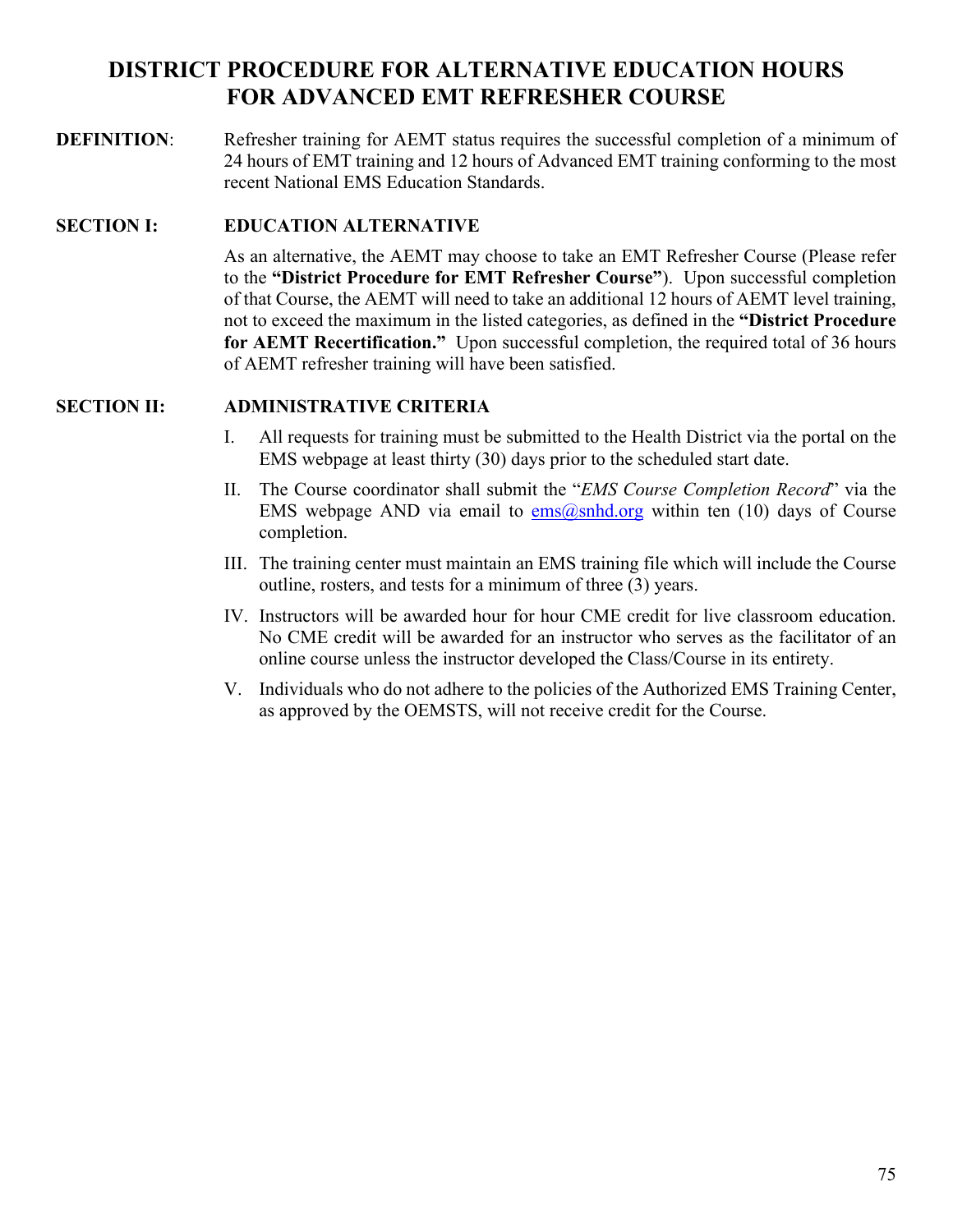## <span id="page-75-0"></span>**[DISTRICT PROCEDURE FOR PARAMEDIC REFRESHER COURSE](#page-75-0)**

(EMS Regulations Section 300.321)

**DEFINITION:** Refresher training for Paramedic status requires the successful completion of a minimum of forty-eight (48) hours of training conforming to the most recent National EMS Education Standards.

> **Note:** An additional twelve (12) hours of training is required for a total of sixty (60) hours. This can be covered by submitting current ACLS and PALS cards.

### **SECTION I: REQUIRED MINIMUM COURSE CONTENT**

| <b>TOPIC</b>                | <b>HOURS</b> |
|-----------------------------|--------------|
| <b>Operational Tasks</b>    | 2.0          |
| Trauma                      | 6.0          |
| <b>Medical Emergencies</b>  | 8.0          |
| Airway/Breathing/Cardiology | 10.0         |
| <b>OB/Peds</b>              | 10.0         |
| <b>Elective</b>             | 12.0         |
| <b>TOTAL HOURS:</b>         |              |

- I. All requests for training must be submitted to the Health District via the portal on the EMS webpage at least thirty (30) days prior to the scheduled start date.
- II. The Course coordinator shall submit the "*EMS Course Completion Record*" via the portal on the EMS webpage AND via email to  $\frac{ems(}Q\text{snhd.org}$  within ten (10) days of Course completion.
- III. The training center will maintain an EMS training file which will include the Course outline, rosters, and tests for a minimum of three (3) years.
- IV. Instructors will be awarded hour for hour CME credit for live classroom education. No CME credit will be awarded for an instructor who serves as the facilitator of an online course unless the instructor developed the Class/Course in its entirety.
- V. Individuals who do not adhere to the policies of the Authorized EMS Training Center, as approved by the OEMSTS, will not receive credit for the Course.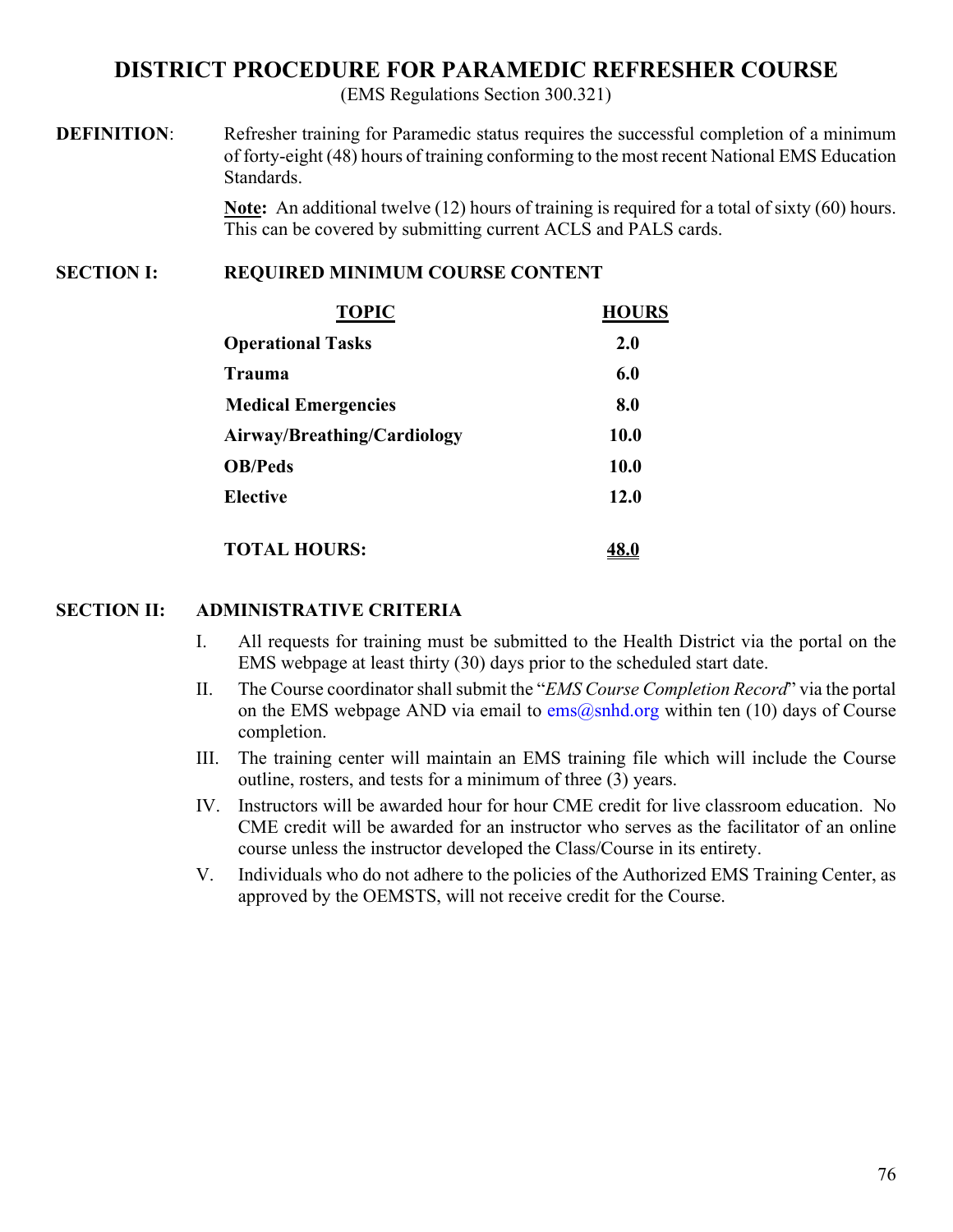## <span id="page-76-0"></span>**[DISTRICT PROCEDURE FOR DISTRIBUTIVE REFRESHER COURSES](#page-76-0)**

**DEFINITION:** Distributive refresher training includes online, Distance Learning, and video/print media education that is approved by CAPCE, or pre-approved by the OEMSTS.

### **PROCEDURE:**

- I. All requests for training must be submitted to the Health District via the portal on the EMS webpage at least thirty (30) days prior to the scheduled start date.
- II. The Course coordinator shall submit the "*EMS Course Completion Record*" via the portal on the EMS webpage AND via email to  $\cos(\omega)$ snhd.org within ten (10) days of Course completion.
- III. Distributive refresher Courses will be pre-approved on a case-by-case basis by the OEMSTS.
- IV. The Authorized EMS Training Centers and permitted agencies must maintain an EMS training file which will include the distributive Course outlines, rosters, skills proficiency records, and tests for a minimum of three (3) years.
- V. Instructors will be awarded hour for hour CME credit for live classroom education. No CME credit will be awarded for an instructor who serves as the facilitator of an online course unless the instructor developed the Class/Course in its entirety.
- VI. Independent education using CAPCE-approved courses is permitted. Certificates of successful completion of these courses can be submitted via the portal or attached to the *"Application for Recertification"*.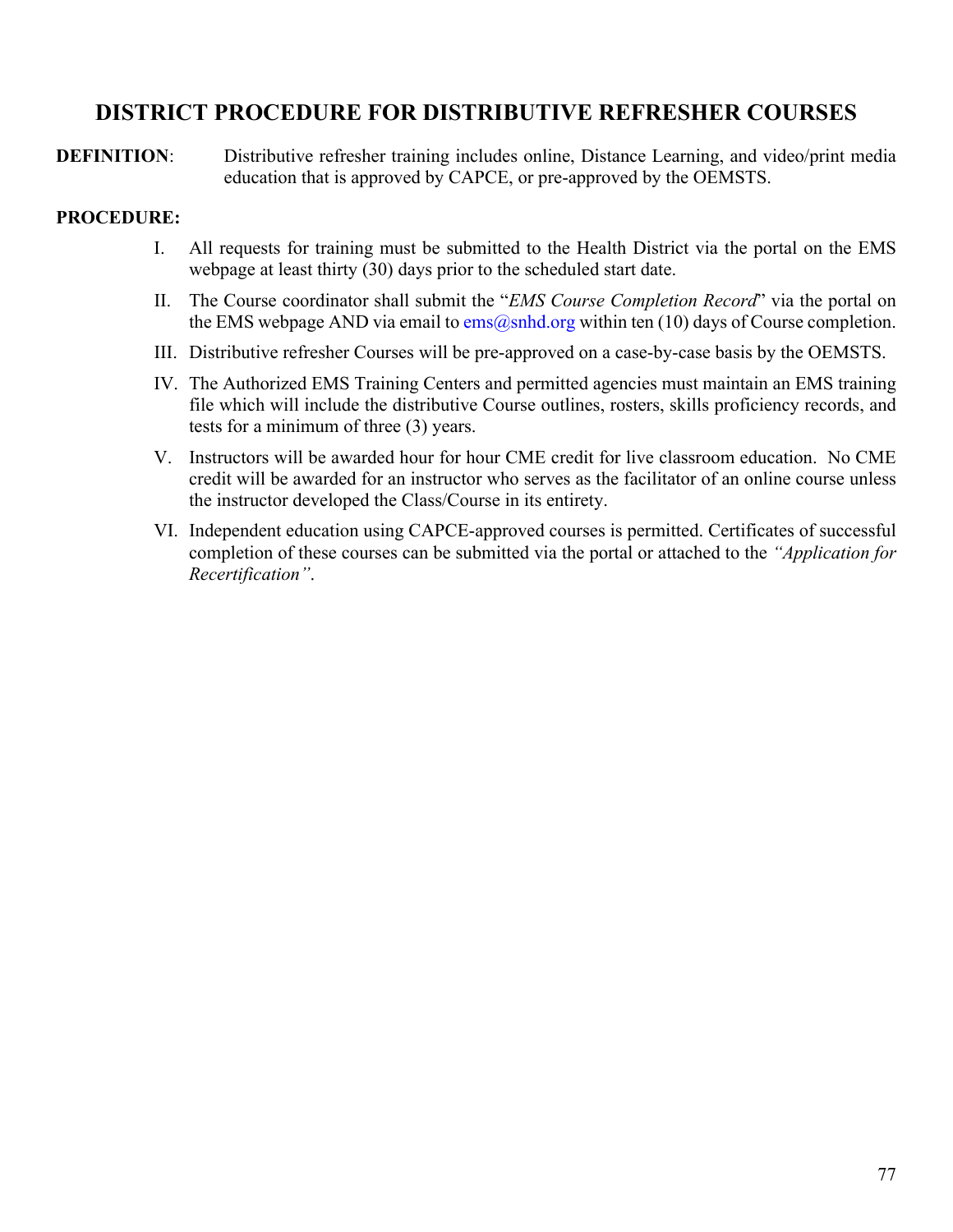## **[DISTRICT PROCEDURE FOR](#page-77-0) [PRORATING EMS CMEs](#page-77-0)**

(EMS Regulations Section 300.321)

<span id="page-77-0"></span>**DEFINITION:** Each EMS provider is required to earn a specific number of CME hours to be eligible for recertification. Those Persons whose initial Certificate is issued for less than two full years will use the guideline below to identify the recertification requirements.

> **Note:** If your Clark County Certificate was issued for less than one (1) year AND your National Registry Certificate expires in less than one (1) year, you will be required to provide documentation of the full CME requirement at time of Certificate expiration.

All Levels:

- 1. If the certificate has been issued for a period of less than one (1) year, there is no CME requirement. The EMS provider must submit an *"Application for Recertification/Licensure"* via the portal on the EMS webpage. All provider cards submitted must expire after the expiration date of the certificate.
- 2. If the certificate has been issued for a period of more than one (1) year but less than two (2) years, the EMS provider must submit half of the required hours of CME. EMTs will be required to submit twelve (12) hours of CME, AEMTs will be required to submit eighteen (18) hours of CME, and Paramedics will be required to submit thirty (30) hours of CME. All provider cards submitted must expire after the expiration date of the certificate.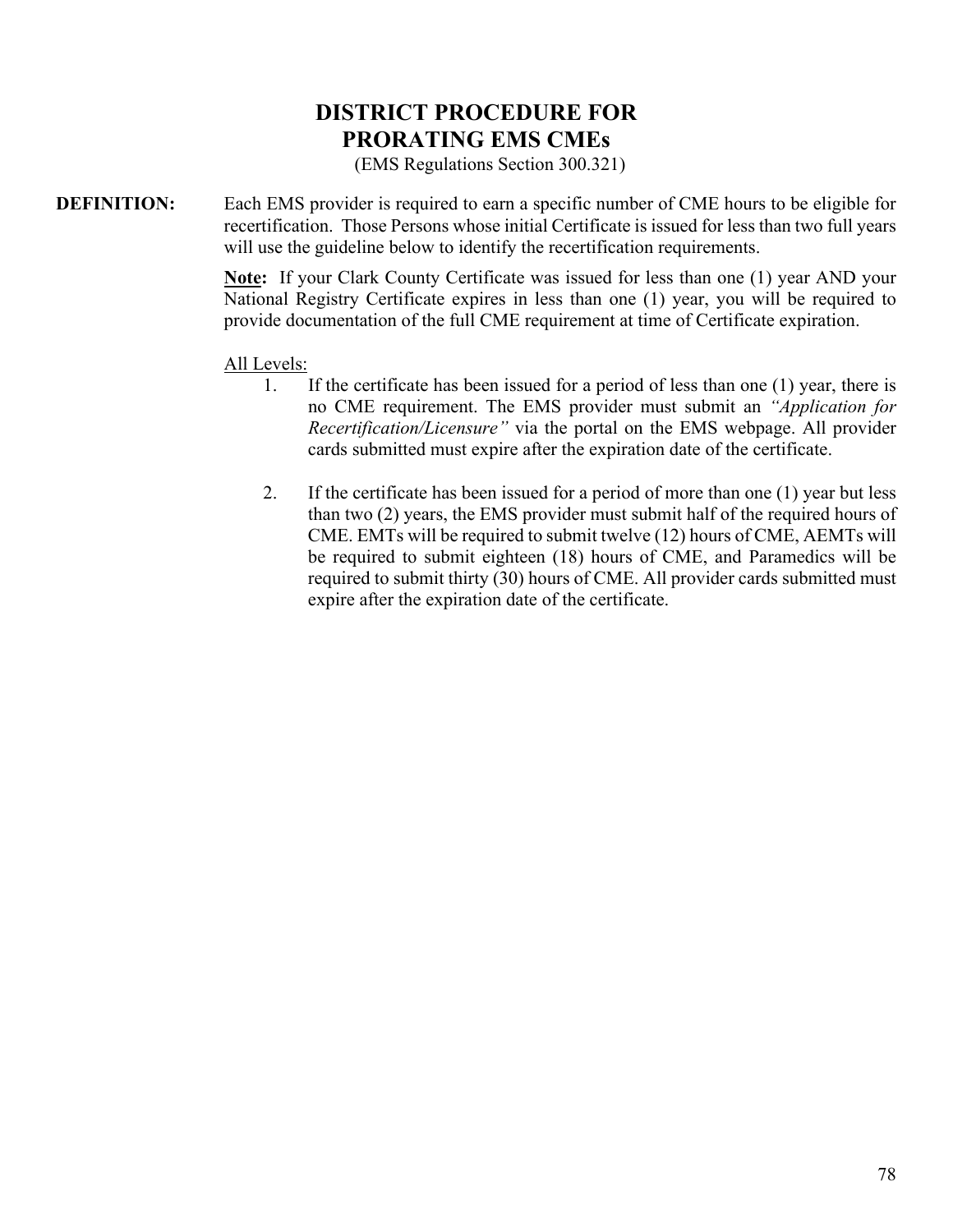# <span id="page-78-0"></span>**[RECEIVING FACILITY](#page-78-0)  [PROCEDURES](#page-78-0)**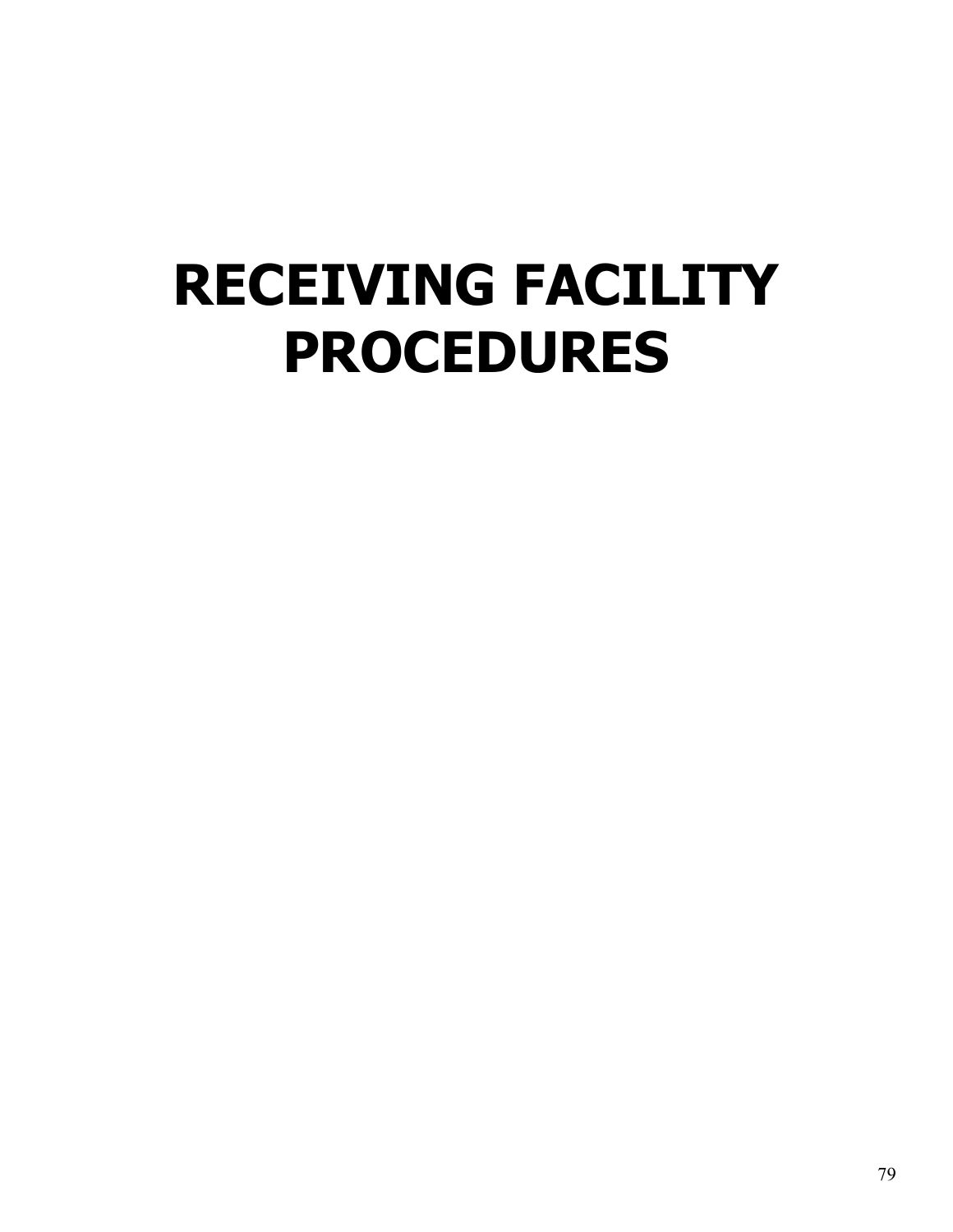## **[DISTRICT PROCEDURE FOR](#page-79-0) [INITIAL/RENEWAL DESIGNATION AS A](#page-79-0) [PEDIATRIC DESTINATION HOSPITAL](#page-79-0)**

<span id="page-79-0"></span>**DEFINITION:** An Applicant is a hospital seeking initial/renewal designation as an EMS pediatric destination hospital. Certain conditions must be met prior to becoming a pediatric destination facility.

### **PROCEDURE:**

- I. The Applicant must meet the following requirements prior to initial designation as an EMS pediatric destination hospital:
	- A. Complete the Health District's "*Application for Initial/Renewal Designation as an EMS Pediatric Destination Hospital*" that contains at least the following information:
		- 1. Name, address, and telephone number of the institution
		- 2. Owner of the facility
		- 3. Hospital administrator/director
		- 4. Contact Person for application processing
	- B. Complete an attestation that the hospital is compliant with the following conditions:
		- 1. Provides 24/7 in-house coverage for the emergency department with one of the following:
			- a. A Board Certified/Board Eligible pediatric emergency medicine physician.
			- b. A Board Certified/Board Eligible emergency medicine physician.
			- c. A Board Certified/Board Eligible general pediatrician, at the discretion of the pediatric medical director of the facility.
		- 2. Has a Pediatric Intensive Care Unit that provides 24/7 coverage with a Board Certified/Board Eligible Pediatric Critical Care Specialist available on site within 30 minutes by contract.
		- 3. Provides nursing services:
			- a. 80% of pediatric emergency department nurses must have Emergency Nursing Pediatric Course (ENPC) certification.
			- b. At least one ENPC nurse must always be present.
			- c. All pediatric emergency department nurses shall possess a current Pediatric Advanced Life Support card.
		- 4. Has a medical director who is Board Certified/Board Eligible in pediatric emergency medicine.
		- 5. Provides quality improvement activities conducted by the medical director or Pediatric Critical Care Physician or their designee.
- II. The Applicant's signature and date is required affirming that all information on the application is true and correct. The Applicant must provide any additional information needed to clarify the above relative to the Applicant's pending application.
- III. The Applicant's signature further attests that the Applicant agrees to comply with the conditions set forth in the application.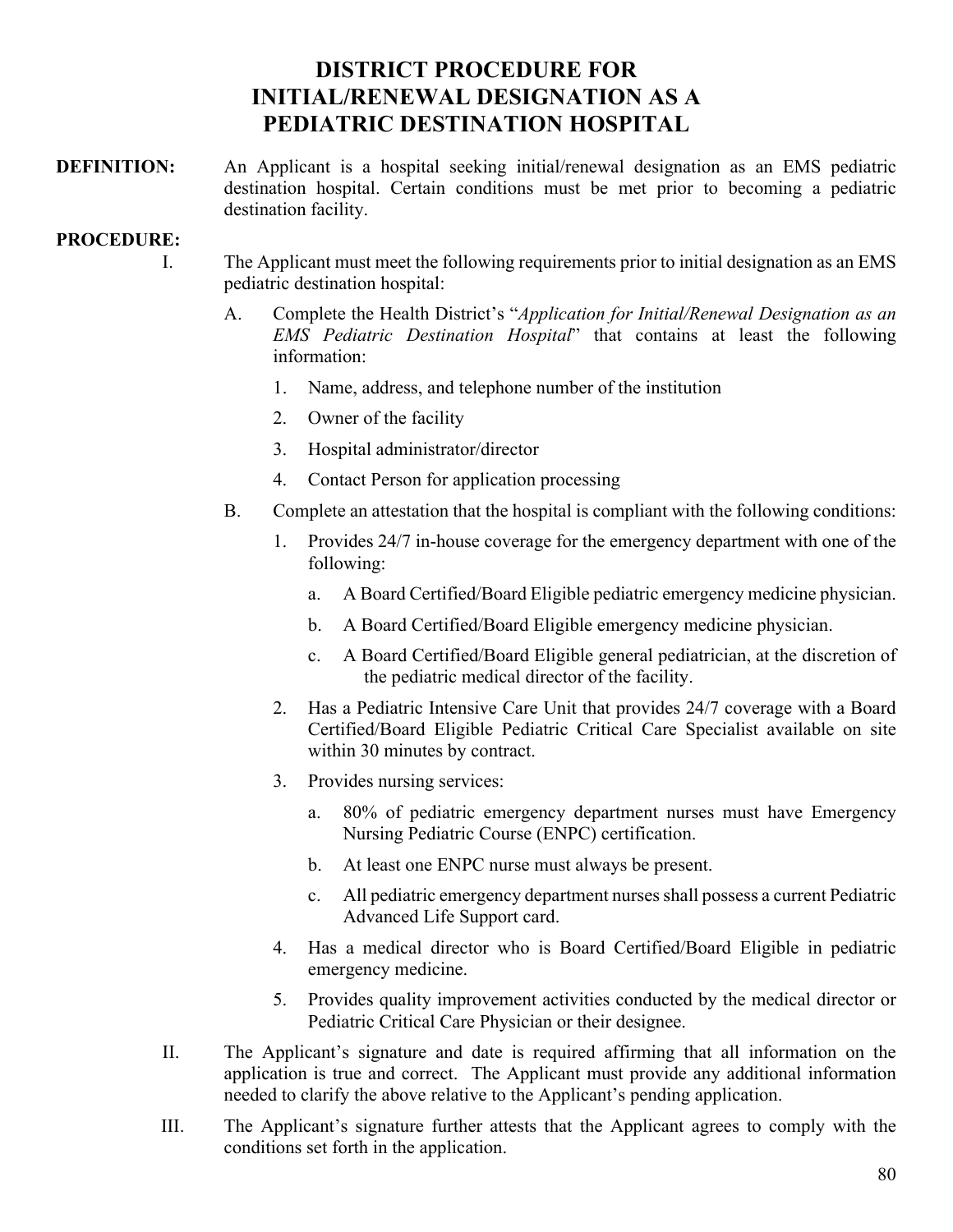Required signatures:

- 1. Hospital Chief Executive Officer
- 2. Printed name of hospital Administrator or owner
- 3. Title of Person signing the application
- IV. After review of the submitted documentation, the Health Officer may issue a letter of approval for designation as an EMS pediatric destination hospital, or a letter outlining the reason(s) for denial of the application.
- V. Designation as an EMS pediatric destination hospital expires on December  $31<sup>st</sup>$  following the date of issuance and may be renewed annually on January  $1<sup>st</sup>$ .
- VI. A hospital may submit an "*Application for Initial/Renewal Designation as an EMS Pediatric Destination Hospital*" at least sixty (60) days prior to expiration.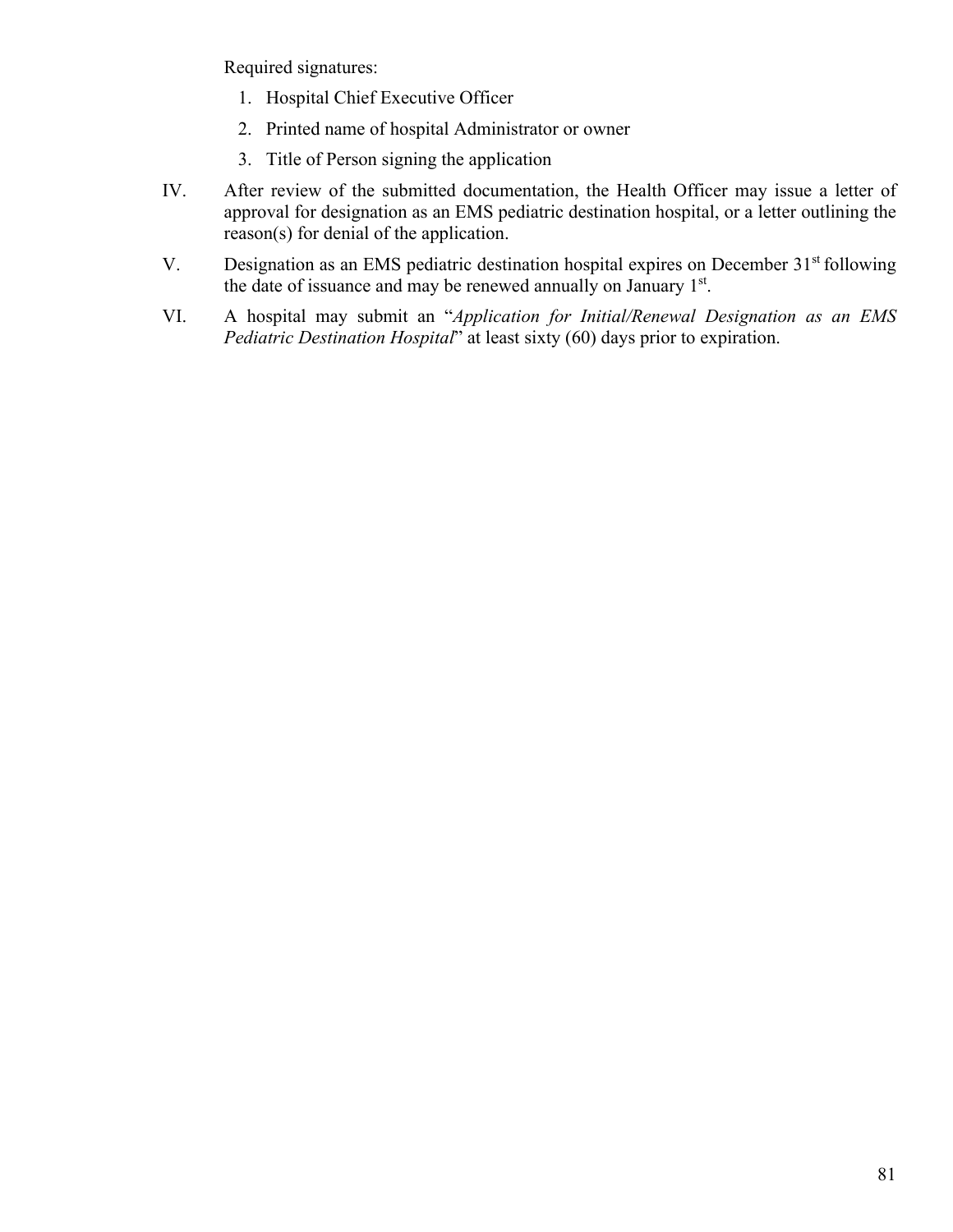## **[DISTRICT PROCEDURE FOR MAINTAINING EMS](#page-81-0)  [OPERATIONS DURING PERIODS OF MULTIPLE](#page-81-0)  [HOSPITAL INTERNAL DISASTER DECLARATIONS](#page-81-0)**

<span id="page-81-0"></span>**DEFINITION:** To afford hospitals the opportunity to decompress from instances of increased volume and acuity while maintaining an effective EMS response for everyone in the community.

- I. The hospital resources in the valley will be placed in one of four regions:
	- A. Northwest
		- 1. Centennial Hills Hospital Medical Center
		- 2. MountainView Hospital
		- 3. Summerlin Hospital Medical Center
	- B. Southwest
		- 1. Southern Hills Hospital & Medical Center
		- 2. Spring Valley Hospital Medical Center
		- 3. St. Rose Dominican Hospital San Martin Campus
	- C. Central
		- 1. Valley Hospital Medical Center
		- 2. University Medical Center
		- 3. North Vista Hospital
		- 4. Sunrise Hospital & Medical Center
	- D. South
		- 1. St. Rose Dominican Hospital Siena Campus
		- 2. Boulder City Hospital
		- 3. Henderson Hospital
		- 4. Desert Springs Hospital
- II. Internal Disaster Process:
	- A. If one hospital in any one region declares internal disaster, that facility will be bypassed by ambulances as outlined in the *Emergency Medical Care Protocols.*
	- B. If more than one hospital in any one region declares internal disaster, all hospitals in the region will be considered open.
- III. If any hospital is on internal disaster because of physical plant disruptions (e.g., fire, flood, active shooter, building damage rendering the facility unsafe, etc.), that facility will be bypassed by all ambulance traffic.
- IV. The reason for all internal disaster declarations will be documented in EMResource at the time the internal disaster is declared.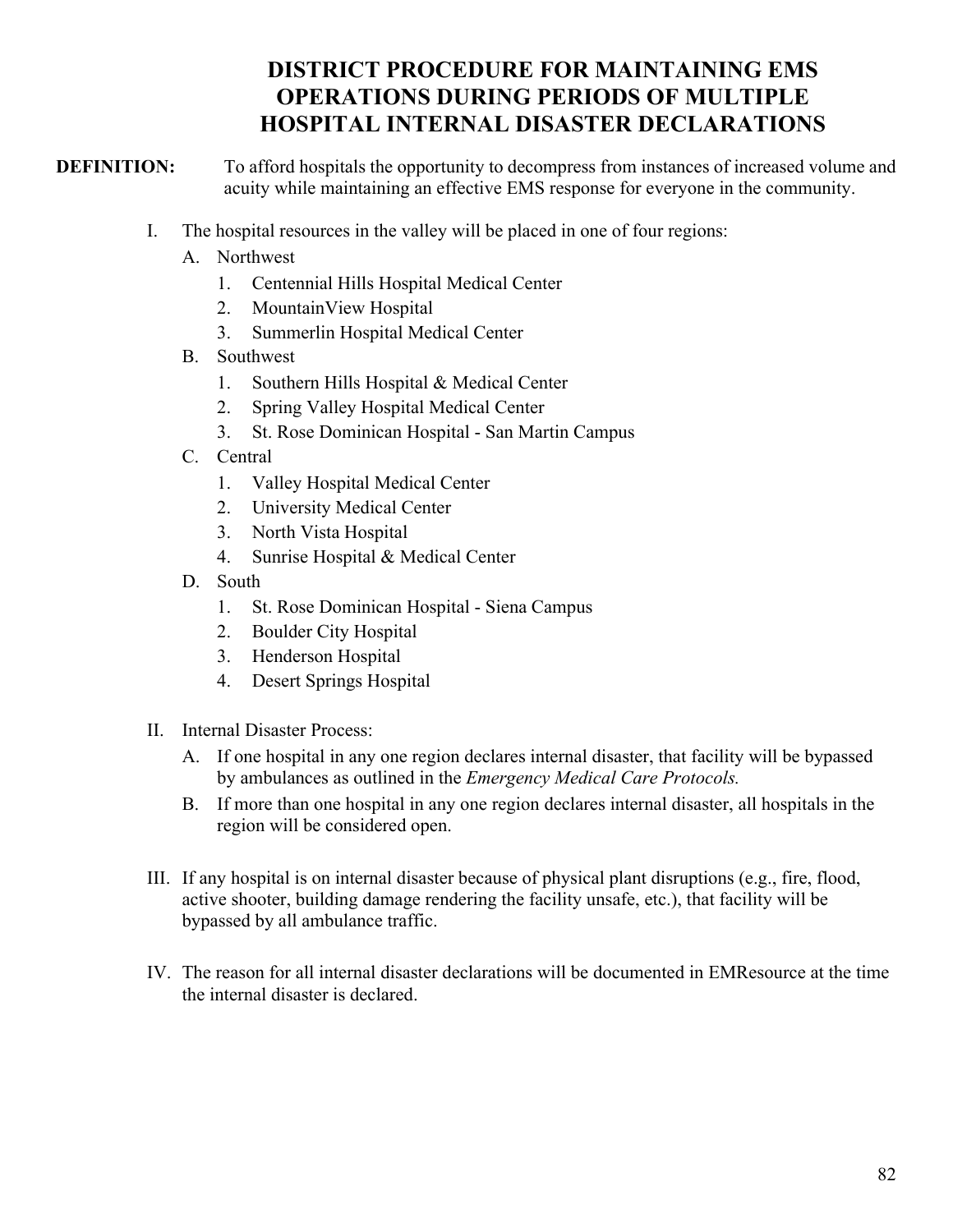## <span id="page-82-0"></span>**[DISTRICT PROCEDURE FOR](#page-82-0) [DESIGNATION AS A RECEIVING FACILITY FOR PATIENTS PLACED ON A](#page-82-0)  [LEGAL HOLD FOR MENTAL ILLNESS](#page-82-0)**

(EMS Regulations Section 100)

**DEFINITION:** A Receiving Facility for Legal 2000 patients may include hospitals, off-site emergency departments, micro hospitals, mental health facilities or other similar facilities. Each Receiving Facility is approved by the Health Officer.

#### **PROCEDURE:**

- I. A facility must meet the following requirements for designation as a Receiving Facility for Legal 2000 Patients:
	- A. The facility must be able to provide 24-hour service seven days a week including holidays, internal disaster, or capacity issues notwithstanding.
	- B. A facility must accept all payor types.
	- C. A facility must be capable of receiving communication from EMS crews via a recordable line at the Fire Alarm Office or other appropriate primary of secondary public safety answering point (this may be by phone patch or via telemetry radio).
	- D. A facility must notify the Fire Alarm Office or other appropriate primary or secondary public safety answering point if the facility is unable to provide service to EMS crews. This notification must include the reason for the service disruption.
	- E. A facility must be capable of providing medical clearance for Legal 2000 Patients as provided in NRS and NAC.
	- F. The facility must provide relevant data to the OEMSTS for quality assurance functions as requested.
- II. The Health Officer may withdraw Receiving Facility status for violations of this procedure.
- III. A Receiving Facility may voluntarily withdraw from receiving EMS transports at any time but must first notify the OEMSTS.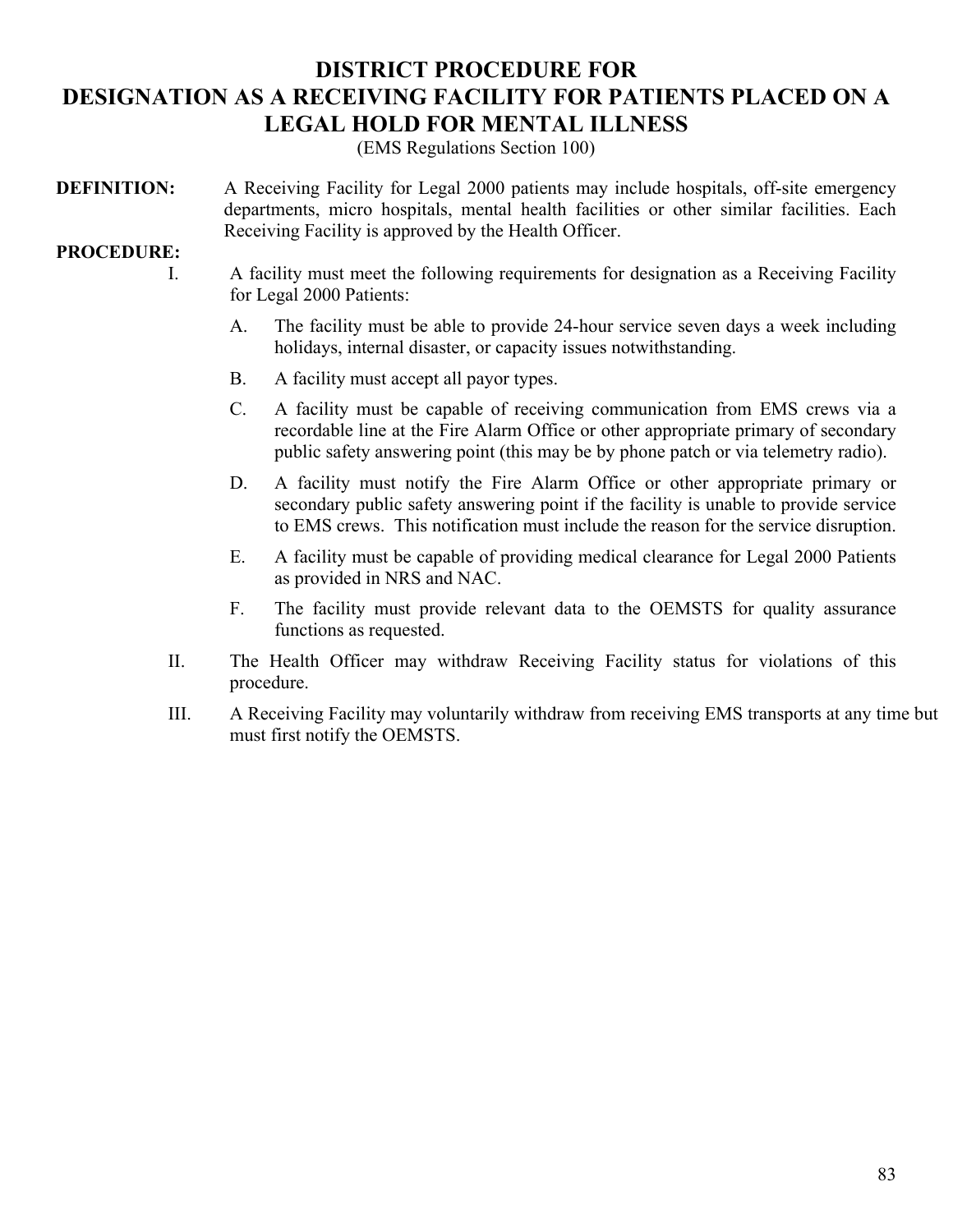## <span id="page-83-0"></span>**[DISTRICT PROCEDURE FOR](#page-83-0) [DESIGNATION AS A RECEIVING FACILITY FOR PATIENTS THAT MEET](#page-83-0)  [REMOTE OUTPATIENT EMERGENCY DEPARTMENT ALTERNATE](#page-83-0)  [DESTINATION CRITERIA](#page-83-0)**

(EMS Regulations Section 100)

**DEFINITION:** A Receiving Facility for patients that meet the remote outpatient emergency department alternate destination criteria protocol may include hospitals, off-site emergency departments, micro hospitals, or other similar facilities. Each Receiving Facility is approved by the Health Officer.

### **PROCEDURE:**

I. For designation as a Receiving Facility for **"Remote Outpatient Emergency Department Alternate Destination Criteria Protocol"** patients, a facility must meet the following requirements.

- A. The facility must be able to provide 24-hour service seven days a week including holidays, internal disaster, or capacity issues notwithstanding.
- B. The facility must be staffed with a board-certified, board eligible Emergency Medicine physician (Nevada State licensed MD or DO) on site during hours of operation.
- C. The facility must accept all payor types.
- D. The facility must be capable of receiving communication from EMS crews via telemetry radio.
- E. The facility must notify the Fire Alarm Office or other appropriate primary or secondary public safety answering point if the facility is unable to provide service to EMS crews. This notification must include the reason for the service disruption.
- F. The facility must provide relevant data to the OEMSTS for quality assurance functions as requested.
- II. The Health Officer may withdraw Receiving Facility status for violations of this procedure.
- III. A Receiving Facility may voluntarily withdraw from receiving EMS transports at any time but must first notify the OEMSTS.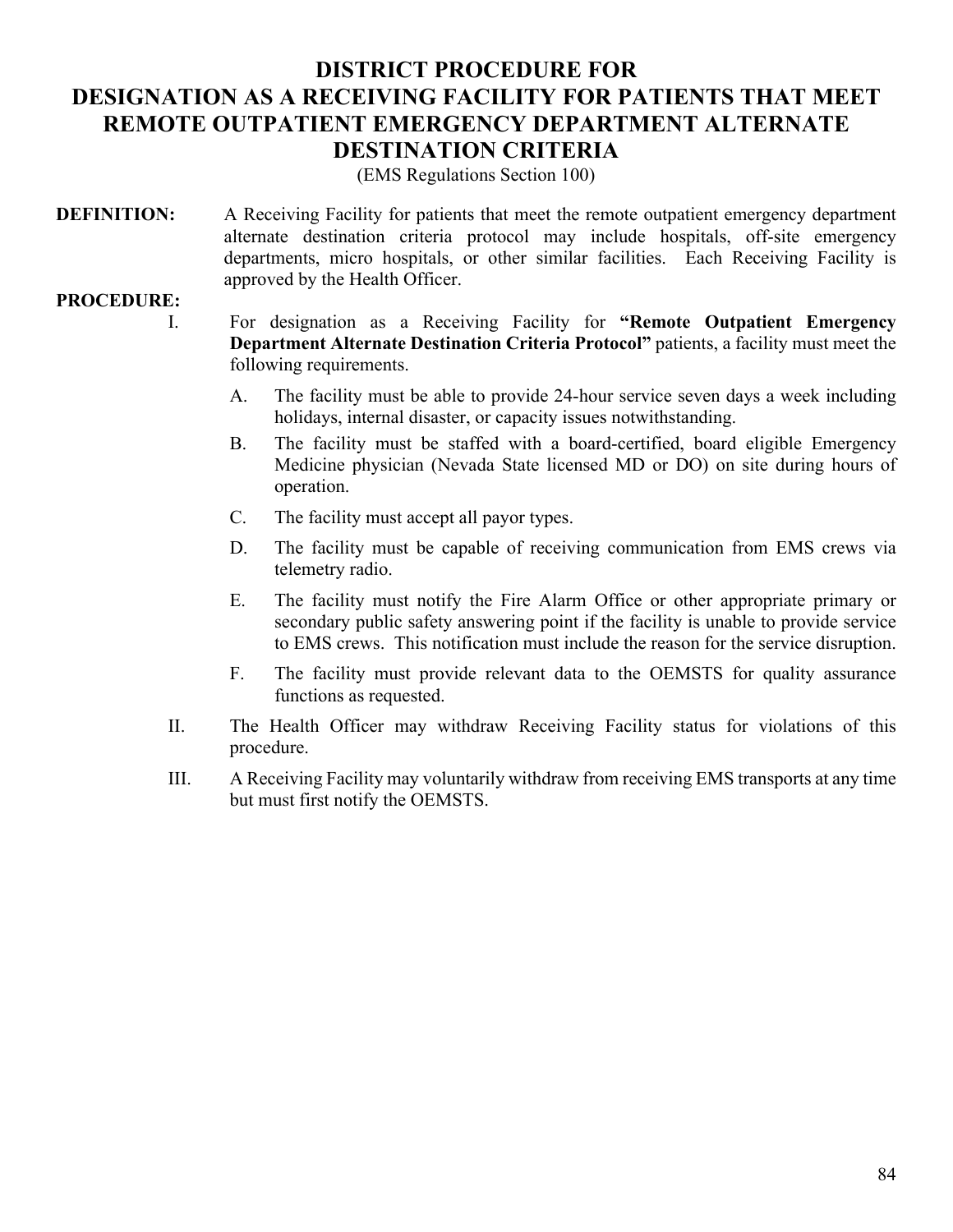# <span id="page-84-0"></span>**[DISTRICT PROCEDURE FOR DESIGNATION AS A RECEIVING FACILITY](#page-84-0)  [FOR PUBLIC INTOXICATION](#page-84-0)**

(EMS Regulations Section 100)

**DEFINITION:** A Receiving Facility for public intoxication patients may include sobering centers, community crisis centers, or other facility designed to provide sobering services to the community. Each Receiving Facility is approved by the Health Officer.

### **PROCEDURE:**

- I. For designation as a Receiving Facility for patients who meet the "Public Intoxication Protocol" a facility must meet the following requirements.
	- A. The facility must be able to provide 24-hour service seven days, a week including holidays, internal disaster, or capacity issues notwithstanding.
	- B. A facility must accept all payor types.
	- C. A facility must be capable of receiving communication from EMS crews via a recordable line at the Fire Alarm Office or other appropriate primary of secondary public safety answering point (this may be by phone patch or via telemetry radio).
	- D. A facility must notify the Fire Alarm Office or other appropriate primary or secondary public safety answering point if the facility is unable to provide service to EMS crews. This notification must include the reason for the service disruption.
	- E. The facility must provide relevant data to the OEMSTS for quality assurance functions as requested.
- II. The Health Officer may withdraw Receiving Facility status for violations of this procedure.
- III. A Receiving Facility may voluntarily withdraw from receiving EMS transports at any time but must first notify the OEMSTS.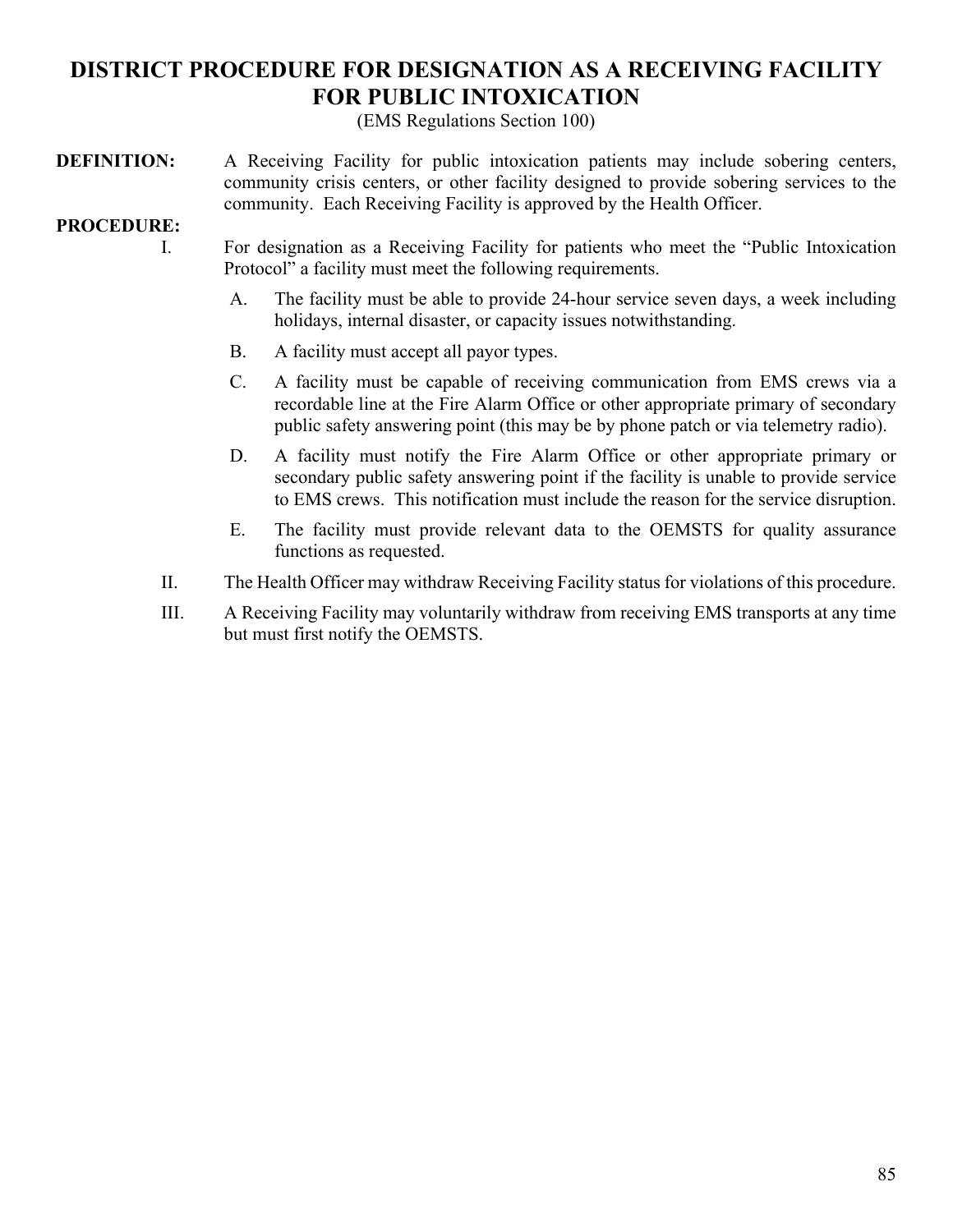# <span id="page-85-0"></span>**[MISCELLANEOUS](#page-85-0) [PROCEDURES](#page-85-0)**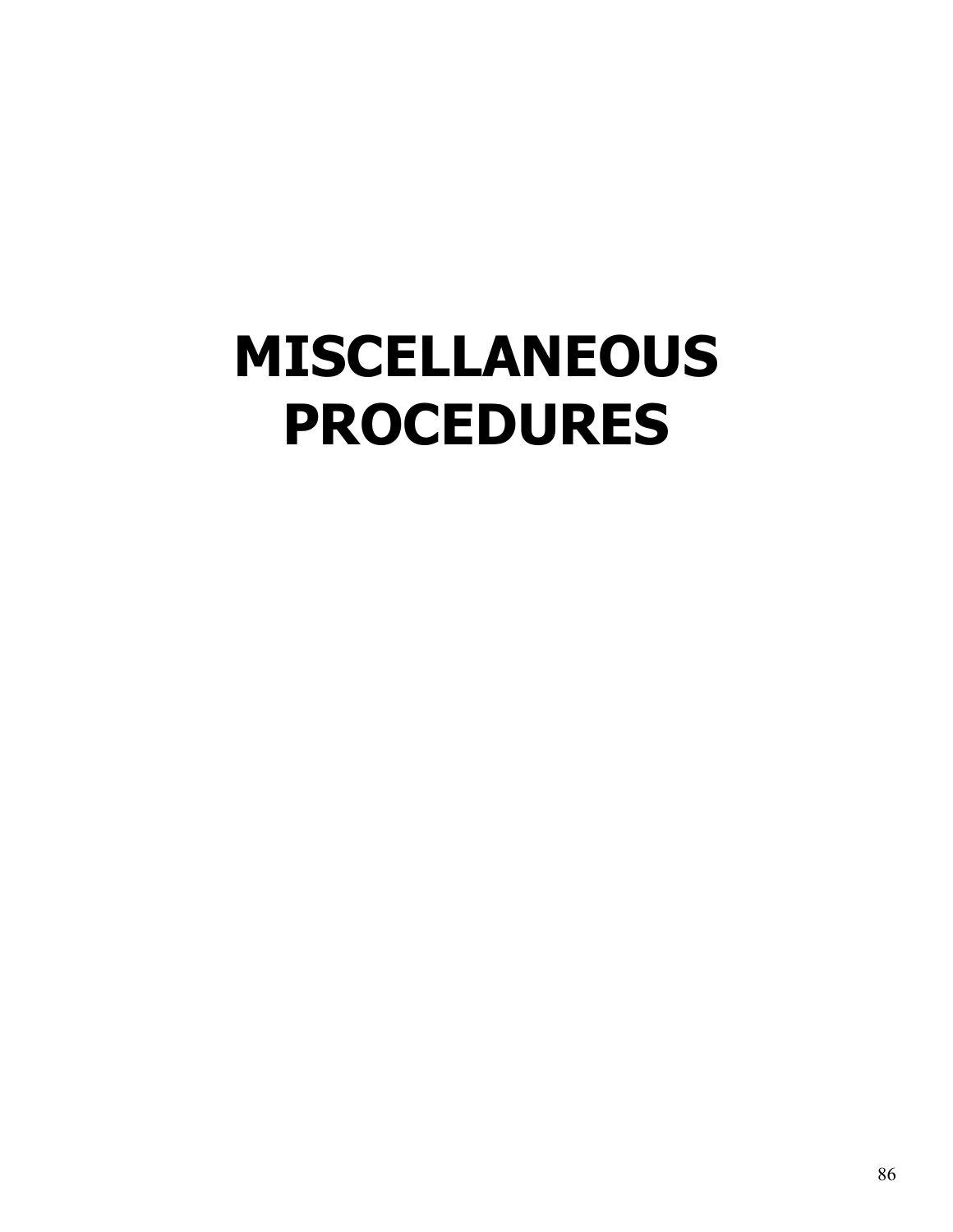# **[DISTRICT PROCEDURE FOR](#page-86-0) [ADMINISTRATIVE CORRECTIVE ACTION](#page-86-0)**

(EMS Regulations Sections 1800 & 1900)

<span id="page-86-0"></span>**DEFINITION:** Corrective action is a progressive process. Coaching, counseling, and sanction are included in the process. Actions rising to the level of immediate threat to public safety as defined in EMS Regulations Section 1800.100 II. are not included in this process. The Administrative Corrective Action Procedure is independent of but may be included in quality assurance activities performed by the OEMSTS.

#### **CRITERIA:**

- I. For Certified Persons, Licensed Persons, and Endorsed Persons the following examples may require entry into the corrective action procedure (this list is not exhaustive and serves only as a guide):
	- A. Any violation of the Clark County EMS Regulations, *Emergency Medical Care Protocols*, or EMS Procedure Manual.
	- B. Fraud, deceit, or inaccuracy of information on applications, Patient Care Reports, medication logs, or other documentation pertinent to the execution or administration of duties.
	- C. Any unlawful conviction.
	- D. Incompetence or negligence in carrying out EMS functions.
	- E. Failure to comply with any corrective action ordered by the Health Officer.
	- F. Unprofessional Conduct (see definition).
	- G. Any other action, conduct, or circumstance deemed severe enough by the Health Officer to warrant corrective action.
- II. For Permittees, Authorized EMS Training Centers, and Host Organizations, the following examples may require entry into the corrective action procedure (this list is not exhaustive and serves only as a guide):
	- A. Any violation of the Clark County EMS Regulations, *Emergency Medical Care Protocols*, or EMS Procedure Manual.
	- B. Fraud, deceit, or inaccuracy of information on applications, CME records, Class rosters, skills proficiency documentation, Course completion records, or other documentation pertinent to the execution or administration of duties.
	- C. Failure to train in accordance with the most recent National EMS Education Standards.
	- D. Failure to ensure that individuals entering an EMS training Course are eligible to do so.
	- E. Failure to maintain a current roster of licensed employees or volunteers.
	- F. Failure to comply with any corrective action ordered by the Health Officer.
	- G. Unprofessional Conduct (see definition).
	- H. Any other action, conduct, or circumstance deemed severe enough by the Health Officer to warrant corrective action.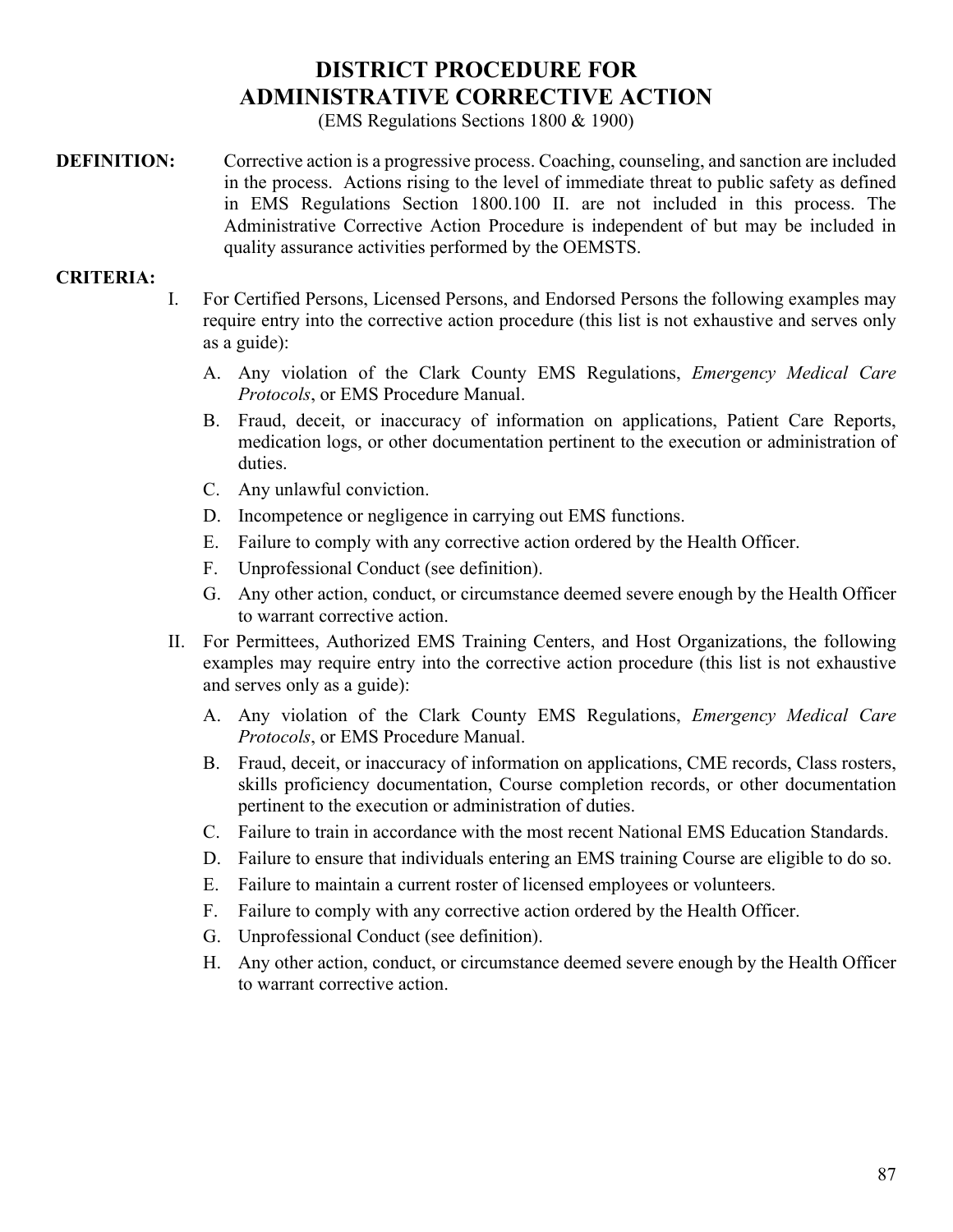#### **PROCEDURE:**

The following steps may be taken for those situations that warrant entry into the Administrative Corrective Action Procedure:

- 1. The first violation will result in a coaching session applied to determine the cause of the violation and, if needed, a corrective action plan will be assigned.
- 2. The second similar violation will result in a counseling session and a corrective action plan will be assigned.
- 3. The third similar violation will result in an action that will be commensurate with the severity of the violation and comply with EMS Regulations 1800 and 1900 inclusive.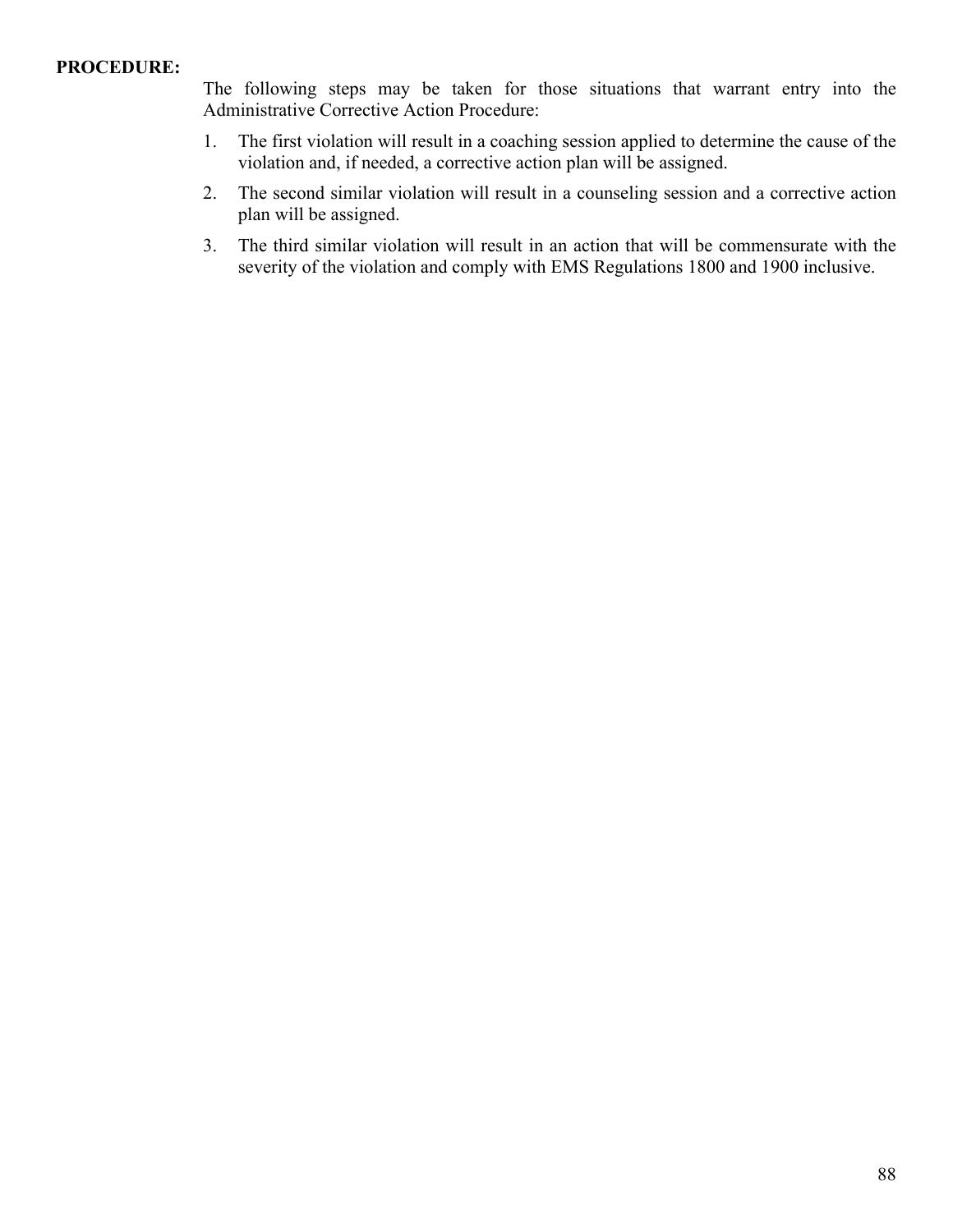## **[DISTRICT PROCEDURE FOR](#page-88-0) [MANAGING DRUG SHORTAGES](#page-88-0)**

- <span id="page-88-0"></span>**SCOPE:** This procedure must be implemented whenever a Clark County EMS provider agency is unable to maintain current par levels of a drug listed in the Southern Nevada Health District (SNHD) official drug inventories.
- **DURATION:** This procedure shall remain in effect until the persistent national shortages of formulary drugs have been abated.

## **PROCEDURE:**

- I. If an EMS provider agency's request meets the defined standards, a 90-day exception to EMS Regulations Section 1300.530 I.C.3. will be granted, and a letter from the OEMSTS will be issued to the EMS provider agency.
- II. The EMS provider agency is responsible for notifying the OEMSTS and any other responding provider agency of the start and stop date for alternative drug(s).
- III. An EMS provider agency that cannot obtain a sufficient supply of a drug because of the national drug shortage, may lower the par level as described in the SNHD official drug inventories to one (1) therapeutic dose for an average adult male in Clark County.

**Note:** Per the CDC Behavioral Risk Factor Surveillance System Survey Questionnaire from 2003 to 2009, the average male adult weight in Clark County is 90 kg.

- IV. An EMS provider agency that cannot obtain at least one (1) therapeutic dose of a drug must provide documentation of a good faith effort to obtain a required drug that includes the following:
	- A. The contact information, including date of contact, for three (3) sources through which the EMS provider agency attempted to obtain the drug. The source can be distributors, other health care providers, or any other reseller that could reasonably be expected to be able to sell drugs to the EMS provider agency.
	- B. An attestation statement: "I attest that I have made a good faith effort to obtain [name of drug] from the sources described herein for use by [EMS provider agency name] but was unable to obtain the minimum supply required in the SNHD [name of specific drug inventory]. I will continue to attempt to obtain a complete complement of all required drugs." The attestation statement must be signed and dated by the EMS provider agency's Medical Director.
- V. If routine and/or random inspections occur during this period, a copy of the EMS provider agency's good faith effort attestation statement and the letter documenting SNHD approval of an exception to EMS Regulation 1300.530 I.C.3. must be readily available.
- <span id="page-88-1"></span>VI. Under no circumstance will the documentation required by VI.A. be accepted retroactively after a notice of violation for a deficiency is given.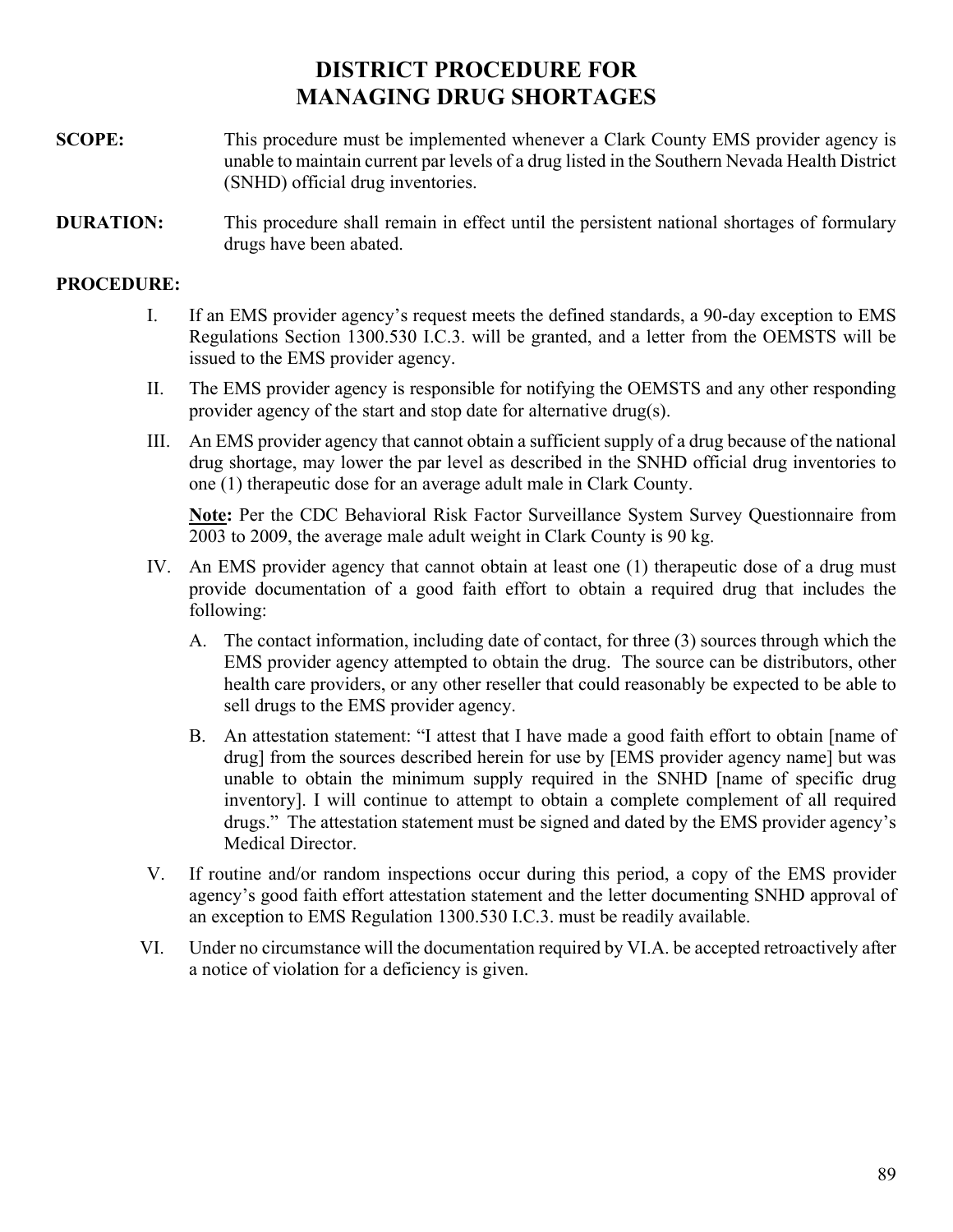# **[DISTRICT PROCEDURE FOR](#page-88-1) [SPECIAL EVENT MEDICAL PLAN APPROVAL](#page-88-1)**

(EMS Regulations Section 1150)

**DEFINITION:** Pursuant to Nevada Revised Statute (NRS) 450B.650 - 450B.700 and Clark County EMS Regulation Section 1150, certain organizations hosting certain special events in Clark County must provide emergency medical services under certain circumstances.

#### **PROCEDURE:**

I. The Host Organization must submit a "*Host Organization Application for Special Event Medical Plan Approval*" at least thirty (30) days prior to the first day of the event.

**Note:** Under unusual circumstances, the Chief Health Officer may waive the time limitation for filing a "*Host Organization Application for Special Event Medical Plan Approval*" if sufficient justification can be provided an expedited review of the Special Event Medical Plan is necessary and warranted. The application must be submitted a minimum of seven (7) calendar days prior to the first day of the Special Event.

- II. The Special Event Medical Plan submitted by the Host Organization must contain at least the following information:
	- A. Name of the Host Organization;
	- B. Type and date of the event, location, length, and anticipated attendance;
	- C. Name of the Permit holder contracted to provide Emergency Medical Care;
	- D. How the Applicant will meet all requirements as outlined in the *Minimum EMS Requirements Algorithms* for the anticipated number of attendees;
	- E. Number of Licensed EMS providers, RNs, PAs, APRNs, or Physicians scheduled to provide Emergency Medical Care;
	- F. Description of the First Aid Station(s) or other treatment facilities, including maps of the Special Event site which depict points of ingress/egress;
	- G. Emergency Medical Care equipment as defined in the "*Official Air Ambulance, Ground Ambulance, and Firefighting Agency Inventory*;"
	- H. Description of the on-site emergency medical communications capabilities;
	- I. Plan to inform Special Event attendees regarding access to Emergency Medical Care, and specific hazards such as inclement or severe weather;
	- J. Plan for emergency evacuation of the Special Event; and
	- K. Any additional information as determined by the Plan Review Authority.
- III. The Host Organization will be responsible for payment of all required non-refundable, nontransferable fee(s).
- IV. Upon completion of the above, the Health Officer shall issue, within fifteen (15) days of application, either a Letter of Approval of the Special Event Medical Plan, or a letter outlining the reason(s) for denial of the Special Event Medical Plan.
- V. The Host Organization must complete and submit a report to the Plan Review Authority within thirty (30) days following the last day of a Special Event. The report must include at least the following information:
	- A. The estimated peak number of attendees at the Special Event.
	- B. The estimated total number of attendees at the Special Event.
	- C. The number of Patient contacts at the Special Event.
	- D. The number of Transports from the Special Event.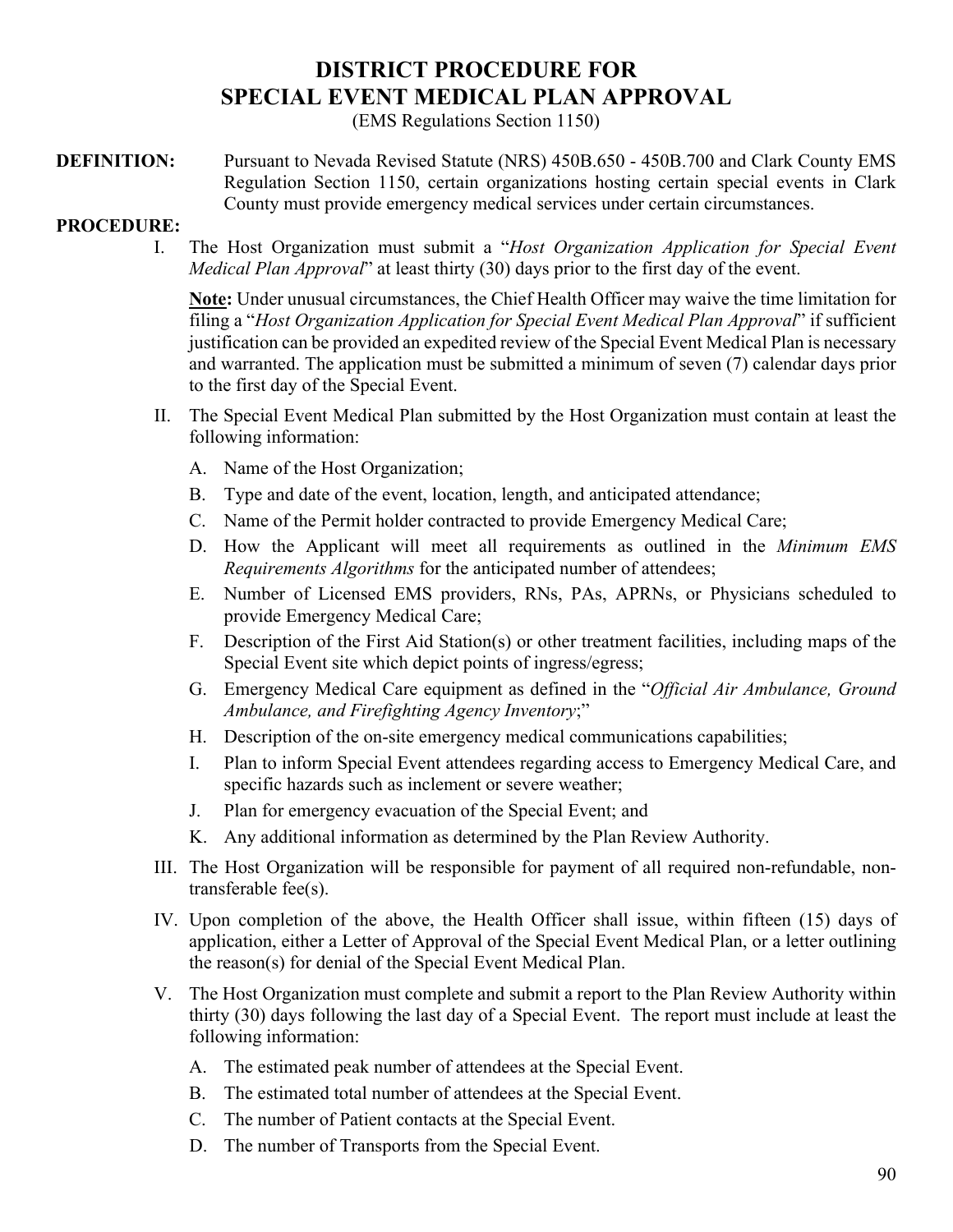VI. Based on the information provided in the Host Organization's post Special Event report, the Plan Review Authority will verify if a Significant Number of Patient Contacts or a Significant Number of Patient Transports occurred during the Special Event. The OEMSTS will maintain a database of this information to be used when approving subsequent Special Event Medical Plans submitted by a Host Organization.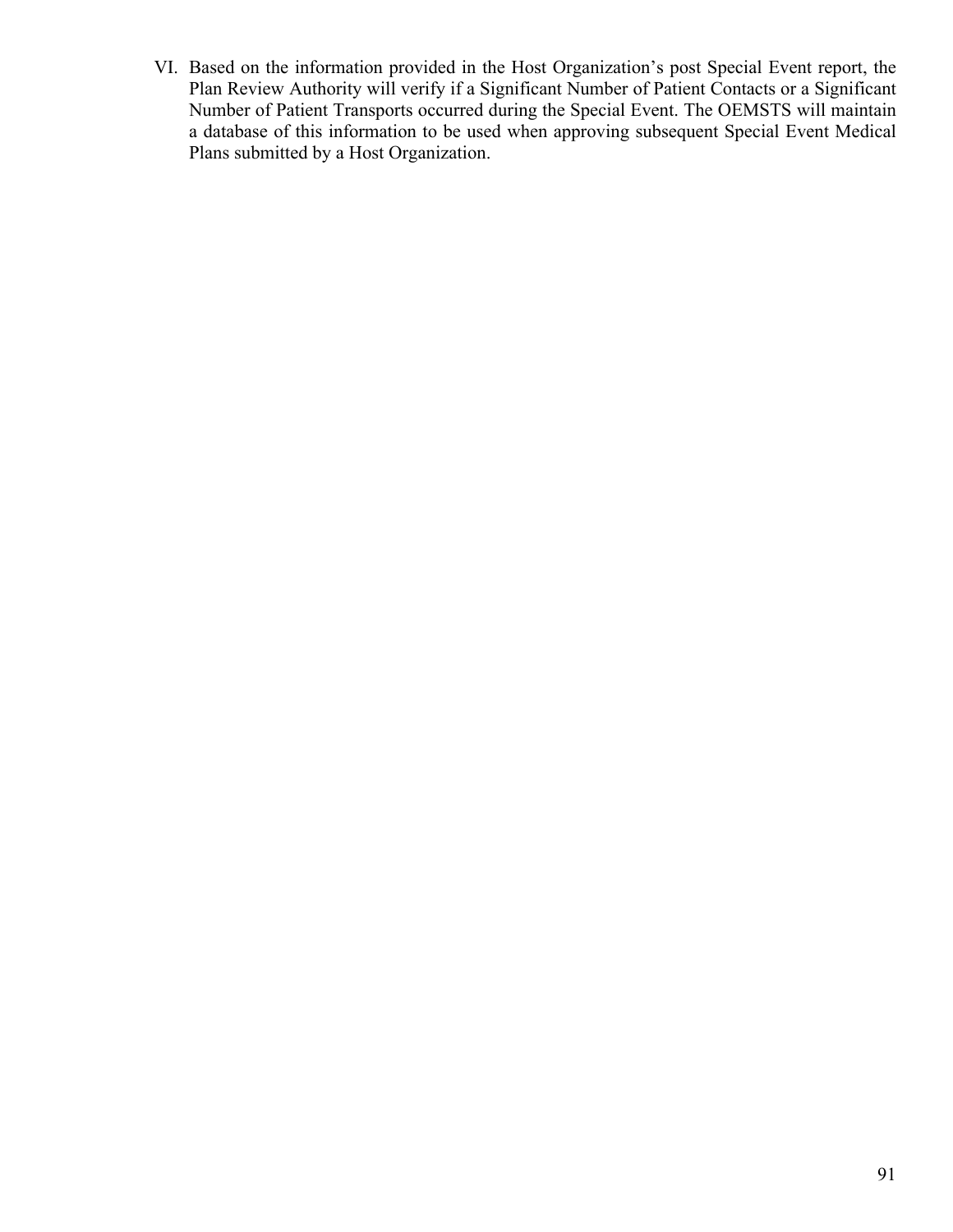## **[DISTRICT PROCEDURE FOR ISSUANCE OF A](#page-91-0)  [NATIONAL REGISTRY SUPPORT LETTER](#page-91-0)**

<span id="page-91-0"></span>**DEFINITION:** An Applicant for Issuance of a National Registry Support Letter is an individual who once held a Paramedic Certificate in the State of Nevada that has expired and wants to regain certification in Clark County.

> **Note:** If action has been taken against the certification or licensure of an individual by the OEMSTS or the Nevada Division of Public and Behavioral Health, the letter of support may be denied.

### **PROCEDURE:**

- I. Applicants must meet the following requirements at time of request for issuance of a support letter:
	- A. Submit an "*Application for Initial Certification/Licensure*" via the portal on the EMS webpage. (Please refer to the **"District Procedure for Initial Certification/Licensure"**)
	- B. Submit documentation evidencing completion of a DOT Paramedic Training Program after January 1, 1977.
	- C. Submit proof of current or previous Nevada certification at the Paramedic level.
	- D. Submit proof of Clark County residency, or current EMS employment with a Clark County permitted agency.
	- E. Submit the required continuing medical education hours as defined in the recertification procedure as follows:
		- 1. A state approved Paramedic refresher course within the last two years or,
		- 2. State approved continuing education, or no less than 48 hours covering the mandatory and flexible core content topics as specified by the National Registry, completed within the last two years.
	- F. Submit a copy of a current BLS card. If there is a signature block on the back of the card, the card holder must sign the card prior to uploading both sides.
	- G. Submit a copy of current certification in advanced cardiac life support procedures for Patients who require ALS care; copy of current certification in life support procedures for pediatric Patients who require ALS care; and documentation of certification in PHTLS or ITLS, per National Registry, within the past two years. If there is a signature block on the back of the card, the card holder must sign the card prior to uploading both sides.
	- H. Submit documentation of completion of a course of instruction in both WMD Surveillance and Health Alert Network training, if not already on file. (Both are available on the SNHD website free of charge.)
	- I. Submit payment of all required non-refundable, non-transferable fee(s).
- II. After the OEMSTS receives all required documentation, a letter of support may be written to allow the Applicant to take the National Registry Paramedic psychomotor and cognitive examinations.
- III. The Applicant may apply for Clark County Paramedic certification after attaining certification as a National Registry Paramedic as defined in the **"District Procedure for Application For Initial Certification/Licensure"**.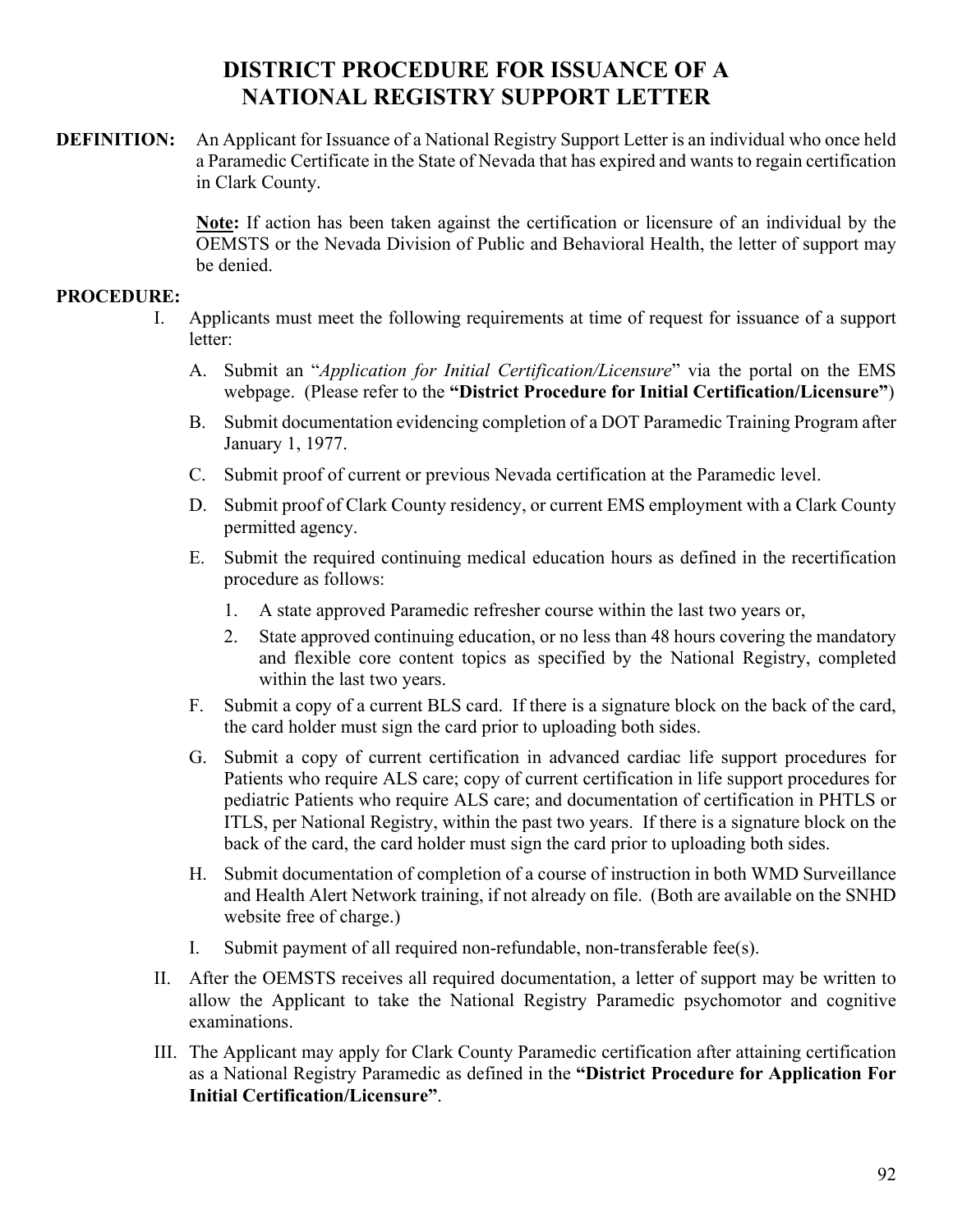# <span id="page-92-1"></span><span id="page-92-0"></span>**[APPENDIX A](#page-92-0)**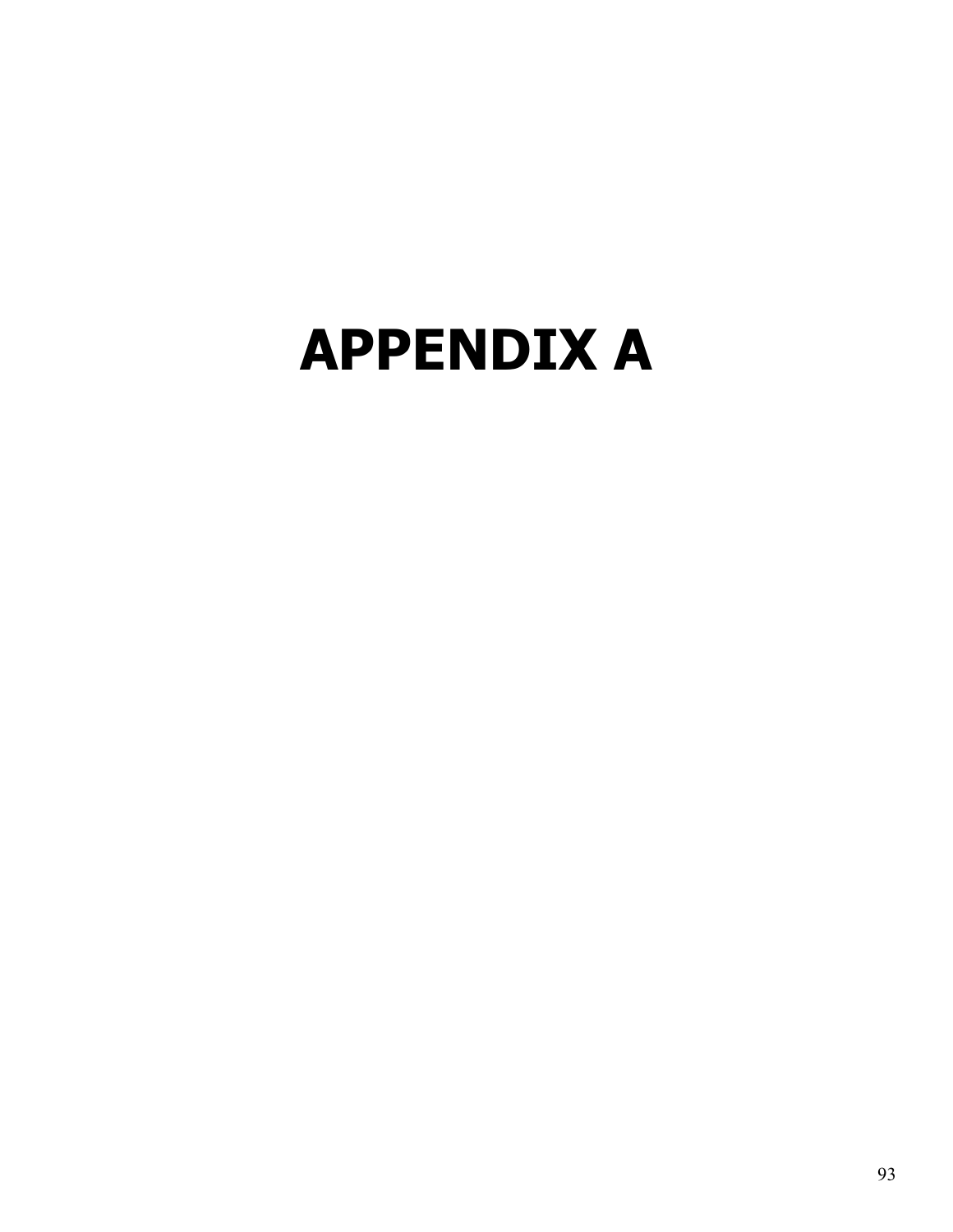## Appendix A-1

## **[ELIGIBILITY FOR ACCOMMODATIONS DUE TO DISABILITY](#page-92-1)**

The OEMSTS will offer reasonable and appropriate accommodations for the written examinations for those Persons with documented disabilities.

### Learning Disabilities

Based upon a thorough analysis of the written examination it has been determined that Persons with learning disabilities in the areas of reading decoding, reading comprehension, or written expression may be eligible for special test accommodations. Other areas in which learning disabilities may be evidenced (e.g. mathematics calculations, mathematics applications, oral expression, listening comprehension) should not negatively impact upon one's performance on the written examination due to the format (multiple choice) and content.

Those Persons requesting accommodations for a written examination must submit documented evidence of a learning disability. Appropriate documentation must be received by the OEMSTS no less than thirty (30) days before the scheduled test date to allow the Health District to review the documentation.

Documentation of a specific learning disability must include evidence of a previously documented learning disability in reading decoding, reading comprehension, or written expression as follows:

- 1. Diagnosis of a learning disability in the area(s) of reading decoding, reading comprehension, and/or written expression, based upon the results of a standardized psycho educational assessment including an individually administered standardized measure of intelligence and an individually administered standardized measure of achievement in reading decoding, reading comprehension and/or written expression. Both standard scores and grade equivalent scores are required.
- 2. A learning disability made by a qualified professional in accordance with the criteria outlined in the most current edition of Diagnostic and Statistical Manual of Mental Disorders.
- 3. Development and academic history reflecting current cognitive functioning, thorough investigation of deficit areas, reasonable consideration of alternative diagnosis and co-morbidity, and rationale for diagnosis.
- 4. A recent psycho-educational evaluation within the past five (5) years. If no such assessment has been conducted, then the Applicant is responsible for obtaining such documentation before any decision can be made by the Southern Nevada Health District regarding the Applicant's request for special accommodations.

Requested accommodations must be reasonable and appropriate for the documented disability. The OEMSTS will permit those Persons who qualify for special accommodations on the written examination due to a documented learning disability in reading decoding, reading comprehension, and/or written expression to take the standard format of the examination but receive an extended amount of time in which to complete the examination. Applicants selecting this option will normally receive an additional 50% of the standard time allotted. (Example: A qualified individual will receive three (3) hours versus the standard two hours). Additional accommodations may be provided as appropriate. The OEMSTS realizes that each candidate's circumstances are unique and uses a case-by-case approach to review the documentation submitted.

No Person will be granted special accommodation on the written examination if he/she does not meet the minimum standards for performance as determined by analysis of the requirements of the job and as documented by standardized measures of aptitude and achievement. Please contact the OEMSTS for further information regarding minimum standards of performance.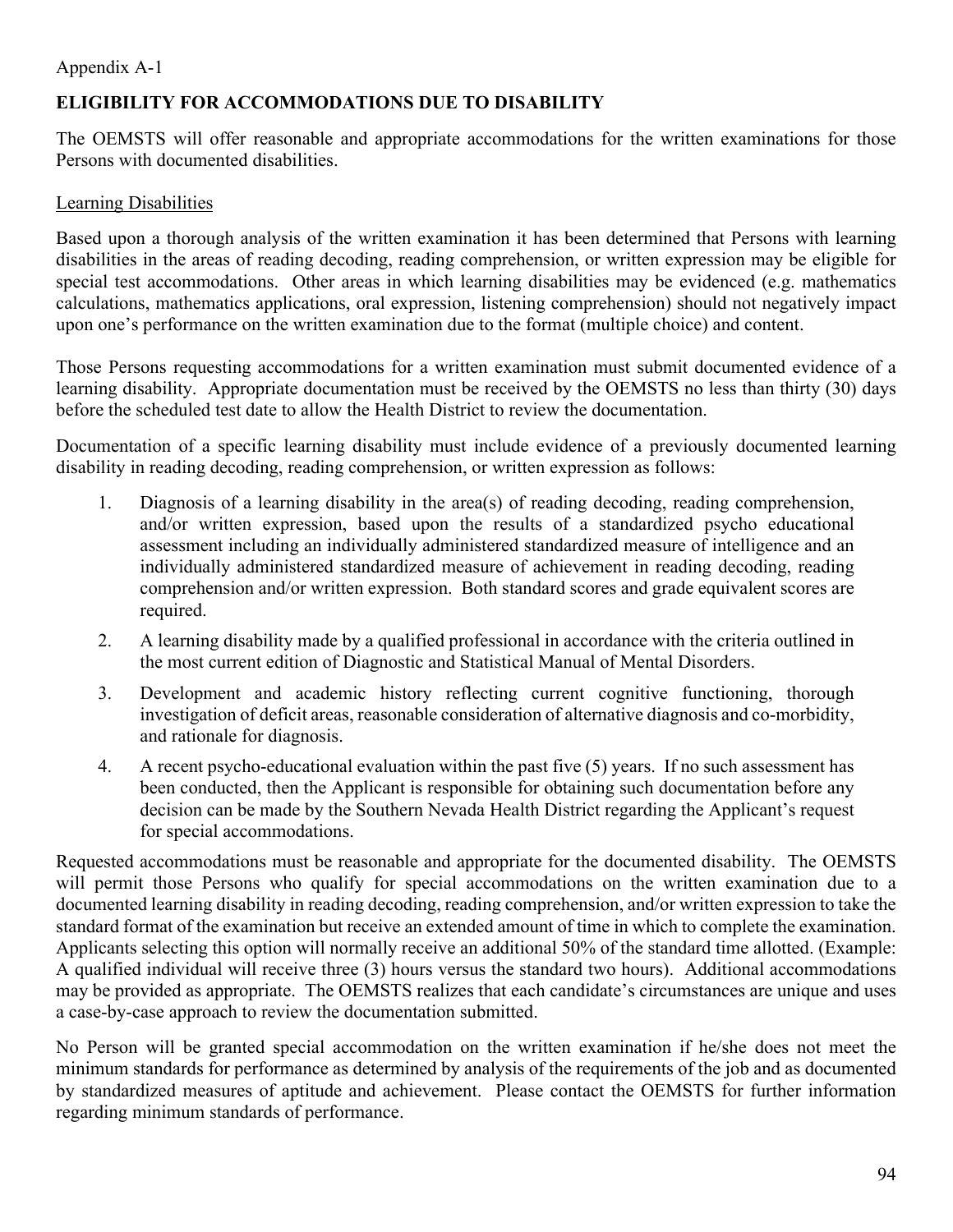# <span id="page-94-0"></span>**[APPENDIX B](#page-94-0)**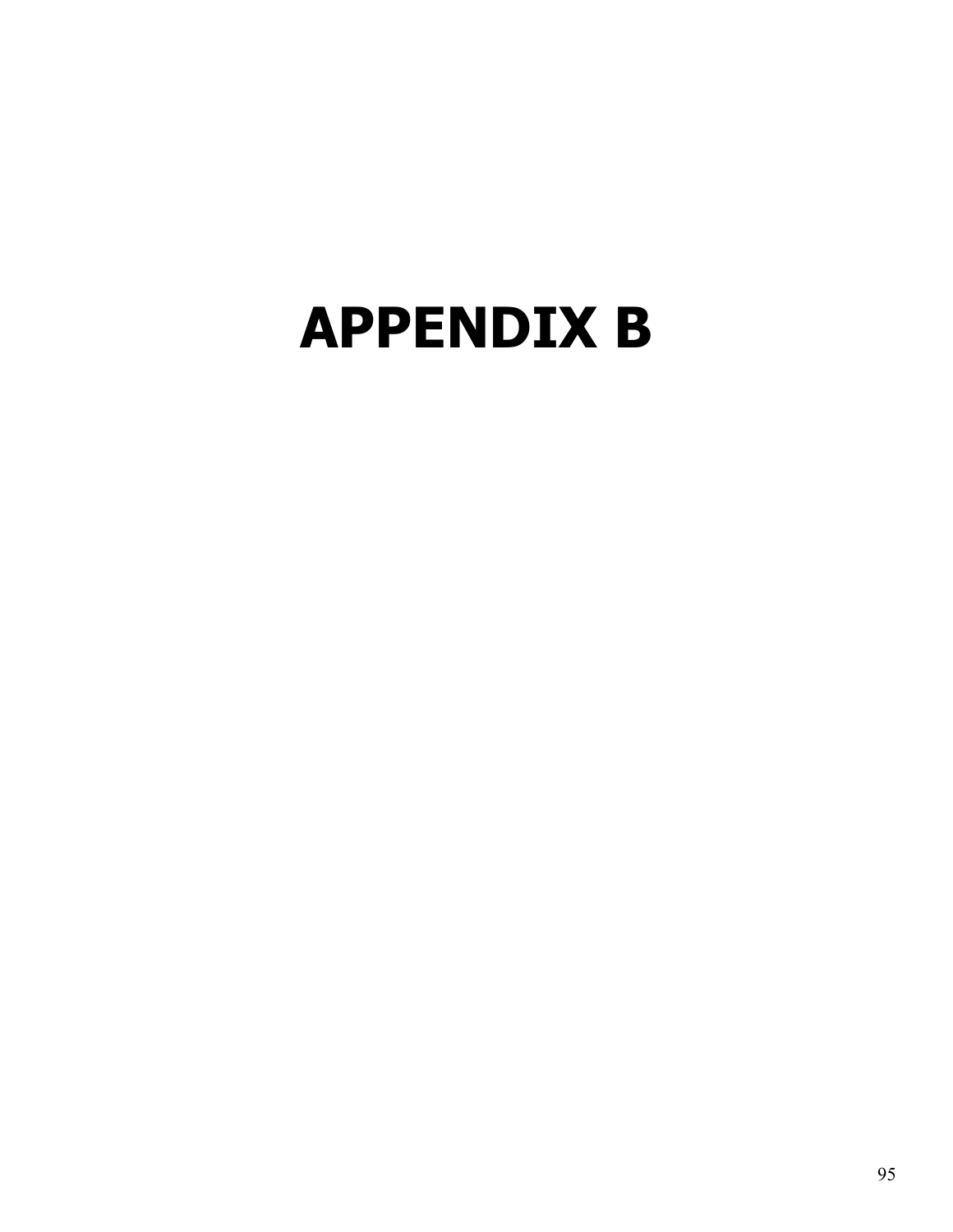## **PROCEDURE FOR DRUG/DEVICE/PROTOCOL (DDP) AGENDA ITEMS TO BE CONSIDERED FOR REFERRAL BY THE MAB**

- I. Individuals wanting an agenda item to be considered for inclusion on the MAB consent agenda for referral to the DDP must contact either the OEMSTS Manager or MAB Chairman.
	- A. If the request related to a drug or device is confirmed:
		- 1. The individual making the request will be asked to complete an *"Application for Petition for Addition/Change/Removal of Drug/Equipment to/from the EMS Inventory,"* to submit with the MAB meeting packet.
		- 2. The MAB will vote to allow or disallow the agenda item to proceed to the DDP for consideration.
		- 3. If the consent agenda item is approved by the MAB, it will be placed on the DDP agenda for discussion at the next appropriate DDP meeting.
	- B. If the request related to a protocol is confirmed:
		- 1. The individual making the request may be asked to draft a protocol for discussion at the next appropriate DDP meeting.
		- 2. If the DDP arrives at a decision on the draft protocol, it will be placed on the MAB agenda for discussion at the next appropriate MAB meeting.
		- 3. The MAB will review the protocol, make revisions as appropriate, and vote to allow or disallow the protocol to be placed in the Emergency Medical Care Protocol Manual*.*

**Note:** The finalized Emergency Medical Care Protocol Manual will be released the first week in January and July. If no changes are required, the current Emergency Medical Care Protocol Manual will remain in effect.

- 4. Clark County permitted agencies will have 90 days to train a minimum of 90% of their licensed EMS providers on any newly released protocol(s).
	- A. The mandatory training will apply to the level of EMS Provider who will be utilizing the finalized protocol(s).

**Example:** If a newly released protocol pertains to Paramedics only, the agency will need to submit documentation of successful completion of training for 90% of their Paramedics.

- B. Following completion of the required training, the permitted agencies shall submit the training rosters to the OEMSTS for verification.
- C. If the OEMSTS determines the training to be adequate, an approval letter will be sent authorizing the permitted agency to employ the new protocol(s).
- 5. Draft protocols presented as requiring immediate implementation shall be reviewed by the OEMSTS Medical Director and assessed on a case-by-case basis.
	- A. The OEMSTS Medical Director may schedule an ad hoc MAB meeting to discuss the need for immediate implementation.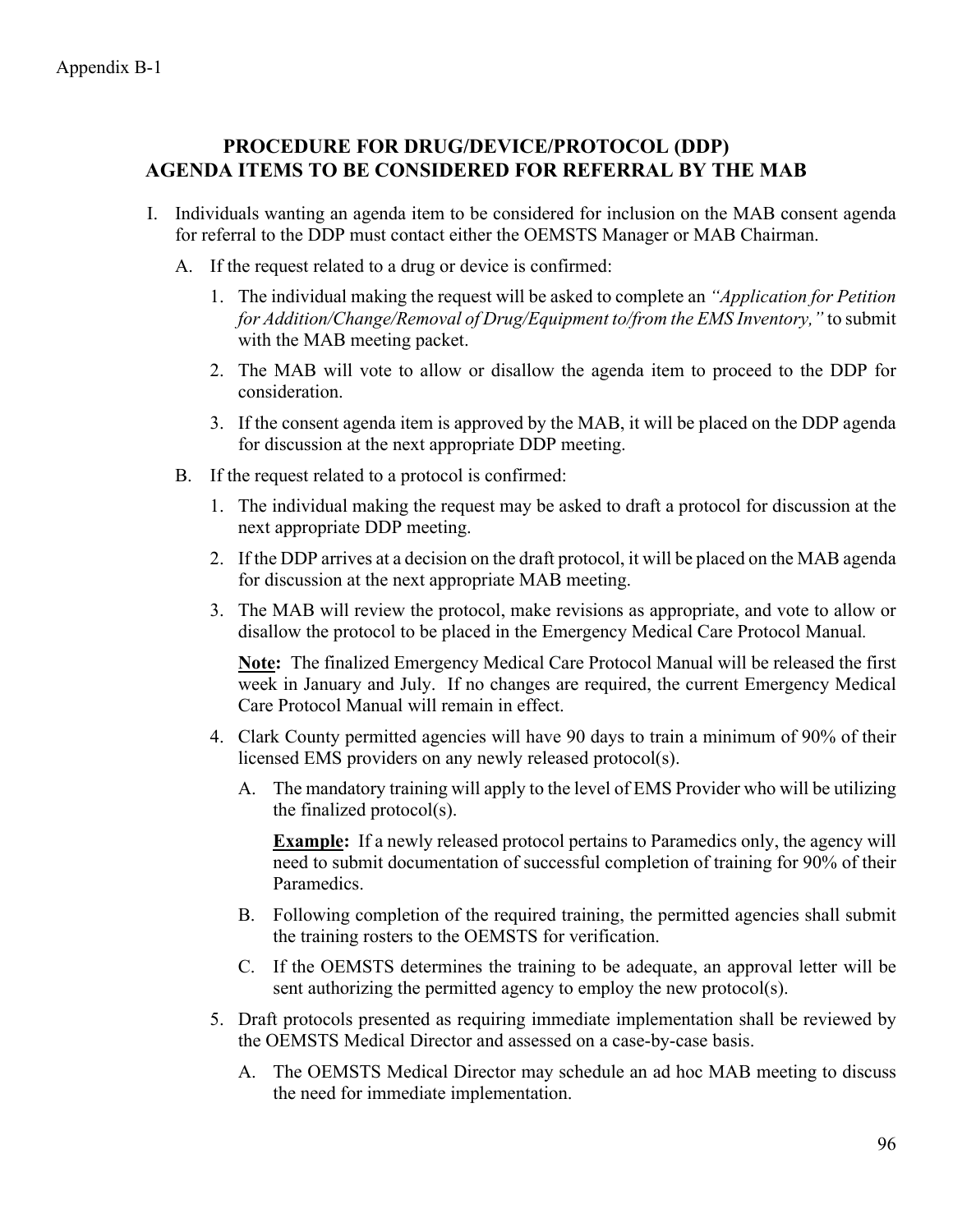B. If an ad hoc meeting cannot be held in a timely manner, the OEMSTS Medical Director will consult with the Health Officer to discuss the need for immediate implementation.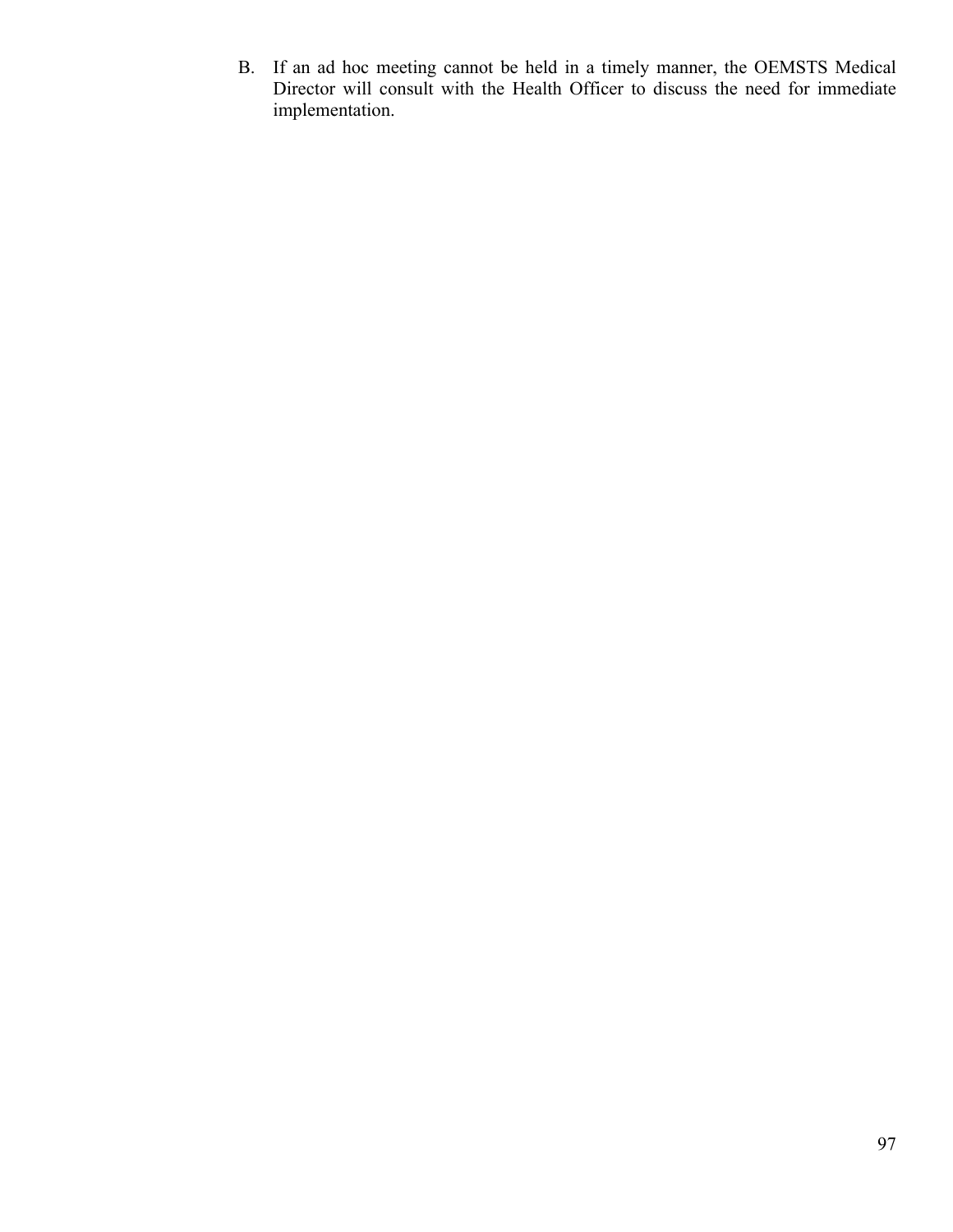### **PROCEDURE FOR DRUG/DEVICE/PROTOCOL (DDP) AGENDA ITEMS TO BE ADDED, CHANGED, OR REMOVED FROM THE EMS INVENTORY**

- I. A Clark County permitted agency may submit a written proposal for any change to the EMS inventory. The proposal shall include the signatures of both the Medical Director and EMS Operations Director.
	- A. If applicable, an *"Application for Petition for Addition/Change/Removal of Drug/Equipment to/from the EMS Inventory,"* shall accompany the written proposal. (See Appendix B-3)
	- B. The OEMSTS will review the information provided, including cost estimates, and determine if the submitted information is adequate to be placed on the MAB consent agenda.
	- C. The MAB will consider the proposal and determine:
		- 1. If further action/investigation of the proposal is desired; and
		- 2. If the assignment of specialists to the proposal is necessary (e.g. cardiologist, anesthesiologist, etc.).
	- D. If the consent agenda item is approved, it will be placed on the DDP agenda for discussion at the next appropriate DDP meeting.
- II. In consideration of the request for addition/change/removal of drug/equipment to/from the EMS Inventory, the DDP will at a minimum:
	- A. Evaluate the medical value to the community;
	- B. Evaluate the financial impact to the community, if adopted;
	- C. Review and/or modify the proposed implementation plan;
	- D. Assess the information provided and classify the proposal based on the nationally recognized medical associations using evidenced-based criterion; and
	- E. Make recommendations for approval or rejection of the proposal.
- III. The OEMSTS will review the findings of the DDP and may refer education related issues to the Education Committee to:
	- A. Review and/or revise the draft protocol;
	- B. Review the implementation plan including any education materials; and
	- C. Develop an evaluation process, if needed.
- IV. The MAB will hear the evaluation from the DDP and Education Committee, if applicable, along with the classification based on the nationally recognized medical associations using evidencebased criterion.
- V. After review, the MAB will then approve or reject implementation of the proposal, including drafts of protocols, education materials, and the evaluation process.
- VI. The Quality Directors Improvement (Q.I.) Committee will review the preliminary findings of implementation at 90 days and determine whether revisions are necessary.
- VII. The QI Committee will review the preliminary findings of implementation at one year.
- VIII. The MAB will hear the findings from the QI Committee and determine if revisions are necessary.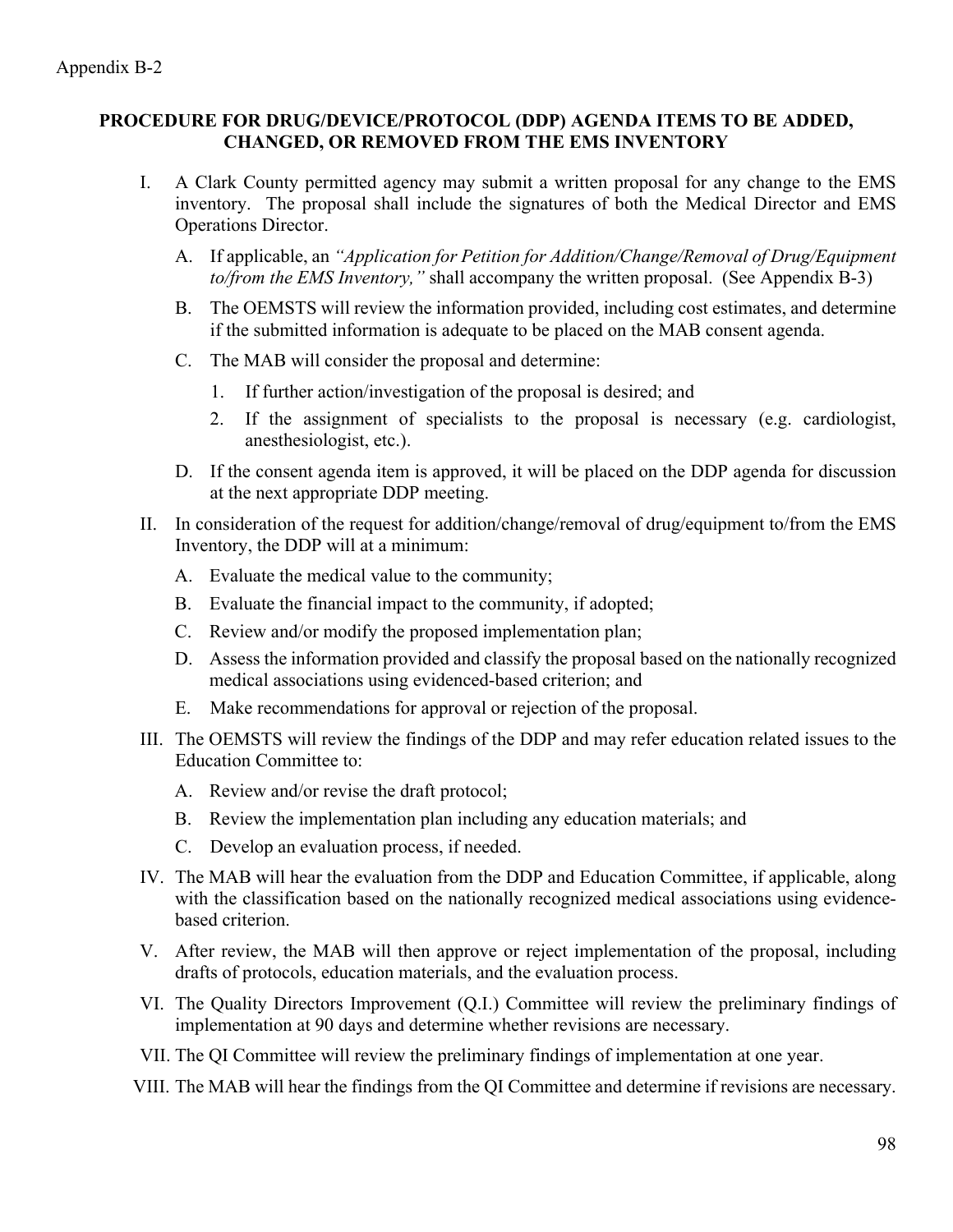## <span id="page-98-0"></span>Appendix B-3

#### **[APPLICATION FOR PETITION FOR](#page-98-0)  [ADDITION/CHANGE/REMOVAL](#page-98-0)  [OF DRUG/EQUIPMENT TO/FROM THE EMS INVENTORY](#page-98-0)**

| This form should be filled out and submitted to the Health District OEMSTS Office by the 15 <sup>th</sup> of the month prior to the next scheduled<br>Medical Advisory Board Committee meeting for consideration. Please attach any materials that you consider useful in this discussion. |
|--------------------------------------------------------------------------------------------------------------------------------------------------------------------------------------------------------------------------------------------------------------------------------------------|
| $\Box$ Addition<br>$\Box$ Change $\Box$ Removal<br>Specify one:                                                                                                                                                                                                                            |
| Agency requesting: 1999 and 2008 and 2009 and 2009 and 2009 and 2009 and 2009 and 2009 and 2009 and 2009 and 2009 and 2009 and 2009 and 2009 and 2009 and 2009 and 2009 and 2009 and 2009 and 2009 and 2009 and 2009 and 2009                                                              |
|                                                                                                                                                                                                                                                                                            |
|                                                                                                                                                                                                                                                                                            |
|                                                                                                                                                                                                                                                                                            |
|                                                                                                                                                                                                                                                                                            |
| What is the proposed benefit of the addition/change/removal of this drug/device?                                                                                                                                                                                                           |
| Specify the number of Patient encounters this change would affect:                                                                                                                                                                                                                         |
| What drug/device is currently being used to manage this problem? (Provide supporting statistical data)                                                                                                                                                                                     |
| <u> 1989 - Johann Stoff, amerikansk politiker (d. 1989)</u><br>Are you aware of any other EMS system using this drug/device in the prehospital setting? Yes ____No ____                                                                                                                    |
|                                                                                                                                                                                                                                                                                            |
|                                                                                                                                                                                                                                                                                            |
|                                                                                                                                                                                                                                                                                            |
| Is training required? Yes No If yes, explain education program in detail on separate sheet, including projected cost of<br>program. (Refer to back of page for "Cost Calculations".)                                                                                                       |
| Is an IRB required? Yes No                                                                                                                                                                                                                                                                 |
| Please disclose any past or present affiliation/relationship with the vendor/supplier.                                                                                                                                                                                                     |
| ATTACH:                                                                                                                                                                                                                                                                                    |
| DRAFT PROTOCOL<br>1.                                                                                                                                                                                                                                                                       |
| 2.<br>LIST OF OTHER AGENCIES USING DRUG/ITEM                                                                                                                                                                                                                                               |
| 3.<br>DOCUMENTATION, ARTICLES AND/OR STATISTICAL DATA ON PRODUCT EFFECTIVENESS FOR<br><b>EVIDENCE-BASED REVIEW</b>                                                                                                                                                                         |
| ADDITIONAL COMMENTS ON A SEPARATE SHEET<br>4.                                                                                                                                                                                                                                              |

 $\_$  ,  $\_$  ,  $\_$  ,  $\_$  ,  $\_$  ,  $\_$  ,  $\_$  ,  $\_$  ,  $\_$  ,  $\_$  ,  $\_$  ,  $\_$  ,  $\_$  ,  $\_$  ,  $\_$  ,  $\_$  ,  $\_$  ,  $\_$  ,  $\_$ 

Medical Director EMS Operations Director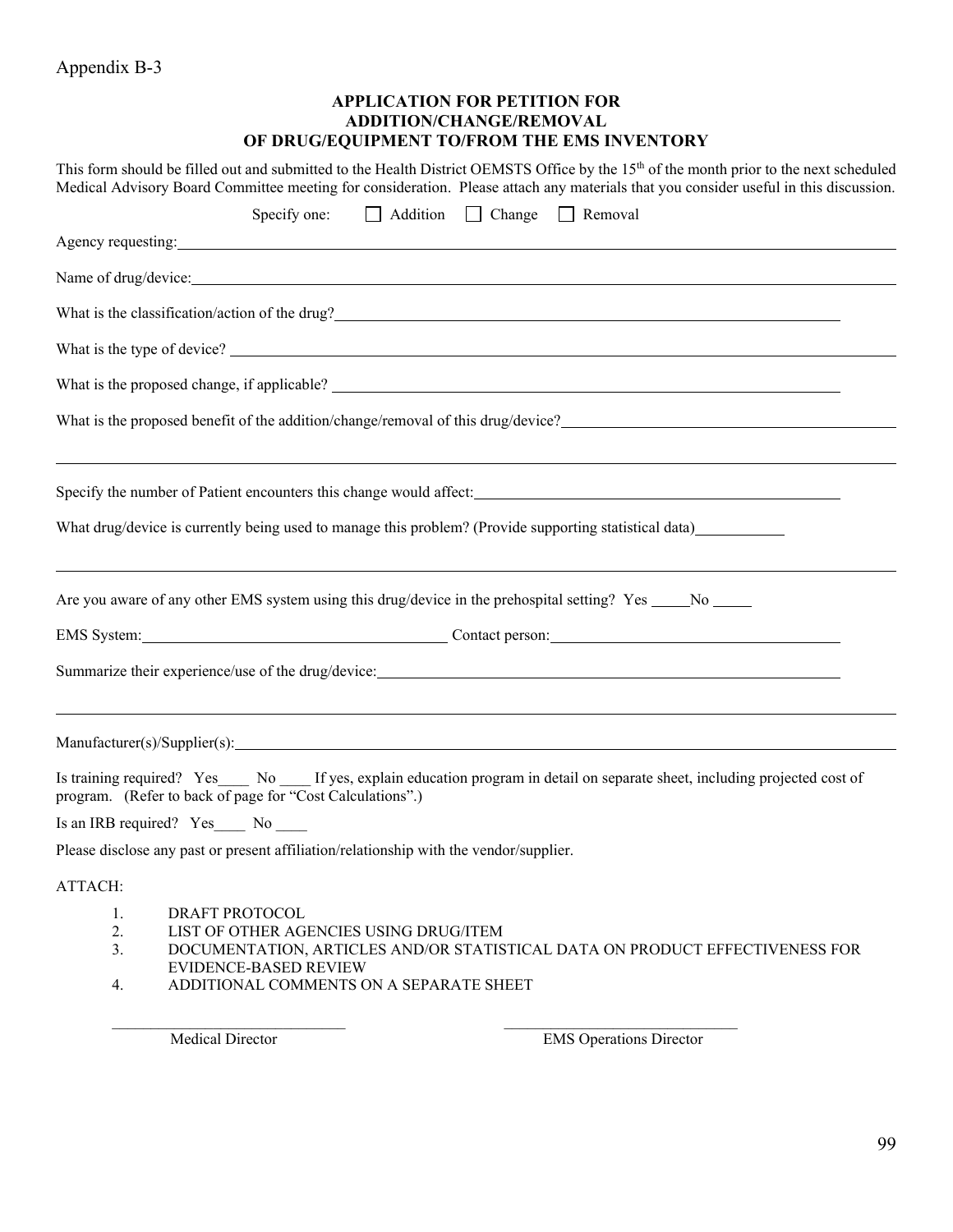## **COST CALCULATIONS**

## INITIAL COST

| Cost per Dose/Device                                      | \$<br>$\mathbf X$                                                                                                   |   |    |
|-----------------------------------------------------------|---------------------------------------------------------------------------------------------------------------------|---|----|
| Proposed Number of<br>Doses/Devices per Vehicle           | $\mathbb{S}$<br>$\overline{\phantom{a}}$ $\overline{\phantom{a}}$ $\overline{\phantom{a}}$ $\overline{\phantom{a}}$ |   |    |
| Number of Vehicles<br>(per SNHD)                          |                                                                                                                     |   |    |
| <b>Total Initial Cost</b>                                 |                                                                                                                     |   | \$ |
| <b>ANNUAL COST</b>                                        |                                                                                                                     |   |    |
| Cost per Dose/Device                                      | $\frac{\S}{}$ x                                                                                                     |   |    |
| <b>Estimated Number of</b><br>Doses/Devices Used Annually |                                                                                                                     |   |    |
| <b>Total Annual Cost</b>                                  |                                                                                                                     |   | \$ |
| <b>TRAINING COST</b>                                      |                                                                                                                     |   |    |
| Number of Personnel<br>to Train (per SNHD)                |                                                                                                                     | X |    |
| Number of Man-Hours                                       |                                                                                                                     | X |    |
| <b>Estimated Cost per Hour</b>                            | \$<br>$\overline{\phantom{a}}$ X                                                                                    |   |    |
| <b>Estimated Cost of Materials</b>                        | $\frac{\text{S}}{\text{S}}$                                                                                         |   |    |
| <b>Estimated Training Cost</b>                            |                                                                                                                     |   | \$ |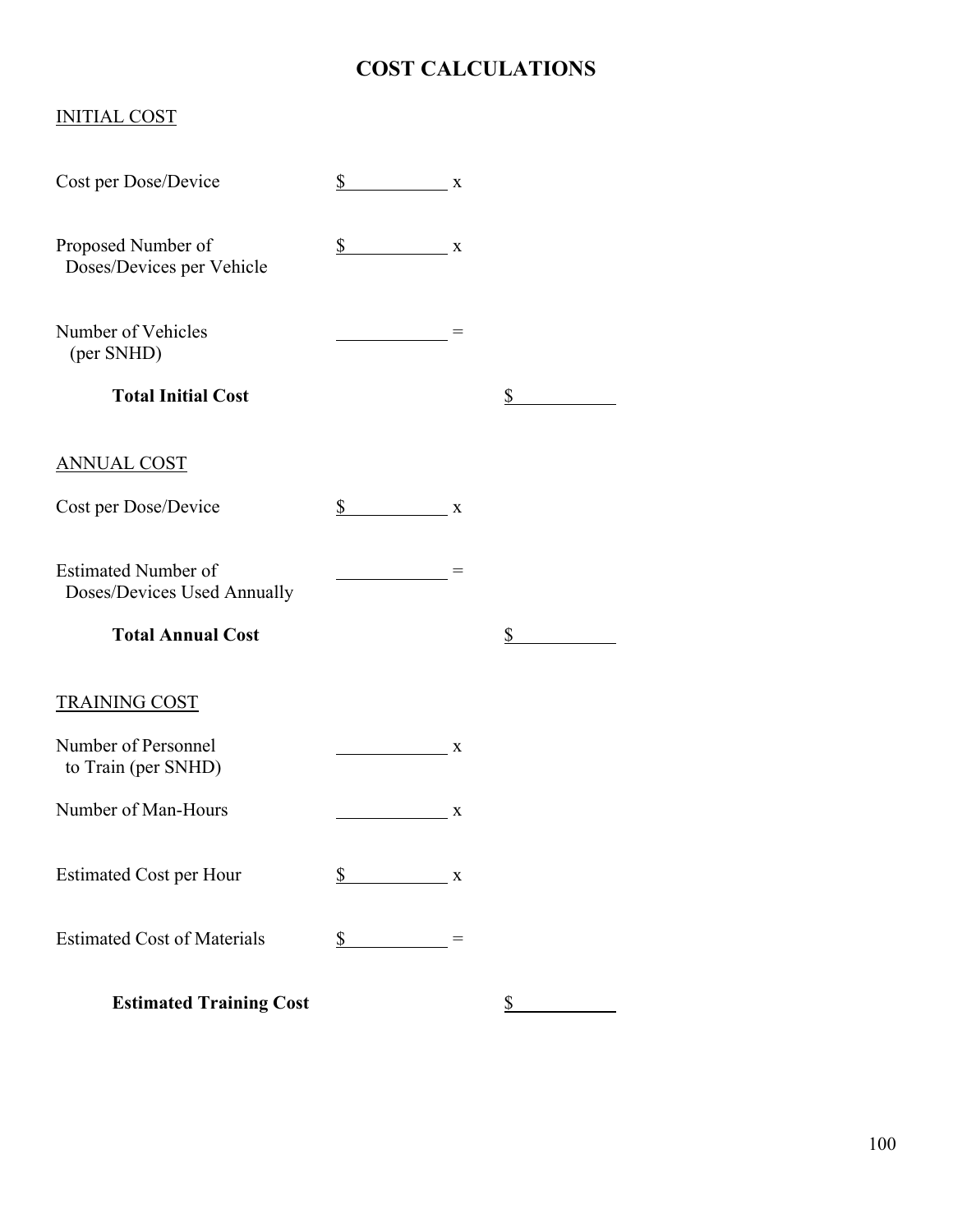## Drug/Device/Protocol Evaluation for the MAB